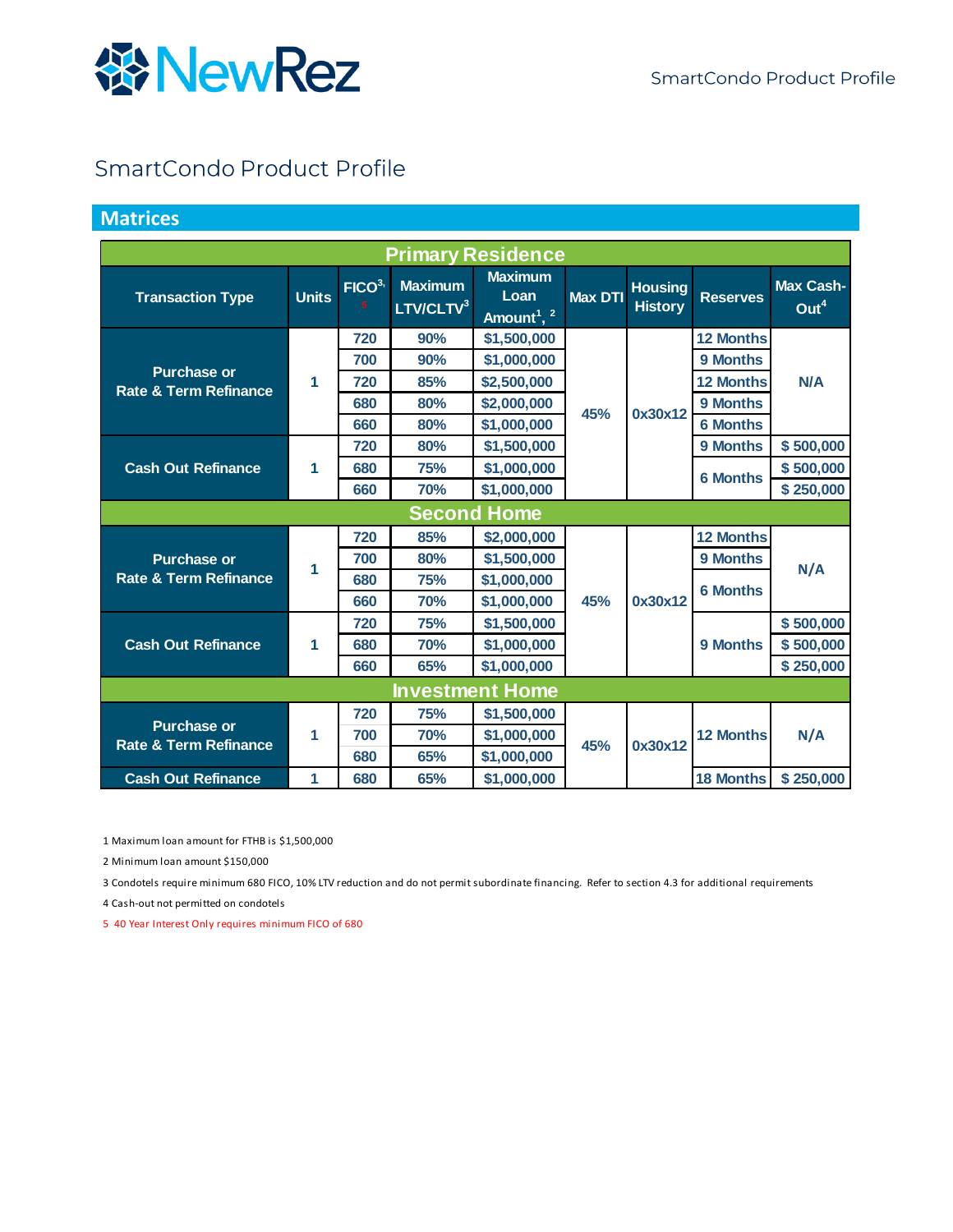

#### <span id="page-1-0"></span>**Quick Links**

#### **[Quick Links](#page-1-0)**

**[Section 1: Program Summary](#page-3-0)**

[1.1 Program Summary](#page-3-1) [1.2 Underwriting](#page-3-2) [1.3 Required Documentation](#page-3-3) [1.4 Ability to Repay and Qualified Mortgage Rule](#page-3-4) [1.5 Points and Fees](#page-3-5)

**[Section 2: Eligibility](#page-3-6)** [2.1 Minimum Loan Amount](#page-3-7) [2.2 Eligible Terms and Programs](#page-3-8) [2.3 ARM Features](#page-4-0) [2.4 Assumable](#page-4-1) [2.5 Convertible](#page-4-2) [2.6 Eligible Transactions](#page-4-3) [2.7 Interest Only](#page-4-4) [2.8 Purchases](#page-4-5) [2.9 Refinances \(General\)](#page-4-6) [2.10 Rate & Term Refinances](#page-5-0) [2.11 Cash-out Refinances \(including Debt Consolidation\)](#page-5-1) [2.12 Texas 50\(a\)\(6\) Program Summary](#page-6-0) Texas [50\(a\)\(6\) Special Considerations](#page-6-1) [Texas 50\(a\)\(6\) Fee Caps](#page-6-2) [Texas 50\(a\)\(6\) Attorney Review](#page-6-3) [Texas 50\(a\)\(6\) Ineligible Transactions](#page-6-4) Texas [50\(a\)\(6\) Max LTV](#page-6-5) [Texas 50\(a\)\(6\) Seasoning](#page-6-6) [Texas 50\(a\)\(6\) Subordinate Financing](#page-7-0) [Texas 50\(a\)\(6\) Power of Attorney](#page-7-1) [Texas 50\(a\)\(6\) Living Trust \(Inter Vivos Revocable Trust\)](#page-7-2) [Texas 50\(a\)\(6\) Property](#page-7-3) [Texas 50\(a\)\(6\) Appraisals](#page-7-4) [2.13 Texas 50\(f\)\(2\) Loans](#page-7-5) [2.14 Continuity of Obligation](#page-8-0) [2.15 Inherited Property / Properties Awarded via Legal](#page-8-1)  [Documentation](#page-8-1) [2.16 Delayed Financing](#page-8-2) [2.17 Subordinate Financing](#page-9-0) [2.18 Land Contracts \(Installment Land Contract or](#page-9-1)  [Contract/Bond for Deed\)](#page-9-1) [2.19 Construction to Permanent Financing](#page-9-2) [2.20 Maximum # of Financed Properties](#page-10-0) [2.21 Multiple Mortgages to the Same Borrower](#page-10-1) [2.22 Ineligible Transactions](#page-10-2)

#### **[Section 3: Borrower Eligibility](#page-11-0)**

[3.1 Occupancy](#page-11-1) [3.2 Borrower Eligibility](#page-11-2) [3.3 Non-US Citizen Borrowers](#page-11-3) [3.4 First Time Homebuyers](#page-12-0) [3.5 Power of Attorney](#page-12-1) [3.6 Trusts](#page-13-0)

3.7 Non-Ar[m's Length Transactions](#page-14-0) [3.8 Non-Occupant Co-Borrowers](#page-15-0) [3.9 Ineligible Borrowers](#page-15-1)

#### **[Section 4: Collateral](#page-15-2)**

[4.1 Eligible Properties](#page-15-3) [Properties with Oil/Gas Lease](#page-15-4)

- 4.2 Non- [Warrantable Condos](#page-15-5)
- [4.3 Condotels](#page-16-0)
- [4.4 Leasehold Properties](#page-17-0)
- [4.5 Ineligible Property Types](#page-17-1)
- [4.6 Appraisals](#page-17-2)
- [4.7 Declining/Soft Markets](#page-18-0)
- [4.8 Property Flips/Rapid Appreciation](#page-18-1)
- [4.9 Properties Previously Listed for Sale](#page-19-0)

#### [4.10 Disaster Areas](#page-19-1)

- [4.11 Dampness](#page-19-2)
- [4.12 Electrical Systems](#page-19-3)
- [4.13 Foundation Settlement](#page-19-4)
- [4.14 Heating Systems](#page-20-0)
- [4.15 Sewage Disposal System](#page-20-1)
- [4.16 Water Supply](#page-20-2)
- [4.17 Hazardous Conditions](#page-20-3)
- [4.18 Pest Infestation](#page-20-4)
- [4.19 Plumbing/Plumbing Certification](#page-21-0)
- [4.20 Private Roads](#page-21-1)
- [4.21 Geographic Restrictions](#page-21-2)

#### **[Section 5: Income & Employment](#page-21-3)**

- [5.1 Employment](#page-21-4) [Gaps in Employment](#page-21-5) [Recent Graduates and Military Personnel](#page-21-6) [Frequent Job Changes](#page-21-7) [Borrowers who are Re-entering the Workforce](#page-21-8) [5.2 Verification of Employment](#page-21-9) [5.3 Income](#page-22-0) [5.4 Self-Employed Borrowers](#page-23-0) [5.7 Eligible Income Sources](#page-24-0) [Annuity and Pension Income](#page-24-1) [Asset Based Income \(Asset Amortization\)](#page-24-2) [Boarder Income](#page-25-0) [Borrowers Regularly Scheduled for <40 Hours](#page-25-1) [Bonus and Overtime Income](#page-25-2)
	- [Capital Gains](#page-25-3)
	- [Child Support, Alimony or Maintenance Income](#page-26-0)

#### [Commission](#page-26-1)

- [Disability Income](#page-26-2)
- [Dividend/Interest Income](#page-26-3)
- [Employment Offers](#page-27-0)
- [Employment by a Relative/Family Business](#page-27-1)
- [Foreign Income](#page-27-2)
- [Foster Care Income](#page-27-3)
- [Installment Sales and Land Contracts](#page-27-4)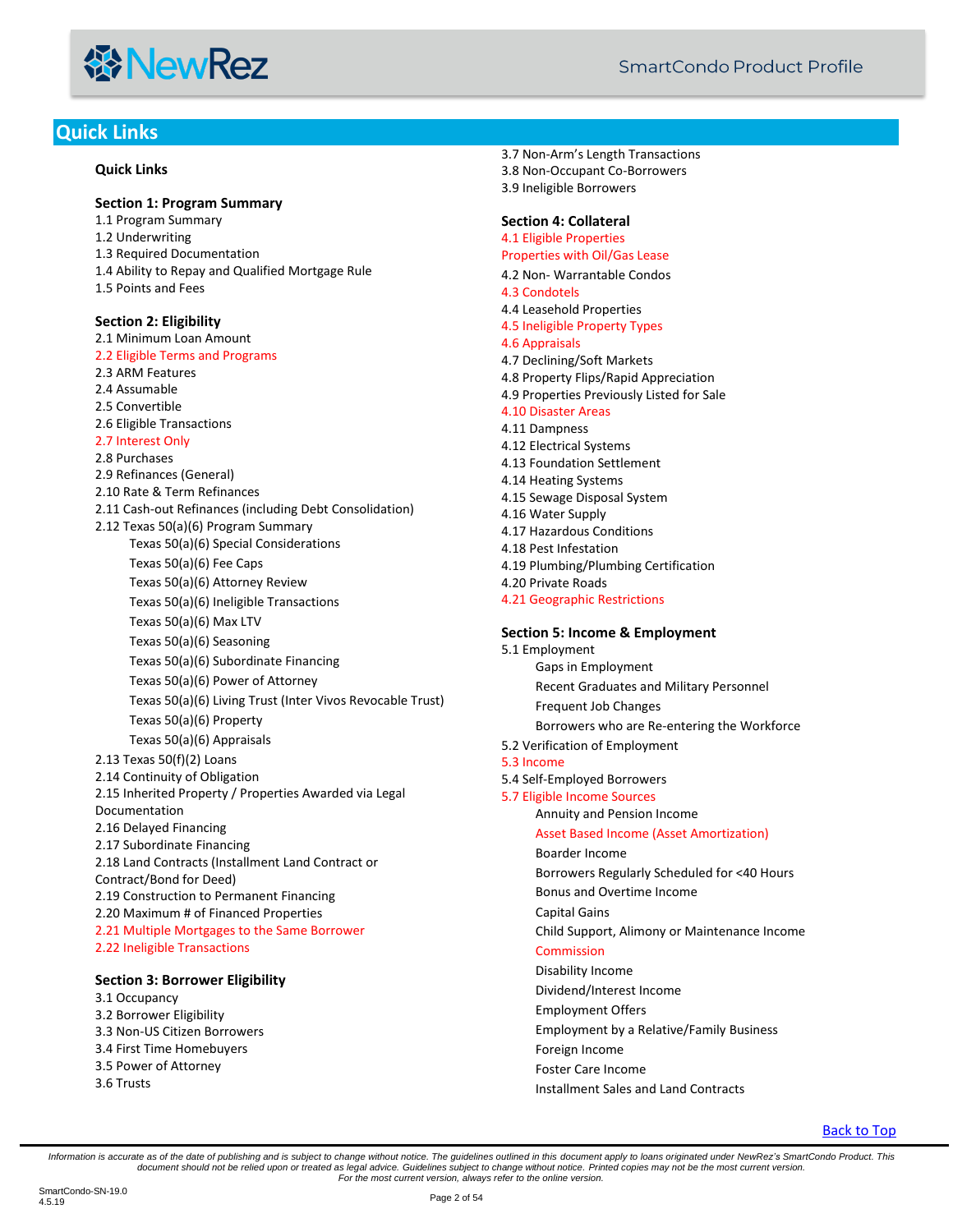# **线NewRez**

[Military Income](#page-27-5) [Mortgage Differential Income](#page-28-0) [Note Receivable Income](#page-28-1) [Non-Taxable Income](#page-28-2) [Part-Time/Second Job](#page-28-3) [Relocating Life Partners \(RLP\)/Trailing Co-Borrowers](#page-29-0) [Rental Income](#page-29-1) [Retirement Income \(401K/IRA Distributions\)](#page-29-2) [Royalty Income](#page-30-0) [Seasonal Income](#page-30-1) [Social Security Income](#page-30-2) [Stock Options](#page-30-3) [Trust Income](#page-30-4) [VA Survivors' Benefits/Dependent Care](#page-31-0) [5.8 Unacceptable Sources of Income](#page-31-1)

**[Section 6: Credit](#page-31-2)**

#### [6.1 Credit](#page-31-3)

[Minimum Credit Standards](#page-31-4) [Determining the Borrower's Score](#page-32-0) [Payment Histories](#page-32-1)

#### [6.2 Housing History](#page-32-2)

#### [6.3 Derogatory Credit](#page-33-0)

[Letter of Explanation](#page-33-1) [Re-Establishment of Credit](#page-33-2) [Lawsuits/Pending Litigation](#page-33-3) [Delinquent Credit Belonging to an Ex-Spouse](#page-33-4) [Judgments](#page-33-5)

#### [Tax Liens/Payment Plans](#page-34-0)

[Collections and Charge-Offs](#page-34-1)

[6.4 Derogatory Credit Seasoning \(Waiting Periods\)](#page-34-2) [Bankruptcy, Short Sale or Deed in Lieu/Pre-Foreclosure](#page-34-3) [Foreclosure / Notice of Default \(NOD\)](#page-34-4) [Foreclosed Property Previously included in a](#page-34-5)  [Bankruptcy](#page-34-5) [Consumer Credit Counseling Services](#page-34-6) [Co-Signed Loans](#page-34-7) [Previously Modified Mortgages](#page-34-8) [6.5 Qualifying Ratios](#page-35-0) [6.6 Liabilities](#page-35-1)

[30 Day Account](#page-36-0) [Alimony, Child Support, or Maintenance](#page-36-1) [Asset Secured Loans](#page-36-2) [Balloon Payment Notes](#page-36-3) [Bridge Loans](#page-36-4) Business D[ebt in Borrower's Name](#page-36-5) [Contingent Liabilities](#page-37-0) [Co-Signed Loans](#page-37-1)

[Home Equity Lines of Credit](#page-37-2) [Installment Debt](#page-37-3)

[Investment Gains and Losses](#page-38-0)

SmartCondo Product Profile

[Lease Payments](#page-38-1) [Revolving Debt](#page-38-2) [Student Loans](#page-38-3) [Timeshares](#page-38-4) Unreimbursed [Business Expenses](#page-38-5) [6.7 Current Principal Residence Pending Sale](#page-39-0) [6.8 Borrowers Retaining their Current Residence](#page-39-1) **[Section 7: Assets](#page-39-2)** [7.1 Assets](#page-39-3) [7.2 Down payment, Closing Costs & Reserves](#page-40-0) [7.3 Acceptable Assets](#page-40-1) [Checking & Savings](#page-40-2) [Business Assets](#page-40-3) [Stocks, Stock Options, Bonds, and Mutual Funds](#page-41-0) [Trust Accounts](#page-41-1) [Retirement Accounts](#page-42-0) [Earnest Money Deposit](#page-42-1) [Anticipated Sales Proceeds](#page-42-2) [Borrowed Funds Secured by an Asset](#page-43-0) [Credit Card Financing](#page-43-1) [Sale of Personal Assets](#page-43-2) [1031 Exchange](#page-44-0) [Gift Funds](#page-44-1) [7.4 Unacceptable Assets](#page-45-0) [7.5 Cash Reserves](#page-45-1) [7.6 Sales & Financing Concessions](#page-46-0) [7.7 Interested Party Contribution Limits](#page-47-0)

#### **[Section 8: Program Details](#page-47-1)**

[8.1 Age of Documentation](#page-47-2) [8.2 Electronic Signatures](#page-47-3) [8.3 Escrow Holdbacks and Repair Requirements](#page-47-4) [8.4 Escrow Waivers](#page-48-0) [8.5 Exception Process](#page-48-1) [8.6 Excluded Parties Lists](#page-48-2) [8.7 Flood Insurance](#page-48-3) [8.8 Hazard Insurance](#page-49-0) [8.9 Interest Credit](#page-50-0) [8.10 Mortgagee Clause](#page-50-1) [8.11 Mortgage Insurance](#page-50-2) [8.12 Prepayment Penalty](#page-50-3) 8.13 Process to [Add or Remove Borrowers](#page-50-4) [8.15 Title Insurance](#page-51-0)

#### **[Section 9: References](#page-52-0)**

[9.1 Disclosures](#page-53-0)

#### **[Section 10: Version Control](#page-53-1)**

#### [Back to Top](#page-1-0)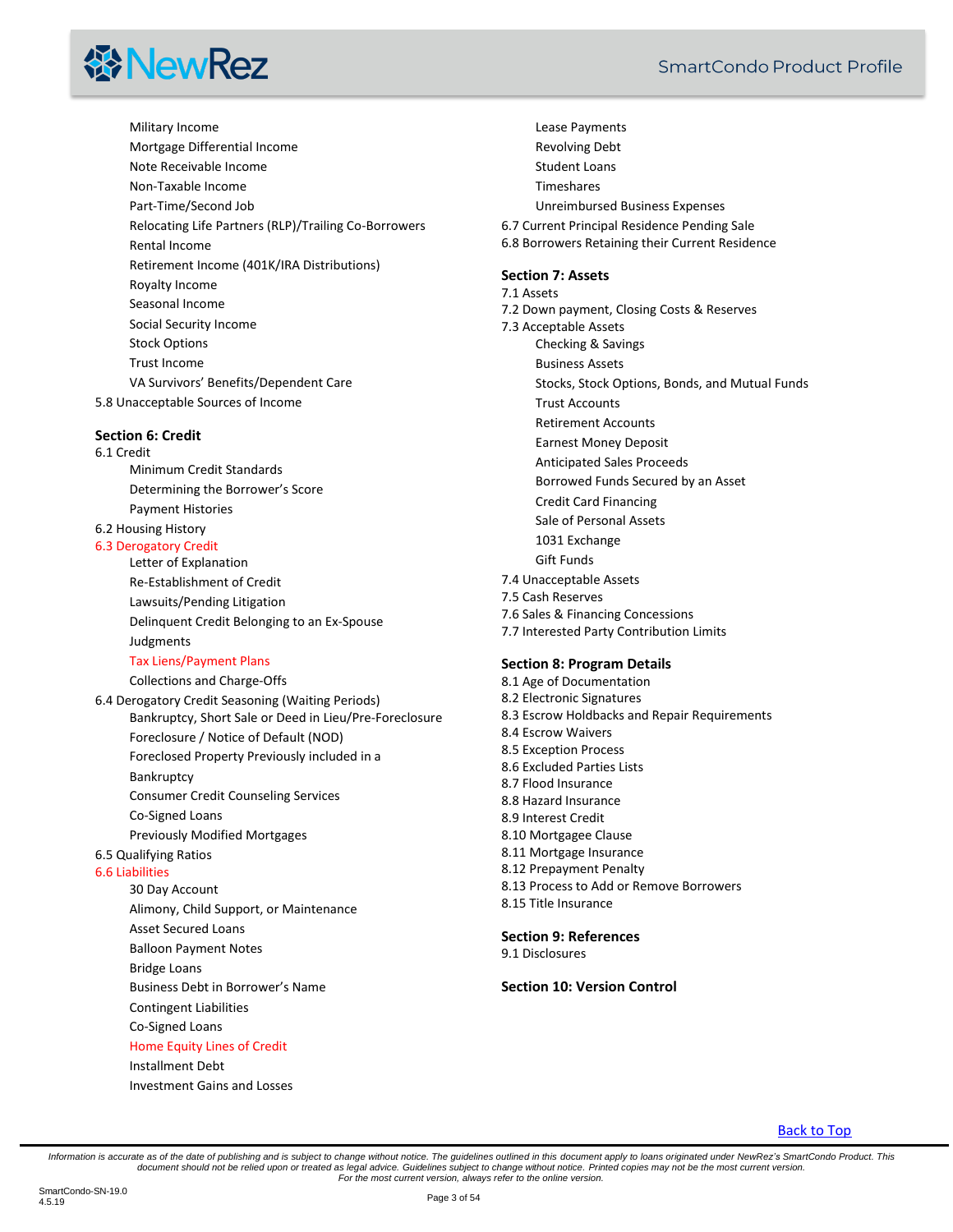

<span id="page-3-8"></span><span id="page-3-7"></span><span id="page-3-6"></span><span id="page-3-5"></span><span id="page-3-4"></span><span id="page-3-3"></span><span id="page-3-2"></span><span id="page-3-1"></span><span id="page-3-0"></span>

| <b>Section 1: Program Summary</b>                  |                                                                                                                                                                                                                                                                                                                                                                                                                                                                                                                                                                                                                                                                                                                                                                                                                                                                                                                                                                                                                                                                                                                                                                                                                                                                                                                                                               |  |  |
|----------------------------------------------------|---------------------------------------------------------------------------------------------------------------------------------------------------------------------------------------------------------------------------------------------------------------------------------------------------------------------------------------------------------------------------------------------------------------------------------------------------------------------------------------------------------------------------------------------------------------------------------------------------------------------------------------------------------------------------------------------------------------------------------------------------------------------------------------------------------------------------------------------------------------------------------------------------------------------------------------------------------------------------------------------------------------------------------------------------------------------------------------------------------------------------------------------------------------------------------------------------------------------------------------------------------------------------------------------------------------------------------------------------------------|--|--|
| 1.1 Program Summary                                |                                                                                                                                                                                                                                                                                                                                                                                                                                                                                                                                                                                                                                                                                                                                                                                                                                                                                                                                                                                                                                                                                                                                                                                                                                                                                                                                                               |  |  |
| Program Summary                                    | The SmartCondo Product is designed for borrowers seeking flexible financing options for<br>condominium properties that do not meet agency guidelines.                                                                                                                                                                                                                                                                                                                                                                                                                                                                                                                                                                                                                                                                                                                                                                                                                                                                                                                                                                                                                                                                                                                                                                                                         |  |  |
| 1.2 Underwriting                                   |                                                                                                                                                                                                                                                                                                                                                                                                                                                                                                                                                                                                                                                                                                                                                                                                                                                                                                                                                                                                                                                                                                                                                                                                                                                                                                                                                               |  |  |
| Underwriting                                       | All loans will be manually underwritten but are also required to be run through DU/LPA. Loans<br>scoring Approve/Ineligible, Approve/Eligible or Accept are only eligible if the loan does not<br>meet agency requirements for reasons that DU/LPA are unable to recognize in the score<br>determination. The AUS decision is used from an informational standpoint and not for<br>documentation. Loan must also be run through Loan Scorecard.                                                                                                                                                                                                                                                                                                                                                                                                                                                                                                                                                                                                                                                                                                                                                                                                                                                                                                               |  |  |
| <b>1.3 Required Documentation</b>                  |                                                                                                                                                                                                                                                                                                                                                                                                                                                                                                                                                                                                                                                                                                                                                                                                                                                                                                                                                                                                                                                                                                                                                                                                                                                                                                                                                               |  |  |
| Required<br>Documentation                          | Notice to Borrower: Ability to Repay Disclosure (Signed by Borrower)<br>$\bullet$<br>Ability to Repay (ATR) Certification (Completed by Underwriter)<br>$\bullet$<br>Borrower's Affirmation of Information Provided to Establish Ability to Repay (ATR) (Signed<br>$\bullet$<br>by Borrower)                                                                                                                                                                                                                                                                                                                                                                                                                                                                                                                                                                                                                                                                                                                                                                                                                                                                                                                                                                                                                                                                  |  |  |
|                                                    | 1.4 Ability to Repay and Qualified Mortgage Rule                                                                                                                                                                                                                                                                                                                                                                                                                                                                                                                                                                                                                                                                                                                                                                                                                                                                                                                                                                                                                                                                                                                                                                                                                                                                                                              |  |  |
| Ability to Repay and<br>Qualified Mortgage<br>Rule | No mortgage loan may be originated under NewRez's Portfolio Programs unless the loan<br>satisfies the "Ability to Repay" provisions dictated by the CFPB in 12 CFR Part 1026.43 (also<br>known as the "Qualified Mortgage Rule"). For each loan, NewRez must make a reasonable and<br>good faith determination, based on verified and documented information, that the borrower<br>has a reasonable ability to repay the loan according to its terms. Generally, NewRez will<br>evaluate, at a minimum, the following eight factors in making this determination: (1) current or<br>reasonably expected income or assets; (2) current employment status; (3) the monthly<br>payment on the covered transaction; (4) the monthly payment on any simultaneous loan; (5)<br>the monthly payment for mortgage-related obligations; (6) current debt obligations, alimony,<br>and child support; (7) the monthly debt-to-income ratio or residual income; and (8) credit<br>history. For any loan that is designated as a (i) "Non-Qualified Mortgage Loan" or a (ii)<br>"Qualified Mortgage Loan" having a rebuttable presumption of compliance with the "Ability to<br>Repay" requirement under the Qualified Mortgage Rule, NewRez's underwriting determination<br>must show that the borrower has sufficient residual income or assets to meet living expenses |  |  |
| 1.5 Points and Fees                                | after taking into account the borrower's income and debt obligations.                                                                                                                                                                                                                                                                                                                                                                                                                                                                                                                                                                                                                                                                                                                                                                                                                                                                                                                                                                                                                                                                                                                                                                                                                                                                                         |  |  |
| Points and Fees                                    | The maximum allowable points and fees threshold is 5% unless otherwise restricted by<br>$\bullet$<br>applicable state law.<br>Fees included in the test are the same fees required to be included the QM points and fees<br>٠<br>test.                                                                                                                                                                                                                                                                                                                                                                                                                                                                                                                                                                                                                                                                                                                                                                                                                                                                                                                                                                                                                                                                                                                        |  |  |
| <b>Section 2: Eligibility</b>                      |                                                                                                                                                                                                                                                                                                                                                                                                                                                                                                                                                                                                                                                                                                                                                                                                                                                                                                                                                                                                                                                                                                                                                                                                                                                                                                                                                               |  |  |
| 2.1 Minimum Loan Amount                            |                                                                                                                                                                                                                                                                                                                                                                                                                                                                                                                                                                                                                                                                                                                                                                                                                                                                                                                                                                                                                                                                                                                                                                                                                                                                                                                                                               |  |  |
| Minimum Loan<br>Amount                             | Minimum loan amount is \$150,000.<br>$\bullet$                                                                                                                                                                                                                                                                                                                                                                                                                                                                                                                                                                                                                                                                                                                                                                                                                                                                                                                                                                                                                                                                                                                                                                                                                                                                                                                |  |  |
| 2.2 Eligible Terms and Programs                    |                                                                                                                                                                                                                                                                                                                                                                                                                                                                                                                                                                                                                                                                                                                                                                                                                                                                                                                                                                                                                                                                                                                                                                                                                                                                                                                                                               |  |  |
| Eligible Terms and<br>Programs                     | SmartCondo 30 Yr. Fixed<br>SmartCondo 30 Yr. Fixed IO<br>SmartCondo 5/1 ARM<br>SmartCondo 40 Yr. Fixed IO<br>SmartCondo 7/1 ARM<br>SmartCondo 5/1 ARM IO<br>SmartCondo 10/1 ARM<br>SmartCondo 7/1 ARM IO<br>SmartCondo 10/1 ARM<br>SmartCondo 10/1 ARM IO                                                                                                                                                                                                                                                                                                                                                                                                                                                                                                                                                                                                                                                                                                                                                                                                                                                                                                                                                                                                                                                                                                     |  |  |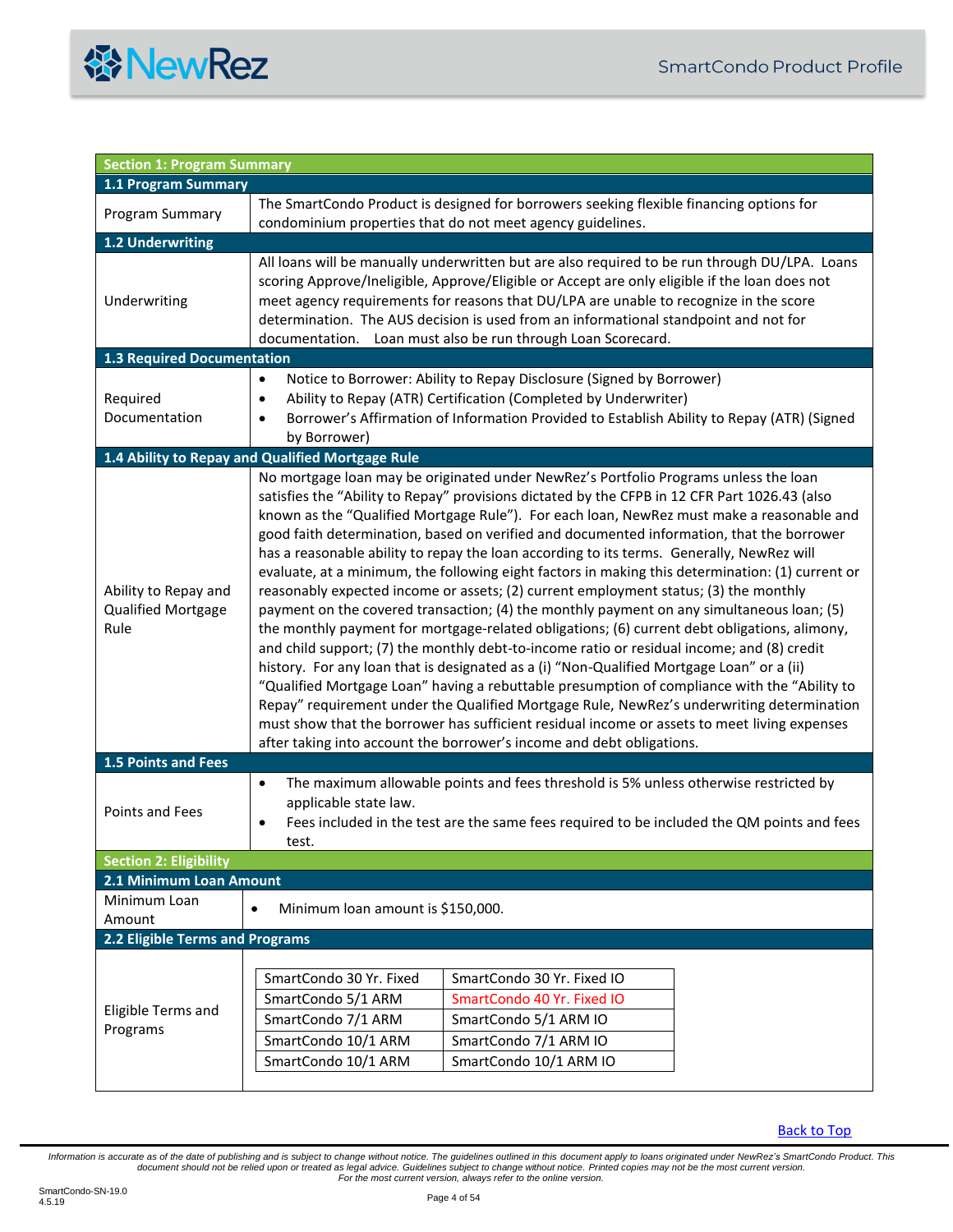<span id="page-4-5"></span><span id="page-4-4"></span><span id="page-4-3"></span><span id="page-4-2"></span><span id="page-4-1"></span><span id="page-4-0"></span>

| <b>2.3 ARM Features</b>          |                                                                                                                                                                   |                                                                         |  |  |  |
|----------------------------------|-------------------------------------------------------------------------------------------------------------------------------------------------------------------|-------------------------------------------------------------------------|--|--|--|
|                                  | Interest Rate Adjustment Caps                                                                                                                                     | 5/1 ARM: 2-2-5<br>7/1 & 10/1 ARM: 5-2-5                                 |  |  |  |
|                                  | Margin                                                                                                                                                            | 3.75%                                                                   |  |  |  |
|                                  | Index                                                                                                                                                             | 1-Year LIBOR                                                            |  |  |  |
|                                  | Index Establish Date                                                                                                                                              | 45 days prior to the change date                                        |  |  |  |
|                                  | <b>Interest Rate Floor</b>                                                                                                                                        | <b>Initial Note Rate</b>                                                |  |  |  |
| <b>ARM Features</b>              | <b>Conversion Option</b>                                                                                                                                          | Not permitted                                                           |  |  |  |
|                                  | Assumption                                                                                                                                                        | Assumable to a qualified customer after the                             |  |  |  |
|                                  |                                                                                                                                                                   | fixed rate period                                                       |  |  |  |
|                                  | <b>Negative Amortization</b>                                                                                                                                      | Not permitted                                                           |  |  |  |
|                                  | Interest Only Option                                                                                                                                              | 10 Year IO, 20 Year Amortization (30-year                               |  |  |  |
|                                  |                                                                                                                                                                   | amortization for 40 Yr. IO)                                             |  |  |  |
| 2.4 Assumable                    |                                                                                                                                                                   |                                                                         |  |  |  |
| Assumable                        | Fixed loans are not assumable<br>$\bullet$                                                                                                                        |                                                                         |  |  |  |
|                                  |                                                                                                                                                                   | ARMs are assumable to a qualified customer after the fixed rate period. |  |  |  |
| 2.5 Convertible                  |                                                                                                                                                                   |                                                                         |  |  |  |
| Convertible                      | Loans are not convertible                                                                                                                                         |                                                                         |  |  |  |
| <b>2.6 Eligible Transactions</b> |                                                                                                                                                                   |                                                                         |  |  |  |
|                                  | Purchase<br>$\bullet$                                                                                                                                             |                                                                         |  |  |  |
| <b>Eligible Transactions</b>     | Cash-out Refinance<br>$\bullet$                                                                                                                                   | Rate & Term Refinance<br>$\bullet$                                      |  |  |  |
| 2.7 Interest Only                |                                                                                                                                                                   |                                                                         |  |  |  |
|                                  | 30 Yr. Fixed, 5/1, 7/1 and 10/1 ARMs                                                                                                                              |                                                                         |  |  |  |
|                                  | 10-year interest only period<br>$\bullet$                                                                                                                         |                                                                         |  |  |  |
|                                  | 20-year amortization period<br>$\bullet$                                                                                                                          |                                                                         |  |  |  |
| Interest Only                    |                                                                                                                                                                   |                                                                         |  |  |  |
|                                  | 40 Yr. Fixed                                                                                                                                                      |                                                                         |  |  |  |
|                                  | 10-year interest only period<br>٠                                                                                                                                 |                                                                         |  |  |  |
| 2.8 Purchases                    | 30-year amortization period                                                                                                                                       |                                                                         |  |  |  |
|                                  |                                                                                                                                                                   |                                                                         |  |  |  |
|                                  | A purchase money transaction is one in which the proceeds are used to finance the acquisition                                                                     |                                                                         |  |  |  |
|                                  | of a property or to finance the acquisition and rehabilitation of a property. In order to determine<br>eligibility, the following requirements must be satisfied: |                                                                         |  |  |  |
|                                  | A copy of the fully executed purchase contract and all attachments or addenda is required                                                                         |                                                                         |  |  |  |
|                                  | Proceeds from the transaction cannot be used to give the borrower cash back other than an                                                                         |                                                                         |  |  |  |
|                                  | amount representing reimbursement for the borrower's earnest money deposit,                                                                                       |                                                                         |  |  |  |
|                                  | overpayment of a fee, or a legitimate pro-rated real estate tax credit when real estate taxes                                                                     |                                                                         |  |  |  |
| Purchases                        | are paid in arrears                                                                                                                                               |                                                                         |  |  |  |
|                                  | A Certificate of Occupancy from the applicable government authority must be retained in<br>$\bullet$                                                              |                                                                         |  |  |  |
|                                  | the file, unless a Certificate of Occupancy is not required by a local government. In this case,                                                                  |                                                                         |  |  |  |
|                                  | an Appraisal Update and/or Completion Report (442) must be obtained. One of these items                                                                           |                                                                         |  |  |  |
|                                  | is required on all new construction, regardless of whether the transaction is a construction-                                                                     |                                                                         |  |  |  |
|                                  | to-permanent loan                                                                                                                                                 |                                                                         |  |  |  |
|                                  |                                                                                                                                                                   | Refer to Property Flips/Rapid Appreciation for additional requirements  |  |  |  |
| 2.9 Refinances (General)         |                                                                                                                                                                   |                                                                         |  |  |  |
|                                  | Borrower(s) must meet the <b>Continuity of Obligation</b><br>٠                                                                                                    |                                                                         |  |  |  |
| Refinances                       | All refinance transactions must pass the NewRez Net Tangible Benefit Test.<br>$\bullet$                                                                           |                                                                         |  |  |  |
| (General)                        | Short pay-offs (short refinances) where a new loan is originated resulting in a forgiveness of<br>$\bullet$                                                       |                                                                         |  |  |  |
|                                  | a portion of principal and/or interest on the first or second mortgage are not permitted.                                                                         |                                                                         |  |  |  |
|                                  | The refinance of a previously modified mortgage is not permitted unless the borrower is<br>$\bullet$                                                              |                                                                         |  |  |  |

<span id="page-4-6"></span>[Back to Top](#page-1-0)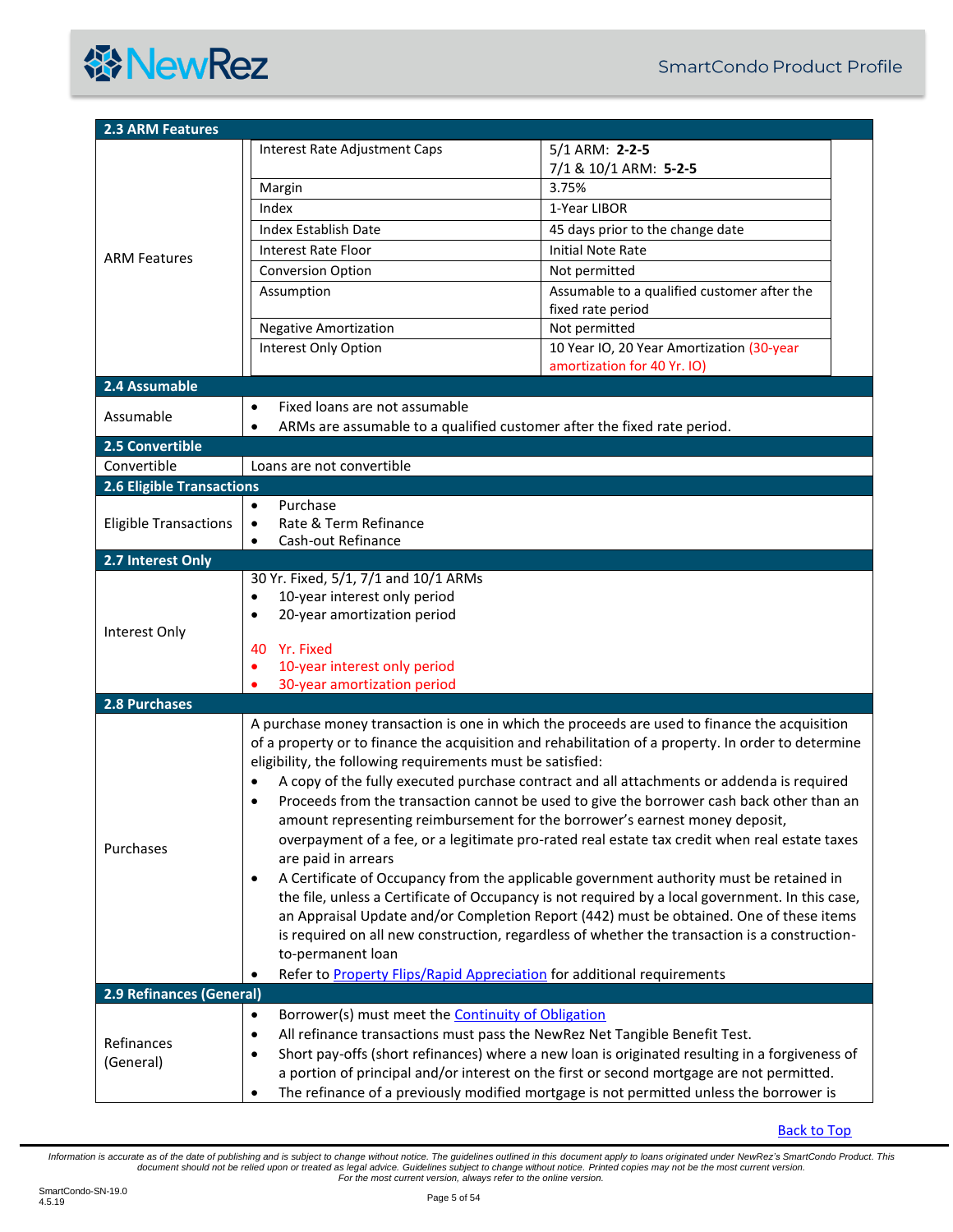<span id="page-5-1"></span><span id="page-5-0"></span>

|                             | 0X30 on all mortgages for the past 12 months. The modification must be complete on the                                                                                                 |
|-----------------------------|----------------------------------------------------------------------------------------------------------------------------------------------------------------------------------------|
|                             | subject loan prior to loan application. A modified mortgage is defined as a mortgage loan                                                                                              |
|                             | that makes a permanent change in one or more terms of a Borrowers' loan resulting in a                                                                                                 |
|                             | change to the loan's monthly payment, interest rate, term, or outstanding principal. (A                                                                                                |
|                             | reduction of a credit line due to value depreciation is not be considered a modification)                                                                                              |
|                             | Refer to <b>Property Flips/Rapid Appreciation</b> for additional requirements                                                                                                          |
| 2.10 Rate & Term Refinances |                                                                                                                                                                                        |
|                             | Rate-Term Refinances consist of the following transaction types:                                                                                                                       |
|                             | Pay off of the current mortgage (and any purchase money seconds) to include principal<br>$\bullet$                                                                                     |
|                             | balance plus accrued interest, and any required prepayment penalty, only. (Other costs such                                                                                            |
|                             | as late fees and past-due amounts are considered cash back and render the transaction a                                                                                                |
|                             | cash-out refinance if they exceed incidental cash-back limits below)                                                                                                                   |
|                             | Pay off of a non-purchase money subordinate lien is permissible provided the subordinate<br>$\bullet$                                                                                  |
|                             | lien is seasoned at least 12 months. If the non-purchase money lien is a home equity line of                                                                                           |
|                             | credit it must have zero draws within the past 12 months                                                                                                                               |
|                             | Refinances where the borrower receives incidental cash-back (amounts limited to the lesser<br>$\bullet$                                                                                |
|                             | of 2% of the loan amount or \$2,000)                                                                                                                                                   |
|                             | A co-owner is completing an equity buy-out due to a divorce and all of the following criteria<br>$\bullet$                                                                             |
|                             | are met:                                                                                                                                                                               |
|                             | The property was jointly owned by all parties for at least the 12 months preceding the<br>$\circ$                                                                                      |
|                             | date of the mortgage application.                                                                                                                                                      |
|                             | The property must be the primary residence.<br>$\circ$                                                                                                                                 |
|                             | A written agreement signed by all parties is required stating:<br>$\circ$                                                                                                              |
|                             | the terms of the property transfer, and                                                                                                                                                |
|                             | the disposition of the proceeds from the refinance                                                                                                                                     |
|                             | The borrower who retains sole ownership of the property may not receive any cash<br>$\circ$                                                                                            |
|                             | proceeds from the refinance.                                                                                                                                                           |
| Rate & Term                 | Standard loan fees (e.g., closing costs on the new mortgage; prepaid finance charges, such<br>$\bullet$                                                                                |
| Refinances                  | as interest, taxes, insurance, etc; and points) may be included in the refinance transaction.                                                                                          |
|                             | The current appraised value is used to calculate the LTV regardless of length of time the<br>$\bullet$                                                                                 |
|                             | borrower has owned the subject property. See Rapid Appreciation for additional                                                                                                         |
|                             | information.                                                                                                                                                                           |
|                             | Note: For refinances in Texas, a copy of the current mortgage or note is required to determine                                                                                         |
|                             | the previous terms are not subject to Texas Section 50(a)(6). Refer to section 2.12 Texas 50                                                                                           |
|                             | (a)(6) Refinances for requirements.                                                                                                                                                    |
|                             |                                                                                                                                                                                        |
|                             | 2.11 Cash-out Refinances (including Debt Consolidation)                                                                                                                                |
|                             | The amount of a Cash-Out Refinance may include the present first mortgage loan payoff,                                                                                                 |
|                             | subordinate liens (if applicable), closing costs and additional cash in hand to the Borrower.<br>Payoff of draws taken in the past 12 months on a HELOC are counted in the cash in the |
|                             |                                                                                                                                                                                        |
|                             | maximum cash in hand amount.                                                                                                                                                           |
|                             | <b>Seasoning Requirements:</b>                                                                                                                                                         |
|                             |                                                                                                                                                                                        |
|                             | At least one borrower must be from the original purchase transaction of the property.<br>$\circ$                                                                                       |
| Cash-out Refinances         | If a borrower(s) is on title without an individual(s) from the original purchase<br>$\circ$                                                                                            |
|                             | transaction 6 months seasoning is required (seasoning is determined from the date<br>added to title to the application date)                                                           |
|                             | The appraised value is utilized to determine the loan to value                                                                                                                         |
|                             | ٠                                                                                                                                                                                      |
|                             | Maximum cash in hand and debt consolidation combined may not exceed amounts outlined<br>$\bullet$                                                                                      |
|                             | in the eligibility matrix of this profile.                                                                                                                                             |
|                             | Cash-back proceeds may be used to pay existing debts; all revolving debt must be paid off in<br>$\bullet$                                                                              |
|                             | order to be excluded from qualifying ratios                                                                                                                                            |

[Back to Top](#page-1-0)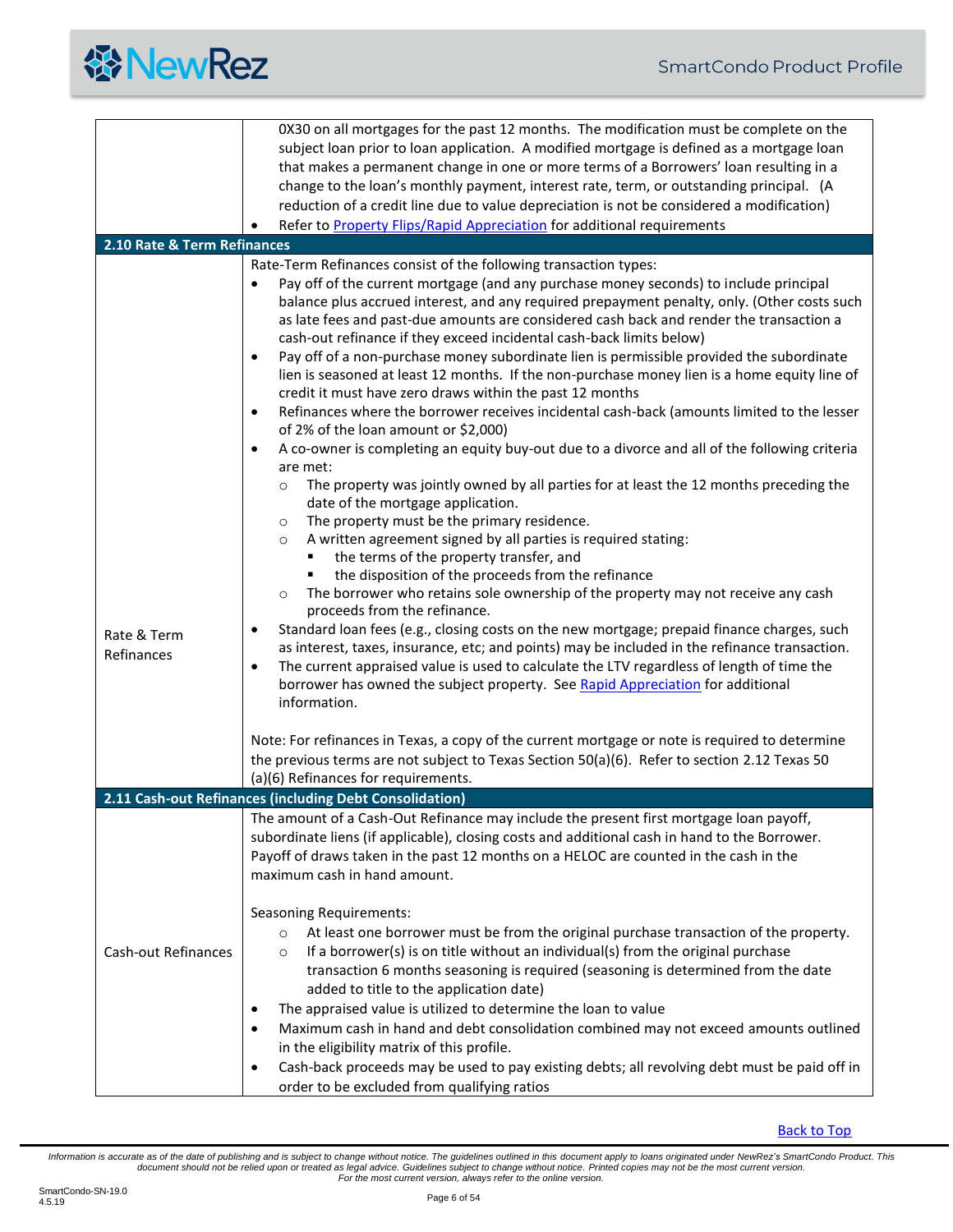

<span id="page-6-6"></span><span id="page-6-5"></span><span id="page-6-4"></span><span id="page-6-3"></span><span id="page-6-2"></span><span id="page-6-1"></span><span id="page-6-0"></span>

|                                                                                             | $\bullet$                                                                                                                                                                                                                                                                                                                                                                                                                                                                                                                                                                                                                                                                                                                                                                                                                                                                                     | Cash in hand from a cash-out refinance is not permitted to be used to satisfy reserve                                                                                                                                                                                                                                                                                                                                                                                                                                                                                                                                                                                                                                                      |  |  |
|---------------------------------------------------------------------------------------------|-----------------------------------------------------------------------------------------------------------------------------------------------------------------------------------------------------------------------------------------------------------------------------------------------------------------------------------------------------------------------------------------------------------------------------------------------------------------------------------------------------------------------------------------------------------------------------------------------------------------------------------------------------------------------------------------------------------------------------------------------------------------------------------------------------------------------------------------------------------------------------------------------|--------------------------------------------------------------------------------------------------------------------------------------------------------------------------------------------------------------------------------------------------------------------------------------------------------------------------------------------------------------------------------------------------------------------------------------------------------------------------------------------------------------------------------------------------------------------------------------------------------------------------------------------------------------------------------------------------------------------------------------------|--|--|
|                                                                                             | requirements<br>Refer to Property Flips/Rapid Appreciation for additional requirements<br>$\bullet$                                                                                                                                                                                                                                                                                                                                                                                                                                                                                                                                                                                                                                                                                                                                                                                           |                                                                                                                                                                                                                                                                                                                                                                                                                                                                                                                                                                                                                                                                                                                                            |  |  |
| 2.12 Texas 50(a)(6) Program Summary                                                         |                                                                                                                                                                                                                                                                                                                                                                                                                                                                                                                                                                                                                                                                                                                                                                                                                                                                                               |                                                                                                                                                                                                                                                                                                                                                                                                                                                                                                                                                                                                                                                                                                                                            |  |  |
| Texas $50(a)(6)$<br>Program Summary                                                         | This Program Guide serves as a comprehensive summary of NewRez's SmartCondo Credit TX<br>50(a)(6) requirements and allowances. All TX 50(a)(6) loans must comply with the laws of Texas<br>and the requirements described in this section.<br>All other parameters of the SmartCondo product profile must be met in addition to the specific<br>Texas 50(a)(6) requirements outlined in this section.                                                                                                                                                                                                                                                                                                                                                                                                                                                                                         |                                                                                                                                                                                                                                                                                                                                                                                                                                                                                                                                                                                                                                                                                                                                            |  |  |
| <b>Texas 50(a)(6) Special Considerations</b>                                                |                                                                                                                                                                                                                                                                                                                                                                                                                                                                                                                                                                                                                                                                                                                                                                                                                                                                                               |                                                                                                                                                                                                                                                                                                                                                                                                                                                                                                                                                                                                                                                                                                                                            |  |  |
| Texas $50(a)(6)$<br>Special<br>Considerations                                               | A Texas (a)(6) loan may not close until:<br>٠<br>day notice, whichever is later.<br>٠<br>Disclosure.<br>After the one-year anniversary of the closing of an existing Texas (a)(6) loan.<br>$\bullet$                                                                                                                                                                                                                                                                                                                                                                                                                                                                                                                                                                                                                                                                                          | Twelve days after the borrower submits the loan application or all borrowers sign the 12-<br>One day after the borrowers receives a copy of the Settlement Statement and Closing                                                                                                                                                                                                                                                                                                                                                                                                                                                                                                                                                           |  |  |
| Texas 50(a)(6) Fee Caps                                                                     |                                                                                                                                                                                                                                                                                                                                                                                                                                                                                                                                                                                                                                                                                                                                                                                                                                                                                               |                                                                                                                                                                                                                                                                                                                                                                                                                                                                                                                                                                                                                                                                                                                                            |  |  |
| Texas $50(a)(6)$<br>Fee Caps                                                                | $\bullet$<br>are and are not included in the 2% cap:<br><b>Examples of Borrower Paid Fees Included</b><br>Administrative Fee Appraisal performed by third party appraiser<br>Appraisal NOT performed by third party appraiser<br><b>Appraisal Management Fee</b><br><b>Assignments Fee</b><br><b>Brokerage Fee</b><br>Certification that HOA Maintenance Fee is Current Closing Fee<br><b>Commitment Fee</b><br><b>Courier Fees</b><br>Credit Life (if required by Lender) Credit Report<br>Deed Restrictions Document Preparation Escrow Fee<br><b>Escrow Waiver Flood Certification HOA Transfer Fee Mortgage</b><br><b>Insurance Origination Fee</b><br><b>Pest Inspection Processing Fee</b><br>Property Tax Certification Property Tax Service Fee Recording<br>Fees<br>Survey NOT performed by state licensed or registered surveyor<br><b>Underwriting Fee</b><br><b>Warehouse Fee</b> | A 2% Fee cap exists on all Texas (a)(6) loans. The following provides guidance on fees that<br><b>Examples of Borrower Paid Fees Not Included</b><br><b>Authorized Premiums for Endorsements to Mortgagee Title</b><br>Insurance Policy Base Premium for Mortgagee Title Insurance<br>Policy<br>Discount Points (If legitimate and bona fide)<br><b>Flood Insurance</b><br><b>Hazard Insurance</b><br><b>HOA Maintenance Fees Late Charges</b><br><b>Per Diem Interest</b><br>Post Default Attorney Fees Property Tax<br>Survey performed by state licensed or registered surveyor<br>Title Examination Report if cost is less than Base Premium for<br>Mortgagee Title Insurance Policy (if no title insurance policy is<br>being issued) |  |  |
| Texas 50(a)(6) Attorney Review                                                              |                                                                                                                                                                                                                                                                                                                                                                                                                                                                                                                                                                                                                                                                                                                                                                                                                                                                                               |                                                                                                                                                                                                                                                                                                                                                                                                                                                                                                                                                                                                                                                                                                                                            |  |  |
| Texas $50(a)(6)$<br><b>Attorney Review</b><br><b>Texas 50(a)(6) Ineligible Transactions</b> | prior to loan closing. NewRez's approved firms include:<br>Black, Mann and Graham<br>Peirson Patterson<br>٠                                                                                                                                                                                                                                                                                                                                                                                                                                                                                                                                                                                                                                                                                                                                                                                   | All Texas 50(a)(6) loans must be reviewed and certified by an NewRez approved TX Attorney                                                                                                                                                                                                                                                                                                                                                                                                                                                                                                                                                                                                                                                  |  |  |
|                                                                                             |                                                                                                                                                                                                                                                                                                                                                                                                                                                                                                                                                                                                                                                                                                                                                                                                                                                                                               |                                                                                                                                                                                                                                                                                                                                                                                                                                                                                                                                                                                                                                                                                                                                            |  |  |
| Texas $50(a)(6)$<br>Ineligible<br>Transactions<br>Texas 50(a)(6) Max LTV                    | <b>Investment Properties</b><br>$\bullet$<br>Second Homes<br>$\bullet$<br>Interest Only transactions<br>$\bullet$                                                                                                                                                                                                                                                                                                                                                                                                                                                                                                                                                                                                                                                                                                                                                                             |                                                                                                                                                                                                                                                                                                                                                                                                                                                                                                                                                                                                                                                                                                                                            |  |  |
| Texas $50(a)(6)$ Max<br>LTV                                                                 |                                                                                                                                                                                                                                                                                                                                                                                                                                                                                                                                                                                                                                                                                                                                                                                                                                                                                               | Unless otherwise limited by the SmartCondo Product Profile the LTV/CLTV cannot exceed 80%                                                                                                                                                                                                                                                                                                                                                                                                                                                                                                                                                                                                                                                  |  |  |
| Texas 50(a)(6) Seasoning                                                                    |                                                                                                                                                                                                                                                                                                                                                                                                                                                                                                                                                                                                                                                                                                                                                                                                                                                                                               |                                                                                                                                                                                                                                                                                                                                                                                                                                                                                                                                                                                                                                                                                                                                            |  |  |
| Texas 50(a)(6)<br>Seasoning                                                                 |                                                                                                                                                                                                                                                                                                                                                                                                                                                                                                                                                                                                                                                                                                                                                                                                                                                                                               | If an existing Texas 50(a)(6) first or second mortgage will be paid off, the lender must verify that<br>12 months have passed since the closing date of the existing TX 50(a)(6) loan being paid off                                                                                                                                                                                                                                                                                                                                                                                                                                                                                                                                       |  |  |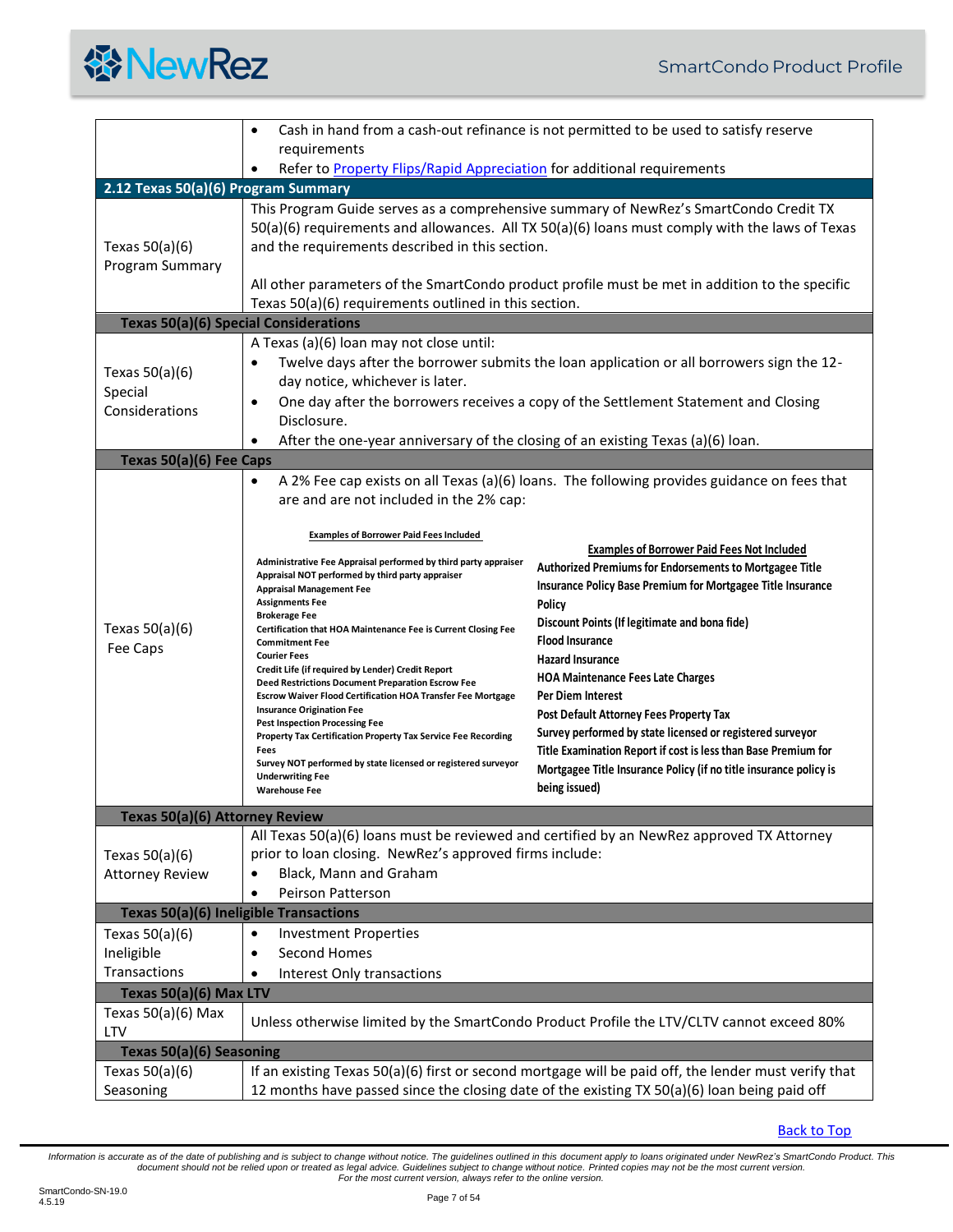<span id="page-7-5"></span><span id="page-7-4"></span><span id="page-7-3"></span><span id="page-7-2"></span><span id="page-7-1"></span><span id="page-7-0"></span>

|                                                                                                       | before the new lien is secured. TX only permits one equity loan at a time and only one within a<br>12-month period.                                                                                                                                                                                                                                                                                                                                                                                       |                                        |                                                        |  |  |
|-------------------------------------------------------------------------------------------------------|-----------------------------------------------------------------------------------------------------------------------------------------------------------------------------------------------------------------------------------------------------------------------------------------------------------------------------------------------------------------------------------------------------------------------------------------------------------------------------------------------------------|----------------------------------------|--------------------------------------------------------|--|--|
|                                                                                                       | Texas 50(a)(6) Subordinate Financing                                                                                                                                                                                                                                                                                                                                                                                                                                                                      |                                        |                                                        |  |  |
|                                                                                                       | New subordinate financing is not permitted on a first lien TX (a)(6).                                                                                                                                                                                                                                                                                                                                                                                                                                     |                                        |                                                        |  |  |
| Texas $50(a)(6)$<br>Subordinate<br>Financing                                                          | Existing subordinate liens on the real estate that are not paid off with the new $50(a)(6)$ loan are<br>permitted provided that: the subordinated 2nd mortgages cannot already be a 50(a)(6) loan<br>(verification is required-the title company must obtain a copy of the security instrument) and the<br>subordinated 2nd mortgage must meet the 80% CLTV requirement. HELOCs are not eligible for<br>subordinate financing.                                                                            |                                        |                                                        |  |  |
|                                                                                                       | A copy of the subordinating Note, Mortgage/Deed and Subordination Agreement is required.                                                                                                                                                                                                                                                                                                                                                                                                                  |                                        |                                                        |  |  |
| Texas 50(a)(6) Power of Attorney                                                                      |                                                                                                                                                                                                                                                                                                                                                                                                                                                                                                           |                                        |                                                        |  |  |
| Texas $50(a)(6)$<br>Power of Attorney                                                                 | Not permitted                                                                                                                                                                                                                                                                                                                                                                                                                                                                                             |                                        |                                                        |  |  |
|                                                                                                       | Texas 50(a)(6) Living Trust (Inter Vivos Revocable Trust)                                                                                                                                                                                                                                                                                                                                                                                                                                                 |                                        |                                                        |  |  |
| Texas 50(a)(6) Living<br>Trust                                                                        | A living trust is an eligible mortgage borrower if it meets the following requirements as well as<br>State requirements. All trusts must be approved by NewRez legal prior to Loan Approval. To<br>determine whether or not the Trust meets all the criteria required by State and investor<br>standards, one of the following will be required:                                                                                                                                                          |                                        |                                                        |  |  |
|                                                                                                       | A copy of the trust document must be included in the file<br>$\bullet$<br>Trust must meet "qualifying trust" under Texas law for purposes of owning residential<br>$\bullet$<br>property that qualifies for the homestead exemption                                                                                                                                                                                                                                                                       |                                        |                                                        |  |  |
| Texas 50(a)(6) Property                                                                               |                                                                                                                                                                                                                                                                                                                                                                                                                                                                                                           |                                        |                                                        |  |  |
| Texas $50(a)(6)$<br>Property                                                                          | Urban Homesteads - maximum 10 acres per Article XVI, Section 50(a)(6) of the Texas<br>$\bullet$<br>Constitution (no exceptions)<br><b>Deed Restricted Properties:</b><br>All deed restricted properties must be reviewed and approved by legal prior to loan approval                                                                                                                                                                                                                                     |                                        |                                                        |  |  |
| and must adhere to FNMA requirements (B5-5.2) and Texas State Law<br><b>Texas 50(a)(6) Appraisals</b> |                                                                                                                                                                                                                                                                                                                                                                                                                                                                                                           |                                        |                                                        |  |  |
| Texas $50(a)(6)$<br>Appraisals                                                                        | All appraisals must be ordered and processed in compliance with Appraiser Independence<br>Requirements (AIR) through a NewRez approved Appraisal Management Company.<br>A full 1004/appraisal is required on all Texas 50(a)(6) transactions<br>$\bullet$<br>Appraisal must be completed by a Certified appraiser from an NewRez approved AMC<br>$\bullet$<br>Copy of the appraiser's licensee must be included in all funded loan files<br>$\bullet$<br>The re-use of an appraisal is not permitted<br>٠ |                                        |                                                        |  |  |
| 2.13 Texas 50(f)(2) Loans                                                                             |                                                                                                                                                                                                                                                                                                                                                                                                                                                                                                           |                                        |                                                        |  |  |
|                                                                                                       | Texas $50(f)(2)$ loans allow the refinance of a home equity loan into a non-home equity loan per<br>the Texas Constitution. These loans are limited to an 80% LTV/CLTV and no additional funds may<br>be rolled into the loan (except closing costs and pre-paids).<br>(f)(2) Determination:                                                                                                                                                                                                              |                                        |                                                        |  |  |
| Texas $50(f)(2)$ Loans                                                                                | New Loan Amount pays off existing lien and                                                                                                                                                                                                                                                                                                                                                                                                                                                                | If existing lien is a non-50(a)(6);    | If existing lien is a $50(a)(6)$ ; then                |  |  |
|                                                                                                       | Provides even \$1 cash to the borrower                                                                                                                                                                                                                                                                                                                                                                                                                                                                    | then the new lien is<br>Texas $(a)(6)$ | the new lien is<br>Texas $(a)(6)$                      |  |  |
|                                                                                                       | Pays off/down an existing TX (a)(6) lien with no<br>cash to borrower                                                                                                                                                                                                                                                                                                                                                                                                                                      | Texas $(a)(6)$                         | Texas $(f)(2) - if$ seasoning<br>requirements are met* |  |  |
|                                                                                                       | Pays off/down an existing TX (a)(6) lien with cash<br>to borrower                                                                                                                                                                                                                                                                                                                                                                                                                                         | Texas $(a)(6)$                         | Texas $(a)(6)$                                         |  |  |
|                                                                                                       | The new lien is < existing UPB (no new funds)                                                                                                                                                                                                                                                                                                                                                                                                                                                             | Non-Texas (a)(6)                       | Texas $(f)(2) - if$ seasoning<br>requirements are met* |  |  |
|                                                                                                       | Funds, prepaids and/or closing costs                                                                                                                                                                                                                                                                                                                                                                                                                                                                      | Non-Texas (a)(6)                       | Texas $(f)(2) - if$ seasoning<br>requirements are met* |  |  |
|                                                                                                       | Pays off/down a purchase money 2nd                                                                                                                                                                                                                                                                                                                                                                                                                                                                        | Non-Texas (a)(6)                       | Texas $(f)(2) - if$ seasoning<br>requirements are met* |  |  |

[Back to Top](#page-1-0)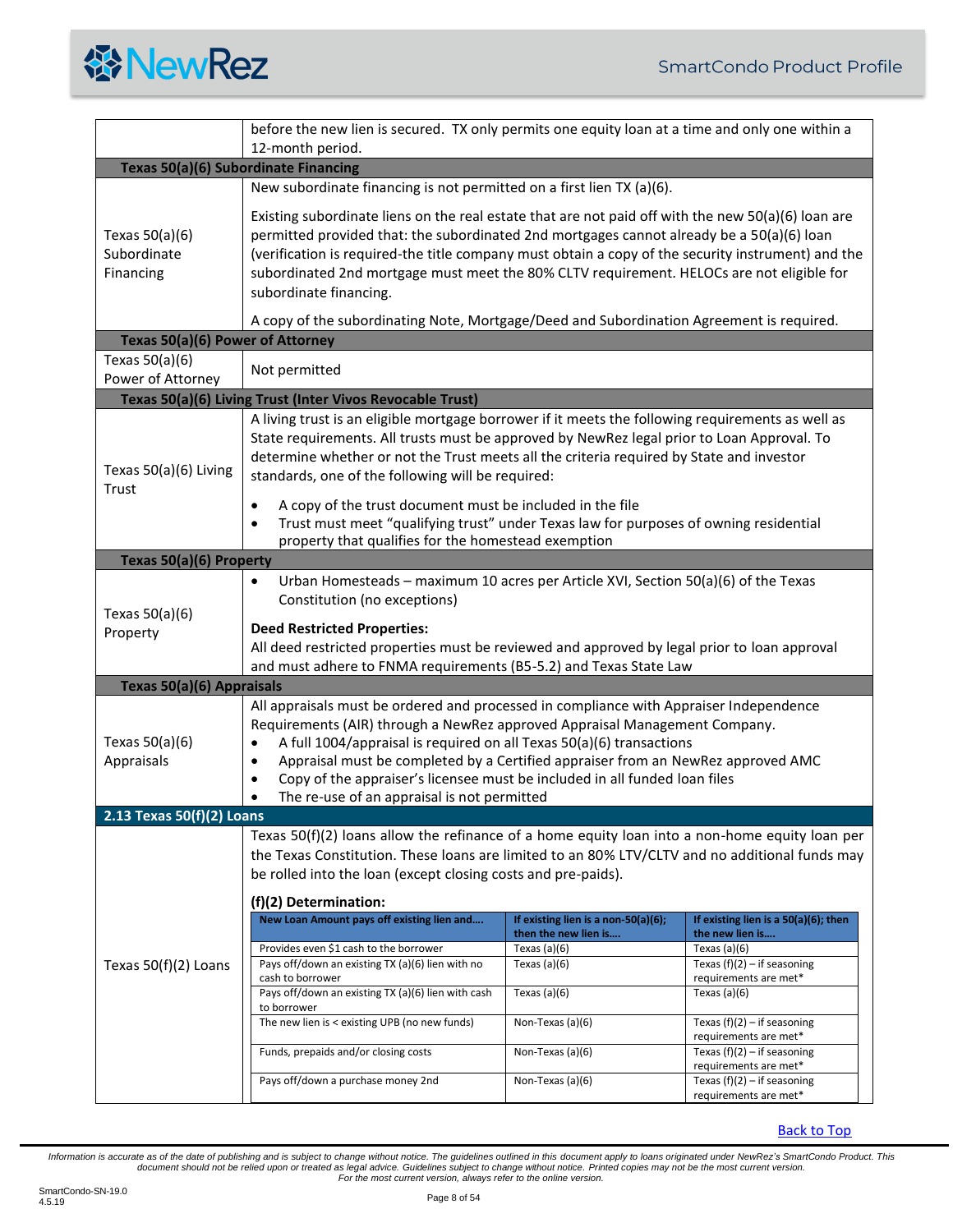|  | <b>谷NewRez</b> |
|--|----------------|
|--|----------------|

<span id="page-8-2"></span><span id="page-8-1"></span><span id="page-8-0"></span>

|                                                                                   | Pays off/down an existing Secured Home                                                                                                                                                                                                                                                                                                                                                                                                                                                                                                                                                                                                                                                                                                                                                                                                                                                                                                                                                                                               | Non-Texas (a)(6) | Texas $(f)(2) - if$ seasoning           |  |  |
|-----------------------------------------------------------------------------------|--------------------------------------------------------------------------------------------------------------------------------------------------------------------------------------------------------------------------------------------------------------------------------------------------------------------------------------------------------------------------------------------------------------------------------------------------------------------------------------------------------------------------------------------------------------------------------------------------------------------------------------------------------------------------------------------------------------------------------------------------------------------------------------------------------------------------------------------------------------------------------------------------------------------------------------------------------------------------------------------------------------------------------------|------------------|-----------------------------------------|--|--|
|                                                                                   | Improvement Loan (mechanic's lien)<br>Provides funds to satisfy a court ordered Divorce                                                                                                                                                                                                                                                                                                                                                                                                                                                                                                                                                                                                                                                                                                                                                                                                                                                                                                                                              | Non-Texas (a)(6) | requirements are met*<br>Texas $(a)(6)$ |  |  |
|                                                                                   | <b>Equity Buyout</b>                                                                                                                                                                                                                                                                                                                                                                                                                                                                                                                                                                                                                                                                                                                                                                                                                                                                                                                                                                                                                 |                  |                                         |  |  |
|                                                                                   | *Borrower may elect to have loan remain a Texas (a)(6). Refer to Texas A6 profile.                                                                                                                                                                                                                                                                                                                                                                                                                                                                                                                                                                                                                                                                                                                                                                                                                                                                                                                                                   |                  |                                         |  |  |
|                                                                                   | <b>Special Considerations:</b>                                                                                                                                                                                                                                                                                                                                                                                                                                                                                                                                                                                                                                                                                                                                                                                                                                                                                                                                                                                                       |                  |                                         |  |  |
|                                                                                   | Loan may not close until:                                                                                                                                                                                                                                                                                                                                                                                                                                                                                                                                                                                                                                                                                                                                                                                                                                                                                                                                                                                                            |                  |                                         |  |  |
|                                                                                   | Twelve days after the borrower submits the loan application or all borrowers sign the 12-                                                                                                                                                                                                                                                                                                                                                                                                                                                                                                                                                                                                                                                                                                                                                                                                                                                                                                                                            |                  |                                         |  |  |
|                                                                                   | day notice, whichever is later.                                                                                                                                                                                                                                                                                                                                                                                                                                                                                                                                                                                                                                                                                                                                                                                                                                                                                                                                                                                                      |                  |                                         |  |  |
|                                                                                   | One day after the borrowers receive a copy of the Settlement Statement and Closing<br>$\bullet$                                                                                                                                                                                                                                                                                                                                                                                                                                                                                                                                                                                                                                                                                                                                                                                                                                                                                                                                      |                  |                                         |  |  |
|                                                                                   | Disclosure.                                                                                                                                                                                                                                                                                                                                                                                                                                                                                                                                                                                                                                                                                                                                                                                                                                                                                                                                                                                                                          |                  |                                         |  |  |
|                                                                                   | After the one-year anniversary of the closing of an existing Texas (a)(6) loan.<br>$\bullet$                                                                                                                                                                                                                                                                                                                                                                                                                                                                                                                                                                                                                                                                                                                                                                                                                                                                                                                                         |                  |                                         |  |  |
|                                                                                   | New subordinate financing is not permitted on a first lien Texas 50(f)(2).                                                                                                                                                                                                                                                                                                                                                                                                                                                                                                                                                                                                                                                                                                                                                                                                                                                                                                                                                           |                  |                                         |  |  |
|                                                                                   | <b>Attorney Review:</b><br>All Texas 50 (f)(2) loans must be reviewed and certified by an NewRez approved TX Attorney<br>prior to loan closing. NewRez's approved firms include:<br>Black, Mann and Graham<br><b>Peirson Patterson</b>                                                                                                                                                                                                                                                                                                                                                                                                                                                                                                                                                                                                                                                                                                                                                                                               |                  |                                         |  |  |
| 2.14 Continuity of Obligation                                                     |                                                                                                                                                                                                                                                                                                                                                                                                                                                                                                                                                                                                                                                                                                                                                                                                                                                                                                                                                                                                                                      |                  |                                         |  |  |
| Continuity of<br>Obligation                                                       | Continuity of obligation is met when any one of the following exists:<br>At least one borrower is obligated on the new loan who was also a borrower obligated on<br>٠<br>the existing loan being refinanced.<br>The borrower has been on title and residing in the property for at least 6 months and has<br>$\bullet$<br>either paid the mortgage for the last 6 months or can demonstrate a relationship (relative,<br>domestic partner, etc.) with the current obligor.<br>The loan being refinanced and the title to the property are in the name of a natural person<br>٠<br>or a limited liability company (LLC) as long as the borrower was a member of the LLC prior to<br>transfer. Transfer of ownership from a corporation to an individual does not meet the<br>continuity of obligation requirement.<br>The borrower has recently inherited, or was legally awarded, the property (divorce,<br>٠<br>separation, or dissolution of a domestic partnership).<br>The borrower(s) are eligible for <b>Delayed Financing</b> |                  |                                         |  |  |
|                                                                                   | 2.15 Inherited Property / Properties Awarded via Legal Documentation                                                                                                                                                                                                                                                                                                                                                                                                                                                                                                                                                                                                                                                                                                                                                                                                                                                                                                                                                                 |                  |                                         |  |  |
|                                                                                   | Inherited properties are permitted provided the borrower has recently inherited, or was legally<br>awarded the property through a divorce, separation, or dissolution of a domestic partnership.<br>Appropriate legal documentation is to be provided to support the inheritance.                                                                                                                                                                                                                                                                                                                                                                                                                                                                                                                                                                                                                                                                                                                                                    |                  |                                         |  |  |
| <b>Inherited Property</b><br>and Properties<br>Awarded via Legal<br>Documentation | If the subject property was inherited less than 6 months prior to loan application, the transaction<br>is deemed a rate and term refinance and is subject to the following requirements:<br>Proceeds must be used to buy-out the documented equity interest of others. Equity owners<br>$\bullet$<br>must be paid at settlement.<br>The subject property must have cleared probate and the property must be owned in the<br>$\bullet$<br>Borrower's name.<br>Current appraised value is used for LTV/CLTV/HCLTV determination.<br>٠<br>In order to complete a cash-out transaction following standard program guidelines, the<br>borrower must have a 6-month minimum ownership at the time of loan application.                                                                                                                                                                                                                                                                                                                     |                  |                                         |  |  |
| 2.16 Delayed Financing                                                            |                                                                                                                                                                                                                                                                                                                                                                                                                                                                                                                                                                                                                                                                                                                                                                                                                                                                                                                                                                                                                                      |                  |                                         |  |  |
|                                                                                   | Permitted with the following restrictions:                                                                                                                                                                                                                                                                                                                                                                                                                                                                                                                                                                                                                                                                                                                                                                                                                                                                                                                                                                                           |                  |                                         |  |  |
| <b>Delayed Financing</b>                                                          | No longer than 6 months has elapsed since the original cash acquisition of the property;<br>$\bullet$<br>measured from the loan application date                                                                                                                                                                                                                                                                                                                                                                                                                                                                                                                                                                                                                                                                                                                                                                                                                                                                                     |                  |                                         |  |  |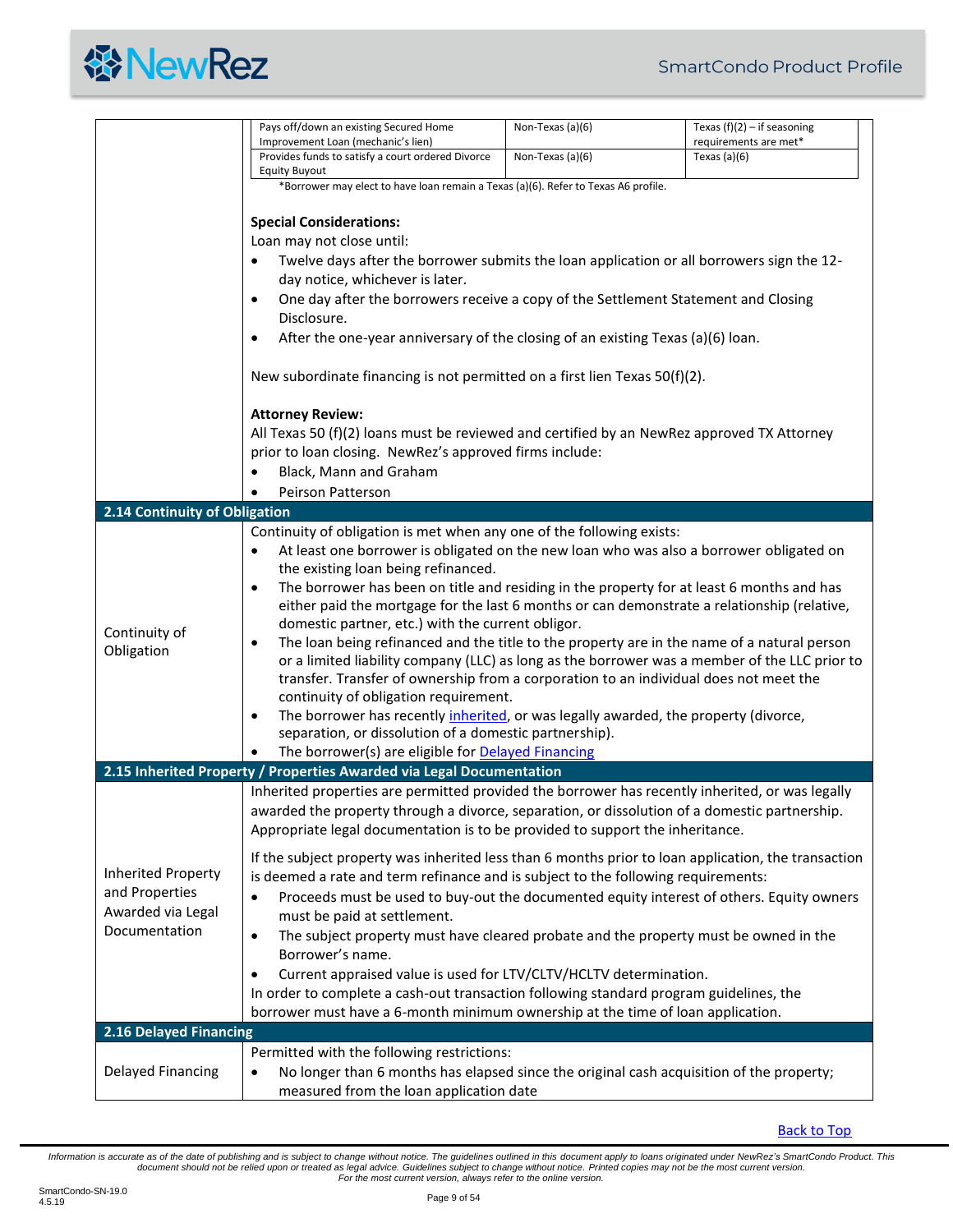<span id="page-9-2"></span><span id="page-9-1"></span><span id="page-9-0"></span>

|                                          | Must be underwritten as a rate & term refinance; a price adjustment will apply<br>$\bullet$<br>The new loan amount can be no more than the actual documented amount of the<br>$\bullet$<br>borrower's initial investment in purchasing the property plus the financing of closing costs,<br>prepaid fees, and points on the new mortgage loan (subject to the maximum<br>LTV/CLTV/HCLTV ratios for a rate and term refinance based on the lesser of the purchase<br>price or the current appraised value)<br>Property must have been purchased using the borrower(s) own funds<br>$\bullet$<br>Settlement Statement/Closing Disclosure from the original purchase and documentation to<br>$\bullet$<br>show the down payment and closing costs used for the purchase were from the borrower's<br>own funds (no borrowed, gift or shared funds)                                                                                                                                                                                                                                                                                                                                                                                                                                                                                                                                                                                                                                                                                            |
|------------------------------------------|-------------------------------------------------------------------------------------------------------------------------------------------------------------------------------------------------------------------------------------------------------------------------------------------------------------------------------------------------------------------------------------------------------------------------------------------------------------------------------------------------------------------------------------------------------------------------------------------------------------------------------------------------------------------------------------------------------------------------------------------------------------------------------------------------------------------------------------------------------------------------------------------------------------------------------------------------------------------------------------------------------------------------------------------------------------------------------------------------------------------------------------------------------------------------------------------------------------------------------------------------------------------------------------------------------------------------------------------------------------------------------------------------------------------------------------------------------------------------------------------------------------------------------------------|
| 2.17 Subordinate Financing               |                                                                                                                                                                                                                                                                                                                                                                                                                                                                                                                                                                                                                                                                                                                                                                                                                                                                                                                                                                                                                                                                                                                                                                                                                                                                                                                                                                                                                                                                                                                                           |
| Subordinate<br>Financing                 | The following requirements apply to the terms of the subordinate financing:<br>Maximum CLTV/HCLTV does not exceed the maximum LTV permitted by the program matrix<br>$\bullet$<br>The subordinate financing must be recorded and clearly subordinate to the new mortgage;<br>$\bullet$<br>title must indicate the lien is in second position<br>If there is an outstanding balance at the time of closing, the payment on the subordinate<br>$\bullet$<br>financing must be included in the calculation of the borrower's debt to income ratio.<br>Subordinate financing must be reviewed to ensure that there are no terms that restrict<br>$\bullet$<br>prepayment. Terms that restrict prepayment are not permitted as acceptable subordinate<br>financing. Terms that require payment of certain closing costs that were waived upon<br>origination of the subordinate lien loan are not considered a restriction of prepayment.<br>Subordinate financing must have regular monthly payments and be at a market interest rate<br>$\bullet$<br>The source of the subordinate financing is not a natural person except when the natural<br>$\bullet$<br>person is the seller of the subject property.<br>Seller provided subordinate financing is only permitted on arm's length transactions<br>$\circ$<br>and in accordance with Fannie Mae guidelines<br>Negative amortization is not allowed. The scheduled payments must be sufficient to cover<br>٠<br>at least the interest due.<br>If the debt is a home equity line of credit: |
|                                          | The CLTV/HCLTV ratio is calculated by adding the full amount of the HELOC (the credit limit)<br>$\bullet$<br>to the first mortgage amount, plus any other subordinate financing, and dividing that sum<br>by the lesser of the sales price or appraised value of the mortgaged premises.<br>The terms of a HELOC may not provide for a balloon or call option within the first five years<br>$\bullet$<br>after the note date of the new first mortgage                                                                                                                                                                                                                                                                                                                                                                                                                                                                                                                                                                                                                                                                                                                                                                                                                                                                                                                                                                                                                                                                                   |
|                                          | If the second is a closed end subordinate lien:<br>Maturity date or amortization basis of the junior lien must not be less than five years after<br>$\bullet$<br>the note date of the first lien mortgage, unless the junior lien is fully amortizing<br>The loan cannot have a balloon or call option within five years of the date of the note<br>$\bullet$<br>In all instances, the following items are required:<br>A copy of the subordinate note or direct verification from the lien holder verifying all items<br>$\bullet$<br>detailed above must be obtained.<br>A copy of the unsigned subordination agreement prior to closing.<br>$\bullet$<br>A copy of the executed subordination agreement at closing.                                                                                                                                                                                                                                                                                                                                                                                                                                                                                                                                                                                                                                                                                                                                                                                                                    |
|                                          | 2.18 Land Contracts (Installment Land Contract or Contract/Bond for Deed)                                                                                                                                                                                                                                                                                                                                                                                                                                                                                                                                                                                                                                                                                                                                                                                                                                                                                                                                                                                                                                                                                                                                                                                                                                                                                                                                                                                                                                                                 |
| <b>Land Contracts</b>                    | Not permitted                                                                                                                                                                                                                                                                                                                                                                                                                                                                                                                                                                                                                                                                                                                                                                                                                                                                                                                                                                                                                                                                                                                                                                                                                                                                                                                                                                                                                                                                                                                             |
| 2.19 Construction to Permanent Financing |                                                                                                                                                                                                                                                                                                                                                                                                                                                                                                                                                                                                                                                                                                                                                                                                                                                                                                                                                                                                                                                                                                                                                                                                                                                                                                                                                                                                                                                                                                                                           |
| Construction to                          | Construction to permanent financing is considered the pay-off of interim construction<br>$\bullet$                                                                                                                                                                                                                                                                                                                                                                                                                                                                                                                                                                                                                                                                                                                                                                                                                                                                                                                                                                                                                                                                                                                                                                                                                                                                                                                                                                                                                                        |
| Permanent                                | financing for a newly built property into permanent financing. In all cases, a new note                                                                                                                                                                                                                                                                                                                                                                                                                                                                                                                                                                                                                                                                                                                                                                                                                                                                                                                                                                                                                                                                                                                                                                                                                                                                                                                                                                                                                                                   |
| Financing                                | and mortgage for the refinance of the interim construction financing must be created and                                                                                                                                                                                                                                                                                                                                                                                                                                                                                                                                                                                                                                                                                                                                                                                                                                                                                                                                                                                                                                                                                                                                                                                                                                                                                                                                                                                                                                                  |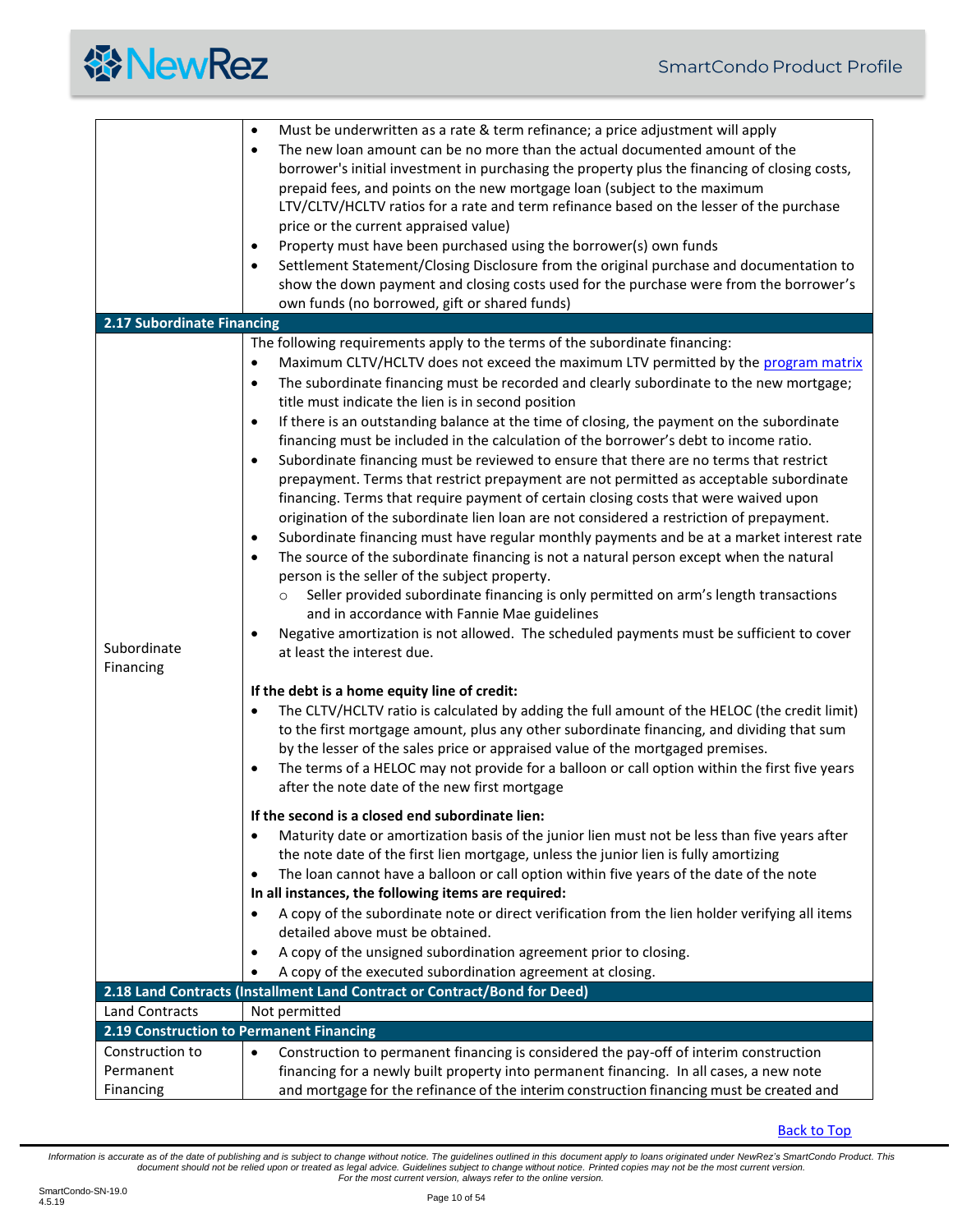<span id="page-10-2"></span><span id="page-10-1"></span><span id="page-10-0"></span>

|                                                             | the mortgage recorded. Single-close construction-to-perm financing is not available<br>therefore modifications of existing construction loans are not permitted<br>All transactions will be treated as Rate and Term Refinances<br>$\bullet$<br>Borrower must have legal title to the land prior to application and be named as the<br>$\bullet$                                                                                                                                                                                                                                                                                                                                                                                                                                                                                                                                                                                                                                                                       |
|-------------------------------------------------------------|------------------------------------------------------------------------------------------------------------------------------------------------------------------------------------------------------------------------------------------------------------------------------------------------------------------------------------------------------------------------------------------------------------------------------------------------------------------------------------------------------------------------------------------------------------------------------------------------------------------------------------------------------------------------------------------------------------------------------------------------------------------------------------------------------------------------------------------------------------------------------------------------------------------------------------------------------------------------------------------------------------------------|
|                                                             | borrower on the construction financing<br>LTV/CLTV/HCLTV will be based on the as-completed appraised value regardless of the<br>$\bullet$<br>length of time the borrower has owned the lot<br>Underwriting reserves the right to ask for additional documentation for use in the<br>$\bullet$<br>completion of the cost analysis when warranted<br>A Certificate of Occupancy from the applicable government authority must be retained in<br>$\bullet$<br>the file, unless a Certificate of Occupancy is not required by a local government. In this case,<br>an Appraisal Update and/or Completion Report (442) must be obtained.                                                                                                                                                                                                                                                                                                                                                                                    |
| 2.20 Maximum # of Financed Properties                       |                                                                                                                                                                                                                                                                                                                                                                                                                                                                                                                                                                                                                                                                                                                                                                                                                                                                                                                                                                                                                        |
| Maximum # of<br><b>Financed Properties</b>                  | Borrower(s) may own no more than ten (10) financed properties including the subject property.<br>The borrower may own additional real estate if it is owned free and clear.<br>The following property types are not subject to these limitations, even if the borrower is<br>personally obligated on a mortgage on the property:<br>commercial real estate,<br>$\bullet$<br>multifamily property consisting of more than four units,<br>$\bullet$<br>ownership in a timeshare,<br>$\bullet$<br>ownership of a vacant lot (residential or commercial), or<br>$\bullet$<br>ownership of a manufactured home on a leasehold estate not titled as real property (chattel<br>$\bullet$<br>lien on the home).<br>Loan files must include full PITIA (principal, interest, taxes, insurance, applicable association dues<br>and/or assessments) for all REO listed on the 1003. Refer to Cash Reserves for additional                                                                                                         |
|                                                             | requirements.                                                                                                                                                                                                                                                                                                                                                                                                                                                                                                                                                                                                                                                                                                                                                                                                                                                                                                                                                                                                          |
|                                                             | 2.21 Multiple Mortgages to the Same Borrower                                                                                                                                                                                                                                                                                                                                                                                                                                                                                                                                                                                                                                                                                                                                                                                                                                                                                                                                                                           |
| <b>Multiple Mortgages</b><br>to the Same<br><b>Borrower</b> | Borrowers limited to eight (8) loans with NewRez not to exceed \$3,000,000 in aggregate.<br>$\bullet$<br>Borrower may have financing with NewRez on a maximum of 10% of the properties in a PUD<br>$\bullet$<br>or condominium project.<br>For projects $\leq 10$ total units, financing on a maximum of 1 unit is allowed<br>$\circ$<br>NewRez financing is limited to a maximum concentration of 20% in any Florida<br>$\bullet$<br>condominium project and 25% in any other state. This limitation is per project and not per<br>borrower.                                                                                                                                                                                                                                                                                                                                                                                                                                                                          |
| 2.22 Ineligible Transactions                                |                                                                                                                                                                                                                                                                                                                                                                                                                                                                                                                                                                                                                                                                                                                                                                                                                                                                                                                                                                                                                        |
| Ineligible<br>Transactions                                  | Unacceptable loan types include but are not limited to the following, provided, however, that in<br>the event that any of these limitations would violate the requirements of the Equal Credit<br>Opportunity Act or the Fair Housing Act, the provisions of those laws and implementing<br>regulations are controlling:<br>Any loan that meets an agency, state or a federal definition of a high cost loan including NY<br>and CT high cost and/or subprime<br>Borrowers with diplomatic immunity or otherwise excluded from U.S. jurisdiction.<br>$\bullet$<br><b>Bridge loans</b><br>٠<br>Cross-collateralization or Blanket loans, covering multiple properties<br>$\bullet$<br><b>Deed-Restricted Properties</b><br>$\bullet$<br>Flip transactions (multiple private transfer in the last 12 months; see Property Flips/Rapid<br>$\bullet$<br>Appreciation for more details)<br>Foreclosure bailouts of any kind. (An arms-length purchase of a short sale is not deemed a<br>$\bullet$<br>foreclosure bailout.) |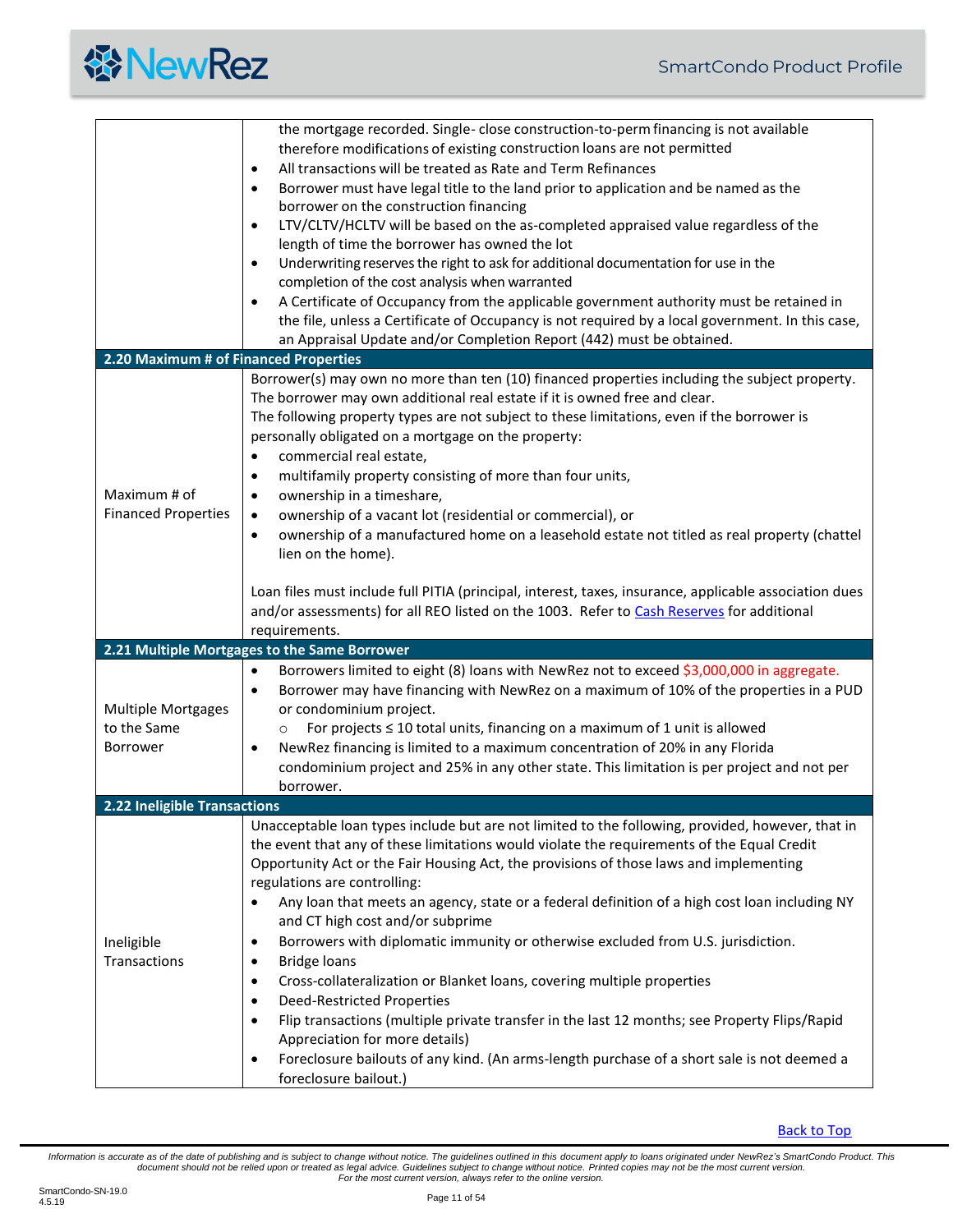<span id="page-11-3"></span><span id="page-11-2"></span><span id="page-11-1"></span><span id="page-11-0"></span>

|                                        | Land trusts in the state of Illinois<br>$\bullet$                                                       |
|----------------------------------------|---------------------------------------------------------------------------------------------------------|
|                                        | Leaseholds secured by Indian/Tribal lands<br>$\bullet$                                                  |
|                                        | Lease-Purchase Options<br>$\bullet$                                                                     |
|                                        | Loans to fund escrows for work completion except as provided in this guide<br>$\bullet$                 |
|                                        | Loans to officers / owners of NewRez's approved mortgage brokers, correspondents.<br>$\bullet$          |
|                                        | Loans with any fraudulent activities including but not limited to straw borrowers, straw<br>$\bullet$   |
|                                        | buyers, builder/seller bailout plans, multiple property payment skimming, which typically               |
|                                        | involves investors who purchase investment properties with seller carry back financing and              |
|                                        | collect rents but do not make the mortgage loan payments.                                               |
|                                        | Model Home Lease-Backs<br>$\bullet$                                                                     |
|                                        | Mortgage Credit Certificates (MCC)<br>$\bullet$                                                         |
|                                        | Refinancing of a subsidized loan, including loans subsidized by Habitat for Humanity, U.S.<br>$\bullet$ |
|                                        | Department of Agriculture, FHA with a recapture or any city/county grant.                               |
|                                        | Reverse 1031 Exchanges<br>٠                                                                             |
|                                        | <b>Temporary Buydowns</b><br>$\bullet$                                                                  |
|                                        |                                                                                                         |
|                                        | ARM loans to first time homebuyers are not permitted in Massachusetts                                   |
| <b>Section 3: Borrower Eligibility</b> |                                                                                                         |
| 3.1 Occupancy                          |                                                                                                         |
|                                        | Eligible occupancy types include:                                                                       |
|                                        | Primary residences for 1-unit properties<br>$\bullet$                                                   |
|                                        | Second Homes - 1 Unit only<br>$\bullet$                                                                 |
|                                        | must be available for the borrower's exclusive use, no rental or time-sharing<br>$\circ$                |
| Occupancy                              | arrangements<br>Must be suitable for year round use                                                     |
|                                        | $\circ$<br>Must be located in a recognized vacation area typical for second home properties             |
|                                        | $\circ$<br>(e.g., beach, ski, golf, resort)                                                             |
|                                        | Must be a reasonable distance from borrower's current owner-occupied property<br>$\circ$                |
|                                        | Investment or Non-Owner Occupied - 1-Units                                                              |
| <b>3.2 Borrower Eligibility</b>        |                                                                                                         |
|                                        | Borrowers must be either<br>$\bullet$                                                                   |
|                                        | U.S. Citizens or<br>$\circ$                                                                             |
|                                        | Lawful permanent or non-permanent residents of the United States - refer to section<br>$\circ$          |
|                                        | 3.3 Non-U.S. Citizen Borrowers                                                                          |
| <b>Borrower Eligibility</b>            | All borrowers must have reached the age at which the mortgage note can be enforced in the<br>$\bullet$  |
|                                        | jurisdiction where the property is located. There is no maximum age limit for a borrower.               |
|                                        | No more than 4 borrowers may be party to any transaction.                                               |
|                                        | First Time Home Buyers are eligible- Refer to section 3.4 First Time Homebuyers                         |
| <b>3.3 Non-US Citizen Borrowers</b>    |                                                                                                         |
|                                        | NewRez originates or purchases mortgages made to non-U.S. citizens who are lawful permanent             |
|                                        | or non-permanent residents of the United States that meet the following requirements:                   |
|                                        | Permanent Resident Aliens; provide evidence of lawful residency and must meet all the<br>$\bullet$      |
|                                        | same standards as U.S. citizens.                                                                        |
|                                        | A copy of the borrower's identification is required to verify review of the acceptable<br>$\circ$       |
| Non-US Citizen                         | documentation that evidences borrower is eligible to lawfully reside in the U.S.                        |
| <b>Borrowers</b>                       | Valid Green card, evidence of continuous status for at least 12 months and 12 month<br>$\circ$          |
|                                        | remaining status.                                                                                       |
|                                        | Borrower must be employed in U.S. for the last 24 months or have acceptable<br>$\circ$                  |
|                                        | education documentation (e.g., college transcripts) combined with employment to total                   |
|                                        | at least 24 months                                                                                      |
|                                        | Non-Permanent Resident Aliens must meet the following requirements                                      |

[Back to Top](#page-1-0)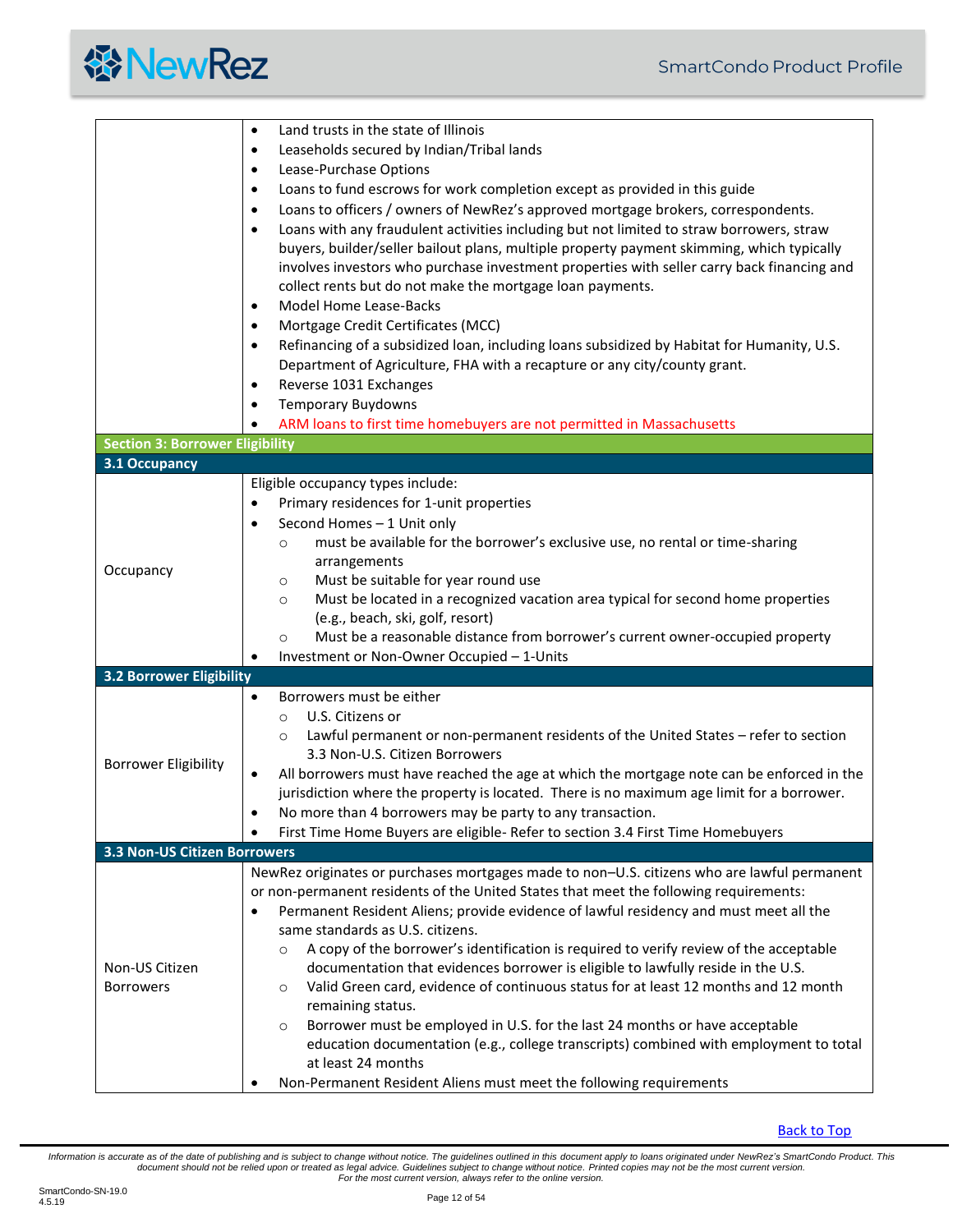<span id="page-12-1"></span><span id="page-12-0"></span>

|                                  | Must have an unexpired passport from their country of citizenship containing INS form<br>$\circ$  |
|----------------------------------|---------------------------------------------------------------------------------------------------|
|                                  | I-94 which must be stamped Employment Authorized                                                  |
|                                  | An Employment Authorization Card along with a copy of the Petition for Non-Immigrant<br>$\circ$   |
|                                  | Worker (formI-140) in file                                                                        |
|                                  | The borrower(s) must have a minimum of 5 years residency, with the likelihood of<br>$\circ$       |
|                                  | employment continuance for at least 3 years                                                       |
|                                  | Owner Occupied only<br>$\circ$                                                                    |
|                                  | Only H1B and H2B Visas are accepted<br>$\circ$                                                    |
|                                  | Visa must have a minimum remaining duration of 2 years with a letter of intent from<br>$\circ$    |
|                                  | the employer to renew                                                                             |
|                                  | Borrower must have a 5 year history in the same line of work<br>$\circ$                           |
|                                  | Borrowers with diplomatic immunity are ineligible<br>$\circ$                                      |
|                                  | Borrowers with Deferred Action for Childhood (DACA) approval are not eligible<br>$\circ$          |
|                                  | Foreign Nationals are not eligible                                                                |
| <b>3.4 First Time Homebuyers</b> |                                                                                                   |
|                                  | A First Time Homebuyer (FTHB) is defined as a borrower who had no ownership interest (sole or     |
|                                  | joint) in a residential property during the three-year period prior to loan application. Only one |
|                                  | borrower must meet the homeownership requirements to meet standard guidelines and not be          |
| <b>First Time</b>                | considered a first time homebuyer loan. The following requirements must be met for FTHB:          |
| Homebuyers                       | First Time Homebuyers must have a 0x30 cumulative housing history covering the most<br>$\bullet$  |
|                                  | recent 12 months unless they have lived rent free.                                                |
|                                  | Primary residence only<br>$\bullet$                                                               |
|                                  | Maximum loan amount of \$1,500,000<br>$\bullet$                                                   |
| <b>3.5 Power of Attorney</b>     |                                                                                                   |
|                                  | The use of a Power of Attorney must be approved by NewRez's Underwriting and Legal teams. A       |
|                                  | power of attorney is only permitted to be utilized for Purchase and Rate-Term Refinances. A       |
|                                  | Power of Attorney is not eligible for a cash-out transaction. Generally, a Power of Attorney      |
|                                  | may be used for closing in the following scenarios:                                               |
|                                  | Incapacitated Borrower - the borrower is incapacitated and therefore unable to sign               |
|                                  | documents due to disability, legal incapability, or he/she lacks the physical ability;            |
|                                  | Incapacitated borrowers must occupy the property as their primary residence; the<br>$\circ$       |
|                                  | underwriter must validate occupancy and review for red flags within the loan file;                |
|                                  | Example: verify the signer of the POA is not acting as a straw buyer or purchasing an<br>$\circ$  |
|                                  | investment property utilizing the incapacitated borrower's credit.                                |
|                                  | Military Personnel - the borrower is currently deployed or stationed overseas and is unable<br>٠  |
|                                  | to sign documents or attend closing;                                                              |
| Power of Attorney                | Hardship Circumstance - the borrower is unable to attend closing because he/she is out of         |
|                                  | the state or country for an extended period of time, bedridden, in the hospital with a            |
|                                  | serious illness, or the borrower is incarcerated.                                                 |
|                                  | POA will not be permitted for borrowers that are on vacation<br>$\circ$                           |
|                                  | Government Contractor - the borrower is employed by the government and currently<br>$\bullet$     |
|                                  | working overseas                                                                                  |
|                                  | A letter from the borrower's employer is required to verify overseas travel                       |
|                                  | Business Reasons- permitted on Purchase and Rate/Term Refinance transactions when the<br>٠        |
|                                  | co-borrower/spouse has Power of Attorney for the unavailable borrower                             |
|                                  | There are 2 acceptable types of power of attorney. The following persons may sign security        |
|                                  | instruments on a borrower's behalf:                                                               |
|                                  | Specific - this type of POA is specific to the mortgage transaction; therefore the POA must       |
|                                  | specify the legal description, property address, and transaction type within the body of the      |
|                                  | document. It must be recorded at closing;                                                         |

[Back to Top](#page-1-0)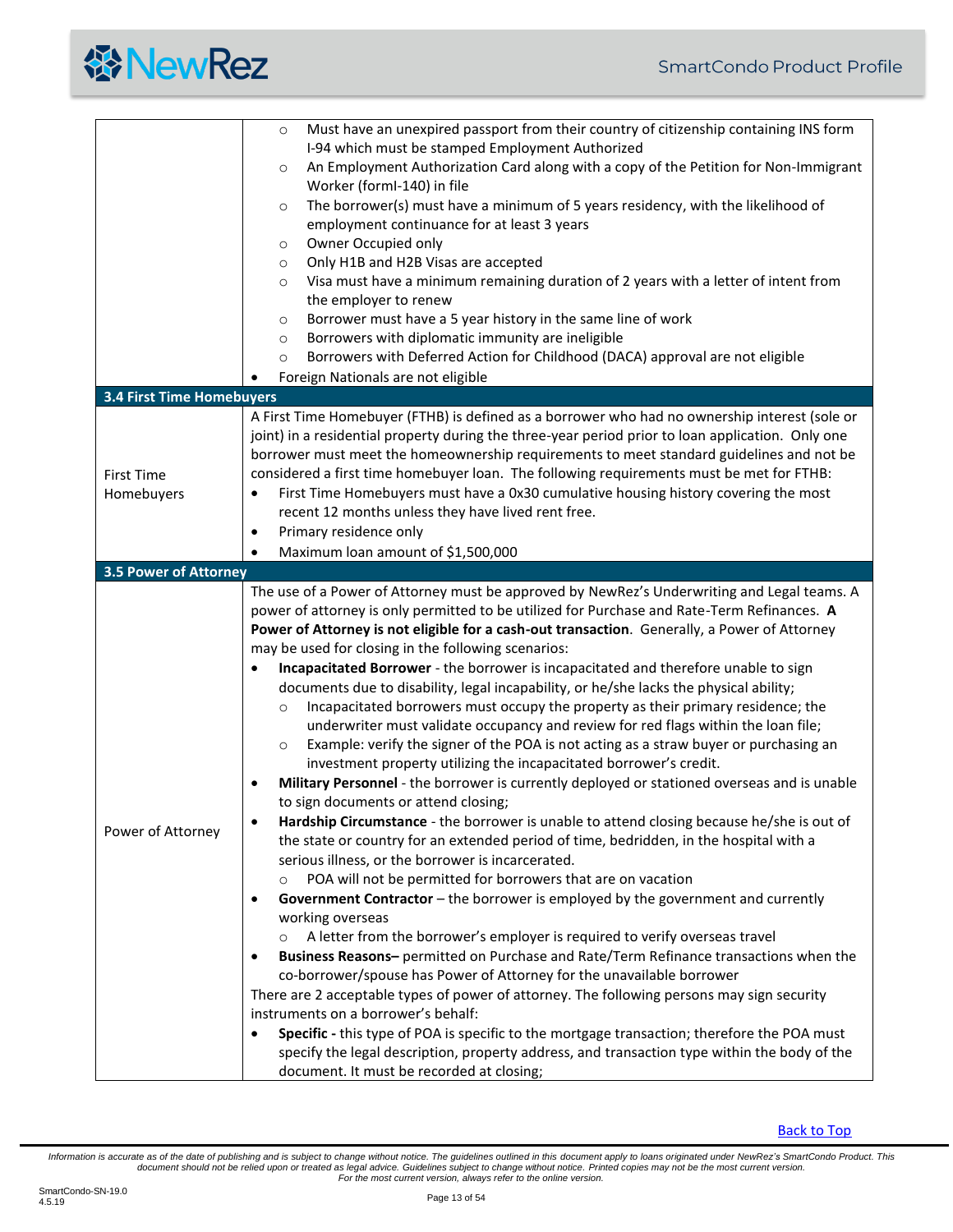<span id="page-13-0"></span>

|               | General Military - this type of POA is generally used in situations where a borrower or<br>$\bullet$ |  |  |  |  |  |  |
|---------------|------------------------------------------------------------------------------------------------------|--|--|--|--|--|--|
|               | his/her spouse may be deployed or is on active duty.                                                 |  |  |  |  |  |  |
|               | All loan files wishing to utilize a power of attorney must meet the following requirements:          |  |  |  |  |  |  |
|               | POAs may only be used to execute the final loan documents<br>$\bullet$                               |  |  |  |  |  |  |
|               |                                                                                                      |  |  |  |  |  |  |
|               | The Borrower who executed the POA signed the initial Form 1003<br>$\circ$                            |  |  |  |  |  |  |
|               | A Letter of Explanation from the borrower advising why the loan is closing with a POA<br>$\bullet$   |  |  |  |  |  |  |
|               | Completed and Signed POA Form<br>$\bullet$                                                           |  |  |  |  |  |  |
|               | The following persons are not permitted to sign as a Power of Attorney:<br>$\bullet$                 |  |  |  |  |  |  |
|               |                                                                                                      |  |  |  |  |  |  |
|               | The lender<br>$\circ$                                                                                |  |  |  |  |  |  |
|               | Any affiliate of the lender;<br>$\circ$                                                              |  |  |  |  |  |  |
|               | Any employee of the lender or any other affiliate of the lender;<br>$\circ$                          |  |  |  |  |  |  |
|               | The loan originator;<br>$\circ$                                                                      |  |  |  |  |  |  |
|               | The employer of the loan originator;<br>$\circ$                                                      |  |  |  |  |  |  |
|               | Any employee of the employer of the loan originator;<br>$\circ$                                      |  |  |  |  |  |  |
|               | The title insurance company providing the title insurance policy or any affiliate of such<br>$\circ$ |  |  |  |  |  |  |
|               | title insurance company (including, but not limited to, the title agency closing the loan),          |  |  |  |  |  |  |
|               |                                                                                                      |  |  |  |  |  |  |
|               | or any employee of either such title insurance company or any such affiliate; or                     |  |  |  |  |  |  |
|               | Any real estate agent that has a financial interest in the transaction or any person<br>$\circ$      |  |  |  |  |  |  |
|               | affiliated with such real estate agent.                                                              |  |  |  |  |  |  |
| 3.6 Trusts    |                                                                                                      |  |  |  |  |  |  |
|               | Living Trust / Inter Vivos Revocable Trust Only                                                      |  |  |  |  |  |  |
|               | All trust requests must be approved in writing by the NewRez Compliance Group with the<br>$\bullet$  |  |  |  |  |  |  |
|               | following documentation;                                                                             |  |  |  |  |  |  |
|               | <b>Title Commitment</b><br>$\circ$                                                                   |  |  |  |  |  |  |
|               |                                                                                                      |  |  |  |  |  |  |
|               | • The title insurance policy may not list any exceptions with respect to the trustee(s)              |  |  |  |  |  |  |
|               | holding title to the security property or to the trust.                                              |  |  |  |  |  |  |
|               | • Title to the security property is vested solely in the trustee(s) of the inter vivos               |  |  |  |  |  |  |
|               | revocable trust, jointly in the trustee(s) of the inter vivos revocable trust and in the             |  |  |  |  |  |  |
|               | name(s) of the individual borrower(s), or in the trustee(s) of more than one inter                   |  |  |  |  |  |  |
|               | vivos revocable trust                                                                                |  |  |  |  |  |  |
|               | Any Existing Trust Certification                                                                     |  |  |  |  |  |  |
|               | O                                                                                                    |  |  |  |  |  |  |
|               | Entire Trust Agreement (The trust must be signed, notarized, and dated by all applicable<br>$\circ$  |  |  |  |  |  |  |
|               | parties)                                                                                             |  |  |  |  |  |  |
|               | All Amendments to the Trust<br>$\circ$                                                               |  |  |  |  |  |  |
|               | Death Certificates, if applicable<br>$\circ$                                                         |  |  |  |  |  |  |
|               | Divorce Decrees, Marriage Certificates and Proof of name change, etc.<br>$\circ$                     |  |  |  |  |  |  |
| <b>Trusts</b> | Prior to submission, confirm the trust meets the following requirements:<br>$\bullet$                |  |  |  |  |  |  |
|               | The borrower or borrowers must be creator(s) of the trust. The creators of the trust are<br>$\circ$  |  |  |  |  |  |  |
|               | usually called the Grantor, Settlor or Trustor                                                       |  |  |  |  |  |  |
|               |                                                                                                      |  |  |  |  |  |  |
|               | The borrower(s) must be the trustee(s) of the trust (or there must be an approved<br>$\circ$         |  |  |  |  |  |  |
|               | institutional trustee)                                                                               |  |  |  |  |  |  |
|               | The trust must be revocable<br>$\circ$                                                               |  |  |  |  |  |  |
|               | The borrower(s) must be the primary beneficiaries of the trust<br>$\circ$                            |  |  |  |  |  |  |
|               | The trustee(s) must have the authority to borrow money and pledge the trust property<br>$\circ$      |  |  |  |  |  |  |
|               | as security                                                                                          |  |  |  |  |  |  |
|               | The trust must have been created during the lifetime of the borrower(s); it may not<br>$\circ$       |  |  |  |  |  |  |
|               | have been created by a will                                                                          |  |  |  |  |  |  |
|               | In the event NewRez Compliance Group feels the trust documentation provided is                       |  |  |  |  |  |  |
|               | $\bullet$                                                                                            |  |  |  |  |  |  |
|               | ambiguous or has concerns interpreting the documentation, an Attorney Opinion Letter                 |  |  |  |  |  |  |
|               | from the borrower's attorney will be required                                                        |  |  |  |  |  |  |
|               | In the event a trust certification is not available for a state, Form A must be utilized<br>٠        |  |  |  |  |  |  |
|               | A Final Trust Certification, created by the NewRez Compliance Group, must be executed at             |  |  |  |  |  |  |
|               | closing                                                                                              |  |  |  |  |  |  |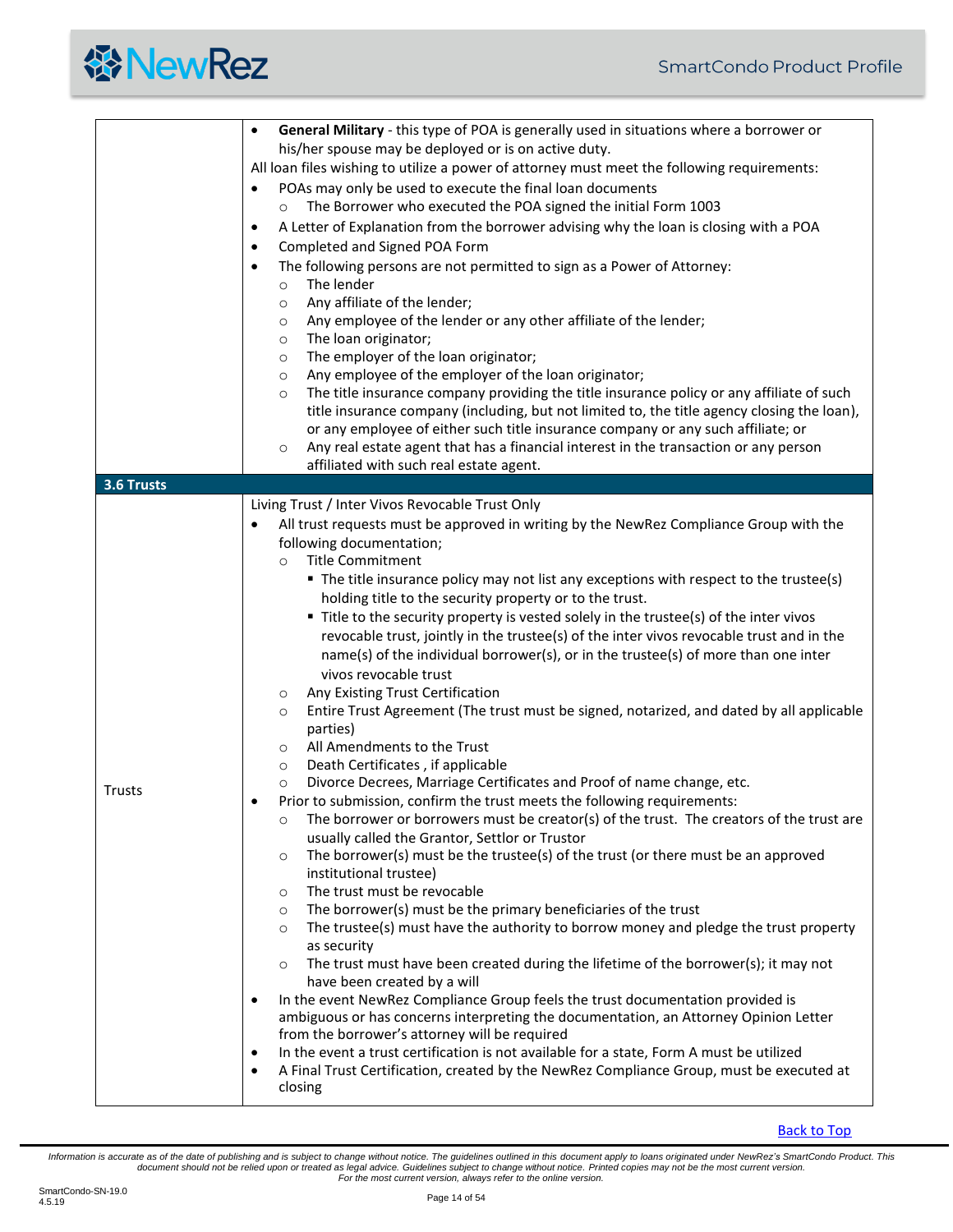<span id="page-14-0"></span>

|                                   | <b>California Exception</b>                                                                                                                                                                                                                                                                                                                                                                                                                                                                                                                                                                                                                                                                                                                                                                                                                                                           |  |  |  |  |  |  |
|-----------------------------------|---------------------------------------------------------------------------------------------------------------------------------------------------------------------------------------------------------------------------------------------------------------------------------------------------------------------------------------------------------------------------------------------------------------------------------------------------------------------------------------------------------------------------------------------------------------------------------------------------------------------------------------------------------------------------------------------------------------------------------------------------------------------------------------------------------------------------------------------------------------------------------------|--|--|--|--|--|--|
|                                   | For Trust Properties in California a trust certification completed by the borrower or the                                                                                                                                                                                                                                                                                                                                                                                                                                                                                                                                                                                                                                                                                                                                                                                             |  |  |  |  |  |  |
|                                   | borrower's attorney is acceptable in lieu of the full trust documents. The title commitment                                                                                                                                                                                                                                                                                                                                                                                                                                                                                                                                                                                                                                                                                                                                                                                           |  |  |  |  |  |  |
|                                   | is still required                                                                                                                                                                                                                                                                                                                                                                                                                                                                                                                                                                                                                                                                                                                                                                                                                                                                     |  |  |  |  |  |  |
|                                   | Should any portion of the trust certificate be found inaccurate or in disagreement with the<br>$\bullet$                                                                                                                                                                                                                                                                                                                                                                                                                                                                                                                                                                                                                                                                                                                                                                              |  |  |  |  |  |  |
|                                   | title report, this exception cannot be applied and the complete trust documents must be                                                                                                                                                                                                                                                                                                                                                                                                                                                                                                                                                                                                                                                                                                                                                                                               |  |  |  |  |  |  |
|                                   | provided                                                                                                                                                                                                                                                                                                                                                                                                                                                                                                                                                                                                                                                                                                                                                                                                                                                                              |  |  |  |  |  |  |
|                                   | This exception to trust documentation is ONLY for properties located in California.<br>$\bullet$                                                                                                                                                                                                                                                                                                                                                                                                                                                                                                                                                                                                                                                                                                                                                                                      |  |  |  |  |  |  |
|                                   | The following types of trusts are ineligible:                                                                                                                                                                                                                                                                                                                                                                                                                                                                                                                                                                                                                                                                                                                                                                                                                                         |  |  |  |  |  |  |
|                                   | Any Non-Intervivos Trust Estates<br>$\bullet$                                                                                                                                                                                                                                                                                                                                                                                                                                                                                                                                                                                                                                                                                                                                                                                                                                         |  |  |  |  |  |  |
|                                   | Blind trusts,<br>$\bullet$                                                                                                                                                                                                                                                                                                                                                                                                                                                                                                                                                                                                                                                                                                                                                                                                                                                            |  |  |  |  |  |  |
|                                   | Life Estates, and<br>$\bullet$                                                                                                                                                                                                                                                                                                                                                                                                                                                                                                                                                                                                                                                                                                                                                                                                                                                        |  |  |  |  |  |  |
|                                   | <b>Land Trusts</b>                                                                                                                                                                                                                                                                                                                                                                                                                                                                                                                                                                                                                                                                                                                                                                                                                                                                    |  |  |  |  |  |  |
| 3.7 Non-Arm's Length Transactions |                                                                                                                                                                                                                                                                                                                                                                                                                                                                                                                                                                                                                                                                                                                                                                                                                                                                                       |  |  |  |  |  |  |
|                                   | A non-arm's length transaction is one where the parties to the transaction are related such as<br>family members, employer/employee, or principal/agent. An at-interest transaction involves<br>persons who are not closely tied or related to the borrower but may have a greater vested<br>interest in the transaction. Such relationships with the Borrower may be (but are not limited to):<br>Family Members - (Permitted on Owner Occupied purchases only)<br>$\bullet$<br>Mortgage loan officer<br>$\bullet$<br>Originating lender (owner, employees or family members)<br>$\bullet$<br>Real Estate Broker (including listing and selling agents)<br>$\bullet$<br>Employer<br>$\bullet$<br><b>Closing Agent</b><br>$\bullet$<br>Appraiser<br>٠<br>Builder/Developer<br>$\bullet$<br>Trading properties with the Seller<br>$\bullet$<br>Foreclosure bailouts<br>$\bullet$       |  |  |  |  |  |  |
| Non-Arm's Length<br>Transactions  | The following types of non-arm's length transactions are permitted.<br>Non-arm's length transactions are allowed for the purchase of existing property.<br>$\bullet$<br>For the purchase of newly constructed properties, if the borrower has a relationship or<br>$\bullet$<br>business affiliation (any ownership interest, or employment) with the builder, developer, or<br>seller of the property, only primary residence is allowed. Mortgage loans on newly<br>constructed homes secured by a second home or investment property where there is a non-<br>arm's length relationship are prohibited<br>When tenant is buying from landlord/seller, a Verification of Rent (VOR) from a third-party<br>management company is acceptable. If there is no third-party management company,<br>provide the most recent 12 months cancelled rent checks or 12 months bank statements. |  |  |  |  |  |  |
|                                   | Situations where the borrower has a dual role in the transaction, namely as borrower and as<br>another party in the same transaction are prohibited. These include, but are not limited to,<br>situations where the borrower is also:<br>The builder<br>$\bullet$<br>The loan officer on the transaction<br>٠<br>The listing agent<br>$\bullet$<br>Both the listing and selling agent<br>Exception: Borrower is allowed to be the selling agent in the transaction where borrower is<br>the purchaser so long as borrower is not also the listing agent.                                                                                                                                                                                                                                                                                                                              |  |  |  |  |  |  |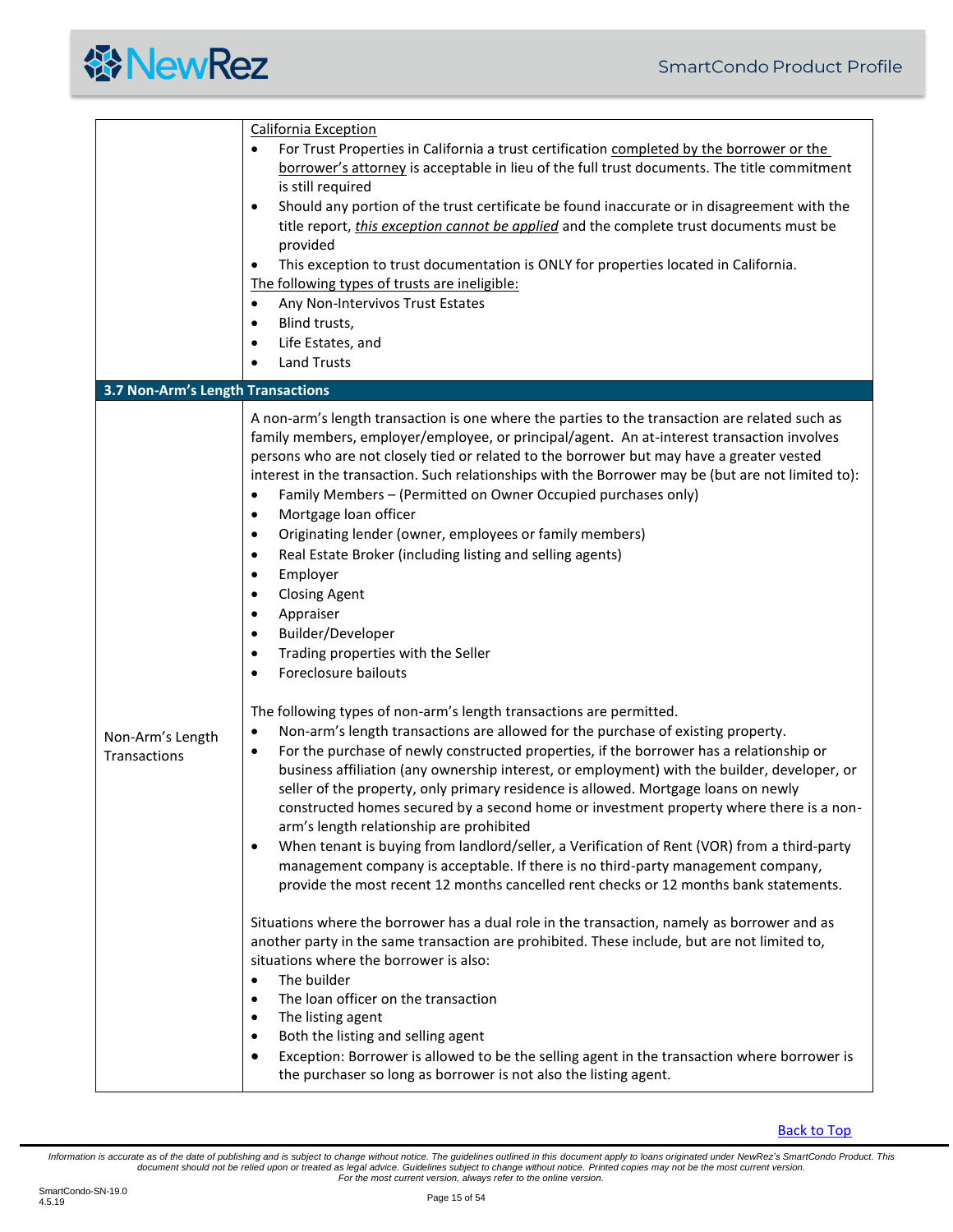<span id="page-15-4"></span><span id="page-15-3"></span><span id="page-15-2"></span><span id="page-15-1"></span><span id="page-15-0"></span>

| <b>3.8 Non-Occupant Co-Borrowers</b> |                                                                                                                                                                                                                                                                                                                                                                                                                                                                                                                                                                                                                                                                                                                                                                                                                    |  |  |  |  |  |  |
|--------------------------------------|--------------------------------------------------------------------------------------------------------------------------------------------------------------------------------------------------------------------------------------------------------------------------------------------------------------------------------------------------------------------------------------------------------------------------------------------------------------------------------------------------------------------------------------------------------------------------------------------------------------------------------------------------------------------------------------------------------------------------------------------------------------------------------------------------------------------|--|--|--|--|--|--|
| Non-Occupant Co-<br><b>Borrowers</b> | Non-occupant co-borrowers are credit applicants who do not occupy the subject property as a<br>principal residence. Non-Occupant Co-Borrowers must meet the following requirements:<br>5% reduction in maximum LTV.<br>$\bullet$<br>Do not occupy the subject property as a principal residence<br>$\bullet$<br>Must be an immediate relative; proof of relationship is required<br>٠<br>Must sign the mortgage or deed of trust<br>$\bullet$<br>Must not have an interest in the property sales transaction, such as the property seller,<br>$\bullet$<br>builder, or real estate broker<br>Maximum DTI 45% based on all borrower's income<br>$\bullet$<br>Occupying borrower must be employed and contribute to qualifying income<br>$\bullet$<br>Cash Out & Debt Consolidation loans not permitted<br>$\bullet$ |  |  |  |  |  |  |
| <b>3.9 Ineligible Borrowers</b>      |                                                                                                                                                                                                                                                                                                                                                                                                                                                                                                                                                                                                                                                                                                                                                                                                                    |  |  |  |  |  |  |
| Ineligible Borrowers                 | Borrowers who are citizens and not employed in the U.S. AND do not claim the income<br>٠<br>earned outside of the US on their tax returns (regardless of citizenship or immigration<br>status);<br>Borrowers whose qualifying income is not likely to continue for at least 3 years (e.g., a<br>٠<br>bonus or an inheritance)<br>Borrowers with any income or ownership in a business that is federally illegal, regardless if<br>$\bullet$<br>the income is not being considered for qualifying<br>Borrowers with diplomatic immunity or otherwise excluded from U.S. jurisdiction;<br>$\bullet$<br><b>Foreign Nationals</b><br>$\bullet$<br><b>Land Trusts</b><br>$\bullet$                                                                                                                                      |  |  |  |  |  |  |
| <b>Section 4: Collateral</b>         | Properties vested in an LLC or Corporation (title must be taken as an individual)                                                                                                                                                                                                                                                                                                                                                                                                                                                                                                                                                                                                                                                                                                                                  |  |  |  |  |  |  |
| <b>4.1 Eligible Properties</b>       |                                                                                                                                                                                                                                                                                                                                                                                                                                                                                                                                                                                                                                                                                                                                                                                                                    |  |  |  |  |  |  |
| <b>Eligible Properties</b>           | Eligible Property Types include:<br>One-unit condominiums<br>Low/Mid/High-Rise Condos and Site Condos (Refer to Section 4.2 Condos)<br>$\circ$                                                                                                                                                                                                                                                                                                                                                                                                                                                                                                                                                                                                                                                                     |  |  |  |  |  |  |
| <b>Properties with Oil/Gas Lease</b> |                                                                                                                                                                                                                                                                                                                                                                                                                                                                                                                                                                                                                                                                                                                                                                                                                    |  |  |  |  |  |  |
| Oil and Gas Lease                    | Properties Subject to Existing Oil/Gas Leases must meet the following:<br>Title endorsement providing coverage to the lender against damage to existing<br>$\bullet$<br>improvements resulting from the exercise of the right to use the surface of the land which is<br>subject to an oil and/or gas lease.<br>No active drilling. Appraisal photos, appraiser comment(s) or current survey should show<br>$\bullet$<br>no active drilling.<br>No lease recorded after the home construction date.<br>Re-recording of a lease after the home was constructed is permitted.<br>$\circ$<br>Property must be connected to public water.                                                                                                                                                                              |  |  |  |  |  |  |
| 4.2 Non- Warrantable Condos          |                                                                                                                                                                                                                                                                                                                                                                                                                                                                                                                                                                                                                                                                                                                                                                                                                    |  |  |  |  |  |  |
| Non-Warrantable<br>Condos            | All loans secured by condos must be reviewed by the NewRez Project Review team prior to<br>approval. A full project review is required. All requests for condominium review should be<br>emailed to projectreview@newrez.com. Unless otherwise noted, all Fannie Mae project<br>requirements must be met.<br>The following are required:<br>Minimum 500 square feet<br>Must have a separate bedroom and fully functioning kitchen with a stove (hotplates<br>$\bullet$<br>and microwaves only not permitted)<br>No more than 2 non-warrantable features are permitted for a property with the<br>exception of Florida New Construction which is limited only to the allowances                                                                                                                                     |  |  |  |  |  |  |

<span id="page-15-5"></span>[Back to Top](#page-1-0)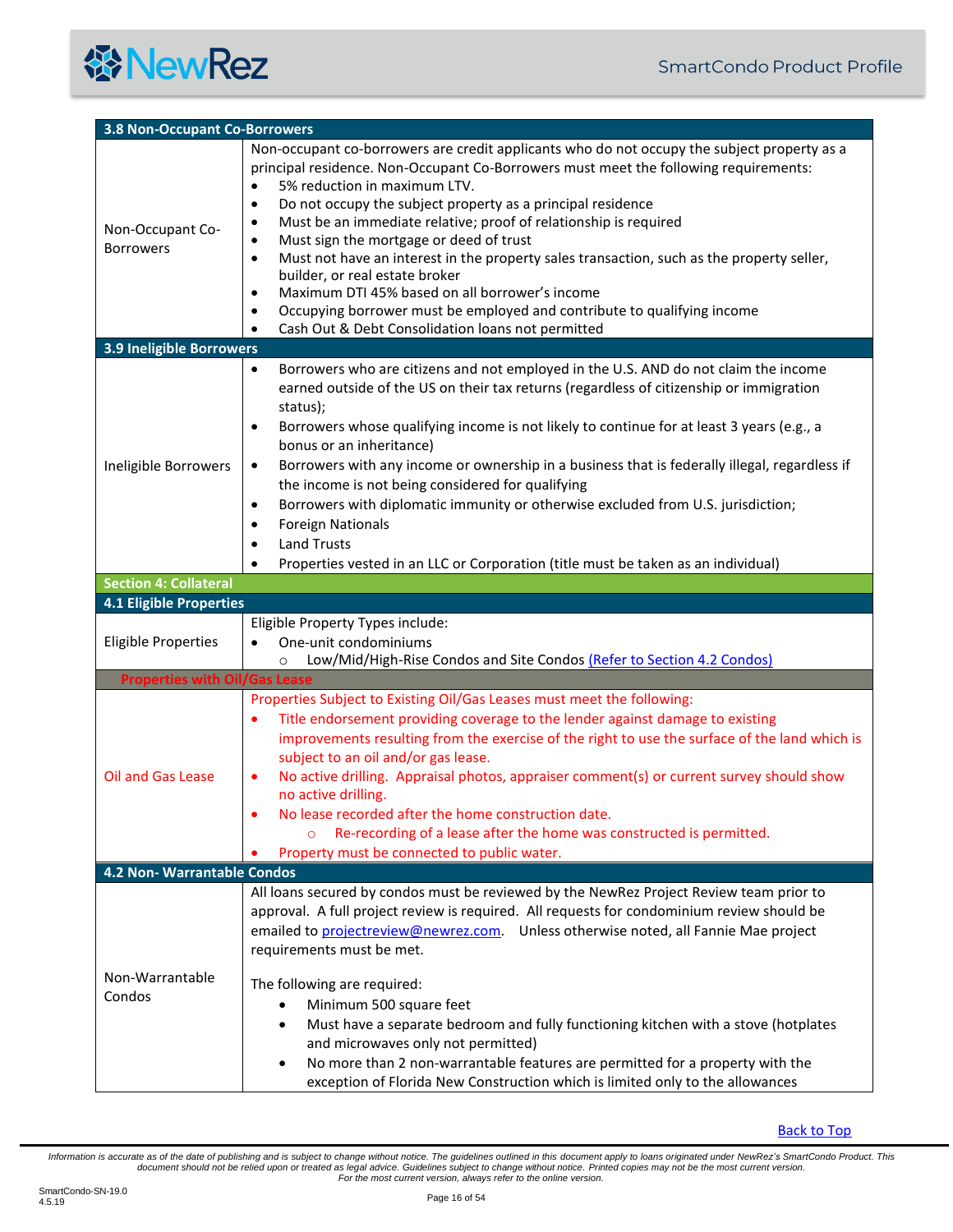|                      | permitted below for Florida New Construction. All non-warrantable features are<br>subject to NewRez's approval |  |  |  |  |  |  |  |
|----------------------|----------------------------------------------------------------------------------------------------------------|--|--|--|--|--|--|--|
|                      | Commercial Space: Maximum 50% and must be typical for the market and compatible<br>$\bullet$                   |  |  |  |  |  |  |  |
|                      | with the use of the subject project. A separate HOA is required unless the residential unit                    |  |  |  |  |  |  |  |
|                      | owners have controlling voting rights.                                                                         |  |  |  |  |  |  |  |
|                      | <b>Single Entity Ownership:</b><br>$\bullet$                                                                   |  |  |  |  |  |  |  |
|                      | Maximum 49%.<br>$\circ$                                                                                        |  |  |  |  |  |  |  |
|                      | Non-gut conversions may have a single entity ownership up to 65%.<br>$\circ$                                   |  |  |  |  |  |  |  |
|                      | Vacated units are not permitted to be re-leased (must be listed for sale)                                      |  |  |  |  |  |  |  |
|                      | Existing leases do not get extended<br>٠                                                                       |  |  |  |  |  |  |  |
|                      | No bulk sales over 10%<br>٠                                                                                    |  |  |  |  |  |  |  |
|                      | Delinquent HOA Dues: 25% maximum 60 days or more delinquent<br>$\bullet$                                       |  |  |  |  |  |  |  |
|                      | Recreational Leases: Permitted for amenities such as clubhouse, pool, recreational<br>$\bullet$                |  |  |  |  |  |  |  |
|                      | facilities used by unit owners only or collective HOAs (not open to the public). Mandatory                     |  |  |  |  |  |  |  |
|                      | golf memberships, beach clubs and dining memberships are not considered acceptable                             |  |  |  |  |  |  |  |
|                      | amenities.                                                                                                     |  |  |  |  |  |  |  |
|                      | Investor Concentration: Maximum 75% when the subject transaction is an investment<br>$\bullet$                 |  |  |  |  |  |  |  |
|                      | property                                                                                                       |  |  |  |  |  |  |  |
|                      | Non-Incidental Income: May not make up more than 35% of total HOA budgeted income<br>$\bullet$                 |  |  |  |  |  |  |  |
|                      | <b>HOA Replacement Reserve:</b><br>$\bullet$                                                                   |  |  |  |  |  |  |  |
|                      | less than 10% but greater than 7.5% if current reserve balance exceeds 10% of<br>$\circ$                       |  |  |  |  |  |  |  |
|                      | operating expenses                                                                                             |  |  |  |  |  |  |  |
|                      | less than 7.5% but greater than 5% if current reserve balance exceeds 20% of<br>$\circ$                        |  |  |  |  |  |  |  |
|                      | operating expenses                                                                                             |  |  |  |  |  |  |  |
|                      | less than 5% if current reserve balance exceeds 50% of operating expenses<br>$\circ$                           |  |  |  |  |  |  |  |
|                      | project balance sheet must be provided within 120 days of note<br>$\circ$                                      |  |  |  |  |  |  |  |
|                      | <b>Completion:</b> The subject property building, and prior legal phases must be substantially<br>$\bullet$    |  |  |  |  |  |  |  |
|                      | complete. Substantially complete includes the common elements as being complete                                |  |  |  |  |  |  |  |
|                      | Pre-Sale:<br>$\bullet$                                                                                         |  |  |  |  |  |  |  |
|                      | <b>Primary Residence:</b><br>$\circ$                                                                           |  |  |  |  |  |  |  |
|                      | 30% of the units must be sold or under contract to primary residents or second                                 |  |  |  |  |  |  |  |
|                      | home owners on the subject phase; or                                                                           |  |  |  |  |  |  |  |
|                      | 50% of the units must be sold or under contract to primary residents or second<br>٠                            |  |  |  |  |  |  |  |
|                      | home owners on the subject building                                                                            |  |  |  |  |  |  |  |
|                      | Second Home or Investment Property:<br>$\circ$                                                                 |  |  |  |  |  |  |  |
|                      | 30% of the units must be sold or under contract to primary residents or second                                 |  |  |  |  |  |  |  |
|                      | home owners on the subject phase                                                                               |  |  |  |  |  |  |  |
|                      | <b>Florida New Construction:</b>                                                                               |  |  |  |  |  |  |  |
|                      | Full project review must be complete and meet Fannie Mae standard project<br>$\circ$                           |  |  |  |  |  |  |  |
|                      | requirements (PERS not required)                                                                               |  |  |  |  |  |  |  |
|                      | 75% maximum LTV for primary residence<br>$\circ$                                                               |  |  |  |  |  |  |  |
|                      | 70% maximum LTV for second home<br>$\circ$                                                                     |  |  |  |  |  |  |  |
|                      | Investor properties not permitted<br>$\circ$                                                                   |  |  |  |  |  |  |  |
|                      | Additional non-warrantable features described in this profile are not permitted<br>$\circ$                     |  |  |  |  |  |  |  |
|                      | No additional non-warrantable features may be combined<br>$\circ$                                              |  |  |  |  |  |  |  |
|                      | Litigation: Will be considered on case-by-case basis. Litigation involving structurally<br>$\bullet$           |  |  |  |  |  |  |  |
|                      | related matters will not be considered.                                                                        |  |  |  |  |  |  |  |
| <b>4.3 Condotels</b> |                                                                                                                |  |  |  |  |  |  |  |
|                      | Minimum FICO 680<br>$\bullet$                                                                                  |  |  |  |  |  |  |  |
| Condotels            | 10% LTV reduction required<br>$\bullet$                                                                        |  |  |  |  |  |  |  |
|                      | Minimum 500 square feet with at least one separate bedroom and a fully functioning                             |  |  |  |  |  |  |  |

<span id="page-16-0"></span>[Back to Top](#page-1-0)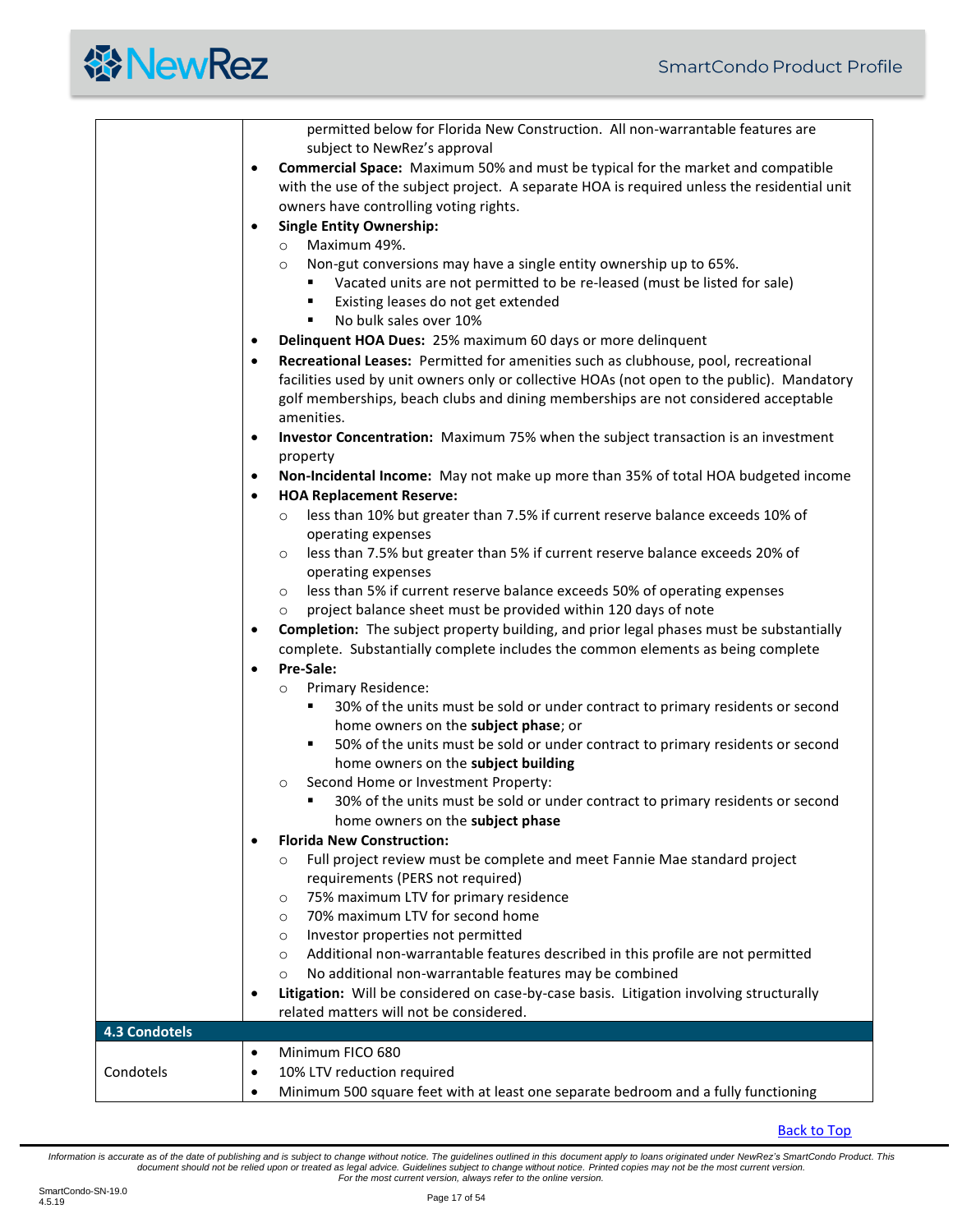<span id="page-17-2"></span><span id="page-17-1"></span><span id="page-17-0"></span>

|                                      | kitchen with stove/oven (cooktop only not permissible)                                                                |  |  |  |  |  |  |  |
|--------------------------------------|-----------------------------------------------------------------------------------------------------------------------|--|--|--|--|--|--|--|
|                                      | Must be in a resort area or metropolitan area with a project associated with nationally<br>$\bullet$                  |  |  |  |  |  |  |  |
|                                      | recognized high-end hotel brand (Westin, Ritz Carlton, Four Seasons, etc.)                                            |  |  |  |  |  |  |  |
|                                      | Project must be established for 3 or more years<br>$\bullet$                                                          |  |  |  |  |  |  |  |
|                                      | No more than 15% of HOA dues may be 60 or more days delinquent<br>$\bullet$                                           |  |  |  |  |  |  |  |
|                                      | 10% HOA reserve requirements required<br>$\bullet$                                                                    |  |  |  |  |  |  |  |
|                                      | less than 10% but greater than 7.5% if current reserve balance exceeds 10% of<br>$\circ$                              |  |  |  |  |  |  |  |
|                                      | operating expenses                                                                                                    |  |  |  |  |  |  |  |
|                                      | No fractional ownership permitted (including timeshare)<br>$\bullet$                                                  |  |  |  |  |  |  |  |
|                                      | Mandatory rental pools and/or rental requirements are not permitted. Borrower must have<br>$\bullet$                  |  |  |  |  |  |  |  |
|                                      | exclusive use                                                                                                         |  |  |  |  |  |  |  |
|                                      | Commercial space limited to 50% (Parking not included in calculation)<br>$\bullet$                                    |  |  |  |  |  |  |  |
|                                      | Rental income may not be used for qualifying<br>$\bullet$                                                             |  |  |  |  |  |  |  |
|                                      | Occupancy restrictions or black-out dates not permitting year-round owner occupancy are<br>$\bullet$                  |  |  |  |  |  |  |  |
|                                      | not permitted                                                                                                         |  |  |  |  |  |  |  |
|                                      | All other Fannie Mae standard condo project requirements must be met<br>$\bullet$                                     |  |  |  |  |  |  |  |
|                                      | Appraised value must be supported by a minimum of 3 similar comparable sales with one<br>$\bullet$                    |  |  |  |  |  |  |  |
|                                      | comparable inside the subject project                                                                                 |  |  |  |  |  |  |  |
| <b>4.4 Leasehold Properties</b>      |                                                                                                                       |  |  |  |  |  |  |  |
| Leasehold                            | Leasehold condominiums are not permitted                                                                              |  |  |  |  |  |  |  |
| Properties                           |                                                                                                                       |  |  |  |  |  |  |  |
| <b>4.5 Ineligible Property Types</b> |                                                                                                                       |  |  |  |  |  |  |  |
|                                      | Acreage greater than 20 acres (appraisal must include total acreage)<br>$\bullet$                                     |  |  |  |  |  |  |  |
|                                      | Commercial Enterprises (e.g. Bed and Breakfast, Boarding House, Hotel)<br>$\bullet$                                   |  |  |  |  |  |  |  |
|                                      | Co-ops<br>$\bullet$                                                                                                   |  |  |  |  |  |  |  |
|                                      | Geodesic Domes, Berms, Earth homes<br>$\bullet$                                                                       |  |  |  |  |  |  |  |
|                                      | Income producing properties with acreage<br>$\bullet$                                                                 |  |  |  |  |  |  |  |
|                                      | Leaseholds<br>$\bullet$                                                                                               |  |  |  |  |  |  |  |
|                                      | Log homes<br>$\bullet$                                                                                                |  |  |  |  |  |  |  |
|                                      | Manufactured/Mobile, Modular, or Factory Built Homes<br>$\bullet$                                                     |  |  |  |  |  |  |  |
|                                      | Projects with insufficient Hazard and/or Flood Insurance - Borrower supplemented and/or<br>$\bullet$                  |  |  |  |  |  |  |  |
| Ineligible Property                  | co-insurance is not permitted                                                                                         |  |  |  |  |  |  |  |
| <b>Types</b>                         | Properties appraised with a property condition of C5 or worse<br>$\bullet$                                            |  |  |  |  |  |  |  |
|                                      | Properties held in a business name<br>$\bullet$<br>Properties located adjacent to or containing environmental hazards |  |  |  |  |  |  |  |
|                                      | $\bullet$<br><b>Properties Purchased Through Auctions</b>                                                             |  |  |  |  |  |  |  |
|                                      | Properties vested in an LLC or Corporation (title must be taken as an individual)<br>$\bullet$                        |  |  |  |  |  |  |  |
|                                      | Properties with less than 500 square feet of living area<br>$\bullet$                                                 |  |  |  |  |  |  |  |
|                                      | Timeshares<br>$\bullet$                                                                                               |  |  |  |  |  |  |  |
|                                      | Unimproved Land and property currently in litigation<br>$\bullet$                                                     |  |  |  |  |  |  |  |
|                                      | Unique properties<br>$\bullet$                                                                                        |  |  |  |  |  |  |  |
|                                      | Zoning violations including residential properties zoned commercial<br>$\bullet$                                      |  |  |  |  |  |  |  |
| <b>4.6 Appraisals</b>                |                                                                                                                       |  |  |  |  |  |  |  |
|                                      | Appraisals must be ordered through a NewRez approved AMC<br>$\bullet$                                                 |  |  |  |  |  |  |  |
|                                      | Appraisers listed on the NewRez Ineligible Appraiser List are not eligible to complete<br>$\circ$                     |  |  |  |  |  |  |  |
|                                      | appraisals for loans done through NewRez.                                                                             |  |  |  |  |  |  |  |
| Appraisals                           | Investment properties must contain a comparable rent schedule when rental income is used<br>$\bullet$                 |  |  |  |  |  |  |  |
|                                      | for qualifying                                                                                                        |  |  |  |  |  |  |  |
|                                      | Collateral Desktop Analysis (CDA) with accompanying MLS sheets from Clear Capital is<br>$\bullet$                     |  |  |  |  |  |  |  |
|                                      | required to support the value of the appraisal.                                                                       |  |  |  |  |  |  |  |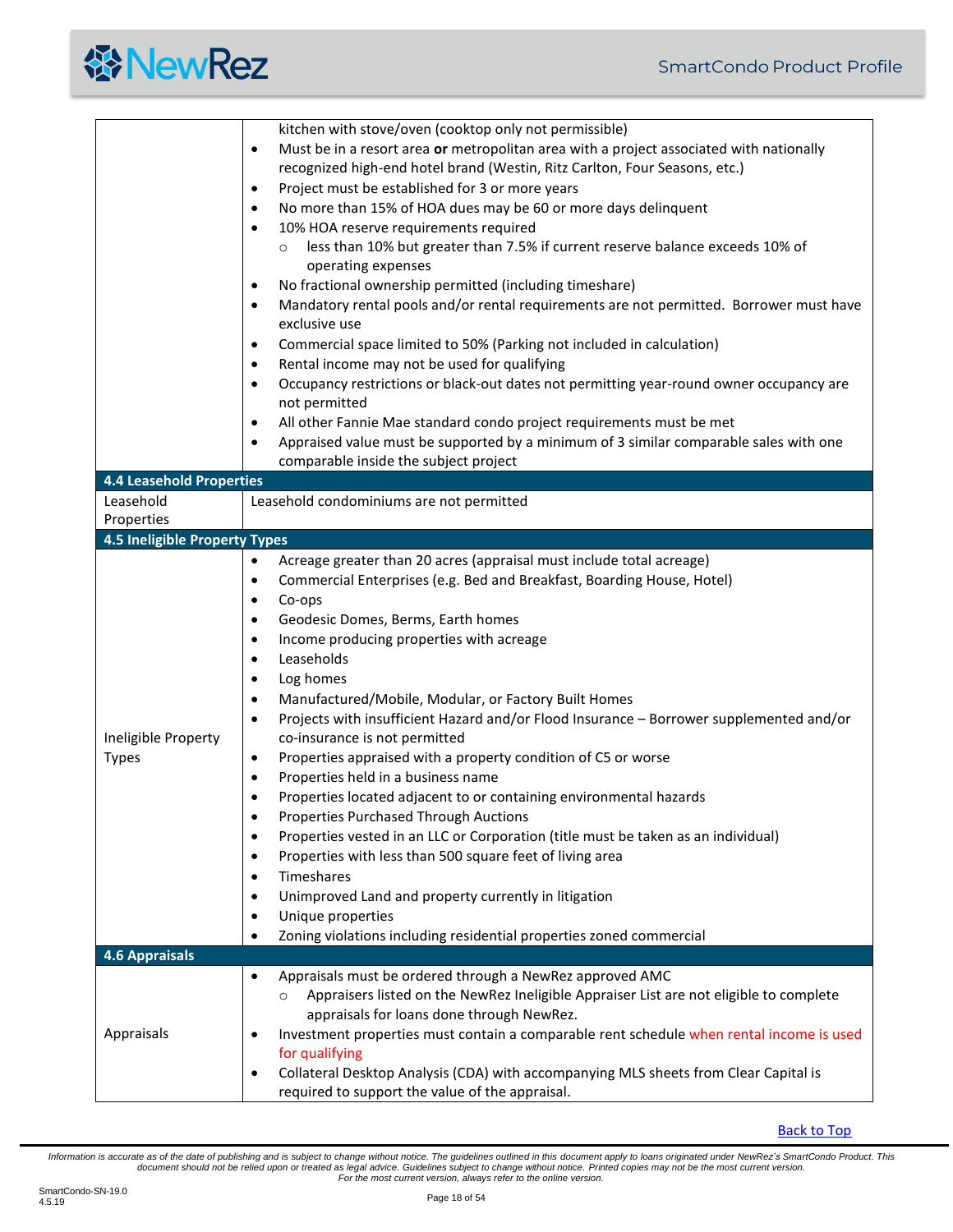<span id="page-18-1"></span><span id="page-18-0"></span>

|                                       | If the CDA returns a value that is "Indeterminate" or lower than the appraised value and<br>$\circ$                                                                                                                                                                                                                                                           |  |  |  |  |  |  |  |  |
|---------------------------------------|---------------------------------------------------------------------------------------------------------------------------------------------------------------------------------------------------------------------------------------------------------------------------------------------------------------------------------------------------------------|--|--|--|--|--|--|--|--|
|                                       | exceeds a 10% tolerance then one of the following requirements must be met:                                                                                                                                                                                                                                                                                   |  |  |  |  |  |  |  |  |
|                                       | A field review                                                                                                                                                                                                                                                                                                                                                |  |  |  |  |  |  |  |  |
|                                       | If the field review value is $\leq$ 5% below the appraised value, the appraised value<br>$\bullet$                                                                                                                                                                                                                                                            |  |  |  |  |  |  |  |  |
|                                       | is acceptable for LTV calculations.                                                                                                                                                                                                                                                                                                                           |  |  |  |  |  |  |  |  |
|                                       | If the field review value is > 5% below the appraised value, a second appraisal<br>$\bullet$                                                                                                                                                                                                                                                                  |  |  |  |  |  |  |  |  |
|                                       | will be required.                                                                                                                                                                                                                                                                                                                                             |  |  |  |  |  |  |  |  |
|                                       | 2nd full appraisal may be provided in lieu of a field review. The lower of the two<br>٠                                                                                                                                                                                                                                                                       |  |  |  |  |  |  |  |  |
|                                       | values will be used as the appraised value.                                                                                                                                                                                                                                                                                                                   |  |  |  |  |  |  |  |  |
|                                       | For properties purchased by the seller of the property within ninety (90) days of the fully<br>$\bullet$                                                                                                                                                                                                                                                      |  |  |  |  |  |  |  |  |
|                                       | executed purchase contract the following requirements apply:                                                                                                                                                                                                                                                                                                  |  |  |  |  |  |  |  |  |
|                                       | Second full appraisal is required.<br>$\circ$                                                                                                                                                                                                                                                                                                                 |  |  |  |  |  |  |  |  |
|                                       | Property seller on the purchase contract is the owner of record.<br>$\circ$<br>Increases in value should be documented with commentary from the appraiser and<br>$\circ$<br>recent paired sales.<br>The above requirements do not apply if the property seller is a bank that received the<br>$\circ$<br>property as a result of foreclosure or deed-in lieu. |  |  |  |  |  |  |  |  |
|                                       |                                                                                                                                                                                                                                                                                                                                                               |  |  |  |  |  |  |  |  |
|                                       |                                                                                                                                                                                                                                                                                                                                                               |  |  |  |  |  |  |  |  |
|                                       |                                                                                                                                                                                                                                                                                                                                                               |  |  |  |  |  |  |  |  |
|                                       |                                                                                                                                                                                                                                                                                                                                                               |  |  |  |  |  |  |  |  |
|                                       | When two appraisals are required the following is required:<br>٠                                                                                                                                                                                                                                                                                              |  |  |  |  |  |  |  |  |
|                                       | Appraisals must be completed by two independent companies.<br>$\circ$                                                                                                                                                                                                                                                                                         |  |  |  |  |  |  |  |  |
|                                       | The LTV will be determined by the lower of the two appraised values as long as the<br>$\circ$                                                                                                                                                                                                                                                                 |  |  |  |  |  |  |  |  |
|                                       | lower appraised appraisal supports the value conclusion.                                                                                                                                                                                                                                                                                                      |  |  |  |  |  |  |  |  |
|                                       | Any inconsistencies between the two appraisal reports must be addressed and<br>$\circ$                                                                                                                                                                                                                                                                        |  |  |  |  |  |  |  |  |
|                                       | reconciled.                                                                                                                                                                                                                                                                                                                                                   |  |  |  |  |  |  |  |  |
|                                       | If the two (2) appraisals are done "subject to" and 1004Ds are required, it is allowable<br>$\circ$                                                                                                                                                                                                                                                           |  |  |  |  |  |  |  |  |
|                                       | to provide one (1) 1004D. If only one (1) 1004D is provided, it should be for the                                                                                                                                                                                                                                                                             |  |  |  |  |  |  |  |  |
|                                       | appraisal that the value of the transaction is being based upon                                                                                                                                                                                                                                                                                               |  |  |  |  |  |  |  |  |
|                                       | A CDA is not required<br>$\circ$                                                                                                                                                                                                                                                                                                                              |  |  |  |  |  |  |  |  |
|                                       |                                                                                                                                                                                                                                                                                                                                                               |  |  |  |  |  |  |  |  |
|                                       | <b>Number of Appraisals Required</b>                                                                                                                                                                                                                                                                                                                          |  |  |  |  |  |  |  |  |
|                                       | Loan Amount < \$1,500,000<br>1 Full Appraisal                                                                                                                                                                                                                                                                                                                 |  |  |  |  |  |  |  |  |
|                                       | Loan Amount > \$1,500,000<br>2 Full Appraisals<br><b>Additional Requirements:</b>                                                                                                                                                                                                                                                                             |  |  |  |  |  |  |  |  |
|                                       |                                                                                                                                                                                                                                                                                                                                                               |  |  |  |  |  |  |  |  |
|                                       |                                                                                                                                                                                                                                                                                                                                                               |  |  |  |  |  |  |  |  |
|                                       | Transferred appraisals accepted with the following:<br>٠                                                                                                                                                                                                                                                                                                      |  |  |  |  |  |  |  |  |
|                                       | Appraisal is subject to Collateral Desktop Analysis process as noted above                                                                                                                                                                                                                                                                                    |  |  |  |  |  |  |  |  |
|                                       | The re-use of an appraisal is not permitted<br>$\bullet$                                                                                                                                                                                                                                                                                                      |  |  |  |  |  |  |  |  |
|                                       | Recertification of value is not permitted. If appraisal is over 120 days old, a new full<br>$\bullet$                                                                                                                                                                                                                                                         |  |  |  |  |  |  |  |  |
|                                       | appraisal is required.                                                                                                                                                                                                                                                                                                                                        |  |  |  |  |  |  |  |  |
|                                       | If an appraisal notes a Declining Market as outlined in <b>Section 4.10</b> require a second full<br>$\bullet$                                                                                                                                                                                                                                                |  |  |  |  |  |  |  |  |
|                                       | appraisal is required when one appraisal is otherwise acceptable                                                                                                                                                                                                                                                                                              |  |  |  |  |  |  |  |  |
| <b>4.7 Declining/Soft Markets</b>     |                                                                                                                                                                                                                                                                                                                                                               |  |  |  |  |  |  |  |  |
|                                       | If any appraisal associated with the subject property is defined by the appraiser as declining, a                                                                                                                                                                                                                                                             |  |  |  |  |  |  |  |  |
|                                       | 5% reduction to the maximum LTV is required.                                                                                                                                                                                                                                                                                                                  |  |  |  |  |  |  |  |  |
| Declining/Soft                        | A market will be deemed "declining" if:                                                                                                                                                                                                                                                                                                                       |  |  |  |  |  |  |  |  |
| Markets                               | Appraiser indicates in Neighborhood Section that market is declining<br>٠                                                                                                                                                                                                                                                                                     |  |  |  |  |  |  |  |  |
|                                       | Appraiser indicates anywhere in comments that market is declining<br>٠                                                                                                                                                                                                                                                                                        |  |  |  |  |  |  |  |  |
|                                       | Any Appraisal Review indicates that the market is declining                                                                                                                                                                                                                                                                                                   |  |  |  |  |  |  |  |  |
| 4.8 Property Flips/Rapid Appreciation |                                                                                                                                                                                                                                                                                                                                                               |  |  |  |  |  |  |  |  |
|                                       | Purchases:                                                                                                                                                                                                                                                                                                                                                    |  |  |  |  |  |  |  |  |
| Property Flips/Rapid<br>Appreciation  | Appreciation greater than 10% in the past 90 days requires 2 full appraisals regardless<br>$\circ$                                                                                                                                                                                                                                                            |  |  |  |  |  |  |  |  |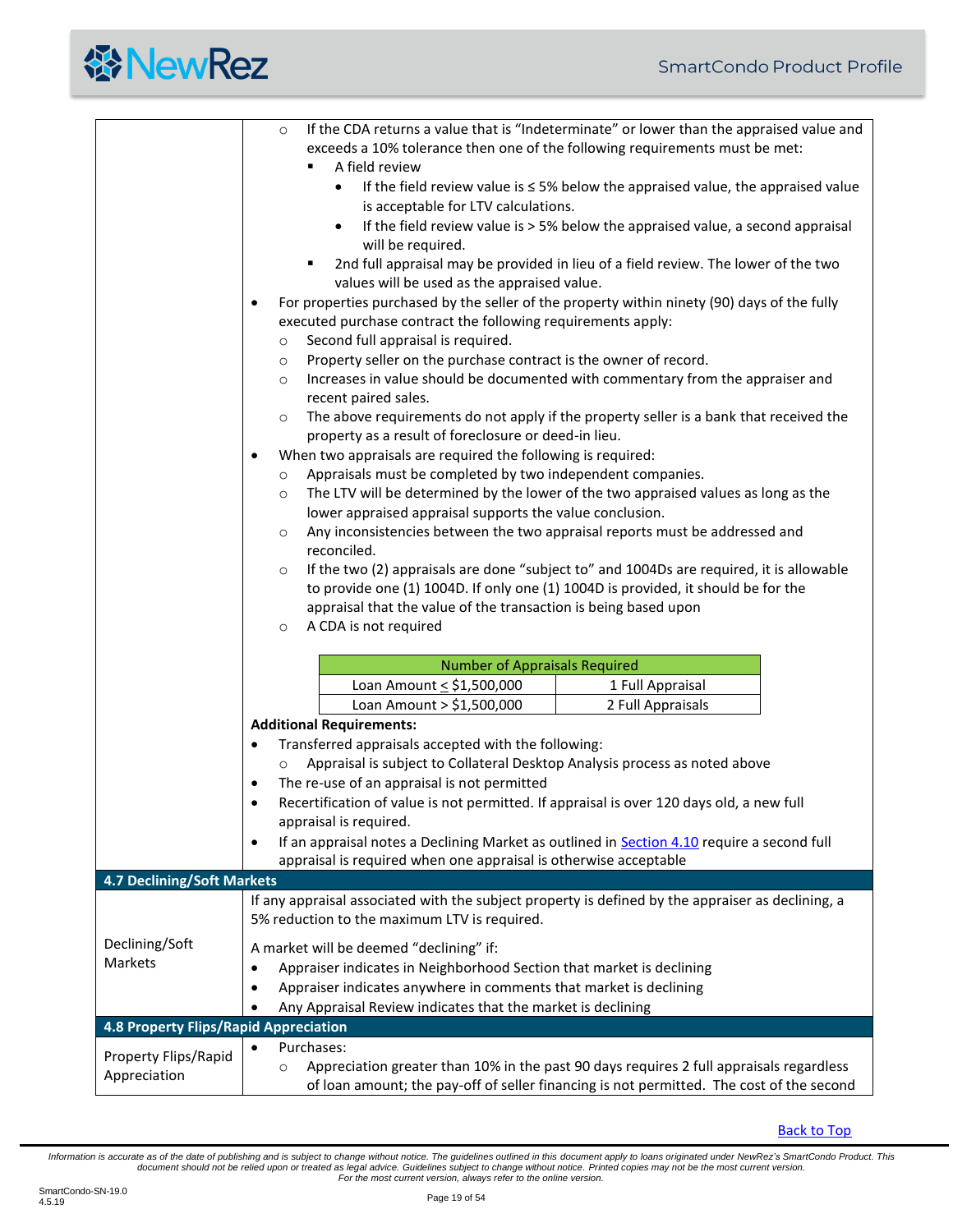<span id="page-19-4"></span><span id="page-19-3"></span><span id="page-19-2"></span><span id="page-19-1"></span><span id="page-19-0"></span>

|                                             | appraisal must be paid for by the lender.<br>Appreciation greater than 20% in the past 91-180 days requires 2 full appraisals<br>$\circ$<br>regardless of loan amount; the pay-off of seller financing is not permitted. The cost of<br>the second appraisal must be paid for by the lender.                                                                                                                                                                                                                      |  |  |  |  |  |
|---------------------------------------------|-------------------------------------------------------------------------------------------------------------------------------------------------------------------------------------------------------------------------------------------------------------------------------------------------------------------------------------------------------------------------------------------------------------------------------------------------------------------------------------------------------------------|--|--|--|--|--|
|                                             | The 90-180 time period is determined by subtracting the date the seller became the legal owner<br>of the property from the date the purchaser signed the purchase contract. If the seller and<br>purchaser signed the purchase agreement on two separate days the latter of the two dates is to<br>be used.                                                                                                                                                                                                       |  |  |  |  |  |
|                                             | No Cash-Out Refinance: Appreciation greater than 20% in the past 90 days requires 2 full<br>$\bullet$<br>appraisals regardless of loan amount; the pay-off of seller financing is not permitted.<br>Cash-out Refinances: Appreciation greater than 20% in the past 12 months requires 2 full<br>٠<br>appraisals regardless of loan amount                                                                                                                                                                         |  |  |  |  |  |
|                                             | When two appraisals are required regardless of the transaction type the lesser of the two values<br>will be used for qualification purposes.                                                                                                                                                                                                                                                                                                                                                                      |  |  |  |  |  |
|                                             | There can be no pattern of previous flipping as evidenced by multiple transfers in the last 12<br>months, unless the property seller is a GSE, bank, or licensed mortgage company, then no<br>seasoning is required.                                                                                                                                                                                                                                                                                              |  |  |  |  |  |
| 4.9 Properties Previously Listed for Sale   |                                                                                                                                                                                                                                                                                                                                                                                                                                                                                                                   |  |  |  |  |  |
| Properties<br>Previously Listed for<br>Sale | Primary Residence<br>$\bullet$<br>The listing must have been expired or withdrawn prior to application<br>$\circ$<br>The borrower must confirm in writing that they intend to occupy the subject as a<br>$\circ$<br>primary residence and the reason for listing<br>Second Homes and Investment Properties<br>$\bullet$                                                                                                                                                                                           |  |  |  |  |  |
|                                             | A minimum of 6 months prior to the application date<br>$\circ$                                                                                                                                                                                                                                                                                                                                                                                                                                                    |  |  |  |  |  |
| 4.10 Disaster Areas                         | Refer to the list of affected counties published by FEMA at the following link:                                                                                                                                                                                                                                                                                                                                                                                                                                   |  |  |  |  |  |
|                                             | https://www.fema.gov/disasters.                                                                                                                                                                                                                                                                                                                                                                                                                                                                                   |  |  |  |  |  |
| Disaster Areas                              | Refer to the NewRez FEMA Declared Disaster Policies and Procedures for applicable<br>requirements.                                                                                                                                                                                                                                                                                                                                                                                                                |  |  |  |  |  |
|                                             | For loans secured by properties appraised after the Federal/State declaration, the following<br>post-disaster guidelines apply:<br>1. Appraiser must note any damage and its effect on marketability and value.                                                                                                                                                                                                                                                                                                   |  |  |  |  |  |
|                                             |                                                                                                                                                                                                                                                                                                                                                                                                                                                                                                                   |  |  |  |  |  |
|                                             | 2.                                                                                                                                                                                                                                                                                                                                                                                                                                                                                                                |  |  |  |  |  |
|                                             | Electronic evaluations are not acceptable.                                                                                                                                                                                                                                                                                                                                                                                                                                                                        |  |  |  |  |  |
| 4.11 Dampness<br>Dampness                   | If the appraisal report notes evidence of dampness, the appraiser must clearly define the effect<br>on value and marketability of the subject property, as well as comment regarding the probable<br>cause of the dampness problem and if typically incurable in the surrounding neighborhood. Prior<br>to closing satisfactory evidence that the condition was corrected or a professionally prepared<br>report indicating that the condition does not pose any threat of structural damage must be<br>provided. |  |  |  |  |  |
| <b>4.12 Electrical Systems</b>              |                                                                                                                                                                                                                                                                                                                                                                                                                                                                                                                   |  |  |  |  |  |
| <b>Electrical Systems</b>                   | An electrical certification from a licensed electrician is required whenever the appraisal states a<br>fair or poor rating concerning the adequacy or condition of the system. Any inadequacies must<br>be corrected prior to closing.                                                                                                                                                                                                                                                                            |  |  |  |  |  |
| <b>4.13 Foundation Settlement</b>           |                                                                                                                                                                                                                                                                                                                                                                                                                                                                                                                   |  |  |  |  |  |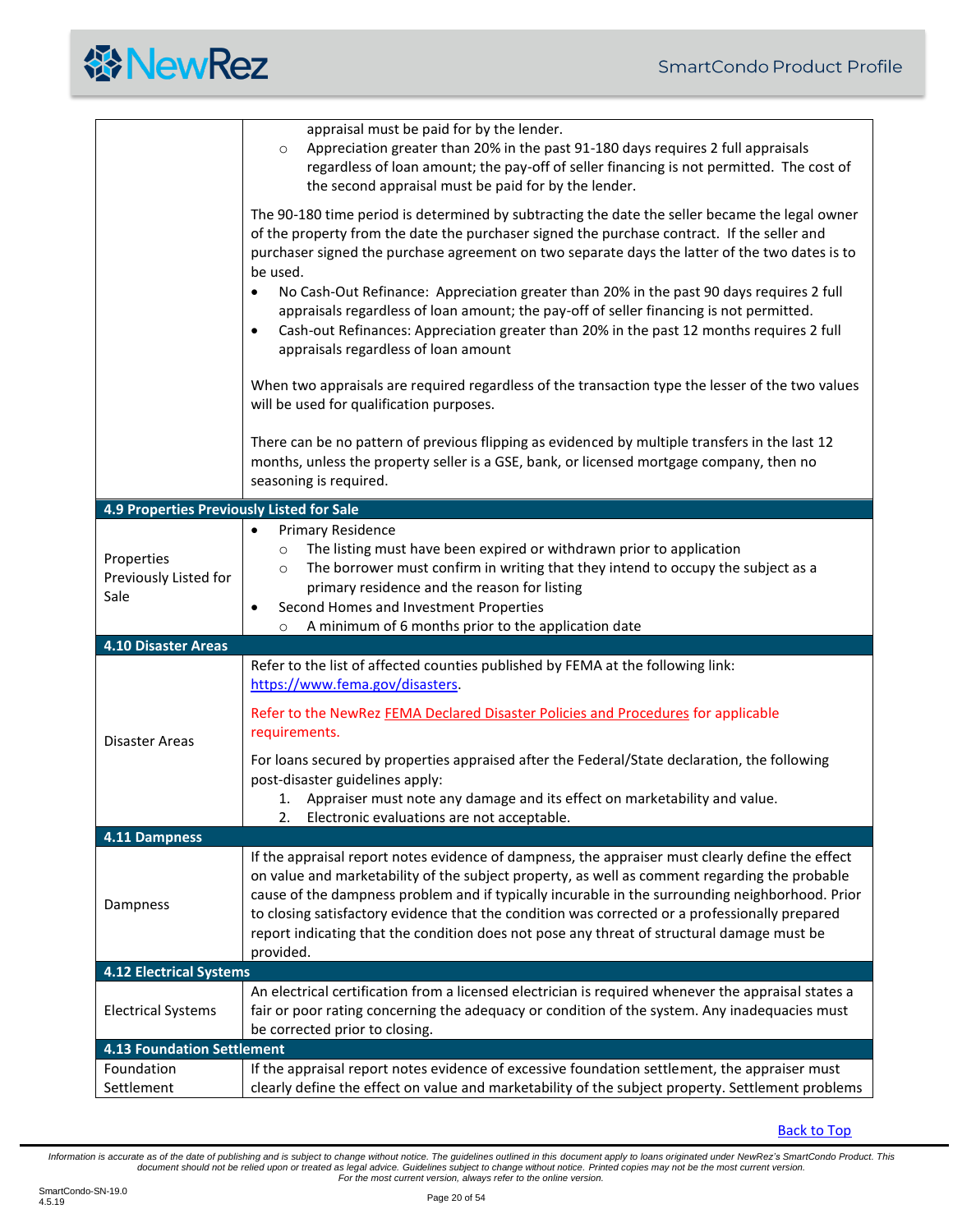<span id="page-20-3"></span><span id="page-20-2"></span><span id="page-20-1"></span><span id="page-20-0"></span>

|                                  | which denote structural deficiencies and/or significant negative impact on value and                                                                                                                                                                                                                                                                                                                                                                                                                                                                                                                                                                                                                                                                                                                                                                                                            |  |  |  |  |  |  |  |
|----------------------------------|-------------------------------------------------------------------------------------------------------------------------------------------------------------------------------------------------------------------------------------------------------------------------------------------------------------------------------------------------------------------------------------------------------------------------------------------------------------------------------------------------------------------------------------------------------------------------------------------------------------------------------------------------------------------------------------------------------------------------------------------------------------------------------------------------------------------------------------------------------------------------------------------------|--|--|--|--|--|--|--|
|                                  | marketability must be corrected prior to closing. A structural engineer's report is required prior                                                                                                                                                                                                                                                                                                                                                                                                                                                                                                                                                                                                                                                                                                                                                                                              |  |  |  |  |  |  |  |
|                                  | to making a loan decision.                                                                                                                                                                                                                                                                                                                                                                                                                                                                                                                                                                                                                                                                                                                                                                                                                                                                      |  |  |  |  |  |  |  |
| <b>4.14 Heating Systems</b>      |                                                                                                                                                                                                                                                                                                                                                                                                                                                                                                                                                                                                                                                                                                                                                                                                                                                                                                 |  |  |  |  |  |  |  |
| <b>Heating Systems</b>           | A central heat source with ductwork or baseboard in all rooms is required on all properties<br>except those in geographic regions where heating is not required. If the subject property does<br>not have central heat, the appraiser must provide similar comparable properties and an<br>addendum indicating:<br>The heat source is typical for the area<br>$\bullet$<br>The heat source is permanently attached<br>$\bullet$<br>The heat source is adequate for the dwelling<br>٠<br>The heat source is externally vented<br>٠                                                                                                                                                                                                                                                                                                                                                               |  |  |  |  |  |  |  |
| 4.15 Sewage Disposal System      |                                                                                                                                                                                                                                                                                                                                                                                                                                                                                                                                                                                                                                                                                                                                                                                                                                                                                                 |  |  |  |  |  |  |  |
| Sewage Disposal<br>System        | Sewage disposal systems may require certification if the appraiser or purchase contract indicates<br>the necessity. The report should be provided by a city, county, state (or governing body) official<br>or qualified entity stating:<br>The sewage disposal system complies with applicable local and/or state health standards, is<br>$\bullet$<br>in proper working order, and can be expected to function satisfactorily; or<br>Local and/or state health standards do not apply for the sewage disposal system; however,<br>$\bullet$<br>it is found to be in proper working order and adequate for the subject property.<br>For systems one year old or less, the certification may be no more than one year old on the date<br>of loan closing. For systems more than one year old, the certification may be no more than 120<br>days old on the date of loan closing.                 |  |  |  |  |  |  |  |
| 4.16 Water Supply                |                                                                                                                                                                                                                                                                                                                                                                                                                                                                                                                                                                                                                                                                                                                                                                                                                                                                                                 |  |  |  |  |  |  |  |
| <b>Water Supply</b>              | A water supply certification is required if the appraiser or purchase contract indicates the<br>necessity. The report should be provided by a city, county, state (or governing body) official or a<br>qualified entity stating:<br>The water supply system is in proper working order and pumping an adequate supply of<br>water for the subject property; and<br>The water supply is potable and complies with local and/or state health authority standards<br>$\bullet$<br>(in the absence of a local health authority, a reputable chemical testing agency must certify<br>that the water is fit for human consumption).<br>The water certification(s) for existing properties may be no more than 120 days old on the<br>$\bullet$<br>date of loan closing.<br>A property supplied by water that is hauled in is an unacceptable water source and renders<br>٠<br>the property ineligible |  |  |  |  |  |  |  |
| <b>4.17 Hazardous Conditions</b> |                                                                                                                                                                                                                                                                                                                                                                                                                                                                                                                                                                                                                                                                                                                                                                                                                                                                                                 |  |  |  |  |  |  |  |
| Hazardous<br>Conditions          | When the appraiser has knowledge of any hazardous condition (whether it exists in or on the<br>subject property or on any site within the vicinity of the property) - such as the presence of<br>hazardous wastes, toxic substances, asbestos-containing materials, urea-formaldehyde<br>insulation, radon gas, etc. - it must be noted on the appraisal report and any influence that the<br>hazard has on the property's value and marketability (if it is measurable through an analysis of<br>comparable market data as of the effective date of the appraisal) must be commented on.<br>Appropriate adjustments in the overall analysis of the property's value must be made.                                                                                                                                                                                                              |  |  |  |  |  |  |  |
| <b>4.18 Pest Infestation</b>     |                                                                                                                                                                                                                                                                                                                                                                                                                                                                                                                                                                                                                                                                                                                                                                                                                                                                                                 |  |  |  |  |  |  |  |
| Pest Infestation                 | If the appraisal report or sales contract notes evidence of termites or other insect infestation, a<br>pest inspection report certifying treatment of the infestation prior to closing is required. Any<br>significant structural damage due to pest infestation must be corrected prior to closing.                                                                                                                                                                                                                                                                                                                                                                                                                                                                                                                                                                                            |  |  |  |  |  |  |  |

<span id="page-20-4"></span>[Back to Top](#page-1-0)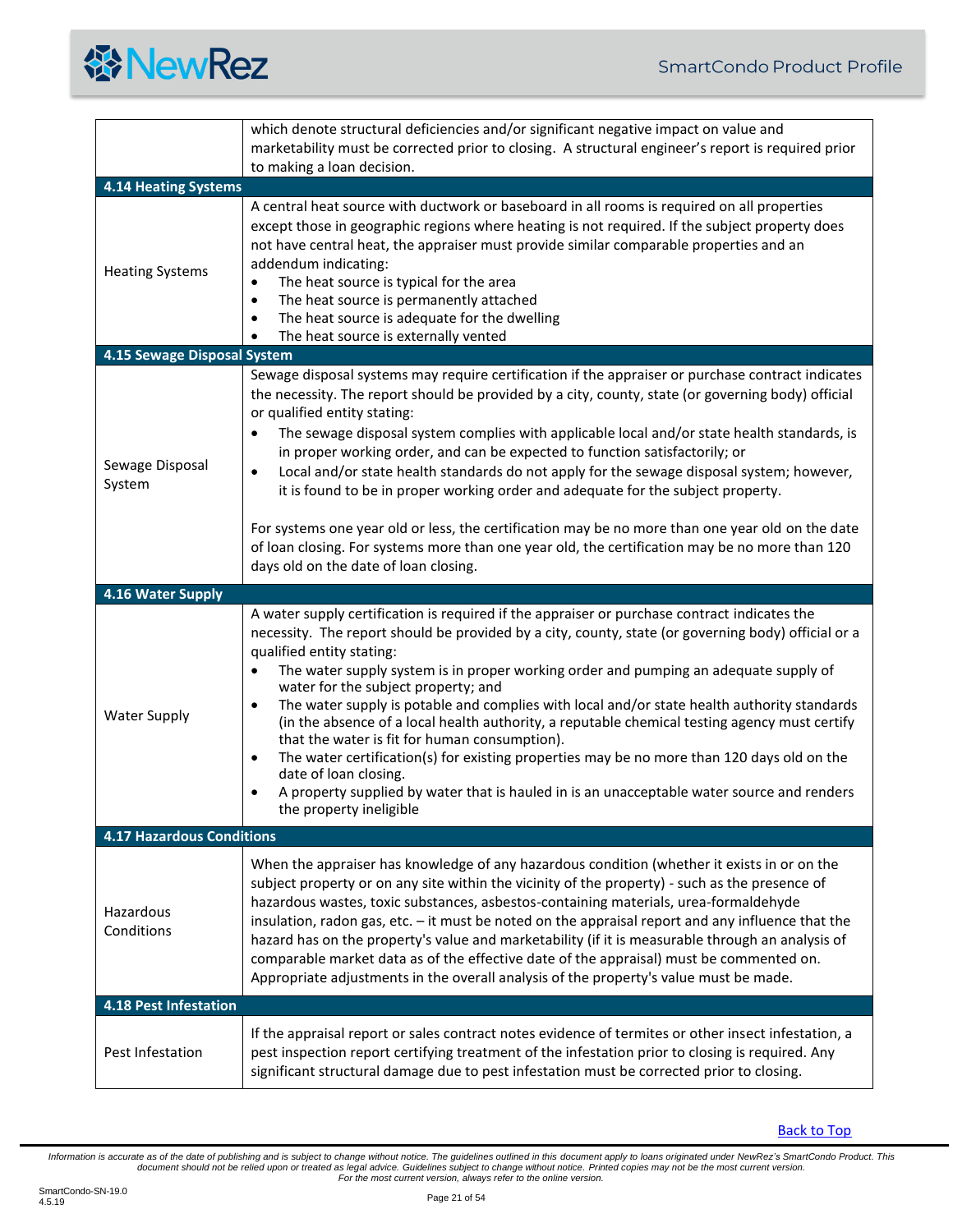

<span id="page-21-9"></span><span id="page-21-8"></span><span id="page-21-7"></span><span id="page-21-6"></span><span id="page-21-5"></span><span id="page-21-4"></span><span id="page-21-3"></span><span id="page-21-2"></span><span id="page-21-1"></span><span id="page-21-0"></span>

| 4.19 Plumbing/Plumbing Certification                                            |                                                                                                                                                                                                                                                                                                                                                                                                                                                                                                                                                                                                                                                                                                                                                                                                                                                                                                                                                                            |  |  |  |  |  |  |
|---------------------------------------------------------------------------------|----------------------------------------------------------------------------------------------------------------------------------------------------------------------------------------------------------------------------------------------------------------------------------------------------------------------------------------------------------------------------------------------------------------------------------------------------------------------------------------------------------------------------------------------------------------------------------------------------------------------------------------------------------------------------------------------------------------------------------------------------------------------------------------------------------------------------------------------------------------------------------------------------------------------------------------------------------------------------|--|--|--|--|--|--|
| Plumbing/Plumbing<br>Certification                                              | A plumbing certification from a licensed plumber is required whenever the appraisal states a fair<br>or poor rating concerning the adequacy or condition of the system. Any inadequacies must be<br>corrected prior to closing.                                                                                                                                                                                                                                                                                                                                                                                                                                                                                                                                                                                                                                                                                                                                            |  |  |  |  |  |  |
| 4.20 Private Roads                                                              |                                                                                                                                                                                                                                                                                                                                                                                                                                                                                                                                                                                                                                                                                                                                                                                                                                                                                                                                                                            |  |  |  |  |  |  |
| Private Roads<br>(Community-Owned<br>or Privately<br><b>Maintained Streets)</b> | If the property is located on a community-owned or privately-owned and maintained street, an<br>adequate, legally enforceable agreement or covenant for maintenance of the street is required.<br>The agreement or covenant should include the following provisions and be recorded in the land<br>records of the appropriate jurisdiction:<br>responsibility for payment of repairs, including each party's representative share;<br>٠<br>default remedies in the event a party to the agreement or covenant fails to comply with his<br>$\bullet$<br>or her obligations; and<br>The effective term of the agreement or covenant, which in most cases should be perpetual<br>$\bullet$<br>and binding on any future owners.<br>Note: If the property is located within a state that has statutory provisions that define the<br>responsibilities of property owners for the maintenance and repair of a private street, no<br>separate agreement or covenant is required. |  |  |  |  |  |  |
| <b>4.21 Geographic Restrictions</b>                                             |                                                                                                                                                                                                                                                                                                                                                                                                                                                                                                                                                                                                                                                                                                                                                                                                                                                                                                                                                                            |  |  |  |  |  |  |
| Geographic<br>Restrictions                                                      | At this time, NewRez cannot finance or purchase loans secured by properties located in<br>$\bullet$<br>Alaska and Hawaii.<br>ARM loans to first time homebuyers are not permitted in Massachusetts                                                                                                                                                                                                                                                                                                                                                                                                                                                                                                                                                                                                                                                                                                                                                                         |  |  |  |  |  |  |
| <b>Section 5: Income &amp; Employment</b>                                       |                                                                                                                                                                                                                                                                                                                                                                                                                                                                                                                                                                                                                                                                                                                                                                                                                                                                                                                                                                            |  |  |  |  |  |  |
| 5.1 Employment                                                                  |                                                                                                                                                                                                                                                                                                                                                                                                                                                                                                                                                                                                                                                                                                                                                                                                                                                                                                                                                                            |  |  |  |  |  |  |
| Employment                                                                      | Employment must be reviewed for stability and continuity, with at least a two year history in the<br>same job or jobs in the same or related field. Other circumstances may also be acceptable as<br>outlined in this section. In all instances the source of the borrower's income must align with<br>their overall employment history and profile.                                                                                                                                                                                                                                                                                                                                                                                                                                                                                                                                                                                                                       |  |  |  |  |  |  |
| <b>Gaps in Employment</b>                                                       |                                                                                                                                                                                                                                                                                                                                                                                                                                                                                                                                                                                                                                                                                                                                                                                                                                                                                                                                                                            |  |  |  |  |  |  |
| Gaps in<br>Employment                                                           | The Borrower must explain, in writing, any gaps in employment that span one or more months.                                                                                                                                                                                                                                                                                                                                                                                                                                                                                                                                                                                                                                                                                                                                                                                                                                                                                |  |  |  |  |  |  |
|                                                                                 | <b>Recent Graduates and Military Personnel</b>                                                                                                                                                                                                                                                                                                                                                                                                                                                                                                                                                                                                                                                                                                                                                                                                                                                                                                                             |  |  |  |  |  |  |
| <b>Recent Graduates</b><br>and Military<br>Personnel                            | If the borrower indicates they were in school or the military in their two most recent year's<br>employment history, evidence of the claim must be provided (such as college transcripts and/or<br>military discharge papers).                                                                                                                                                                                                                                                                                                                                                                                                                                                                                                                                                                                                                                                                                                                                             |  |  |  |  |  |  |
| <b>Frequent Job Changes</b>                                                     |                                                                                                                                                                                                                                                                                                                                                                                                                                                                                                                                                                                                                                                                                                                                                                                                                                                                                                                                                                            |  |  |  |  |  |  |
| Frequent Job<br>Changes                                                         | A Borrower who changes jobs frequently to advance within the same line of work should receive<br>favorable treatment if this advancement can be verified. Frequent job changes without<br>advancement or in different fields of work should be reviewed carefully to ensure consistent or<br>increasing income levels and the likelihood of continued stable employment.                                                                                                                                                                                                                                                                                                                                                                                                                                                                                                                                                                                                   |  |  |  |  |  |  |
|                                                                                 | Borrowers who are Re-entering the Workforce                                                                                                                                                                                                                                                                                                                                                                                                                                                                                                                                                                                                                                                                                                                                                                                                                                                                                                                                |  |  |  |  |  |  |
| Borrowers who are<br>re-entering the<br>workforce                               | Borrowers who are returning to work after an extended absence (defined as six months) must be<br>at their current job for a minimum of six months in order to consider that income for<br>qualification purposes. A two-year employment history from prior to the borrower's absence<br>must be documented using traditional VOE's or copies of W-2s or paystubs.                                                                                                                                                                                                                                                                                                                                                                                                                                                                                                                                                                                                          |  |  |  |  |  |  |
| <b>5.2 Verification of Employment</b>                                           |                                                                                                                                                                                                                                                                                                                                                                                                                                                                                                                                                                                                                                                                                                                                                                                                                                                                                                                                                                            |  |  |  |  |  |  |
| Verification of<br>Employment                                                   | VOEs are required for all loans. VOEs must meet the following criteria:<br><b>Wage Earner Verification</b><br>A verification of employment dated within 10 business days of the note date is required for all<br>non-self-employed borrowers. The verification of employment must include the phone number                                                                                                                                                                                                                                                                                                                                                                                                                                                                                                                                                                                                                                                                 |  |  |  |  |  |  |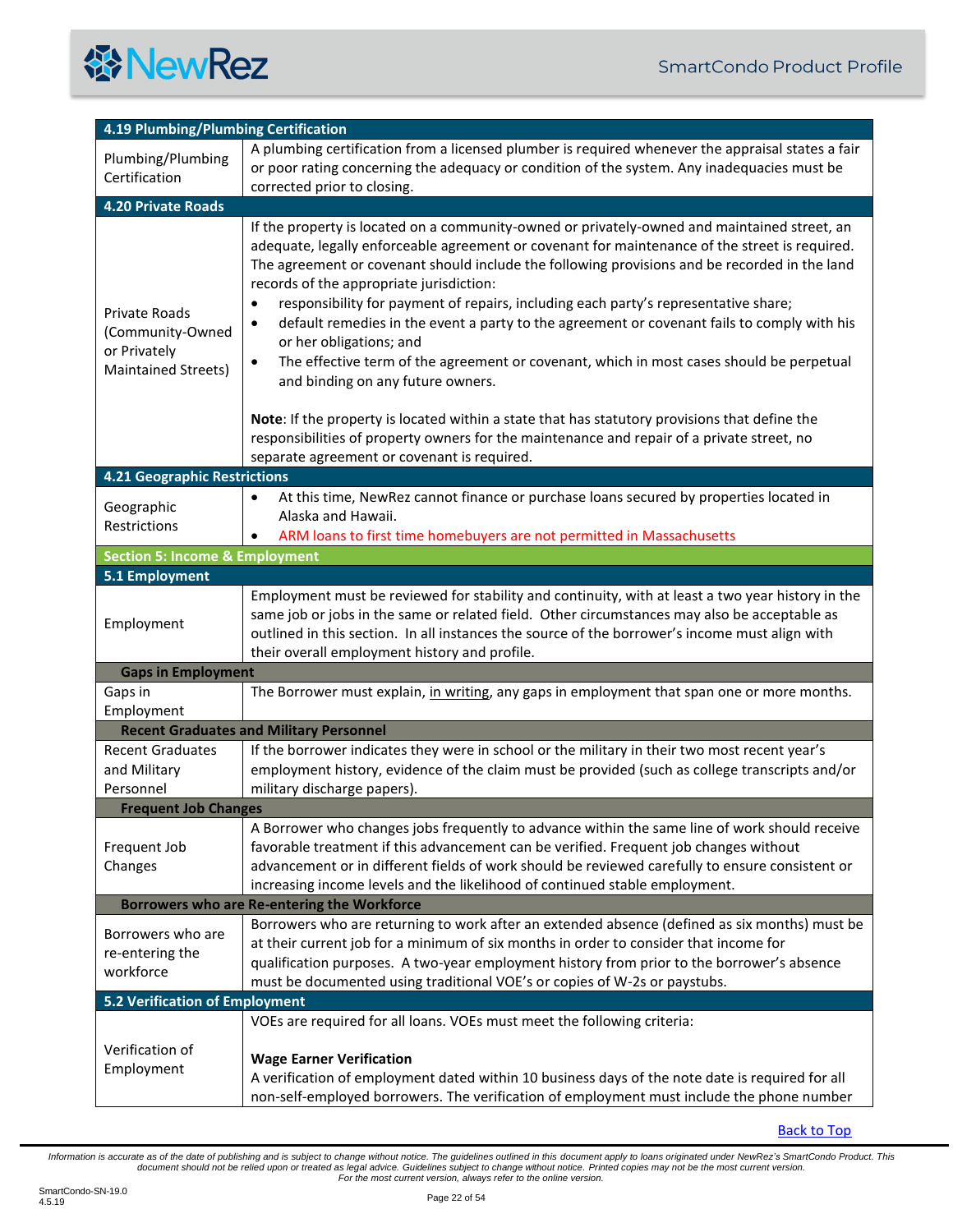<span id="page-22-0"></span>

|            | contacted to complete the verbal, which must be documented as associated with the business.<br>In addition, the verification should be completed through the Human Resource Department of<br>the employer, the owner of the company or direct supervisor for small businesses. As part of<br>the verification, the employer must be asked about borrower's probability of continued<br>employment. If an employer refuses to answer the question, this must be documented on the<br>VOE.                                                                                                                                                                                                    |  |  |  |  |  |
|------------|---------------------------------------------------------------------------------------------------------------------------------------------------------------------------------------------------------------------------------------------------------------------------------------------------------------------------------------------------------------------------------------------------------------------------------------------------------------------------------------------------------------------------------------------------------------------------------------------------------------------------------------------------------------------------------------------|--|--|--|--|--|
|            | Electronic verifications of employment completed through Work Number for Everyone or TALX<br>are acceptable as well. If the VOE is obtained from The Work Number, the 10-day timeframe is<br>measured from the date of the request to the vendor, not the date the information was updated<br>in the vendor's database. However, the information must have been updated within the past 35<br>days.<br>This policy applies to all income types with the exception of passive and self-employed income                                                                                                                                                                                       |  |  |  |  |  |
|            | (see below for self-employment verification requirements).<br>If the borrower has seasonal employment, the borrower must be employed at the time of<br>closing to be eligible.                                                                                                                                                                                                                                                                                                                                                                                                                                                                                                              |  |  |  |  |  |
|            | <b>Self Employed Borrower Verification</b><br>For Self-Employed borrowers, independently obtain and document a phone number and address<br>for the business. The lender must document the existence of the borrower's business within 30<br>calendar days of the note. This can be accomplished through:                                                                                                                                                                                                                                                                                                                                                                                    |  |  |  |  |  |
|            | A third party, such as a CPA, regulatory agency, or the applicable licensing bureau, AND<br>$\bullet$<br>By verifying a phone listing and address for the borrower's business using a telephone book,<br>$\bullet$<br>the internet, or directory assistance.<br>If the contact is made verbally, the lender must document the source of the information                                                                                                                                                                                                                                                                                                                                     |  |  |  |  |  |
|            | obtained and the name and title of the lender's employee who obtained the information.<br><b>Written Verifications of Employment</b><br>Income and employment for non-self-employed Borrowers may be obtained via direct written                                                                                                                                                                                                                                                                                                                                                                                                                                                            |  |  |  |  |  |
|            | verification from the Borrower's employer. The verification must be signed by a member of the<br>company's human resource department or one of the business owners/officers. At a minimum,<br>the verification must include:                                                                                                                                                                                                                                                                                                                                                                                                                                                                |  |  |  |  |  |
|            | Borrower's name<br>$\bullet$<br>Position<br>$\bullet$                                                                                                                                                                                                                                                                                                                                                                                                                                                                                                                                                                                                                                       |  |  |  |  |  |
|            | Dates of employment<br>$\bullet$<br>Base salary<br>$\bullet$                                                                                                                                                                                                                                                                                                                                                                                                                                                                                                                                                                                                                                |  |  |  |  |  |
|            | <b>YTD Earnings</b><br>$\bullet$<br>A WVOE cannot be used in lieu of paystubs and W-2s                                                                                                                                                                                                                                                                                                                                                                                                                                                                                                                                                                                                      |  |  |  |  |  |
| 5.3 Income |                                                                                                                                                                                                                                                                                                                                                                                                                                                                                                                                                                                                                                                                                             |  |  |  |  |  |
| Income     | All income documentation must be dated within 90 days of the date the Note is signed. Full<br>Income Documentation is required, which includes:<br>Paystubs and W-2s or Personal tax returns, signed and dated, plus business tax returns<br>$\bullet$<br>when the borrower has 25% or more ownership interest in the business (See Section 5.4<br>Self-Employed Borrowers for additional documentation requirements)<br>A 4506-T, signed at application and closing, is required for all transactions. IRS Tax<br>$\bullet$<br>Transcripts are required for the most recent two years.<br>A Verbal Verification of Employment is required for all borrowers (See Section 5.2)<br>$\bullet$ |  |  |  |  |  |
|            | Paystubs and W-2s<br>When the pay stubs and W-2s are provided for wage earner income and employment<br>verification, the documentation must meet the following criteria:<br>Paystub(s) must                                                                                                                                                                                                                                                                                                                                                                                                                                                                                                 |  |  |  |  |  |

[Back to Top](#page-1-0)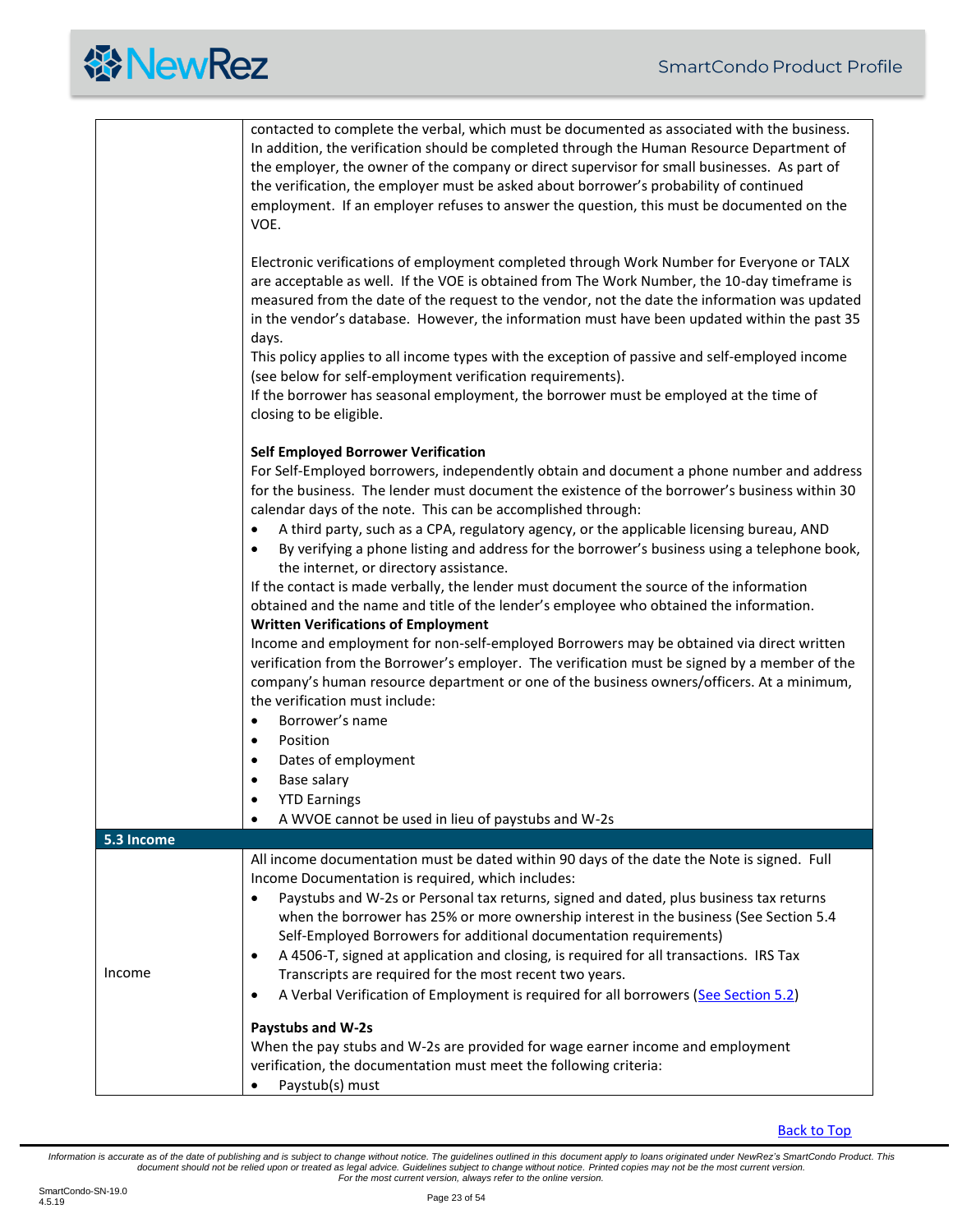<span id="page-23-0"></span>

|                             | show the most recent 30 days YTD earnings;<br>$\circ$                                             |  |  |  |  |  |  |  |
|-----------------------------|---------------------------------------------------------------------------------------------------|--|--|--|--|--|--|--|
|                             | must be typed or computer generated and verify:<br>$\circ$                                        |  |  |  |  |  |  |  |
|                             | <b>Borrower's full name and address</b>                                                           |  |  |  |  |  |  |  |
|                             | <b>Borrower's Social Security number</b>                                                          |  |  |  |  |  |  |  |
|                             |                                                                                                   |  |  |  |  |  |  |  |
|                             | <b>Employer's name and address</b>                                                                |  |  |  |  |  |  |  |
|                             | ■ Year to date earnings and Borrower's rate of pay                                                |  |  |  |  |  |  |  |
|                             | Must include sufficient information to appropriately calculate income; otherwise,<br>$\circ$      |  |  |  |  |  |  |  |
|                             | additional documentation must be obtained.                                                        |  |  |  |  |  |  |  |
|                             | Whether or not pay stubs reflect garnishments (child support, IRS, etc.)<br>$\circ$               |  |  |  |  |  |  |  |
|                             | if there are any loan deductions<br>$\circ$                                                       |  |  |  |  |  |  |  |
|                             | Two years' W-2s must be typed or computer generated<br>$\bullet$                                  |  |  |  |  |  |  |  |
|                             | <b>Tax Returns</b>                                                                                |  |  |  |  |  |  |  |
|                             |                                                                                                   |  |  |  |  |  |  |  |
|                             | Tax returns, when required, must be signed and dated by the Borrower(s) and contain all           |  |  |  |  |  |  |  |
|                             | schedules and attachments; tax returns should cover the most recent two-year period.              |  |  |  |  |  |  |  |
|                             | Tax transcripts may be used to satisfy the signature requirement for unsigned tax returns         |  |  |  |  |  |  |  |
|                             | but may not be used in lieu of the required tax returns. Note: transcripts for personal           |  |  |  |  |  |  |  |
|                             | returns do not satisfy signature requirements for business returns if applicable.                 |  |  |  |  |  |  |  |
|                             | 4506-T                                                                                            |  |  |  |  |  |  |  |
|                             | A signed and dated 4506T is required for all applicants both prior to closing and at closing.     |  |  |  |  |  |  |  |
|                             | NewRez will execute the 4506T for tax transcripts on all loans. The executed 4506T will not be    |  |  |  |  |  |  |  |
|                             | sufficient to replace the requirement for signed tax returns that are required as per guidelines. |  |  |  |  |  |  |  |
|                             |                                                                                                   |  |  |  |  |  |  |  |
|                             | IRS transcripts must be obtained for the two most recent years of income as documented in the     |  |  |  |  |  |  |  |
|                             | file. Transcripts must be obtained for personal tax returns. W-2 only transcripts are not         |  |  |  |  |  |  |  |
|                             | permitted.                                                                                        |  |  |  |  |  |  |  |
|                             | In instances where transcripts are not available for the most recent tax year, the file must      |  |  |  |  |  |  |  |
|                             | contain results showing "No Record Found" and evidence of an extension (if after April 15) for    |  |  |  |  |  |  |  |
|                             | the most recent year's taxes and tax transcripts for the two tax years prior to that.             |  |  |  |  |  |  |  |
| 5.4 Self-Employed Borrowers |                                                                                                   |  |  |  |  |  |  |  |
|                             | A borrower with a 25% or greater ownership interest in a business is considered self-employed.    |  |  |  |  |  |  |  |
|                             | Self-Employed Borrowers are permitted with a minimum 2 year history;                              |  |  |  |  |  |  |  |
|                             |                                                                                                   |  |  |  |  |  |  |  |
|                             | <b>Documentation Requirements</b>                                                                 |  |  |  |  |  |  |  |
|                             | Two years of personal and business tax returns for all businesses owned with all applicable       |  |  |  |  |  |  |  |
|                             | tax schedules are required- Both years must be evaluated to derive a qualifying income;           |  |  |  |  |  |  |  |
|                             | borrowers with declining income will be carefully scrutinized                                     |  |  |  |  |  |  |  |
|                             | Includes, as applicable, K-1s, Form 1065, 1120s, Schedule E, etc.                                 |  |  |  |  |  |  |  |
|                             | A current year-to-date (YTD) Profit and Loss (P&L) Statement (does not have to be audited) and    |  |  |  |  |  |  |  |
| Self-Employed               | Balance Sheet are required as indicated below. Year-to-date is defined as the period ending as    |  |  |  |  |  |  |  |
| <b>Borrowers</b>            | of the most recent tax return through the most recent quarter ending one (1) month prior to the   |  |  |  |  |  |  |  |
|                             | Note date. For tax returns on extension the entire unfiled year is also required.                 |  |  |  |  |  |  |  |
|                             | YTD Q1 P&L/Balance Sheet required for loans with note dates 5/1 to 7/31<br>$\circ$                |  |  |  |  |  |  |  |
|                             | YTD Q2 P&L/Balance Sheet required for loans with note dates 8/1 to 10/31<br>$\circ$               |  |  |  |  |  |  |  |
|                             | YTD Q3 P&L/Balance Sheet required for loans with note dates 11/1 to 1/31                          |  |  |  |  |  |  |  |
|                             | $\circ$                                                                                           |  |  |  |  |  |  |  |
|                             | Full year P&L/Balance Sheet required for loans with note dates 2/1 to 4/30 AND filed<br>$\circ$   |  |  |  |  |  |  |  |
|                             | returns have not been provided                                                                    |  |  |  |  |  |  |  |
|                             | A year-to-date (YTD) Profit and Loss (P&L) Statement and Balance Sheet is required for all        |  |  |  |  |  |  |  |
|                             | businesses where income is used for qualifying and/or for businesses that show a loss. The        |  |  |  |  |  |  |  |
|                             | P&L may be audited or unaudited                                                                   |  |  |  |  |  |  |  |

[Back to Top](#page-1-0)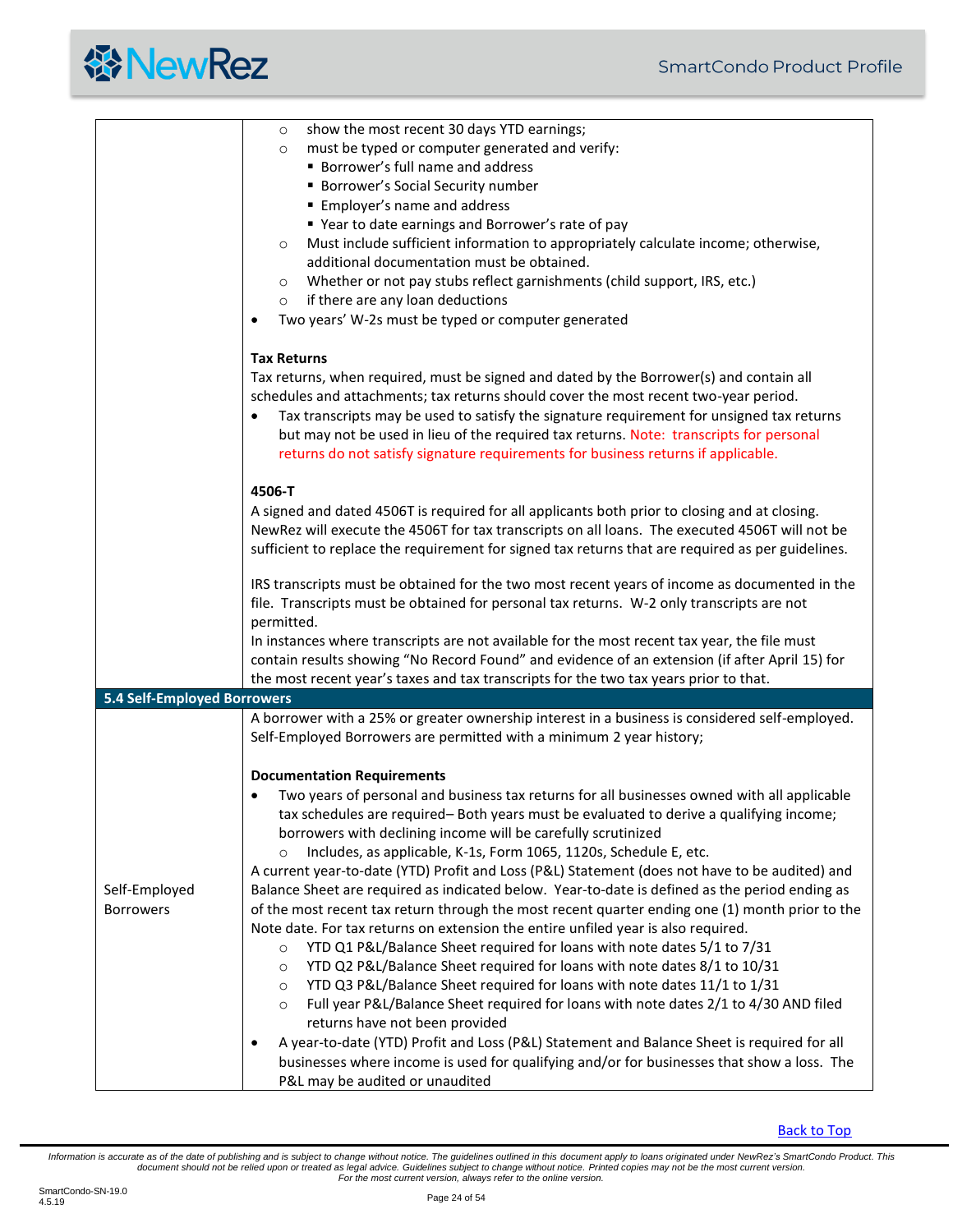

<span id="page-24-2"></span><span id="page-24-1"></span><span id="page-24-0"></span>

| <b>5.5 Income Trends</b>                       |                                                                                                                                                                                                                                                                                                                                                                                                                                                                                                                                                                                                                                                                                                                                                                                                                                                                                                                                                 |                                                                                                                                                                                   |         |                                                     |          |         |         |  |
|------------------------------------------------|-------------------------------------------------------------------------------------------------------------------------------------------------------------------------------------------------------------------------------------------------------------------------------------------------------------------------------------------------------------------------------------------------------------------------------------------------------------------------------------------------------------------------------------------------------------------------------------------------------------------------------------------------------------------------------------------------------------------------------------------------------------------------------------------------------------------------------------------------------------------------------------------------------------------------------------------------|-----------------------------------------------------------------------------------------------------------------------------------------------------------------------------------|---------|-----------------------------------------------------|----------|---------|---------|--|
| <b>Income Trends</b>                           | After the monthly year-to-date income amount is calculated, it must be compared to the prior<br>year's earnings using the borrower's W-2s or signed personal income tax returns to determine if<br>the income trend is stable, increasing, declining but stabilized or declining.                                                                                                                                                                                                                                                                                                                                                                                                                                                                                                                                                                                                                                                               |                                                                                                                                                                                   |         |                                                     |          |         |         |  |
|                                                | A level, upward or previously declining but stabilized trend in earnings must be established.<br>Any self-employment loss, regardless of percentage owned or length of self-employment, should<br>be factored into debt ratios.                                                                                                                                                                                                                                                                                                                                                                                                                                                                                                                                                                                                                                                                                                                 |                                                                                                                                                                                   |         |                                                     |          |         |         |  |
| 5.6 Residual Income (Disposable Income)        |                                                                                                                                                                                                                                                                                                                                                                                                                                                                                                                                                                                                                                                                                                                                                                                                                                                                                                                                                 |                                                                                                                                                                                   |         |                                                     |          |         |         |  |
|                                                |                                                                                                                                                                                                                                                                                                                                                                                                                                                                                                                                                                                                                                                                                                                                                                                                                                                                                                                                                 | For loans with DTI > 43% residual income requirements must be met. Residual income equals<br>Gross Qualifying Income less Monthly Debt (as included in the debt-to-income ratio). |         |                                                     |          |         |         |  |
|                                                |                                                                                                                                                                                                                                                                                                                                                                                                                                                                                                                                                                                                                                                                                                                                                                                                                                                                                                                                                 |                                                                                                                                                                                   |         | <b>Residual Income</b>                              |          |         |         |  |
| Residual Income                                |                                                                                                                                                                                                                                                                                                                                                                                                                                                                                                                                                                                                                                                                                                                                                                                                                                                                                                                                                 | <b>Family Size</b>                                                                                                                                                                | 1       | $\mathbf{2}$                                        | 3        | 4       | 5       |  |
|                                                |                                                                                                                                                                                                                                                                                                                                                                                                                                                                                                                                                                                                                                                                                                                                                                                                                                                                                                                                                 | Required<br><b>Amount</b>                                                                                                                                                         | \$1,000 | \$1,680                                             | \$2,025  | \$2,280 | \$2,365 |  |
|                                                |                                                                                                                                                                                                                                                                                                                                                                                                                                                                                                                                                                                                                                                                                                                                                                                                                                                                                                                                                 | <b>Over 5 Family</b><br><b>Members</b>                                                                                                                                            |         | Add \$150 for each additional member up to a family | of seven |         |         |  |
| 5.7 Eligible Income Sources                    |                                                                                                                                                                                                                                                                                                                                                                                                                                                                                                                                                                                                                                                                                                                                                                                                                                                                                                                                                 |                                                                                                                                                                                   |         |                                                     |          |         |         |  |
| <b>Annuity and Pension Income</b>              |                                                                                                                                                                                                                                                                                                                                                                                                                                                                                                                                                                                                                                                                                                                                                                                                                                                                                                                                                 |                                                                                                                                                                                   |         |                                                     |          |         |         |  |
| Annuity and<br>Pension Income                  | Annuity and/or Pension income may be used as qualifying income if it is properly documented<br>and is expected to continue for at least three years. Acceptable documentation includes:<br>Most recent award letter; or<br>$\bullet$<br>Copy of signed federal income tax returns; or<br>٠<br>Most recent 2 years 1099; and<br>$\bullet$<br>Copy of the bank statement showing current receipt<br>$\bullet$<br>Refer to Nontaxable Income for allowances and requirements for grossing up income                                                                                                                                                                                                                                                                                                                                                                                                                                                |                                                                                                                                                                                   |         |                                                     |          |         |         |  |
| <b>Asset Based Income (Asset Amortization)</b> |                                                                                                                                                                                                                                                                                                                                                                                                                                                                                                                                                                                                                                                                                                                                                                                                                                                                                                                                                 |                                                                                                                                                                                   |         |                                                     |          |         |         |  |
| <b>Asset Based Income</b>                      | Asset amortization is a calculation used to generate a monthly income stream from a borrower's<br>personal assets. It can be combined with other income sources. There is no age restriction. The<br>following requirements must be met:<br>Available for Primary Residence and Second Homes Only<br>٠<br>Borrower and Co-Borrower must be individual or co-owners of all asset accounts with no<br>$\bullet$<br>other account holders listed on the documentation<br>100% of eligible assets must be verified and will be amortized over 240 months<br>$\bullet$<br>All assets must be in a U.S. financial institution-No Foreign Assets<br>٠<br>The sum of eligible assets as defined are net of any discounts and minus any funds used for<br>closing and/or minimum reserves required for the program.<br>Other reported earnings from Capital Gains or Interest/Dividend may not be used if Asset<br>$\bullet$<br>based income is utilized |                                                                                                                                                                                   |         |                                                     |          |         |         |  |
|                                                | Eligible Assets (must be readily available to borrower(s) with no penalties or limitations<br>Bank Deposits - Checking, Saving, Money Market accounts = 100%<br>٠<br>Investment Account: May be comprised of publicly traded stocks, bonds and/or mutual<br>$\bullet$<br>funds = 90% (stock options not allowed)<br><b>Retirement Accounts</b><br>$\bullet$<br>401(K) plans or IRA, SEP or KEOUGH accounts = 80%<br>$\circ$<br>IRA borrower must be at least 59 1/2<br>Eligible only if distributions have not been set up<br>$\circ$<br>Any outstanding loan or margin accounts should be backed out of the investment accounts<br>٠<br>balance.<br>No privately held stock or non-regulated financial companies<br><b>Ineligible Assets</b>                                                                                                                                                                                                   |                                                                                                                                                                                   |         |                                                     |          |         |         |  |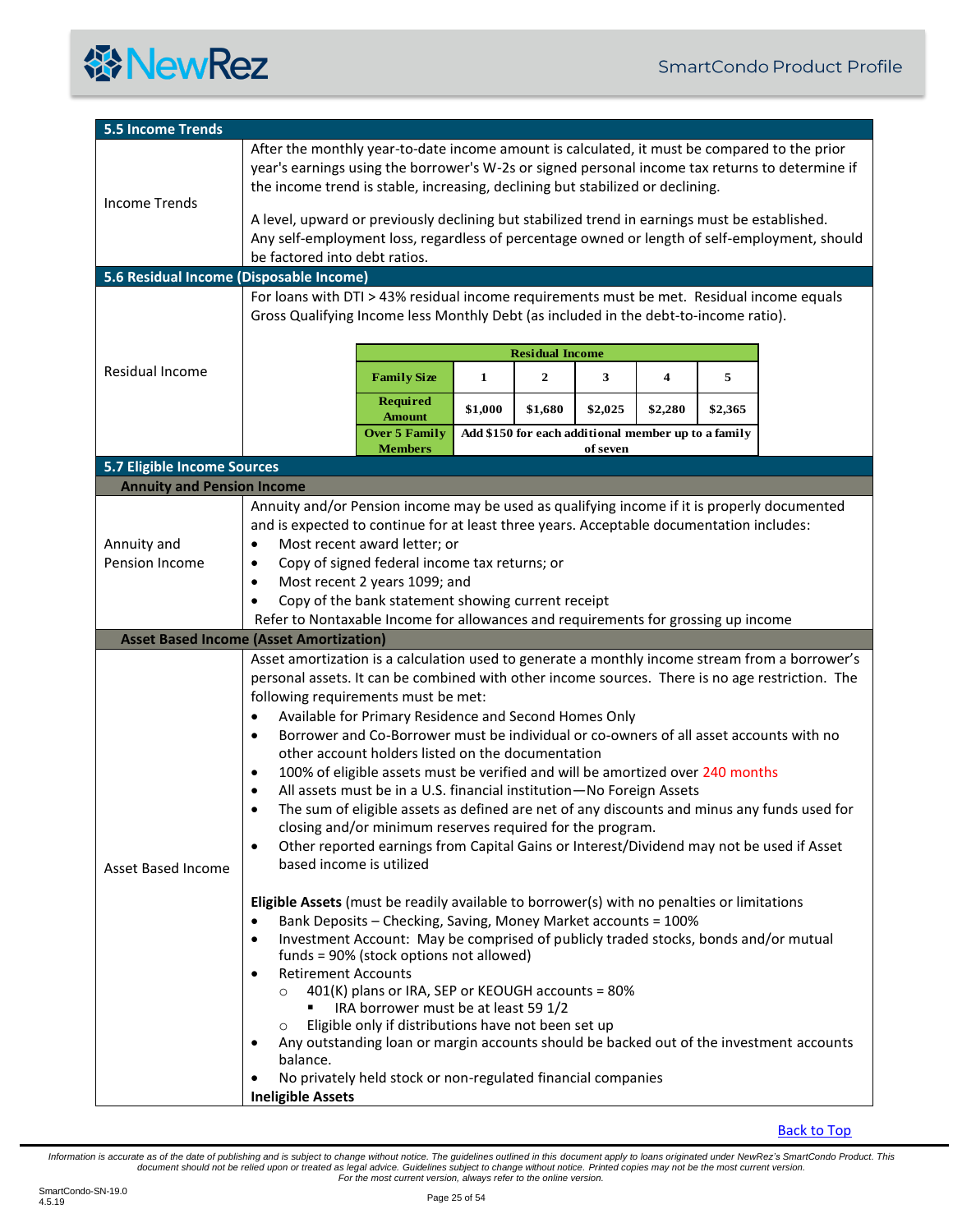

<span id="page-25-3"></span><span id="page-25-2"></span><span id="page-25-1"></span><span id="page-25-0"></span>

|                                  | <b>Business funds</b><br>$\bullet$                                                                                                                                                 |
|----------------------------------|------------------------------------------------------------------------------------------------------------------------------------------------------------------------------------|
|                                  | Non-liquid assets (automobiles, artwork, etc.)<br>$\bullet$                                                                                                                        |
|                                  | Any life insurance<br>Any type of UTMA or custodial account for minors<br>$\bullet$                                                                                                |
|                                  | Bitcoin or other digital currency<br>$\bullet$                                                                                                                                     |
|                                  |                                                                                                                                                                                    |
|                                  | <b>Asset Amortization Calculation</b>                                                                                                                                              |
|                                  | Down payment, closing costs and any necessary adjustments as outlined above must be                                                                                                |
|                                  | subtracted from eligible asset sources to determine net available assets. Net available assets are                                                                                 |
|                                  | divided by the term of the subject mortgage to calculate a qualifying asset based income.                                                                                          |
|                                  | Savings Account Balance \$200,000 (\$200,000 Usable toward calculation)<br>$\bullet$                                                                                               |
|                                  | Stock Fund Balance \$100,000 (\$90,000 Usable toward calculation)<br>$\bullet$                                                                                                     |
|                                  | Mutual Fund Balance \$20,000 (\$18,000 Usable toward calculation)<br>$\bullet$                                                                                                     |
|                                  | Down Payment and Closing Costs = \$50,000<br>$\bullet$                                                                                                                             |
|                                  | Net eligible assets = \$308,000 - \$50,000 = \$258,000<br>$\bullet$                                                                                                                |
|                                  | Term of mortgage = 360 months<br>$\bullet$                                                                                                                                         |
|                                  | Asset Amortization Calculation = \$258,000/360 = \$716.66 monthly income<br>$\bullet$                                                                                              |
| <b>Boarder Income</b>            |                                                                                                                                                                                    |
|                                  | Income from boarders is not acceptable qualifying income with the exception of the following:                                                                                      |
|                                  | When a borrower with disabilities receives rental income from a live-in personal assistant,<br>$\bullet$                                                                           |
|                                  | whether or not that individual is a relative of the borrower, the rental payments can be                                                                                           |
| Boarder Income                   | considered as acceptable stable income in an amount up to 30% of the total gross income<br>used to qualify the borrower. Personal assistants typically are paid by Medicaid Waiver |
|                                  | funds and include room and board, from which rental payments are made to the borrower.                                                                                             |
|                                  |                                                                                                                                                                                    |
|                                  |                                                                                                                                                                                    |
|                                  | Primary residence only                                                                                                                                                             |
| <b>Borrowers Regularly</b>       | <b>Borrowers Regularly Scheduled for &lt;40 Hours</b>                                                                                                                              |
| Scheduled for <40                | Borrowers scheduled for a work week of less than 40 hours may be permitted. A written VOE                                                                                          |
| hours                            | verifying the stability of the income as regular and on-going is required.                                                                                                         |
| <b>Bonus and Overtime Income</b> |                                                                                                                                                                                    |
|                                  | Bonus or overtime income can be considered if it is consistent for a period covering 2 or more                                                                                     |
|                                  | years. Periods of income less than two years may be acceptable, provided the lender can justify                                                                                    |
|                                  | and document in writing the reason for using the income for qualifying purposes. A period of                                                                                       |
|                                  | more than two years must be used in calculating the average overtime and/or bonus income if                                                                                        |
| Bonus, Incentive,                | the income varies significantly from year to year. Qualifying income is calculated as an average                                                                                   |
| and Overtime                     | over 24 months provided that the income is expected to continue.                                                                                                                   |
| Income                           | To establish bonus and overtime earnings, written verification from the employer must define                                                                                       |
|                                  | the dollar amount paid to the Borrower during the past 24 months.                                                                                                                  |
|                                  | Borrowers beginning employment with a new employer must have received bonus or overtime                                                                                            |
|                                  | income from the new employer in order to utilize for qualifying unless such bonus or overtime                                                                                      |
|                                  | income is guaranteed in writing as part of the borrower's employment agreement. Any                                                                                                |
|                                  | guarantee must designate a specific dollar amount or percentage of income.                                                                                                         |
| <b>Capital Gains</b>             | Capital gains or losses generally occur only one time, however a borrower or borrowers with a                                                                                      |
|                                  | documented history of capital gains may utilize capital gains for qualifying income. Capital gains                                                                                 |
|                                  | utilized for income must meet the following:                                                                                                                                       |
| <b>Capital Gains</b>             | Must be gains from similar assets for three (3) continuous years to be considered qualifying<br>$\bullet$                                                                          |
|                                  | income.                                                                                                                                                                            |
|                                  | If the trend results in a gain it may be added as income.<br>$\bullet$                                                                                                             |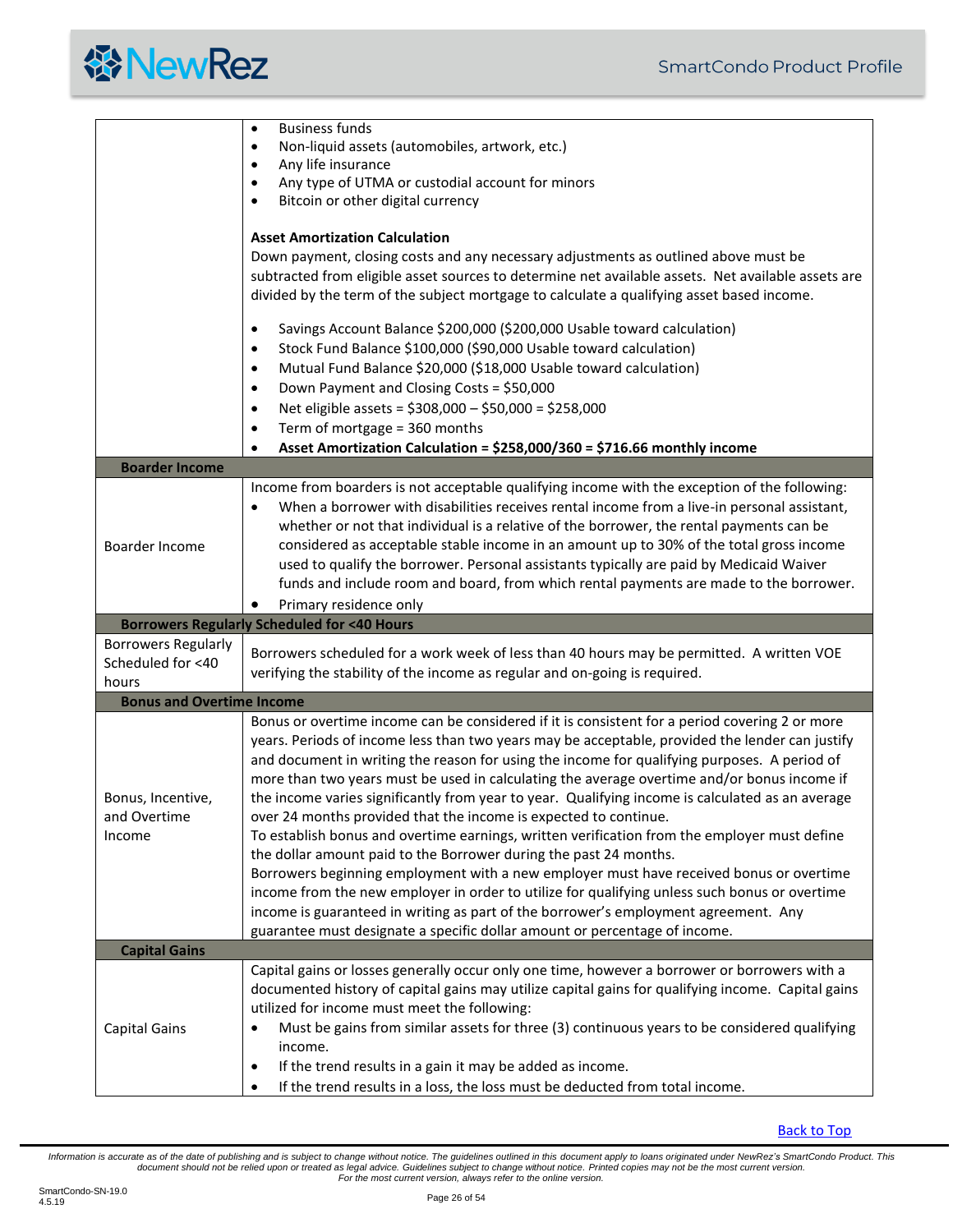<span id="page-26-2"></span><span id="page-26-1"></span><span id="page-26-0"></span>

|                                                       | Personal tax returns - three (3) years with a consistent history of gains from similar assets.<br>$\bullet$<br>Document assets similar to the assets reported as capital gains to support the continuation<br>$\bullet$                                                                                                                                                                                                                                                                                                                                                                                                                                                                                        |  |
|-------------------------------------------------------|----------------------------------------------------------------------------------------------------------------------------------------------------------------------------------------------------------------------------------------------------------------------------------------------------------------------------------------------------------------------------------------------------------------------------------------------------------------------------------------------------------------------------------------------------------------------------------------------------------------------------------------------------------------------------------------------------------------|--|
|                                                       | of the capital gain income and should not be considered qualifying income.                                                                                                                                                                                                                                                                                                                                                                                                                                                                                                                                                                                                                                     |  |
| <b>Child Support, Alimony or Maintenance Income</b>   |                                                                                                                                                                                                                                                                                                                                                                                                                                                                                                                                                                                                                                                                                                                |  |
|                                                       | Child support, alimony or maintenance payments may be used as income if the file substantiates<br>the receipt of funds on an ongoing basis.                                                                                                                                                                                                                                                                                                                                                                                                                                                                                                                                                                    |  |
| Child Support,<br>Alimony or<br>Maintenance<br>Income | The following is required:<br>Copies of the final divorce decree, legal separation agreement, court order or voluntary<br>$\bullet$<br>payment agreement<br>Copies of court records, bank statements or canceled checks showing receipt of payments<br>$\bullet$<br>for a minimum of twelve months<br>Payments must reasonably be expected to continue for three years based upon all factors,<br>$\bullet$<br>including without limitation<br>the terms of the divorce decree or separation agreement<br>$\circ$<br>the age of the children and any stipulations for continuance in the divorce decree,<br>$\circ$<br>separation agreement or court order for child support                                   |  |
| <b>Commission</b>                                     |                                                                                                                                                                                                                                                                                                                                                                                                                                                                                                                                                                                                                                                                                                                |  |
|                                                       | A commissioned consumer is one who receives more than 25 percent of his/her annual income<br>from commissions. Commission income is considered stable monthly income if it has been<br>received for two years and is likely to continue.                                                                                                                                                                                                                                                                                                                                                                                                                                                                       |  |
| Commission                                            | NOTE: Commission income that has been earned for less than one year cannot be used as<br>qualifying income. Consideration will be given to situations in which the consumer's<br>compensation was changed from salary to commission within a similar position with the same<br>employer and the change is documented in the loan file.<br>Commission income must be documented as follows:                                                                                                                                                                                                                                                                                                                     |  |
|                                                       | Most recent paystub and a fully completed Written Verification of Employment or<br>$\bullet$<br>Most recent paystub and the last 2 year-end paystubs<br>$\bullet$<br>Borrowers who earn commission with a new employer must have received commission<br>$\bullet$<br>income from the new employer for a minimum of twelve months in order to utilize for<br>qualifying unless such commission income is guaranteed in writing as part of the borrower's<br>employment agreement. Any guarantee must designate a specific dollar amount or<br>percentage of income.                                                                                                                                             |  |
| <b>Disability Income</b>                              |                                                                                                                                                                                                                                                                                                                                                                                                                                                                                                                                                                                                                                                                                                                |  |
| Disability Income                                     | Long-term disability benefits may be used as qualifying income if a two year history of receipt<br>has been documented. Benefits should be verified with:<br>a copy of the award letter<br>٠<br>The award letter must indicate the benefit amount, length of time that the benefits are<br>$\circ$<br>received and the conditions for receipt of benefits.<br>two years W-2s or 1099s and<br>٠<br>Current evidence of receipt (current pay stub or evidence of direct deposit into the<br>$\bullet$<br>Borrower's bank account).                                                                                                                                                                               |  |
| <b>Dividend/Interest Income</b>                       |                                                                                                                                                                                                                                                                                                                                                                                                                                                                                                                                                                                                                                                                                                                |  |
| Dividend/Interest<br>Income                           | Interest and Dividend income may be used as long as tax returns or account statements support<br>a two-year receipt history and the borrower(s) have a diversified portfolio. This income must be<br>averaged over the two years. Investment income may be used as stable monthly income if the<br>file contains the following documentation:<br>Signed and dated federal tax returns or 1099s for the previous two years<br>٠<br>Most recent account statement that shows year to date earnings in line with previous years.<br>٠<br>Dividends in particular may be paid out quarterly/semi-annually/or annually so if they are<br>not in line, additional review or documentation may be needed to quantify. |  |

<span id="page-26-3"></span>[Back to Top](#page-1-0)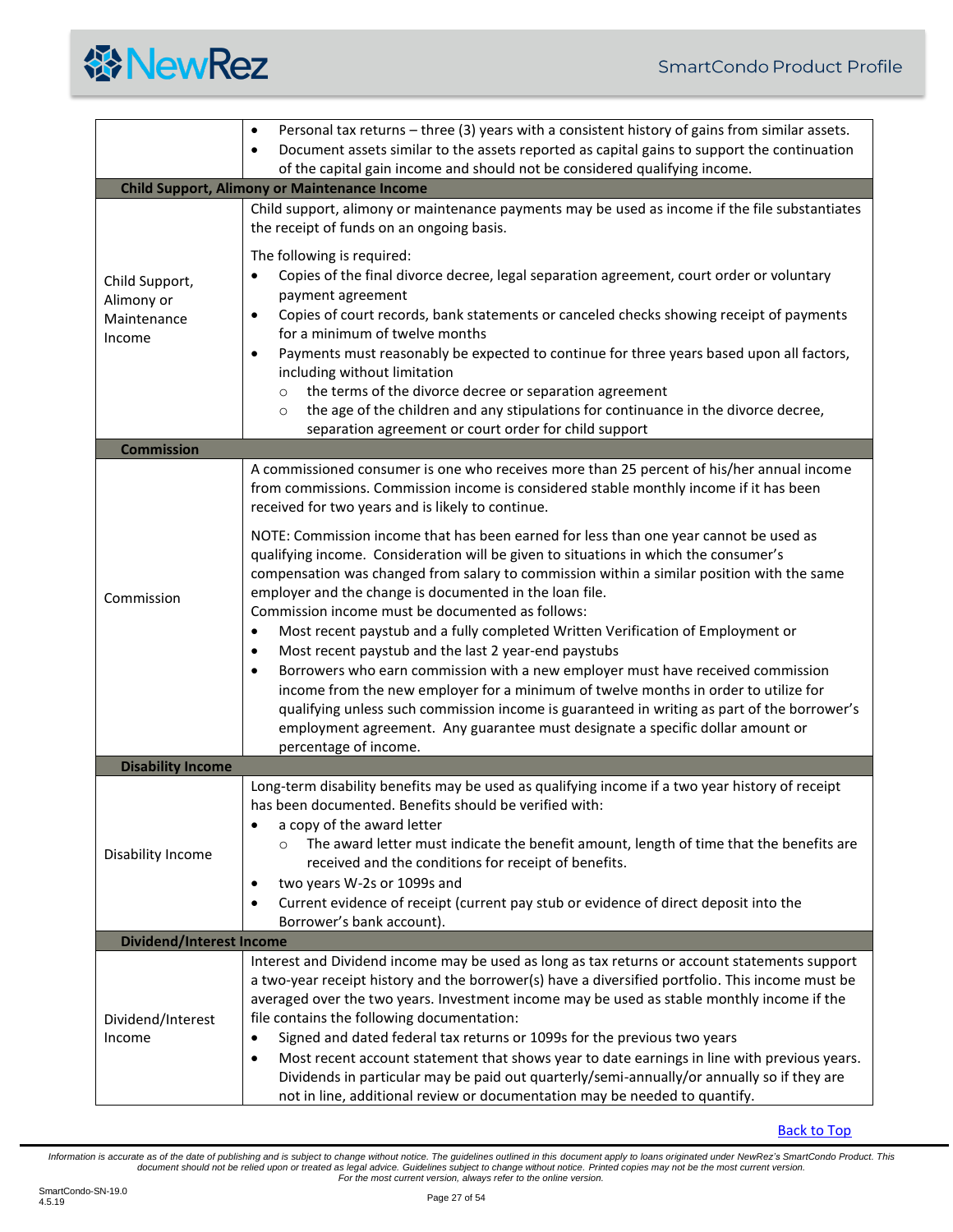<span id="page-27-1"></span><span id="page-27-0"></span>

|                                                                          | The income cannot be from a privately held company<br>$\bullet$<br>Sufficient assets remain after closing to continue to generate an acceptable level of earnings<br>$\bullet$<br>in view of the totality of the circumstances.                                                                                                                                                                                                                                                                                                                                                                                                                                                                                                                            |
|--------------------------------------------------------------------------|------------------------------------------------------------------------------------------------------------------------------------------------------------------------------------------------------------------------------------------------------------------------------------------------------------------------------------------------------------------------------------------------------------------------------------------------------------------------------------------------------------------------------------------------------------------------------------------------------------------------------------------------------------------------------------------------------------------------------------------------------------|
|                                                                          | To include interest or dividend income from cash or marketable securities in qualifying income,<br>follow these guidelines:<br>Subtract any funds required for closing on the subject transaction prior to the calculation of                                                                                                                                                                                                                                                                                                                                                                                                                                                                                                                              |
|                                                                          | interest or dividend income.<br>Average the year-to-date (YTD) interest and dividend income over the last two years with                                                                                                                                                                                                                                                                                                                                                                                                                                                                                                                                                                                                                                   |
|                                                                          | the borrowers' tax returns, unless the income is declining<br>Interest and Dividend income may not be utilized when Asset Based Income (Asset Amortization)<br>is being used as qualifying income                                                                                                                                                                                                                                                                                                                                                                                                                                                                                                                                                          |
| <b>Employment Offers</b>                                                 |                                                                                                                                                                                                                                                                                                                                                                                                                                                                                                                                                                                                                                                                                                                                                            |
| <b>Employment Offers</b>                                                 | Borrowers who have switched jobs within 30 days of application or will switch jobs prior to<br>close, must provide a copy of the offer and a minimum of one paystub showing one week's pay<br>from their new job. A written VOE will be required.<br>When analyzing employment offers of future employment, the consumer's past employment<br>history, qualifications for the position, as well as previous training and education must be taken<br>into consideration. Borrowers scheduled to begin employment after the loan closes is<br>permissible provided the following requirements are met:<br>A copy of the borrower's offer or contract for future employment must be provided and<br>clearly identify the employer and the borrower<br>$\circ$ |
|                                                                          | be signed by the employer, and be accepted and signed by the borrower;<br>$\circ$<br>clearly identify the terms of employment, including position, type and rate of pay, and<br>$\circ$<br>start date;<br>be non-contingent, guaranteed and non-revocable;<br>$\circ$<br>the borrower must start the new employment within 60 days of the note date; and<br>$\circ$<br>The borrower must have sufficient reserves to cover their housing payment and all<br>$\circ$<br>other monthly obligations for the period prior to starting the new job in addition to all<br>other applicable reserve requirements outlined in this product profile                                                                                                                 |
|                                                                          | <b>Employment by a Relative/Family Business</b>                                                                                                                                                                                                                                                                                                                                                                                                                                                                                                                                                                                                                                                                                                            |
| Employment by a<br>Relative/Family<br><b>Business</b>                    | Income for a Borrower who is employed by a relative is permitted and must be documented<br>with the following:<br>Most recent two years personal tax returns<br>٠<br>Copy of current YTD pay stub<br>٠<br>Most recent 2 years W-2s<br>$\bullet$<br>Proof must be provided that the borrower is not an owner of the business<br>a signed copy of the corporate tax returns detailing their ownership percentage; or<br>$\circ$<br>a letter from the CPA or Legal Counsel confirming ownership amount<br>$\circ$<br>In any instance where the Borrower owns more than 25% of the company, full self-<br>$\circ$<br>employed documentation must be provided.                                                                                                  |
| <b>Foreign Income</b>                                                    |                                                                                                                                                                                                                                                                                                                                                                                                                                                                                                                                                                                                                                                                                                                                                            |
| Foreign Income                                                           | Foreign income is not permitted                                                                                                                                                                                                                                                                                                                                                                                                                                                                                                                                                                                                                                                                                                                            |
| <b>Foster Care Income</b><br><b>Foster Care Income</b>                   | Income derived from foster care payments may be considered if it is regular, recurring and<br>reasonably be expected to continue for three years. A two-year history of past receipt is<br>required. Income used to qualify must be averaged over a two year period. Projected income<br>may not be used in the calculation.                                                                                                                                                                                                                                                                                                                                                                                                                               |
| <b>Installment Sales and Land Contracts</b>                              |                                                                                                                                                                                                                                                                                                                                                                                                                                                                                                                                                                                                                                                                                                                                                            |
| <b>Installment Sales</b><br>and Land Contracts<br><b>Military Income</b> | Not permissible                                                                                                                                                                                                                                                                                                                                                                                                                                                                                                                                                                                                                                                                                                                                            |

<span id="page-27-5"></span><span id="page-27-4"></span><span id="page-27-3"></span><span id="page-27-2"></span>[Back to Top](#page-1-0)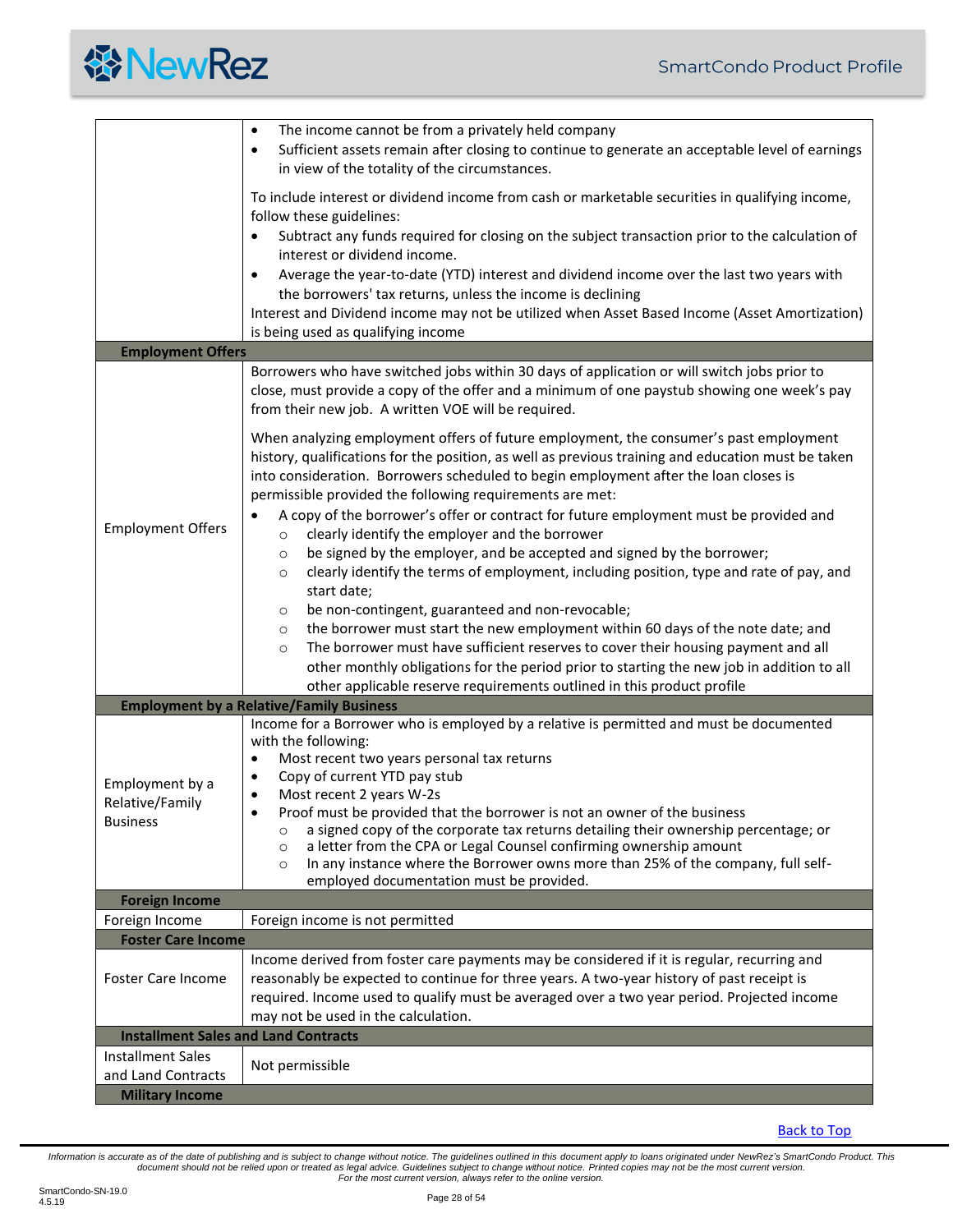<span id="page-28-3"></span><span id="page-28-2"></span><span id="page-28-1"></span><span id="page-28-0"></span>

| Military Income                     | Borrowers employed in military services typically receive compensation in addition to base pay,<br>which may be used as qualifying income. Rations, base housing pay and flight pay may be<br>considered, provided that the income is typical for the position held, and proof of probability of<br>such pay continuing is verified in writing.<br>Non-taxable income will be "grossed up" by tax rate for the consumer's last year's income<br>tax, unless the borrower was not required to file a federal tax return; in this instance use<br>25%. See Non-Taxable Income section for more details.<br>Generally, only base pay and rations are taxable.<br>$\bullet$<br>Borrowers called to active duty before loan closing must be qualified based on the Borrower's<br>military income. The date that the in-service Borrower is scheduled to be released from active<br>duty must be verified via a Leave and Earnings Statement (LES), VOE, or Officer's orders. If the<br>separation date is within 12 months of the projected loan closing, the file must include one of<br>the following:<br>Documentation that the service member has re-enlisted or extended his/her period of<br>active duty beyond 12 months of the projected closing date.<br>Verification of civilian employment following release from active duty. |
|-------------------------------------|--------------------------------------------------------------------------------------------------------------------------------------------------------------------------------------------------------------------------------------------------------------------------------------------------------------------------------------------------------------------------------------------------------------------------------------------------------------------------------------------------------------------------------------------------------------------------------------------------------------------------------------------------------------------------------------------------------------------------------------------------------------------------------------------------------------------------------------------------------------------------------------------------------------------------------------------------------------------------------------------------------------------------------------------------------------------------------------------------------------------------------------------------------------------------------------------------------------------------------------------------------------------------------------------------------------------------------------|
| <b>Mortgage Differential Income</b> |                                                                                                                                                                                                                                                                                                                                                                                                                                                                                                                                                                                                                                                                                                                                                                                                                                                                                                                                                                                                                                                                                                                                                                                                                                                                                                                                      |
| Mortgage<br>Differential Income     | An employer may subsidize an employee's mortgage payments by paying all or part of the<br>interest differential between the employee's present and proposed loan payments. These<br>payments may be considered as acceptable stable income if the Borrower's employer verifies its<br>subsidy in writing, stating the amount and duration of the payments. The payments must<br>continue for at least three years from the date of the loan application. The differential payments<br>should be added to the Borrower's gross income when calculating the qualifying ratio. They<br>cannot be used to offset directly the loan payment, even if the employer pays them to the<br>lender rather than to the Borrower.                                                                                                                                                                                                                                                                                                                                                                                                                                                                                                                                                                                                                 |
| <b>Note Receivable Income</b>       |                                                                                                                                                                                                                                                                                                                                                                                                                                                                                                                                                                                                                                                                                                                                                                                                                                                                                                                                                                                                                                                                                                                                                                                                                                                                                                                                      |
| Note Receivable<br>Income           | In order to include notes receivable income to qualify a consumer, the following must be<br>documented:<br>A copy of the note to establish the amount and length of payment<br>If the borrower is not the original payee on the note, the creditor must establish that the<br>$\circ$<br>borrower is able to enforce the note.<br>Evidence that these payments have been consistently received for the last 12 months<br>$\bullet$<br>through deposit slips, deposit receipts, cancelled checks, bank or other account statements,<br>or tax returns.<br>The note must indicate that the income will continue for at least three years                                                                                                                                                                                                                                                                                                                                                                                                                                                                                                                                                                                                                                                                                               |
| <b>Non-Taxable Income</b>           |                                                                                                                                                                                                                                                                                                                                                                                                                                                                                                                                                                                                                                                                                                                                                                                                                                                                                                                                                                                                                                                                                                                                                                                                                                                                                                                                      |
| Non-Taxable<br>Income               | Non-taxable income must be shown on the tax returns as non-taxable in order to be grossed up.<br>This income will be "grossed up" by the amount of the tax rate for the consumer's last year's<br>income tax, unless the borrower was not required to file a federal tax return, then use 25%.<br>Non-taxable income may include but is not limited to:<br>Disability income.<br>$\bullet$<br>Social Security income<br>$\bullet$<br>Worker's compensation.<br>$\bullet$<br>Aid to dependent children (ADC)/foster care.<br>$\bullet$<br>Public assistance.<br>$\bullet$<br>Federal Employees Compensation Act Benefits.<br>$\bullet$<br>VA benefits (VA education benefits may not be used as qualifying income).<br>٠<br>Military allotment (food and housing).<br>$\bullet$<br>Municipal bond interest<br>$\bullet$<br>Child support                                                                                                                                                                                                                                                                                                                                                                                                                                                                                              |
| <b>Part-Time/Second Job</b>         |                                                                                                                                                                                                                                                                                                                                                                                                                                                                                                                                                                                                                                                                                                                                                                                                                                                                                                                                                                                                                                                                                                                                                                                                                                                                                                                                      |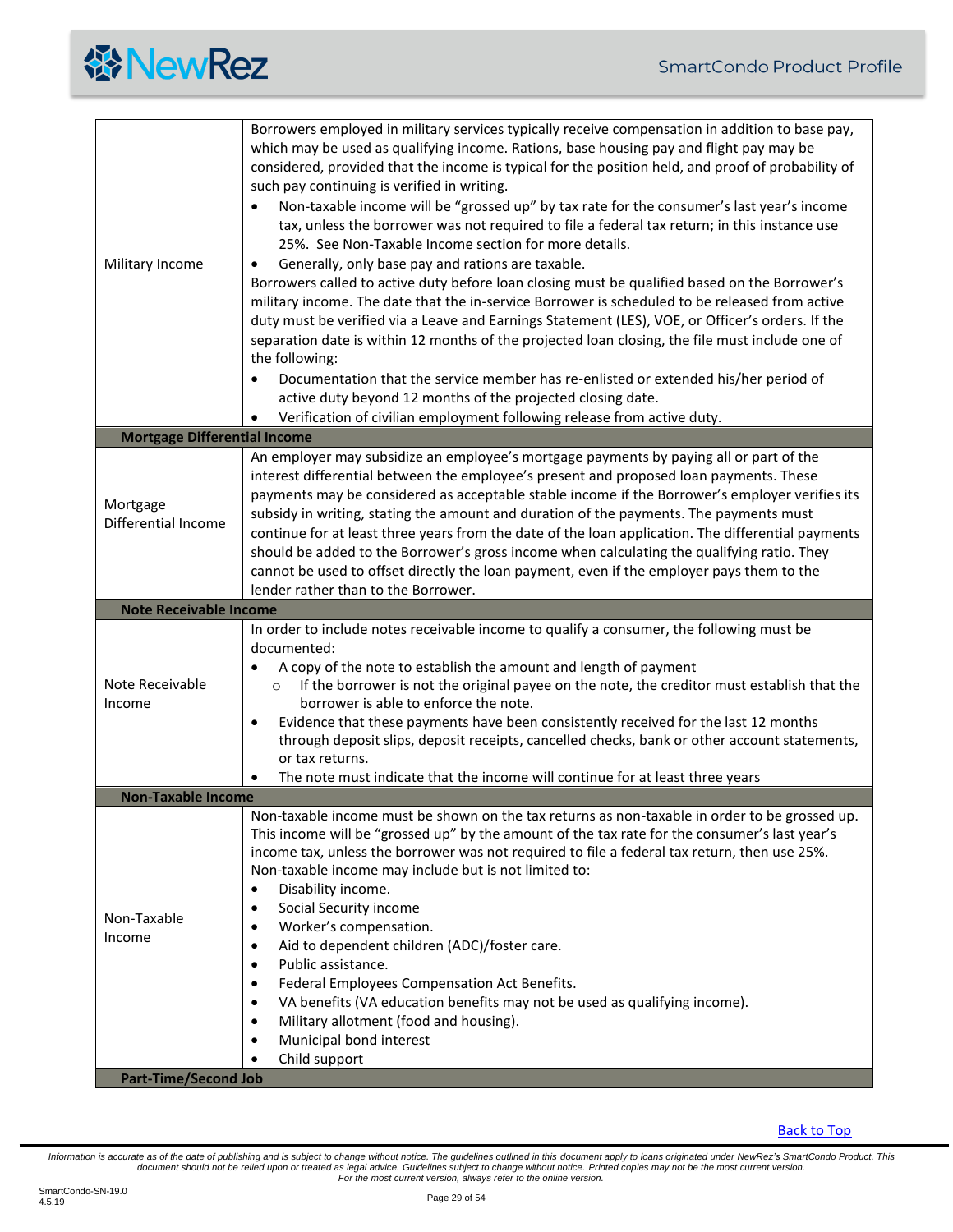<span id="page-29-1"></span><span id="page-29-0"></span>

| Part-Time/Second<br>Job Income                                         | Part-time and second job income is considered as stable income if it has been received for the<br>previous 24 months, uninterrupted, and has a strong probability for continued receipt for a<br>minimum of three years at current or increasing levels.<br>Two years signed tax returns required<br>$\bullet$<br>Copy of current YTD paystub<br>$\bullet$<br>Two years W-2s<br>$\bullet$<br><b>Relocating Life Partners (RLP)/Trailing Co-Borrowers</b>                                                                                                                                                                                                                                                                                                                                                                                                                                                                                                                                                                                                                                                                                                                                                                                                                                                                                                                                                                                                                                                                                                                                                                                                                                     |
|------------------------------------------------------------------------|----------------------------------------------------------------------------------------------------------------------------------------------------------------------------------------------------------------------------------------------------------------------------------------------------------------------------------------------------------------------------------------------------------------------------------------------------------------------------------------------------------------------------------------------------------------------------------------------------------------------------------------------------------------------------------------------------------------------------------------------------------------------------------------------------------------------------------------------------------------------------------------------------------------------------------------------------------------------------------------------------------------------------------------------------------------------------------------------------------------------------------------------------------------------------------------------------------------------------------------------------------------------------------------------------------------------------------------------------------------------------------------------------------------------------------------------------------------------------------------------------------------------------------------------------------------------------------------------------------------------------------------------------------------------------------------------|
| <b>Relocating Life</b><br>Partners/Trailing<br>Co-Borrowers/<br>Spouse | Not permitted                                                                                                                                                                                                                                                                                                                                                                                                                                                                                                                                                                                                                                                                                                                                                                                                                                                                                                                                                                                                                                                                                                                                                                                                                                                                                                                                                                                                                                                                                                                                                                                                                                                                                |
| <b>Rental Income</b>                                                   |                                                                                                                                                                                                                                                                                                                                                                                                                                                                                                                                                                                                                                                                                                                                                                                                                                                                                                                                                                                                                                                                                                                                                                                                                                                                                                                                                                                                                                                                                                                                                                                                                                                                                              |
| Rental Income                                                          | <b>Required Documentation:*</b><br>Personal tax returns, including all schedules, for prior 2 years<br>$\bullet$<br>Current lease for each rental property. Rent rolls are unacceptable.<br>٠<br>Explanation for any gaps greater than 3 months over the previous 24 months<br>$\bullet$<br>* Requirements for rental income from conversion of departing residence are outlined below<br><b>Income Calculation:</b><br>Tax returns should be utilized to calculate rental income unless the property does not<br>appear on tax returns<br>Average of rental income from tax returns using net rental income + depreciation +<br>$\circ$<br>interest + taxes + insurance + HOA divided by applicable months minus PITIA<br>If rental income is not available on the borrower's tax returns, a vacancy/maintenance<br>$\circ$<br>expense factor of 25% should be deducted from the rental income verified by the<br>current lease agreement for determining qualifying income. (Ex: Property owned less<br>than 12 months or property out of service due to rehabilitation.)<br>An explanation is required if the rental income on the tax returns is greater than the<br>$\circ$<br>rental income on the lease. The lesser of the rental income from the lease or Schedule E<br>must be used to calculate net rental income unless satisfactory documentation is<br>provided to support the higher income on the tax returns will be continuing.<br>Net rental income must be added to the borrower's total monthly income.<br>$\bullet$<br>Net rental losses must be added to the borrower's total monthly obligations.<br>٠<br>Rental Income From Departing Residence Converted to Rental: |
|                                                                        | If the borrower is converting their current primary residence to a rental property and using<br>rental income to offset the payment the following requirements apply:<br>Borrower must have documented equity in departure residence of 25%.<br>Documented equity may be evidenced by an exterior or full appraisal dated within six<br>$\circ$<br>(6) months of subject transaction, OR<br>Documented equity may be evidenced by the original sales price and the current unpaid<br>$\circ$<br>principal balance.<br>Copy of current lease agreement is required.<br>A vacancy/maintenance expense factor of 25% should be deducted from the rental<br>income verified by the current lease agreement for determining qualifying income.<br>Copy of security deposit and evidence of deposit to borrower's account is required.                                                                                                                                                                                                                                                                                                                                                                                                                                                                                                                                                                                                                                                                                                                                                                                                                                                             |
|                                                                        | <b>Retirement Income (401K/IRA Distributions)</b>                                                                                                                                                                                                                                                                                                                                                                                                                                                                                                                                                                                                                                                                                                                                                                                                                                                                                                                                                                                                                                                                                                                                                                                                                                                                                                                                                                                                                                                                                                                                                                                                                                            |
| Retirement Income<br>– 401K/IRA                                        | If Retirement Income is paid in the form of a distribution from a 401(k), IRA, or Keogh<br>Retirement account, the following guidelines should be followed:                                                                                                                                                                                                                                                                                                                                                                                                                                                                                                                                                                                                                                                                                                                                                                                                                                                                                                                                                                                                                                                                                                                                                                                                                                                                                                                                                                                                                                                                                                                                  |
| Distribution                                                           | Provide most recent account statement for the asset being used for qualifying income to<br>$\bullet$                                                                                                                                                                                                                                                                                                                                                                                                                                                                                                                                                                                                                                                                                                                                                                                                                                                                                                                                                                                                                                                                                                                                                                                                                                                                                                                                                                                                                                                                                                                                                                                         |

<span id="page-29-2"></span>[Back to Top](#page-1-0)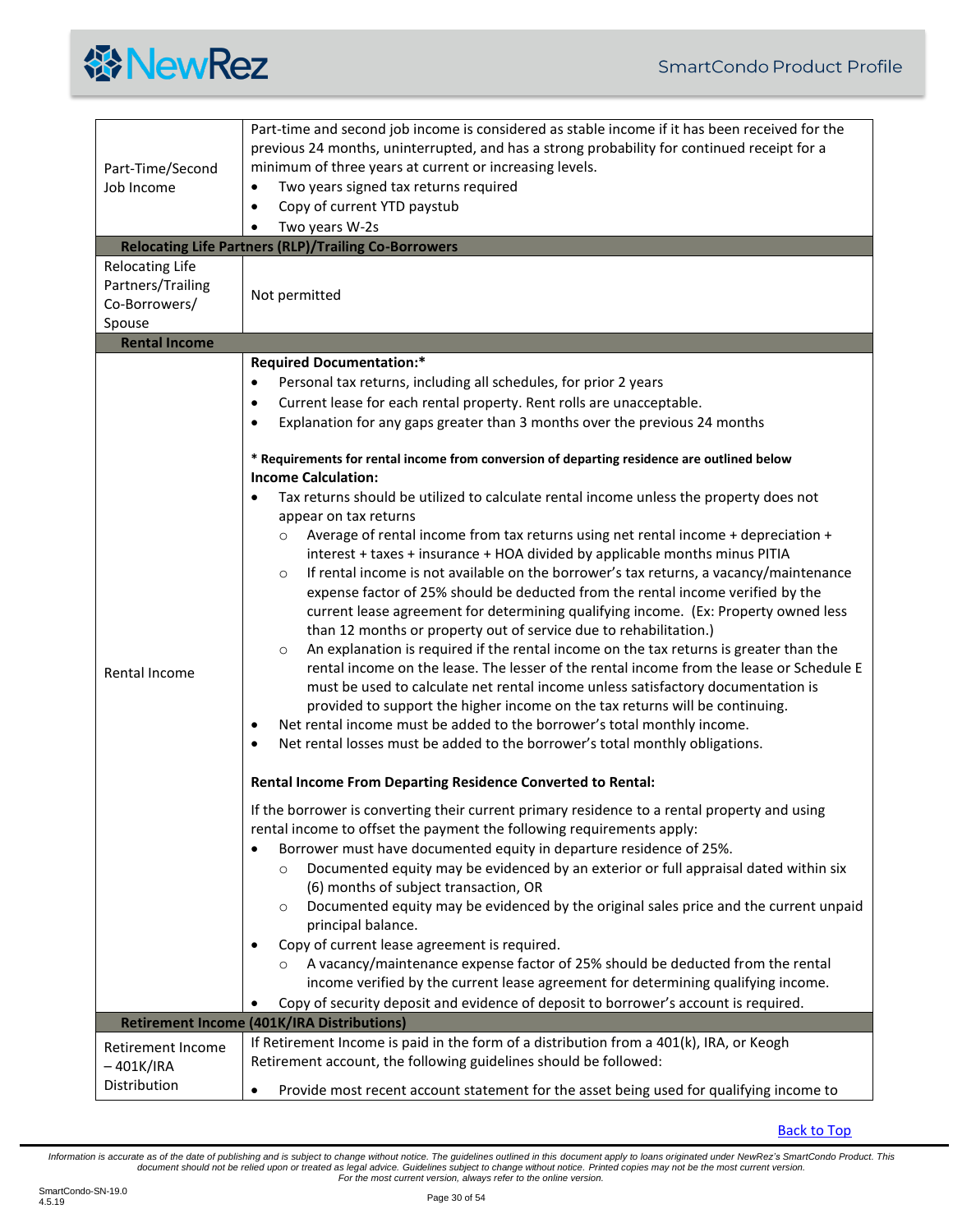<span id="page-30-2"></span><span id="page-30-1"></span><span id="page-30-0"></span>

|                               | determine the three year continuance of the income.<br>Borrower(s) must have un-restricted access to funds without any penalties<br>$\bullet$<br>If the assets are in the form of stocks, bonds, or mutual funds, 70% of the value must be<br>$\bullet$<br>used to determine the number of distributions remaining.<br>Document regular and continued receipt of the income as verified by:<br>Letters from organization providing the income (Distribution Schedule)<br>$\bullet$<br>Copies of signed and dated federal income tax returns<br>٠<br>Most recent 2 years 1099s or<br>٠<br>Proof of current receipt<br>٠                                                         |
|-------------------------------|--------------------------------------------------------------------------------------------------------------------------------------------------------------------------------------------------------------------------------------------------------------------------------------------------------------------------------------------------------------------------------------------------------------------------------------------------------------------------------------------------------------------------------------------------------------------------------------------------------------------------------------------------------------------------------|
|                               | If the borrower has not yet retired but discloses plans to retire during the first three-years after<br>loan closing, Underwriting review must include the amount of documented retirement benefits,<br>Social Security payments, other payments anticipated to be received in order to verify<br>continuation of income from their current employment and future earnings.                                                                                                                                                                                                                                                                                                    |
| <b>Royalty Income</b>         |                                                                                                                                                                                                                                                                                                                                                                                                                                                                                                                                                                                                                                                                                |
| Royalty Income                | Royalty income must include the total amount of royalty payments received, and must<br>document the borrower's receipt of royalty income for 12 months and the likelihood of<br>continued receipt of such income for at least three years. The following documentation is<br>required:<br>Royalty contract or agreement confirming the amount, frequency and duration of the<br>٠<br>royalty income<br>Most recent two years tax returns including Schedule E<br>$\bullet$                                                                                                                                                                                                     |
| <b>Seasonal Income</b>        |                                                                                                                                                                                                                                                                                                                                                                                                                                                                                                                                                                                                                                                                                |
| Seasonal Income               | Seasonal income is considered uninterrupted, and may be used to qualify the borrower. The<br>following are required:<br>Borrower has worked the same job for the past two years<br>٠<br>Expects to be rehired the next season as documented by a written VOE<br>$\bullet$<br>Two years of W-2s<br>$\bullet$<br>Income averaged over the past 2 years<br>$\bullet$                                                                                                                                                                                                                                                                                                              |
| <b>Social Security Income</b> |                                                                                                                                                                                                                                                                                                                                                                                                                                                                                                                                                                                                                                                                                |
| Social Security<br>Income     | Social Security income must be verified by a Social Security Administration benefit verification<br>letter. Refer to Non-Taxable Income for allowances in grossing up social security income.<br>Social Security Disability Income, Child's Benefit, or other income paid by Social Security must be<br>evidenced by:<br>A copy of the Social Security award letter, and<br>Two year's tax returns, signed & dated<br>Benefits payable to/for dependents:<br>٠<br>This income may be used for qualifying purposes only if it is expected to continue for a<br>$\circ$<br>minimum of three (3) years.                                                                           |
| <b>Stock Options</b>          |                                                                                                                                                                                                                                                                                                                                                                                                                                                                                                                                                                                                                                                                                |
| <b>Stock Options</b>          | Stock options are not permitted as a source of qualifying income                                                                                                                                                                                                                                                                                                                                                                                                                                                                                                                                                                                                               |
| <b>Trust Income</b>           |                                                                                                                                                                                                                                                                                                                                                                                                                                                                                                                                                                                                                                                                                |
| <b>Trust Income</b>           | Income from trusts may be used if the trust is non-revocable and constant payments will<br>continue for at least the first three years of the mortgage term as evidenced by trust income<br>documentation. The following are required:<br>Copy of the trust agreement or the trustee's statement must be obtained to confirm the<br>amount, frequency, and duration of payments;<br>Trust income to continue for at least 3 years from date of the mortgage application; and<br>٠<br>History of receiving the trust income must be documented for a minimum of 3 months.<br>٠<br>Lump-sum distributions from the trust made prior to loan closing can be used for down payment |

<span id="page-30-4"></span><span id="page-30-3"></span>[Back to Top](#page-1-0)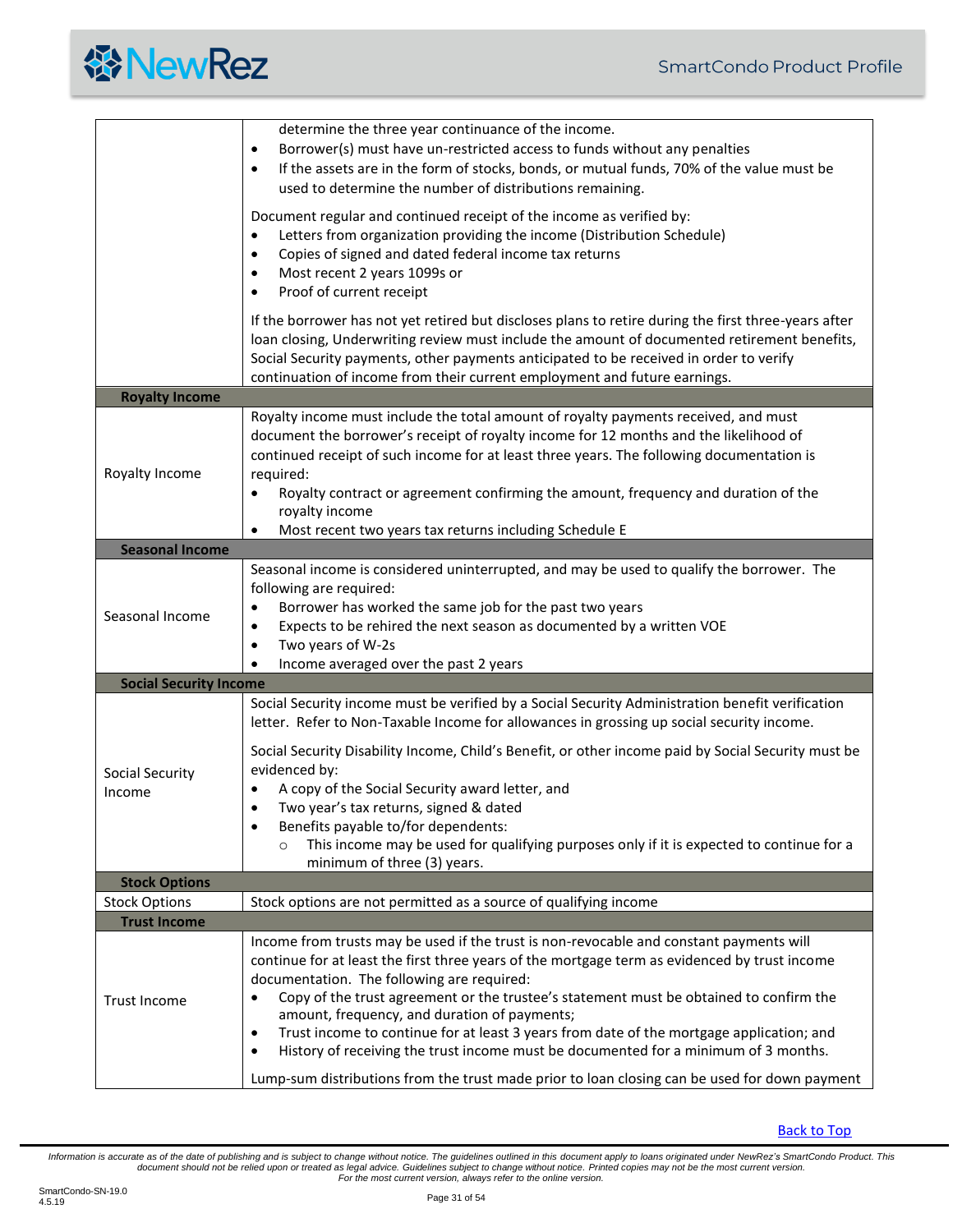# **餐NewRez**

<span id="page-31-4"></span><span id="page-31-3"></span><span id="page-31-2"></span><span id="page-31-1"></span><span id="page-31-0"></span>

|                                                    | or closing costs if the withdrawal does not affect the qualifying amount of continuing<br>distributions to the borrower. The funds must be verified by a copy of the check or the trustee's<br>letter that shows the distribution amount.                                                                                                                                                                                                                                                                                                                                                                                                                                                                                                                                                                                                                                                                                                                                                                                                                                                                                                            |  |
|----------------------------------------------------|------------------------------------------------------------------------------------------------------------------------------------------------------------------------------------------------------------------------------------------------------------------------------------------------------------------------------------------------------------------------------------------------------------------------------------------------------------------------------------------------------------------------------------------------------------------------------------------------------------------------------------------------------------------------------------------------------------------------------------------------------------------------------------------------------------------------------------------------------------------------------------------------------------------------------------------------------------------------------------------------------------------------------------------------------------------------------------------------------------------------------------------------------|--|
| <b>VA Survivors' Benefits/Dependent Care</b>       |                                                                                                                                                                                                                                                                                                                                                                                                                                                                                                                                                                                                                                                                                                                                                                                                                                                                                                                                                                                                                                                                                                                                                      |  |
| <b>VA Survivors'</b><br>Benefits/Dependent<br>Care | This income may be considered if received for at least 12 months and is expected to continue for<br>at least three years. A copy of the award letter outlining the duration and amount of payments<br>must be provided by the Borrower.                                                                                                                                                                                                                                                                                                                                                                                                                                                                                                                                                                                                                                                                                                                                                                                                                                                                                                              |  |
| 5.8 Unacceptable Sources of Income                 |                                                                                                                                                                                                                                                                                                                                                                                                                                                                                                                                                                                                                                                                                                                                                                                                                                                                                                                                                                                                                                                                                                                                                      |  |
| Unacceptable<br>Sources of Income                  | Unemployment Income<br>$\bullet$<br><b>Stock Options</b><br>$\bullet$<br>Gambling winnings (except lottery payments continuing for a minimum of 5 years)<br>$\bullet$<br>Educational benefits (such as grants and scholarships)<br>$\bullet$<br>Refunds of federal, state or local taxes<br>$\bullet$<br>Any income that is not legal in accordance with all applicable federal, state and local laws,<br>$\bullet$<br>rules and regulations. Federal law restricts the following activities and therefore the income<br>from these sources are not allowed for qualifying:<br>Foreign shell banks<br>$\circ$<br>Medical marijuana dispensaries<br>$\circ$<br>Any business or activity related to recreational marijuana use, growing, selling or<br>$\circ$<br>supplying of marijuana, even if legally permitted under state or local law<br>Businesses engaged in any type of internet gambling<br>$\circ$<br>Expense account reimbursement<br>٠<br>Bank Statements as Income Verification<br>$\bullet$<br>Mortgage Credit Certificates<br>$\bullet$<br>Homeownership Subsidies<br>$\bullet$<br><b>Income Received from Roommates</b><br>$\bullet$ |  |
| <b>Section 6: Credit</b>                           |                                                                                                                                                                                                                                                                                                                                                                                                                                                                                                                                                                                                                                                                                                                                                                                                                                                                                                                                                                                                                                                                                                                                                      |  |
| 6.1 Credit                                         |                                                                                                                                                                                                                                                                                                                                                                                                                                                                                                                                                                                                                                                                                                                                                                                                                                                                                                                                                                                                                                                                                                                                                      |  |
| Credit                                             | A Tri-merge Credit Report is required for every Borrower who executes the Note.<br>$\bullet$<br>The Credit Report should generally include verification of all credit references provided on<br>$\bullet$<br>the loan application and must certify the results of public record searches for each city<br>where the Borrower has resided in the past two years.<br>Each Borrower must have a valid and usable score from at least two of the following three<br>$\bullet$<br>agencies:<br>Experian (FICO),<br>$\circ$<br>Trans Union (Empirica), and<br>$\circ$<br>Equifax (Beacon).<br>$\circ$<br>Only scores from these three agencies are acceptable.<br>$\circ$                                                                                                                                                                                                                                                                                                                                                                                                                                                                                  |  |
| <b>Minimum Credit Standards</b>                    |                                                                                                                                                                                                                                                                                                                                                                                                                                                                                                                                                                                                                                                                                                                                                                                                                                                                                                                                                                                                                                                                                                                                                      |  |
| Minimum Credit<br>Standards                        | A valid and usable score is one that is generated based upon credit history and credit patterns<br>that accurately reflect the Borrower's history. All borrowers are required to meet the credit<br>standards and it should be generated based upon at least the following:<br>Three (3) trade lines from traditional credit sources (such as a bank or other financial<br>$\bullet$<br>institution) that reported for 12 months or more prior to the date of loan application (may<br>be opened or closed).<br>One trade line must have a minimum 24-month rating and<br>$\circ$<br>one trade line must have a minimum \$5,000 high credit limit.<br>$\circ$<br>The seasoning and high credit limit may be met with the same trade-line<br>$\circ$<br>Loans on which the Borrower is not obligated to make payments (such as loans in a<br>٠<br>deferment period), collection or charged off accounts, and "authorized user" accounts are                                                                                                                                                                                                           |  |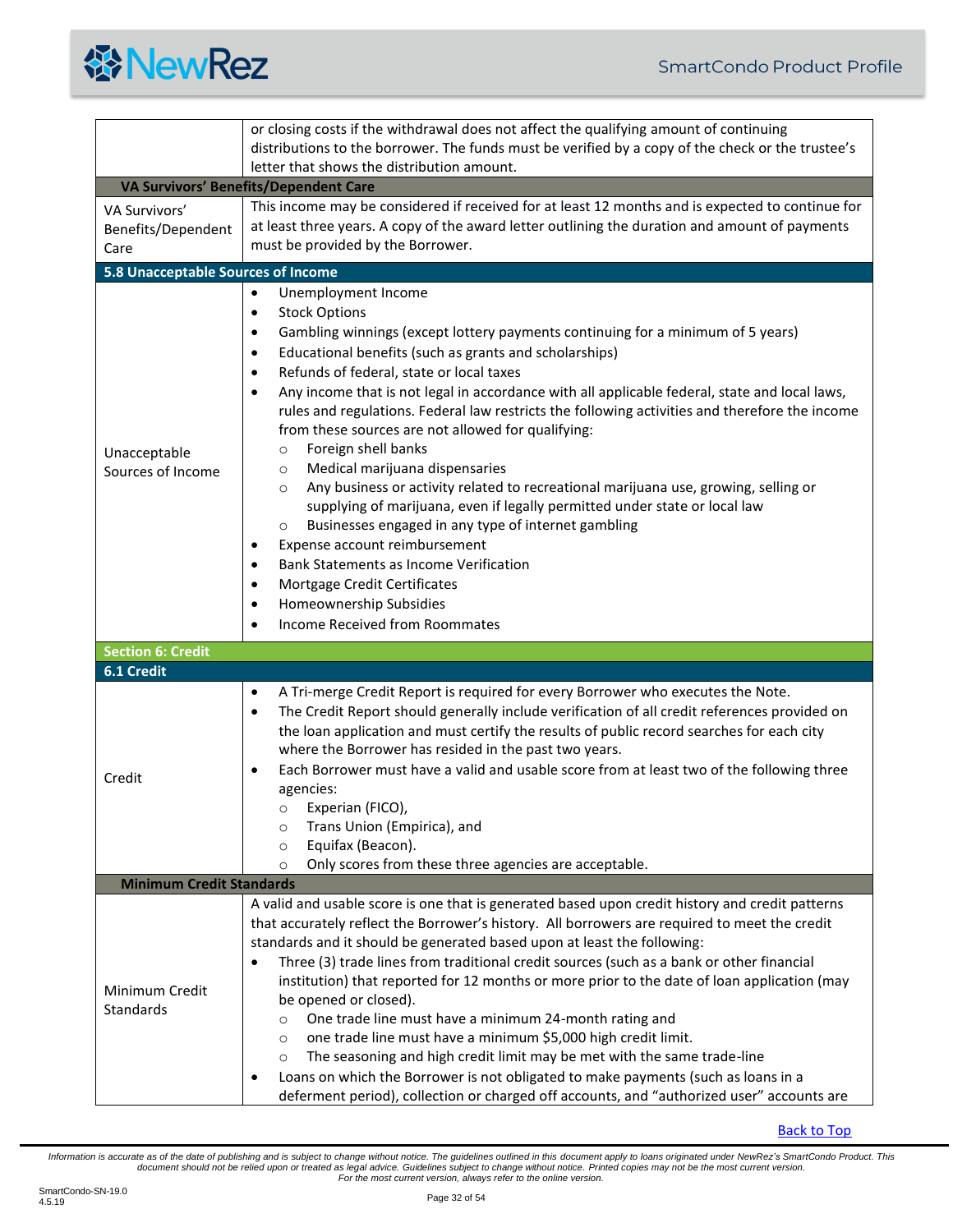<span id="page-32-2"></span><span id="page-32-1"></span><span id="page-32-0"></span>

| <b>Determining the Borrower's Score</b>                         | not acceptable trade lines for establishing the minimum history. To ensure the validity of<br>the score, each trade line should reflect all repositories that are reporting it. This will<br>identify which trade lines were considered when generating each score.<br>Disputed accounts are reviewed to determine current balance and payment history (30-day<br>$\bullet$<br>or more delinquency). The following will determine whether or not the derogatory trade-<br>line must be resolved and a new credit report run prior to loan submission (credit<br>supplements are not permitted to document disputed accounts):<br>Zero balance and no derogatory information - no action required<br>$\circ$<br>Zero balance and derogatory information - remove and pull new credit report<br>$\circ$<br>A positive balance and no derogatory information-remove and pull new credit report<br>$\circ$<br>when the disputed account has been open or active in the past 12 months<br>A positive balance and derogatory information- remove and pull new credit<br>$\circ$<br>Disputed medical collections do not need to be removed<br>$\circ$<br>To ensure validity, closely review the scores, the score codes and the Borrower's credit<br>$\bullet$<br>history. Score codes must be consistent with trade line information. For example, if the<br>score code identifies delinquent accounts, the Credit Report must also contain delinquent<br>trade lines. Scores that do not appear to represent an accurate picture of the Borrower's<br>credit risk will not be considered usable.<br>Credit services such as rapid re-score, credit enhancement or similar services are not<br>$\bullet$<br>permitted either for purposes of increasing a score for qualification and/or pricing<br>improvement<br>All borrowers must have the minimum credit score required to meet eligibility as per the<br>$\bullet$<br>eligibility matrix or other requirements outlined in this product profile. To determine the |
|-----------------------------------------------------------------|-------------------------------------------------------------------------------------------------------------------------------------------------------------------------------------------------------------------------------------------------------------------------------------------------------------------------------------------------------------------------------------------------------------------------------------------------------------------------------------------------------------------------------------------------------------------------------------------------------------------------------------------------------------------------------------------------------------------------------------------------------------------------------------------------------------------------------------------------------------------------------------------------------------------------------------------------------------------------------------------------------------------------------------------------------------------------------------------------------------------------------------------------------------------------------------------------------------------------------------------------------------------------------------------------------------------------------------------------------------------------------------------------------------------------------------------------------------------------------------------------------------------------------------------------------------------------------------------------------------------------------------------------------------------------------------------------------------------------------------------------------------------------------------------------------------------------------------------------------------------------------------------------------------------------------------------------------------------------------------------------------------------|
| Determining the<br>Borrower's Score                             | score for each Borrower on the loan:<br>The middle score when three scores are obtained, or<br>$\circ$<br>The lower score when two scores are obtained<br>$\circ$<br>If only one score is obtained, that is the representative score for the borrower<br>$\circ$<br>The representative score for the loan is the lowest representative score of the borrowers.                                                                                                                                                                                                                                                                                                                                                                                                                                                                                                                                                                                                                                                                                                                                                                                                                                                                                                                                                                                                                                                                                                                                                                                                                                                                                                                                                                                                                                                                                                                                                                                                                                                    |
| <b>Payment Histories</b>                                        |                                                                                                                                                                                                                                                                                                                                                                                                                                                                                                                                                                                                                                                                                                                                                                                                                                                                                                                                                                                                                                                                                                                                                                                                                                                                                                                                                                                                                                                                                                                                                                                                                                                                                                                                                                                                                                                                                                                                                                                                                   |
| Payment History                                                 | Typically, payment histories may be requested and reviewed when the Credit Report indicates<br>that delinquencies have been removed or when the majority of credit is from a non-institutional<br>lender.                                                                                                                                                                                                                                                                                                                                                                                                                                                                                                                                                                                                                                                                                                                                                                                                                                                                                                                                                                                                                                                                                                                                                                                                                                                                                                                                                                                                                                                                                                                                                                                                                                                                                                                                                                                                         |
| <b>6.2 Housing History</b>                                      |                                                                                                                                                                                                                                                                                                                                                                                                                                                                                                                                                                                                                                                                                                                                                                                                                                                                                                                                                                                                                                                                                                                                                                                                                                                                                                                                                                                                                                                                                                                                                                                                                                                                                                                                                                                                                                                                                                                                                                                                                   |
| <b>Housing History</b><br>(Mortgage History<br>or Rent History) | A 0x30x12 housing history for the most recent 12 months is required;<br>$\bullet$<br>all mortgages and rental histories showing on the credit report or documented by a written<br>$\bullet$<br>verification considered in the maximum 0X30X12 requirement.<br>First time homebuyers must have a 0X30X12 housing history unless previously lived rent-<br>$\bullet$<br>free.<br>Borrowers who own their property free and clear must be current on all property-related<br>$\bullet$<br>taxes and provide evidence of insurance, and association due payments to document the<br>total monthly obligation that is required to be included in the DTI;<br>Borrowers who do not own their homes free and clear, have owned their current home for<br>$\bullet$<br>less than 12 months AND have no prior homeownership can use a combination of rental<br>history and mortgage history to meet the housing history requirements.<br>Housing histories through private parties must be verified with cancelled checks,<br>$\bullet$<br>referencing the company or individual who completes the verification. Checks must be<br>dated prior to the next due date. Standalone VOR's or VOM's from private parties are not<br>permitted.<br>Borrowers who are refinancing a previously modified mortgage must have a 0X30X12<br>$\bullet$<br>mortgage/housing history. Refer to Previously Modified Mortgages for additional details.                                                                                                                                                                                                                                                                                                                                                                                                                                                                                                                                                                                    |

[Back to Top](#page-1-0)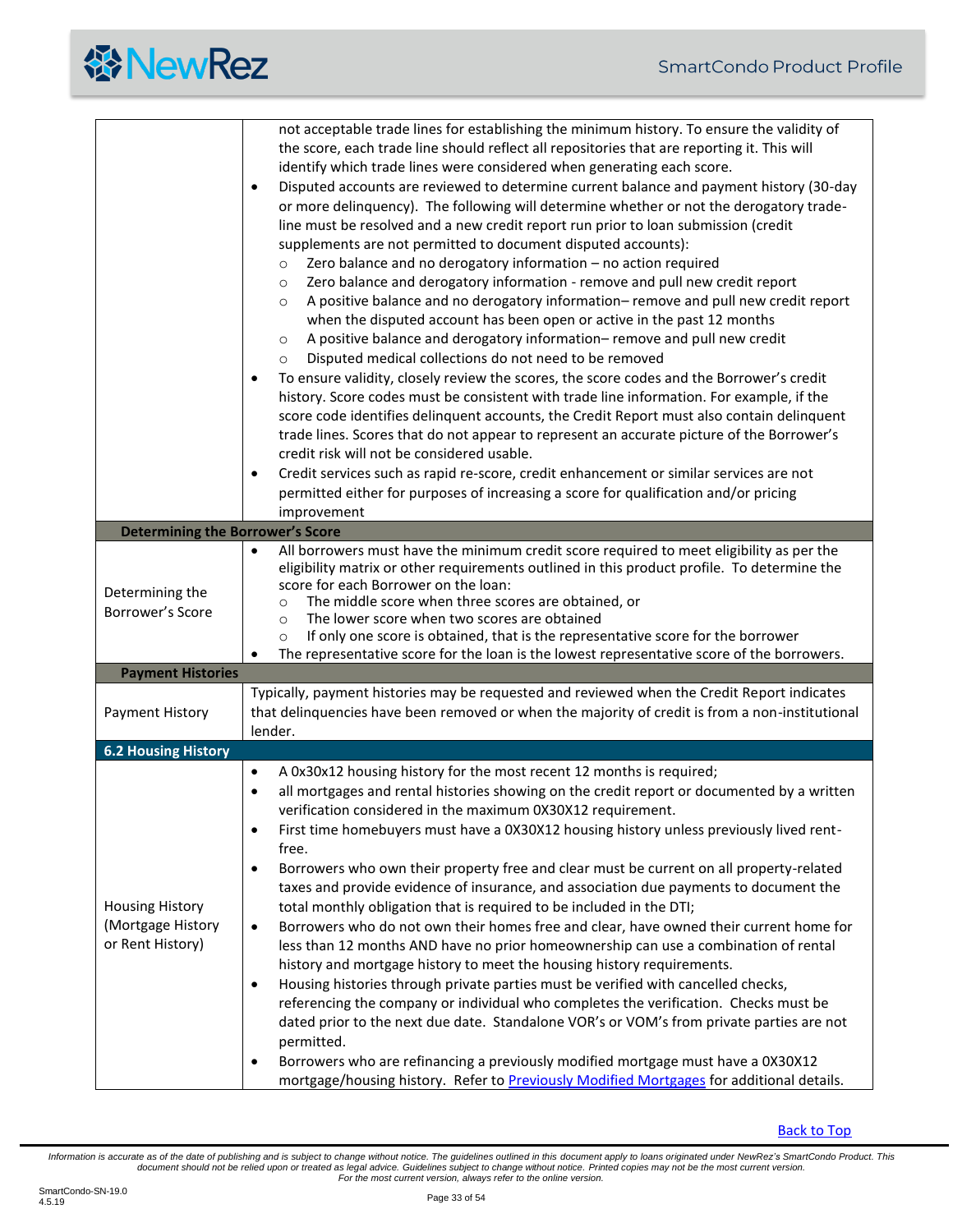<span id="page-33-3"></span><span id="page-33-2"></span><span id="page-33-1"></span><span id="page-33-0"></span>

| <b>6.3 Derogatory Credit</b>                       |                                                                                                                                                                                                                                                                                                                                                                                                                                                                                                                                                                                                                                                                     |
|----------------------------------------------------|---------------------------------------------------------------------------------------------------------------------------------------------------------------------------------------------------------------------------------------------------------------------------------------------------------------------------------------------------------------------------------------------------------------------------------------------------------------------------------------------------------------------------------------------------------------------------------------------------------------------------------------------------------------------|
|                                                    | The presence of significant derogatory credit events may increase the likelihood of a future<br>default and may represent a higher level of default risk. Examples of significant derogatory credit<br>events include bankruptcies, foreclosures, deeds-in-lieu of foreclosure, pre-foreclosure sales,<br>short sales, and charge-offs of mortgage accounts.                                                                                                                                                                                                                                                                                                        |
| Derogatory Credit                                  | NewRez will evaluate the time that has elapsed since the date of the last derogatory information<br>and confirm that the borrower has re-established an acceptable credit history. The waiting<br>period commences on the completion, discharge, or dismissal date (as applicable) of the<br>derogatory credit event and ends on the disbursement date of the new loan. Timeshare<br>accounts are considered installment loans and are not subject to the waiting periods described<br>below                                                                                                                                                                        |
|                                                    | Select credit events that generate severe negative impact to a borrower's credit history are<br>defined as serious derogatory credit, and these events must reach minimum seasoning<br>requirements (waiting period) since completion as detailed below.                                                                                                                                                                                                                                                                                                                                                                                                            |
| <b>Letter of Explanation</b>                       |                                                                                                                                                                                                                                                                                                                                                                                                                                                                                                                                                                                                                                                                     |
| Letter of<br>Explanation                           | A satisfactory written explanation signed by the Borrower(s) explaining the reason(s) for the<br>credit event or other isolated lapse in their credit performance is required. The explanation<br>must satisfactorily identify the reason(s) for the adverse credit and the timing of the event(s)<br>must be consistent with other application information. Additional documentation supporting<br>the Borrower's explanation(s) may be required.                                                                                                                                                                                                                  |
| <b>Re-Establishment of Credit</b>                  |                                                                                                                                                                                                                                                                                                                                                                                                                                                                                                                                                                                                                                                                     |
| Re-Establishment of<br>Credit                      | A Borrower with a significant derogatory credit event or other isolated lapse in their credit<br>performance should evidence that he/she has re-established his/her credit history. Payment<br>histories on accounts should reflect satisfactory payments following the credit event.<br>Late<br>payments on accounts following a credit event should be evaluated to determine a borrower's<br>willingness to repay their obligations. Multiple delinquencies on accounts including collections,<br>charge-offs, judgements or tax liens may require additional explanations, documentation or<br>result in a borrower's ineligibility for the SmartCondo Program. |
| <b>Lawsuits/Pending Litigation</b>                 |                                                                                                                                                                                                                                                                                                                                                                                                                                                                                                                                                                                                                                                                     |
|                                                    | If the application, title, or credit documents reveal that the Borrower is presently involved in a<br>lawsuit or pending litigation, the following is required:                                                                                                                                                                                                                                                                                                                                                                                                                                                                                                     |
| Lawsuits/Pending<br>Litigation                     | A statement from the Borrower's attorney<br>٠<br>The statement must explain the circumstances of the lawsuit or litigation and discuss<br>$\circ$<br>the Borrower's liability and insurance coverage.<br>A copy of the complaint and answer<br>٠<br>The title company closing the loan must be informed of the lawsuit or litigation and provide<br>$\bullet$                                                                                                                                                                                                                                                                                                       |
|                                                    | affirmative coverage of NewRez's first lien position.<br>Owner Occupied, Purchase or Rate/Term refinance only<br>$\bullet$                                                                                                                                                                                                                                                                                                                                                                                                                                                                                                                                          |
|                                                    | <b>Delinquent Credit Belonging to an Ex-Spouse</b>                                                                                                                                                                                                                                                                                                                                                                                                                                                                                                                                                                                                                  |
|                                                    | Delinquent credit that belongs to an ex-spouse may be excluded from the credit evaluation of<br>the Borrower in the following circumstances:                                                                                                                                                                                                                                                                                                                                                                                                                                                                                                                        |
| Delinquent Credit<br>Belonging to an Ex-<br>Spouse | The file contains a copy of the divorce decree or separation agreement which shows that<br>$\bullet$<br>the derogatory accounts belong solely to the ex-spouse;<br>The late payments can be verified to have occurred after the date of the divorce or<br>$\bullet$<br>separation<br>Debts that were delinquent prior to the court ordered divorce or separation are<br>$\circ$<br>required to be included in the borrower's debt to income ratio                                                                                                                                                                                                                   |
| <b>Judgments</b>                                   |                                                                                                                                                                                                                                                                                                                                                                                                                                                                                                                                                                                                                                                                     |

<span id="page-33-5"></span><span id="page-33-4"></span>[Back to Top](#page-1-0)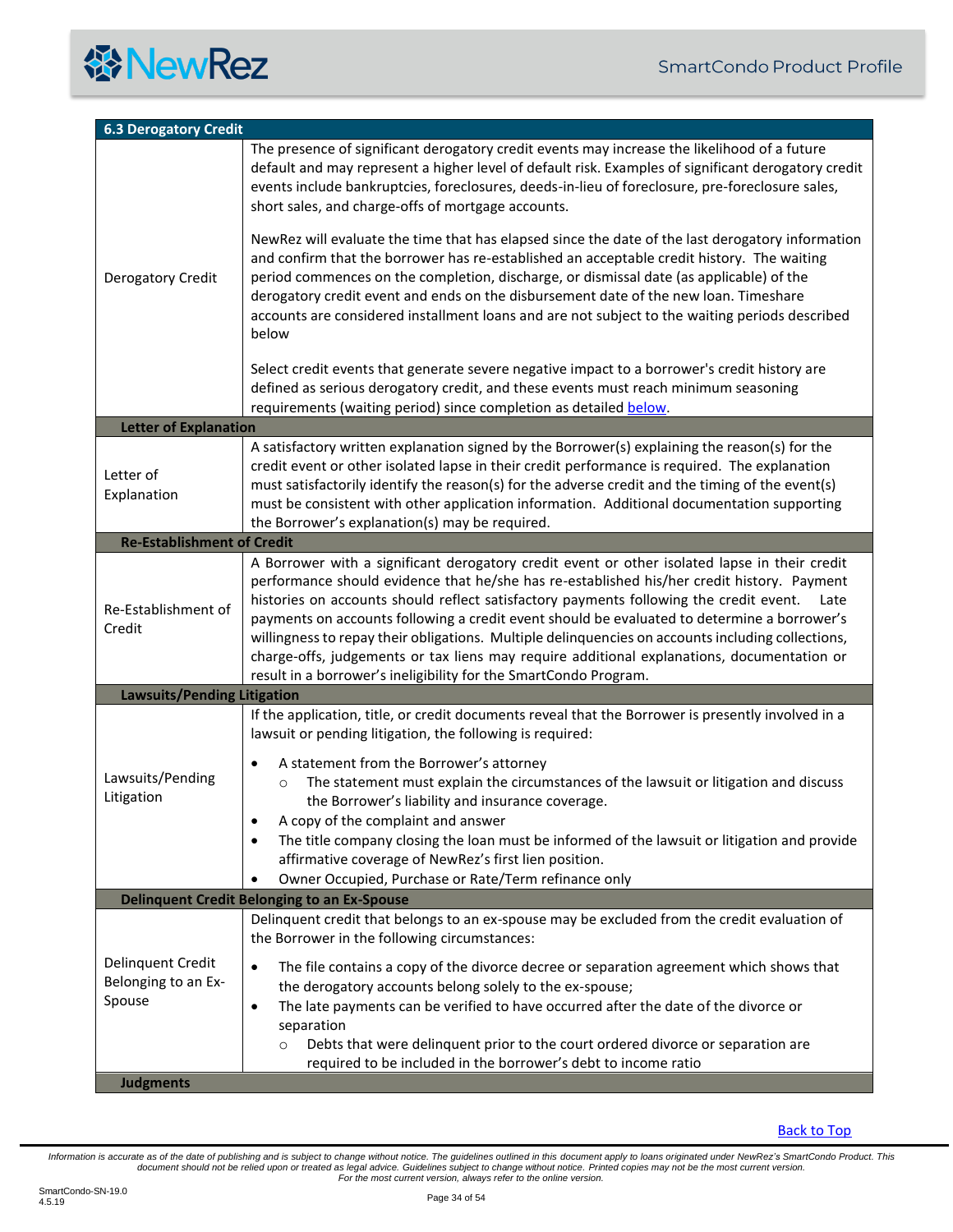<span id="page-34-8"></span><span id="page-34-7"></span><span id="page-34-6"></span><span id="page-34-5"></span><span id="page-34-4"></span><span id="page-34-3"></span><span id="page-34-2"></span><span id="page-34-1"></span><span id="page-34-0"></span>

| Judgments                                                                           | Judgments must be paid prior to or at closing. If judgment(s) are paid at closing, they must<br>$\bullet$<br>be reflected on the final closing disclosure and disbursed by the closing agent                                                                                                                                                                                                                                                                                                                                                                                                                                                                                                                                                                                                                                                                                                                                                                                                             |  |
|-------------------------------------------------------------------------------------|----------------------------------------------------------------------------------------------------------------------------------------------------------------------------------------------------------------------------------------------------------------------------------------------------------------------------------------------------------------------------------------------------------------------------------------------------------------------------------------------------------------------------------------------------------------------------------------------------------------------------------------------------------------------------------------------------------------------------------------------------------------------------------------------------------------------------------------------------------------------------------------------------------------------------------------------------------------------------------------------------------|--|
| <b>Tax Liens/Payment Plans</b>                                                      |                                                                                                                                                                                                                                                                                                                                                                                                                                                                                                                                                                                                                                                                                                                                                                                                                                                                                                                                                                                                          |  |
| Tax Liens/Payment<br>Plans                                                          | Tax liens must be paid prior to or at closing. If tax lien(s) are paid at closing, they must be<br>$\bullet$<br>reflected on the final closing disclosure and disbursed by the closing agent<br>Open tax obligations subject to re-payment plans are permitted when:<br>$\bullet$<br>The payment plan is a guaranteed installment agreement<br>$\circ$<br>Six consecutive months of payments on the payment plan have been made as of the<br>$\circ$<br>application date<br>Borrower(s) may not be under more than one re-payment plan<br>$\circ$<br>Monthly payment under the plan terms must be included in the debt to income ratio<br>$\circ$<br>There may not be an open lien or evidence of a lien filing for the amount under the<br>$\circ$<br>payment plan<br>If IRS or State Taxes are owed from a prior tax year(s) and are not a lien showing in credit or<br>٠<br>on title, they must be paid in full prior to or at closing unless they meet the above<br>allowances for re-payment plans. |  |
| <b>Collections and Charge-Offs</b>                                                  |                                                                                                                                                                                                                                                                                                                                                                                                                                                                                                                                                                                                                                                                                                                                                                                                                                                                                                                                                                                                          |  |
| Collections and<br>Charge-Offs                                                      | Collections and charge-offs meeting the following criteria must be paid in full prior to or at<br>$\bullet$<br>closing. If collection(s)/charge-offs are paid at closing, they must be reflected on the final<br>closing disclosure and disbursed by the closing agent.<br>Collection/Charge-off is < 24 months at the time of application AND has a balance of<br>$\circ$<br>\$500 or more OR multiple collections/charge-offs have a balance of \$2000 or more<br>Medical collections are excluded regardless of amount                                                                                                                                                                                                                                                                                                                                                                                                                                                                                |  |
|                                                                                     | 6.4 Derogatory Credit Seasoning (Waiting Periods)                                                                                                                                                                                                                                                                                                                                                                                                                                                                                                                                                                                                                                                                                                                                                                                                                                                                                                                                                        |  |
|                                                                                     | Bankruptcy, Short Sale or Deed in Lieu/Pre-Foreclosure or Notice of Default                                                                                                                                                                                                                                                                                                                                                                                                                                                                                                                                                                                                                                                                                                                                                                                                                                                                                                                              |  |
| Bankruptcy, Short<br>Sale or Deed in<br>Lieu/PreForeclosure<br>or Notice of Default | 4 Years from the discharge or dismissal date                                                                                                                                                                                                                                                                                                                                                                                                                                                                                                                                                                                                                                                                                                                                                                                                                                                                                                                                                             |  |
| <b>Foreclosure</b>                                                                  |                                                                                                                                                                                                                                                                                                                                                                                                                                                                                                                                                                                                                                                                                                                                                                                                                                                                                                                                                                                                          |  |
| Foreclosure                                                                         | 5 Years from the discharge or dismissal date<br>A Foreclosure is considered:<br>Delinquent property taxes that have been reduced to a lien against the property<br>$\bullet$<br>Foreclosure consummated<br>$\bullet$<br>Foreclosed property redeemed<br>$\bullet$                                                                                                                                                                                                                                                                                                                                                                                                                                                                                                                                                                                                                                                                                                                                        |  |
| <b>Foreclosed Property Previously included in a Bankruptcy</b>                      |                                                                                                                                                                                                                                                                                                                                                                                                                                                                                                                                                                                                                                                                                                                                                                                                                                                                                                                                                                                                          |  |
| <b>Foreclosed Property</b><br>Previously Included<br>in a Bankruptcy                | If a mortgage debt was discharged through a bankruptcy, the bankruptcy waiting periods may be<br>applied if the lender obtains the appropriate documentation to verify that the mortgage<br>obligation was discharged in the bankruptcy. If a mortgage was in foreclosure or had a notice of<br>default filed prior to the bankruptcy filing date, the foreclosure seasoning should be met.                                                                                                                                                                                                                                                                                                                                                                                                                                                                                                                                                                                                              |  |
| <b>Consumer Credit Counseling Services</b>                                          |                                                                                                                                                                                                                                                                                                                                                                                                                                                                                                                                                                                                                                                                                                                                                                                                                                                                                                                                                                                                          |  |
| Consumer Credit<br><b>Counseling Services</b>                                       | Not permitted in the past 24 months                                                                                                                                                                                                                                                                                                                                                                                                                                                                                                                                                                                                                                                                                                                                                                                                                                                                                                                                                                      |  |
| <b>Co-Signed Loans</b>                                                              |                                                                                                                                                                                                                                                                                                                                                                                                                                                                                                                                                                                                                                                                                                                                                                                                                                                                                                                                                                                                          |  |
| Co-Signed Loans                                                                     | Loans co-signed by our borrower that result in derogatory credit will be subject to the same<br>seasoning and documentation requirements as the borrower's own debts as co-signers have a<br>financial obligation to pay the debt if that person fails to do so.                                                                                                                                                                                                                                                                                                                                                                                                                                                                                                                                                                                                                                                                                                                                         |  |
| <b>Previously Modified Mortgages</b>                                                |                                                                                                                                                                                                                                                                                                                                                                                                                                                                                                                                                                                                                                                                                                                                                                                                                                                                                                                                                                                                          |  |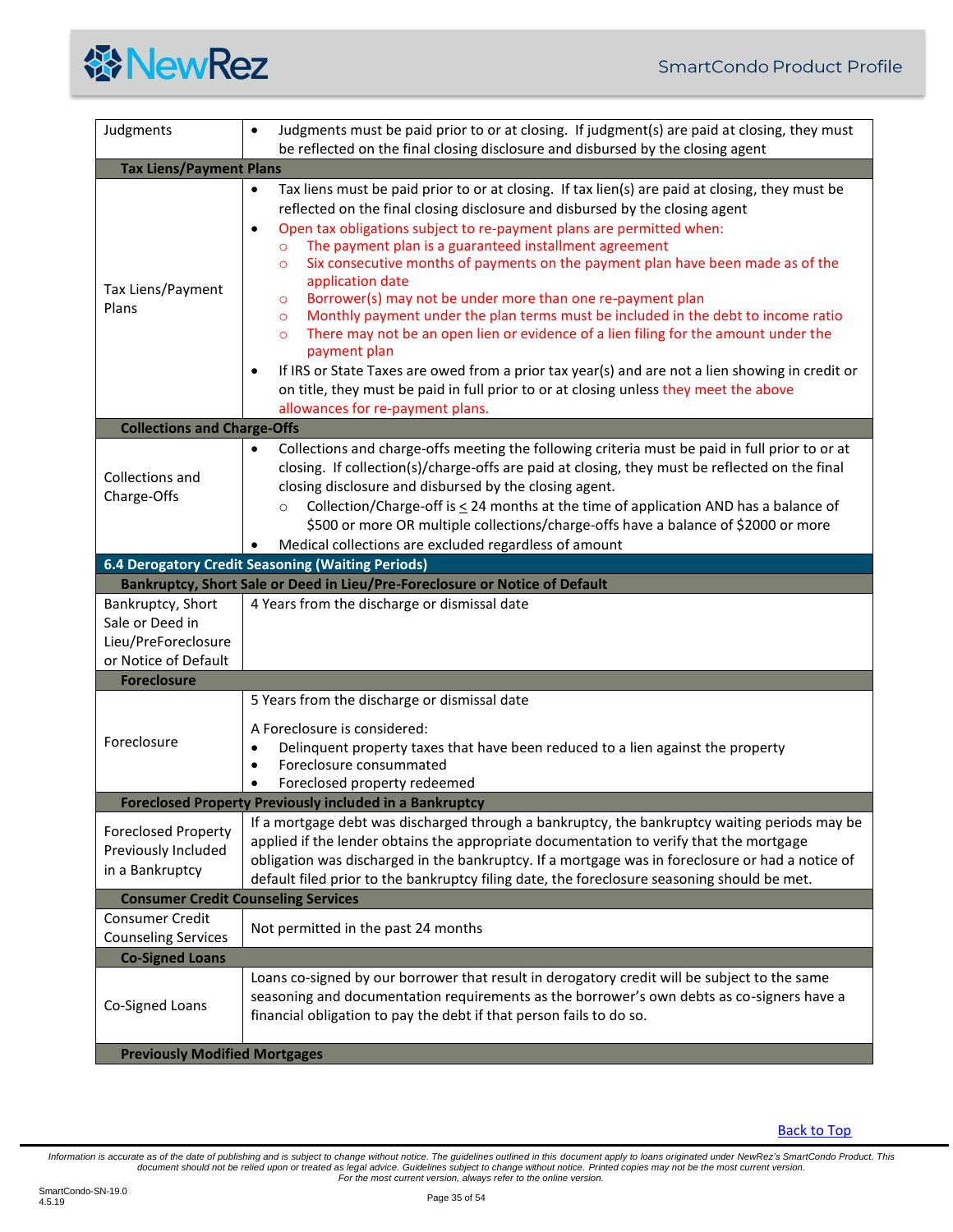<span id="page-35-0"></span>

| <b>Previously Modified</b><br>Mortgages | A modified mortgage is defined as a mortgage loan that makes a permanent change in one or<br>more terms of a Borrowers' loan resulting in a change to the loan's monthly payment, interest<br>rate, term, or outstanding principal.<br>If the borrower is refinancing a loan with a prior modification/restructure then credit<br>requirement is increased to 0x30 in the last 12 months for all mortgages. Modification must be<br>complete on the subject loan to be refinanced and borrower is making on time scheduled<br>payments prior to the loan application.                                                                                                                                                                                                                 |
|-----------------------------------------|---------------------------------------------------------------------------------------------------------------------------------------------------------------------------------------------------------------------------------------------------------------------------------------------------------------------------------------------------------------------------------------------------------------------------------------------------------------------------------------------------------------------------------------------------------------------------------------------------------------------------------------------------------------------------------------------------------------------------------------------------------------------------------------|
|                                         | (A reduction of a credit line due to value depreciation would not be considered a modification<br>as defined above)                                                                                                                                                                                                                                                                                                                                                                                                                                                                                                                                                                                                                                                                   |
| <b>6.5 Qualifying Ratios</b>            |                                                                                                                                                                                                                                                                                                                                                                                                                                                                                                                                                                                                                                                                                                                                                                                       |
|                                         | The maximum DTI is 45%<br>$\bullet$<br>If the borrower's DTI is greater than 43% the following are required:<br>٠<br>Residual income requirements per <b>Section 5.6</b> must be met<br>$\circ$                                                                                                                                                                                                                                                                                                                                                                                                                                                                                                                                                                                       |
| <b>Qualifying Ratios</b>                | <b>Housing Payment Ratio:</b><br>The monthly housing expense is the sum of the monthly principal and interest, all insurance<br>required, real estate taxes, subordinate financing, and any leasehold, homeowner's association<br>or special assessments as applicable.<br>Monthly payment for other secured financing (when applicable). *Refer to <b>HELOC</b><br>٠<br>requirements when determining payment amount                                                                                                                                                                                                                                                                                                                                                                 |
|                                         | <b>Total Debt Ratio</b><br>The qualifying debt-to-income ratio compares the Borrower's total monthly obligations with<br>his/her qualified monthly gross earnings based on the rate of the loan for which the Borrower is<br>applying. The Debt to Income ratio (DTI) is calculated based upon the sum of the following<br>obligations, divided by the Borrower's stable monthly income:<br>Monthly housing expense as per qualifying rate.<br>٠<br>Outstanding monthly obligations such as but not limited to:<br>$\bullet$<br>Installment debt<br>$\circ$<br>Revolving debt payments<br>O<br>Alimony, child support or maintenance payments<br>O<br>Losses associated with other real-estate owned<br>O<br>Other obligations where a monthly payment is legally required<br>$\circ$ |
|                                         | <b>Qualifying Rate</b><br>5/1, 7/1 and 10/1 ARM - Qualify at the greater of the fully-indexed rate* or Note rate<br>٠<br>ARM qualifying ratios are based on a fully amortizing principal and interest payment<br>Interest Only loans qualify at the greater of the fully-indexed rate* or Note rate based on<br>$\bullet$<br>the scheduled remaining loan term at the time of recast after the interest only period has<br>expired.<br>Fixed Rate loans qualify at the note rate<br>٠                                                                                                                                                                                                                                                                                                 |
|                                         | *Calculate the fully indexed rate by adding the appropriate margin to the current index.<br>Round the result to the nearest one-eighth of one percentage point (0.125%)<br>٠<br>Depending on market conditions and individual loan pricing, the fully indexed rate may be<br>$\bullet$<br>higher or lower than the Note rate.                                                                                                                                                                                                                                                                                                                                                                                                                                                         |
| <b>6.6 Liabilities</b>                  |                                                                                                                                                                                                                                                                                                                                                                                                                                                                                                                                                                                                                                                                                                                                                                                       |
| Liabilities                             | Monthly payments on all existing debts are included in the Borrower's total liabilities or<br>obligations as detailed below.<br>In instances where the debt is being paid by another party, proof of payments made by said                                                                                                                                                                                                                                                                                                                                                                                                                                                                                                                                                            |

<span id="page-35-1"></span>[Back to Top](#page-1-0)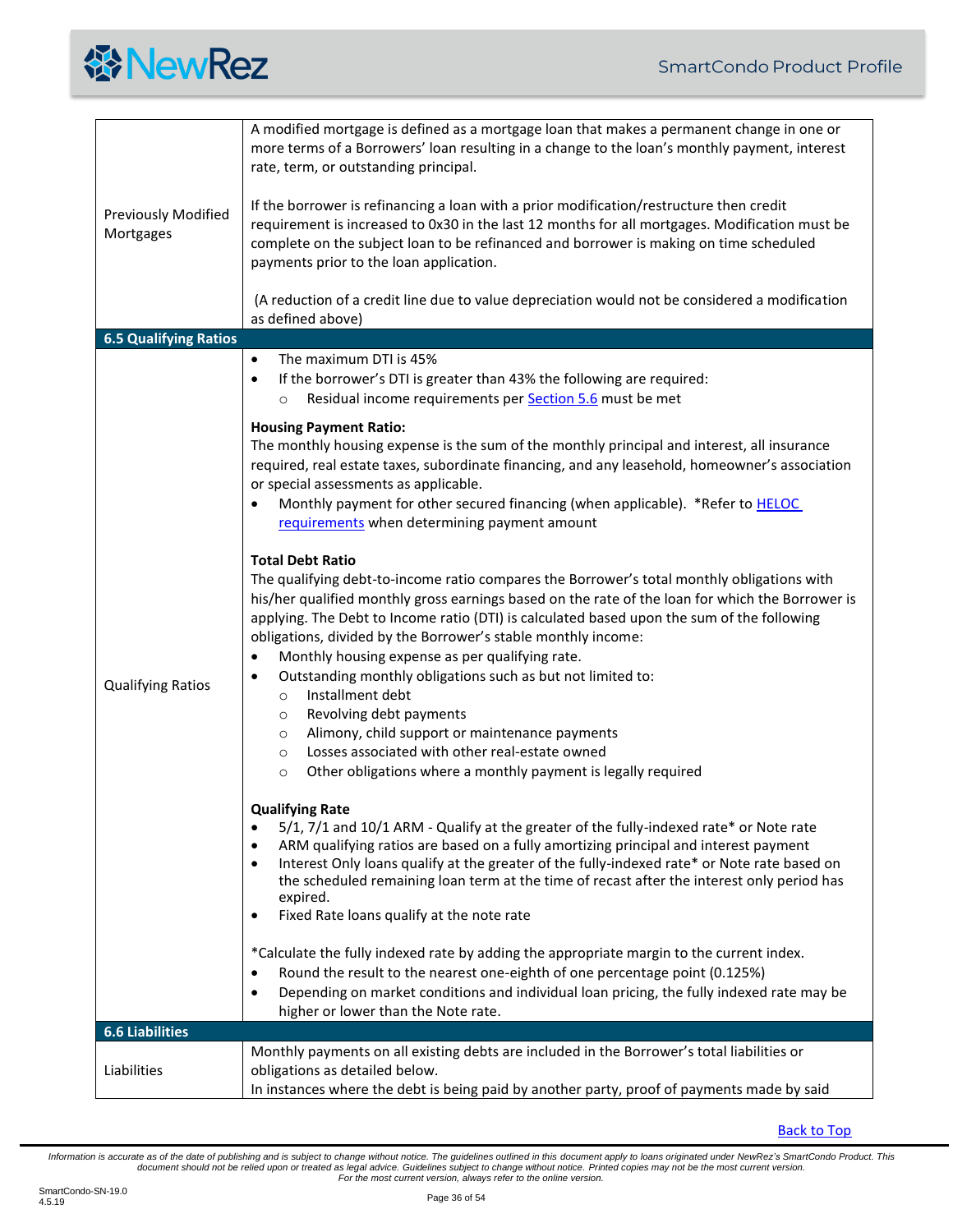<span id="page-36-5"></span><span id="page-36-4"></span><span id="page-36-3"></span><span id="page-36-2"></span><span id="page-36-1"></span><span id="page-36-0"></span>

|                                            | other parties must be documented with twelve (12) months canceled checks. The party making                                                                                                                                                                                                                                                                                                                                                                                                   |
|--------------------------------------------|----------------------------------------------------------------------------------------------------------------------------------------------------------------------------------------------------------------------------------------------------------------------------------------------------------------------------------------------------------------------------------------------------------------------------------------------------------------------------------------------|
|                                            | the payment(s) must be obligated under the Note. Payment history on debts paid by other<br>parties are considered in the borrower(s) credit history and must meet applicable credit                                                                                                                                                                                                                                                                                                          |
|                                            | requirements as outlined in this profile where applicable.                                                                                                                                                                                                                                                                                                                                                                                                                                   |
| <b>30 Day Account</b>                      |                                                                                                                                                                                                                                                                                                                                                                                                                                                                                              |
|                                            | A 30-day charge account is defined as an account where the borrower must pay off the total<br>outstanding balance each month. There are no alternative monthly payment options.                                                                                                                                                                                                                                                                                                              |
|                                            | For open 30-day charge accounts (for example, American Express), the borrower must have<br>sufficient verified liquid assets to pay off the balance in addition to any reserves necessary to<br>meet the reserve requirements for the loan program.                                                                                                                                                                                                                                          |
| 30 Day Account                             | If sufficient liquid assets are available, then exclude the reported monthly payment from the DTI.<br>If sufficient liquid assets are not verified, obtain evidence the account has been paid in full and<br>exclude the reported monthly payment from the DTI.                                                                                                                                                                                                                              |
|                                            | Note: If the account provides a monthly payment option other than the total outstanding<br>balance, the account is not considered a 30-day charge account and these requirements do not<br>apply.                                                                                                                                                                                                                                                                                            |
|                                            | Alimony, Child Support, or Maintenance                                                                                                                                                                                                                                                                                                                                                                                                                                                       |
| Alimony, Child                             | Monthly alimony, child support or separate maintenance obligations with ten or more<br>$\bullet$<br>payments remaining must be included as a liability                                                                                                                                                                                                                                                                                                                                       |
| Supports or                                | If there are fewer than ten documented payments remaining and the underwriter<br>٠                                                                                                                                                                                                                                                                                                                                                                                                           |
| Maintenance                                | determines these payments will not impact the borrower's ability to pay the mortgage                                                                                                                                                                                                                                                                                                                                                                                                         |
|                                            | during the months immediately after loan closing, especially if the borrower will have<br>limited or no cash assets after loan closing, payments may be excluded from the DTI.                                                                                                                                                                                                                                                                                                               |
| <b>Asset Secured Loans</b>                 |                                                                                                                                                                                                                                                                                                                                                                                                                                                                                              |
|                                            | Loans secured against the borrower's financial assets will be considered in reviewing the                                                                                                                                                                                                                                                                                                                                                                                                    |
|                                            | borrower's overall capacity to repay.                                                                                                                                                                                                                                                                                                                                                                                                                                                        |
| <b>Asset Secured Loans</b>                 | Loans should be included in calculating the borrower's ratios as an installment debt.<br>٠<br>The monthly payments may be excluded from the DTI calculation if there are fewer than ten<br>$\bullet$<br>(10) monthly payments remaining to repay the debt in full. However, if the monthly<br>payment is substantial and inclusion would result in an excessive DTI, underwriting<br>discretion will be used to ensure that exclusion of that debt is reasonable under the<br>circumstances. |
|                                            | Payments for loans secured against retirement/401(k) assets being are not considered an<br>٠                                                                                                                                                                                                                                                                                                                                                                                                 |
|                                            | obligation. The monthly payment can be excluded from the borrower's liabilities.                                                                                                                                                                                                                                                                                                                                                                                                             |
| <b>Balloon Payment Notes</b>               |                                                                                                                                                                                                                                                                                                                                                                                                                                                                                              |
| <b>Balloon Payment</b><br><b>Notes</b>     | Balloon Payment Notes scheduled to begin or come due within 12 months of the mortgage loan<br>closing, must be included by the lender as an anticipated monthly obligation during the<br>underwriting analysis.                                                                                                                                                                                                                                                                              |
| <b>Bridge Loans</b>                        |                                                                                                                                                                                                                                                                                                                                                                                                                                                                                              |
| <b>Bridge Loans</b>                        | Include bridge loan payments in the borrower's DTI. If payments are not scheduled on a                                                                                                                                                                                                                                                                                                                                                                                                       |
|                                            | monthly basis, at a minimum, use monthly interest payments.                                                                                                                                                                                                                                                                                                                                                                                                                                  |
| <b>Business Debt in Borrower's Name</b>    | Business debts for which the Borrower is personally liable are included in the debt calculation up                                                                                                                                                                                                                                                                                                                                                                                           |
| <b>Business Debt in</b><br>Borrower's Name | to the amount of the personal recourse. These debts include business paid personal debt, unless<br>proof of payment by the business is established. These debts may be excluded from the DTI<br>calculation if a minimum of twelve (12) months of consecutive canceled checks from the<br>business are provided.                                                                                                                                                                             |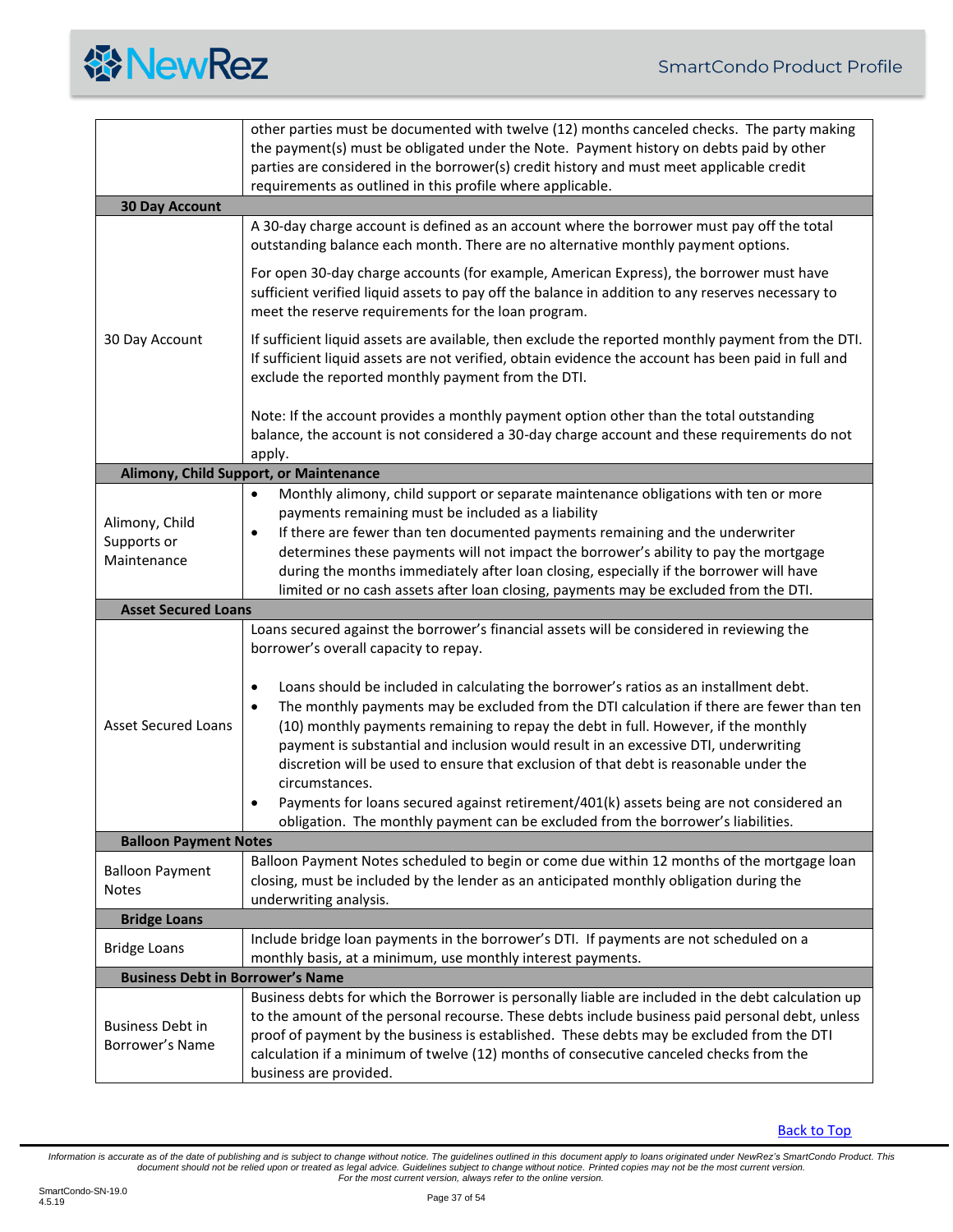<span id="page-37-2"></span><span id="page-37-1"></span><span id="page-37-0"></span>

|                                        | If the account is new, it must be included in the DTI calculation, except in the following                                                                                                                                                                                                                                                                                                                                                                                                                                                                                                                                                                                                                                                                                                                                                                                                                                                                                                                           |  |  |  |  |  |
|----------------------------------------|----------------------------------------------------------------------------------------------------------------------------------------------------------------------------------------------------------------------------------------------------------------------------------------------------------------------------------------------------------------------------------------------------------------------------------------------------------------------------------------------------------------------------------------------------------------------------------------------------------------------------------------------------------------------------------------------------------------------------------------------------------------------------------------------------------------------------------------------------------------------------------------------------------------------------------------------------------------------------------------------------------------------|--|--|--|--|--|
|                                        | $instance(s)$ :                                                                                                                                                                                                                                                                                                                                                                                                                                                                                                                                                                                                                                                                                                                                                                                                                                                                                                                                                                                                      |  |  |  |  |  |
|                                        | The new account took the place of an identical account that had at least a 12 month history<br>$\bullet$<br>of being paid for by the business (as indicated above). For example, the borrower has an<br>auto lease that was paid for by their business for 12 months, and they are obtaining a new                                                                                                                                                                                                                                                                                                                                                                                                                                                                                                                                                                                                                                                                                                                   |  |  |  |  |  |
|                                        | lease on a new auto. Proof of the first month's payment on the new debt must be included<br>in the file.                                                                                                                                                                                                                                                                                                                                                                                                                                                                                                                                                                                                                                                                                                                                                                                                                                                                                                             |  |  |  |  |  |
| <b>Contingent Liabilities</b>          |                                                                                                                                                                                                                                                                                                                                                                                                                                                                                                                                                                                                                                                                                                                                                                                                                                                                                                                                                                                                                      |  |  |  |  |  |
| Contingent<br>Liabilities              | A contingent liability exists when an individual is held responsible for payment of a debt if<br>another party, jointly or severally obligated, defaults on the payment. A contingent liability must<br>be considered when the consumer remains obligated on an outstanding FHA-insured, VA-<br>insured, or conventional mortgage secured by a property that:<br>Has been sold or traded within the last 12 months without a release of liability, or<br>$\bullet$<br>Is to be sold on assumption without a release of liability being obtained<br>When a mortgage is assumed, contingent liabilities need not be considered if the originating<br>lender of the mortgage being underwritten obtains, from the servicer of the assumed loan, a<br>payment history showing that the mortgage has been current during the previous 12 months, or                                                                                                                                                                       |  |  |  |  |  |
|                                        | the value of the property, as established by an appraisal or the sales price on the Settlement<br>Statement/Closing Disclosure from the sale of the property, results in a loan-to-value (LTV) ratio<br>of 75 percent or less                                                                                                                                                                                                                                                                                                                                                                                                                                                                                                                                                                                                                                                                                                                                                                                        |  |  |  |  |  |
| <b>Co-Signed Loans</b>                 |                                                                                                                                                                                                                                                                                                                                                                                                                                                                                                                                                                                                                                                                                                                                                                                                                                                                                                                                                                                                                      |  |  |  |  |  |
| Co-Signed Debts                        | Debts that have been co-signed by the Borrower may be excluded from the Borrower's DTI ratio<br>under the following scenarios, provided that the debt has been paid currently and as agreed for<br>at least the previous twelve (12) months.<br>A debt secured by property that has been bought out by the former co-owner (for example,<br>٠<br>in connection with a divorce). The file must include evidence of transfer of title to the<br>former co-owner.<br>Debts required to be paid by someone other than the Borrower pursuant to a court order. A<br>٠<br>copy of the court order transferring liability for payments to another party is required to be<br>in the file.<br>Co-signed accounts paid by a third party, with twelve months of cancelled checks evidencing<br>٠<br>payment by the third party.<br>If none of these requirements can be satisfied, then the liability must be indicated on the<br>application and considered as a monthly debt payment for mortgage loan eligibility purposes. |  |  |  |  |  |
| <b>Home Equity Lines of Credit</b>     |                                                                                                                                                                                                                                                                                                                                                                                                                                                                                                                                                                                                                                                                                                                                                                                                                                                                                                                                                                                                                      |  |  |  |  |  |
| Home Equity Lines<br>of Credit (HELOC) | HELOCs with a current outstanding balance with no payment reflected on the credit report may<br>have the payment documented with a current billing statement. HELOCs with a current \$0<br>balance do not need a payment included in the DTI unless using for down payment or closing<br>costs.                                                                                                                                                                                                                                                                                                                                                                                                                                                                                                                                                                                                                                                                                                                      |  |  |  |  |  |
|                                        | For new subordinate financing the qualification payment must be based off of the fully indexed,<br>fully amortized term of the subordinate financing for the full amount drawn at or before<br>consummation of the loan.                                                                                                                                                                                                                                                                                                                                                                                                                                                                                                                                                                                                                                                                                                                                                                                             |  |  |  |  |  |
| <b>Installment Debt</b>                |                                                                                                                                                                                                                                                                                                                                                                                                                                                                                                                                                                                                                                                                                                                                                                                                                                                                                                                                                                                                                      |  |  |  |  |  |
| <b>Installment Debt</b>                | Installment Debt is the monthly obligation on accounts with fixed payments and terms (e.g., car<br>loans, student loans, etc.).<br>The monthly payments may be excluded from the DTI calculation if there are fewer than ten<br>٠<br>(10) monthly payments remaining to repay the debt in full.<br>If there are fewer than ten documented payments remaining and the underwriter<br>$\bullet$                                                                                                                                                                                                                                                                                                                                                                                                                                                                                                                                                                                                                        |  |  |  |  |  |

<span id="page-37-3"></span>[Back to Top](#page-1-0)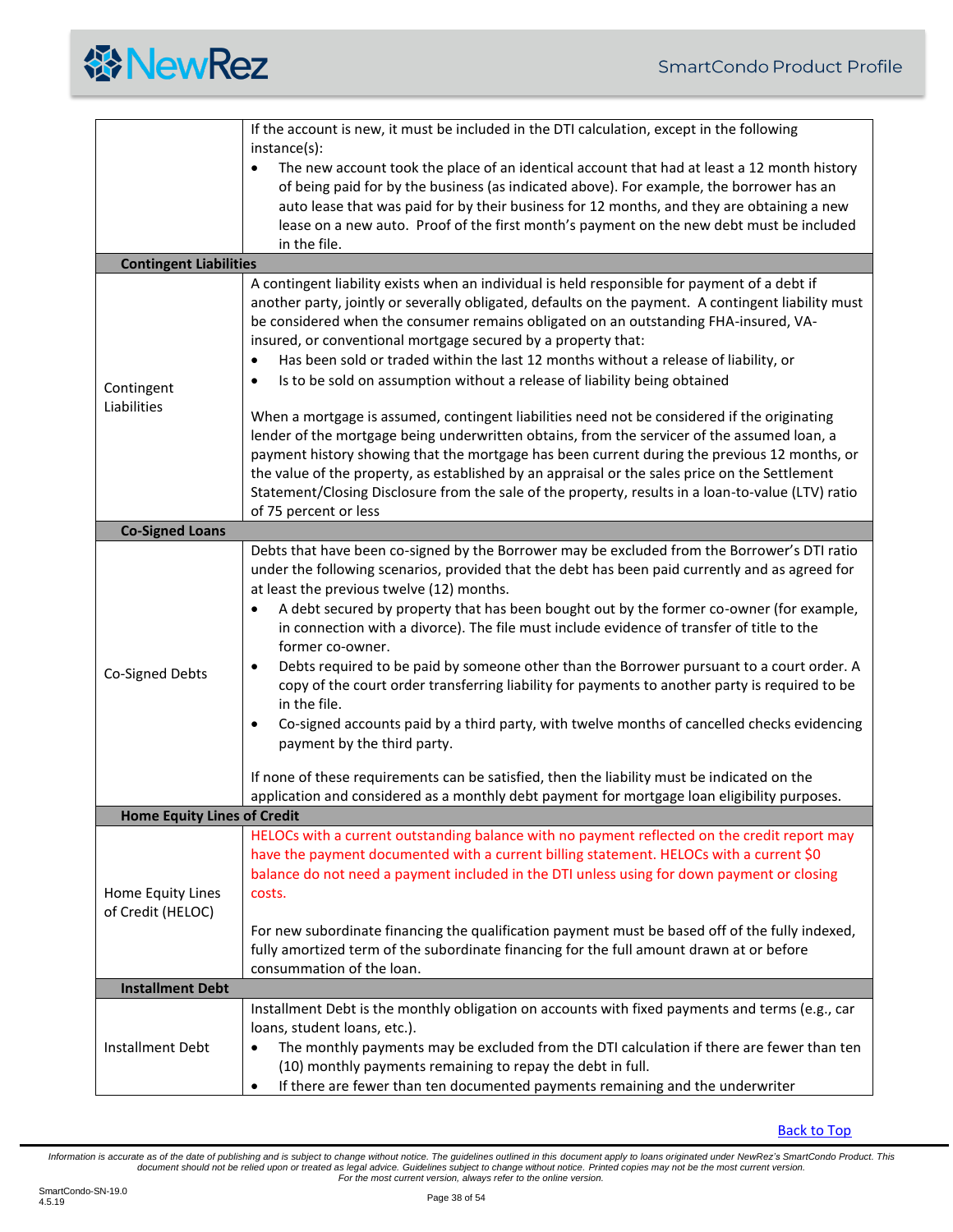

<span id="page-38-5"></span><span id="page-38-4"></span><span id="page-38-3"></span><span id="page-38-2"></span><span id="page-38-1"></span><span id="page-38-0"></span>

|                                                    | determines these payments will not impact the borrower's ability to pay the mortgage                                                                                                                                                                                                                                                                                                                                                                                                                                                                                                                                                                                                                                                                                                                                                                                                                                                                                     |  |  |  |  |
|----------------------------------------------------|--------------------------------------------------------------------------------------------------------------------------------------------------------------------------------------------------------------------------------------------------------------------------------------------------------------------------------------------------------------------------------------------------------------------------------------------------------------------------------------------------------------------------------------------------------------------------------------------------------------------------------------------------------------------------------------------------------------------------------------------------------------------------------------------------------------------------------------------------------------------------------------------------------------------------------------------------------------------------|--|--|--|--|
|                                                    | during the months immediately after loan closing, especially if the borrower will have                                                                                                                                                                                                                                                                                                                                                                                                                                                                                                                                                                                                                                                                                                                                                                                                                                                                                   |  |  |  |  |
|                                                    | limited or no cash assets after loan closing, payments may be excluded from the DTI                                                                                                                                                                                                                                                                                                                                                                                                                                                                                                                                                                                                                                                                                                                                                                                                                                                                                      |  |  |  |  |
|                                                    | Installment loans may be paid off to qualify but may not be paid down to qualify.                                                                                                                                                                                                                                                                                                                                                                                                                                                                                                                                                                                                                                                                                                                                                                                                                                                                                        |  |  |  |  |
| <b>Investment Gains and Losses</b>                 |                                                                                                                                                                                                                                                                                                                                                                                                                                                                                                                                                                                                                                                                                                                                                                                                                                                                                                                                                                          |  |  |  |  |
| <b>Investment Gains</b>                            | Average and include any net recurring loss on a cash investment or investment property as an                                                                                                                                                                                                                                                                                                                                                                                                                                                                                                                                                                                                                                                                                                                                                                                                                                                                             |  |  |  |  |
| and Losses                                         | expense in the DTI                                                                                                                                                                                                                                                                                                                                                                                                                                                                                                                                                                                                                                                                                                                                                                                                                                                                                                                                                       |  |  |  |  |
| <b>Lease Payments</b>                              |                                                                                                                                                                                                                                                                                                                                                                                                                                                                                                                                                                                                                                                                                                                                                                                                                                                                                                                                                                          |  |  |  |  |
| Lease Payments<br><b>Revolving Debt</b>            | Lease obligations, regardless of the remaining lease term, are included in the DTI calculation                                                                                                                                                                                                                                                                                                                                                                                                                                                                                                                                                                                                                                                                                                                                                                                                                                                                           |  |  |  |  |
| <b>Revolving Debt</b>                              | Revolving debt is open ended debt of which the principal balance on an account may vary from<br>month to month (e.g., department store credit cards). The minimum required payment as stated<br>on the Credit Report or current statement should be used in calculating the DTI unless as noted<br>below.<br>If the credit report does not show a required minimum payment amount and there is no<br>supplemental documentation to support a payment amount, the payment must be calculated as<br>the greater of:<br>5% of the outstanding balance; or<br>\$10<br>Revolving debt may be paid off to qualify and the monthly payment excluded from the DTI.<br>Documentation must be provided to confirm the debt has been paid off<br>٠<br>Debts may be paid off at closing and reflected on the final closing disclosure<br>٠<br>Source of funds for payoff of a revolving debt must meet all applicable asset requirements<br>$\bullet$<br>as outlined in this profile |  |  |  |  |
| <b>Student Loans</b>                               |                                                                                                                                                                                                                                                                                                                                                                                                                                                                                                                                                                                                                                                                                                                                                                                                                                                                                                                                                                          |  |  |  |  |
| Deferred Student<br>Loans                          | All student loans, whether deferred, in forbearance, or in repayment (not deferred), must be<br>included as a liability in the borrower's recurring monthly debt obligation when qualifying the<br>borrower.<br>If a monthly payment is provided on the credit report, that amount may be used as the<br>٠<br>monthly payment for qualifying purposes.<br>If the credit report does not provide a monthly payment for the student loan, or if the credit<br>$\bullet$<br>report shows \$0 as the monthly payment (which may be the case for deferred loans or loans<br>in forbearance), the following must be utilized:<br>1% of the outstanding student loan balance (even if this amount is lower than the<br>$\circ$<br>actual fully amortizing payment), or<br>The fully amortizing payment using the documented loan repayment terms.<br>$\circ$                                                                                                                    |  |  |  |  |
|                                                    | If a student loan has been placed for collection and all seasoning requirements are met, a copy<br>of the repayment agreement and proof of payment (showing 0x30x12) are required. This debt<br>must be included in the borrower's DTI.                                                                                                                                                                                                                                                                                                                                                                                                                                                                                                                                                                                                                                                                                                                                  |  |  |  |  |
| <b>Timeshares</b>                                  |                                                                                                                                                                                                                                                                                                                                                                                                                                                                                                                                                                                                                                                                                                                                                                                                                                                                                                                                                                          |  |  |  |  |
| Timeshares                                         | Timeshares are to be treated as installment loans rather than mortgage debt, even if they are<br>identified as mortgage debt on the credit report (or other documentation).                                                                                                                                                                                                                                                                                                                                                                                                                                                                                                                                                                                                                                                                                                                                                                                              |  |  |  |  |
| <b>Unreimbursed Business Expenses</b>              |                                                                                                                                                                                                                                                                                                                                                                                                                                                                                                                                                                                                                                                                                                                                                                                                                                                                                                                                                                          |  |  |  |  |
| Unreimbursed<br><b>Business Expenses</b><br>(URBE) | Unreimbursed business expenses must be deducted from qualifying income when calculating<br>the debt to income ratio; a two-year average based on the borrower's tax returns should be<br>utilized, unless debts are increasing, then the most recent tax year should be used.                                                                                                                                                                                                                                                                                                                                                                                                                                                                                                                                                                                                                                                                                            |  |  |  |  |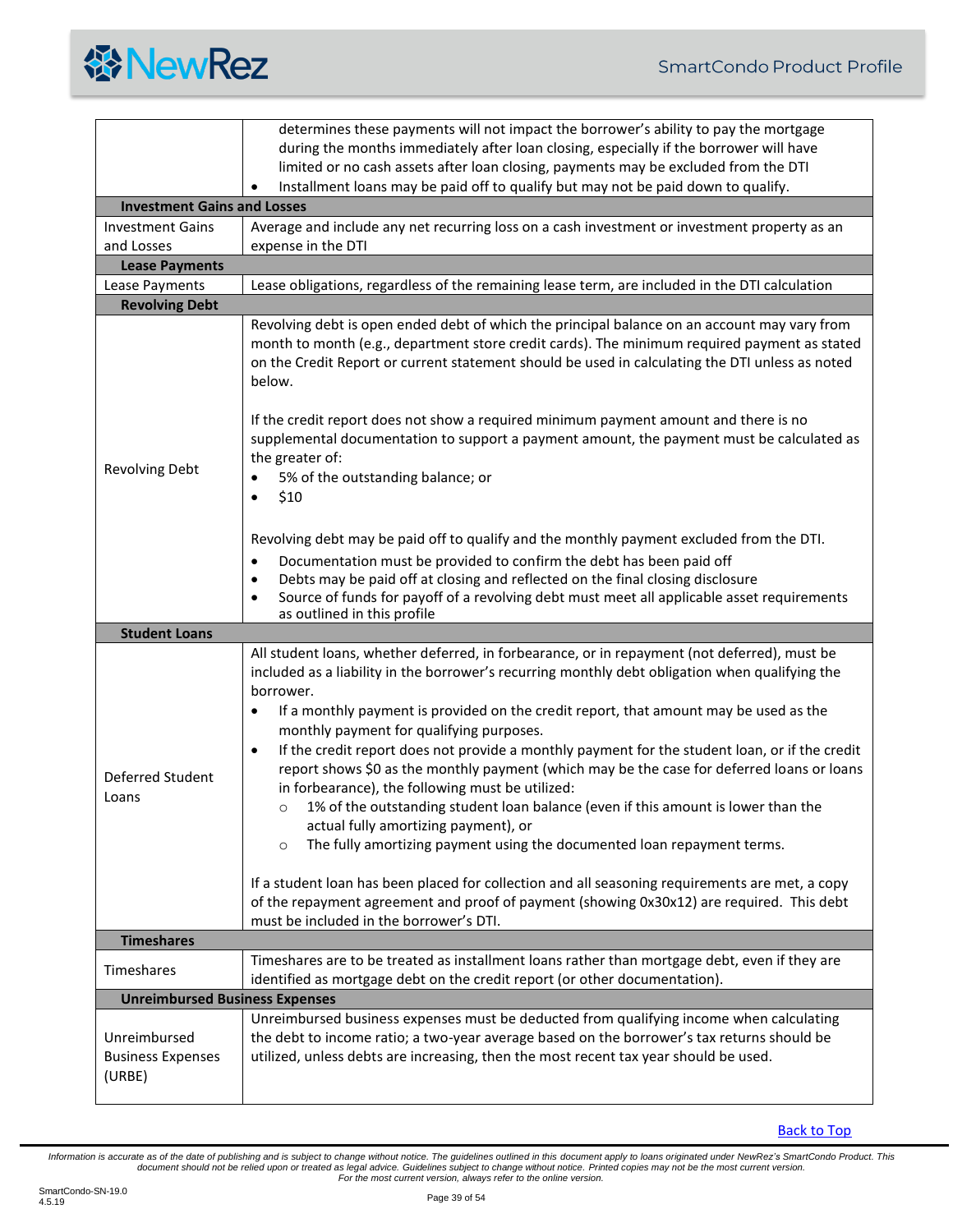<span id="page-39-3"></span><span id="page-39-2"></span><span id="page-39-1"></span><span id="page-39-0"></span>

| 6.7 Current Principal Residence Pending Sale                                                     |                                                                                                                                                                                                                                                                                                                                                                                                                                                                                                                                                                                                                                                                                                                                                                                                                                                                                                                                                                                                                                                                                                                                                                                                                                                                                                                                                                                                                                                                                                                                                                                                                                                                                                                                                                                                                                                                                                                                                            |  |  |  |  |
|--------------------------------------------------------------------------------------------------|------------------------------------------------------------------------------------------------------------------------------------------------------------------------------------------------------------------------------------------------------------------------------------------------------------------------------------------------------------------------------------------------------------------------------------------------------------------------------------------------------------------------------------------------------------------------------------------------------------------------------------------------------------------------------------------------------------------------------------------------------------------------------------------------------------------------------------------------------------------------------------------------------------------------------------------------------------------------------------------------------------------------------------------------------------------------------------------------------------------------------------------------------------------------------------------------------------------------------------------------------------------------------------------------------------------------------------------------------------------------------------------------------------------------------------------------------------------------------------------------------------------------------------------------------------------------------------------------------------------------------------------------------------------------------------------------------------------------------------------------------------------------------------------------------------------------------------------------------------------------------------------------------------------------------------------------------------|--|--|--|--|
| <b>Current Principal</b><br><b>Residence Pending</b>                                             | If the borrower's current principal residence is pending sale, but the transaction will not close<br>with title transfer to the new owner prior to the new transaction, and the borrower is<br>purchasing a new principal residence, the current PITIA and the proposed PITIA must be used in<br>qualifying the borrower for the new mortgage loan.                                                                                                                                                                                                                                                                                                                                                                                                                                                                                                                                                                                                                                                                                                                                                                                                                                                                                                                                                                                                                                                                                                                                                                                                                                                                                                                                                                                                                                                                                                                                                                                                        |  |  |  |  |
| Sale                                                                                             | The property must be included in the list of Real Estate Owned and will require 2 months PITIA                                                                                                                                                                                                                                                                                                                                                                                                                                                                                                                                                                                                                                                                                                                                                                                                                                                                                                                                                                                                                                                                                                                                                                                                                                                                                                                                                                                                                                                                                                                                                                                                                                                                                                                                                                                                                                                             |  |  |  |  |
|                                                                                                  | reserves in addition to the program requirements.                                                                                                                                                                                                                                                                                                                                                                                                                                                                                                                                                                                                                                                                                                                                                                                                                                                                                                                                                                                                                                                                                                                                                                                                                                                                                                                                                                                                                                                                                                                                                                                                                                                                                                                                                                                                                                                                                                          |  |  |  |  |
|                                                                                                  | 6.8 Borrowers Retaining their Current Residence                                                                                                                                                                                                                                                                                                                                                                                                                                                                                                                                                                                                                                                                                                                                                                                                                                                                                                                                                                                                                                                                                                                                                                                                                                                                                                                                                                                                                                                                                                                                                                                                                                                                                                                                                                                                                                                                                                            |  |  |  |  |
| <b>Borrowers Retaining</b><br>their Current<br>Residence<br>(Conversion of<br>Primary Residence) | When a borrower is purchasing a new home and retaining his/her current residence, the<br>underwriter should review the application and supporting documentation to determine if any<br>red flags regarding occupancy are present and that the reserve/equity requirements are met.<br>"Purchase / Keep" scenarios where the borrower is purchasing a new primary residence and<br>retaining his/her current residence are subject to the following:<br>For all transactions, the borrower(s) must sign the Occupancy Affidavit Form prior to closing.<br>$\bullet$<br>If the current primary residence is being converted to a second home, both the current and<br>$\bullet$<br>proposed mortgage payments must be used to qualify for the new loan; the current primary<br>residence must meet the definition of a 2 <sup>nd</sup> home as outlined in Section 3.1 Occupancy<br>If the current primary residence is being converted to an investment property, rental<br>$\bullet$<br>income may only be used and documented as outlined below:<br>Relocations: The borrower is relocating with a new employer or being transferred by<br>$\circ$<br>their current employer to an area not within reasonable and locally-recognized<br>commuting distance<br>A properly executed lease of at least 12 month's duration following loan closing<br>Evidence of receipt and deposit of the security deposit and/or first month's rent<br>Sufficient Equity: The borrower has a loan to value ratio of 75% or less as determined<br>$\circ$<br>by:<br>a residential appraisal (1004, 1075 or 2055) that is no more than 6 months old<br>from the time of application; or<br>the unpaid principal balance is less than or equal to 75% of the original<br>documented purchase price.<br>A properly executed lease of at least 12 month's duration following loan closing<br>Evidence of receipt and deposit of the security deposit and/or first month's rent |  |  |  |  |
| <b>Section 7: Assets</b>                                                                         |                                                                                                                                                                                                                                                                                                                                                                                                                                                                                                                                                                                                                                                                                                                                                                                                                                                                                                                                                                                                                                                                                                                                                                                                                                                                                                                                                                                                                                                                                                                                                                                                                                                                                                                                                                                                                                                                                                                                                            |  |  |  |  |
| 7.1 Assets                                                                                       |                                                                                                                                                                                                                                                                                                                                                                                                                                                                                                                                                                                                                                                                                                                                                                                                                                                                                                                                                                                                                                                                                                                                                                                                                                                                                                                                                                                                                                                                                                                                                                                                                                                                                                                                                                                                                                                                                                                                                            |  |  |  |  |
| Assets                                                                                           | Borrowers must have sufficient liquid assets for down payment, closing costs, and reserves.<br>$\bullet$<br>They must be sourced using the two most recent two (2) months statements or the most<br>recent quarterly statement.<br>Full Asset Documentation is required for both funds to close and reserves in accordance<br>$\bullet$<br>unless specifically noted herein.<br>Verification of Deposit are not permitted to be used in lieu of bank/financial statements<br>$\bullet$<br>If the latest financial institution records are more than 45 days earlier than the date of the<br>$\bullet$<br>loan application, the borrower must provide a more recent, supplemental or bank<br>generated form that shows the account number, balance and date.<br>The records may be computer generated forms including online account or portfolio records<br>$\bullet$<br>downloaded from the Internet. Documents that are faxed to the lender or downloaded from<br>the internet must clearly identify the name of the depository or investment institution and<br>the source of the information - for example, by including that information in the internet or<br>fax banner at the top of the document<br>Large disparities between the current balance and the opening balances may require<br>$\bullet$<br>additional verification or documentation.                                                                                                                                                                                                                                                                                                                                                                                                                                                                                                                                                                                                  |  |  |  |  |

[Back to Top](#page-1-0)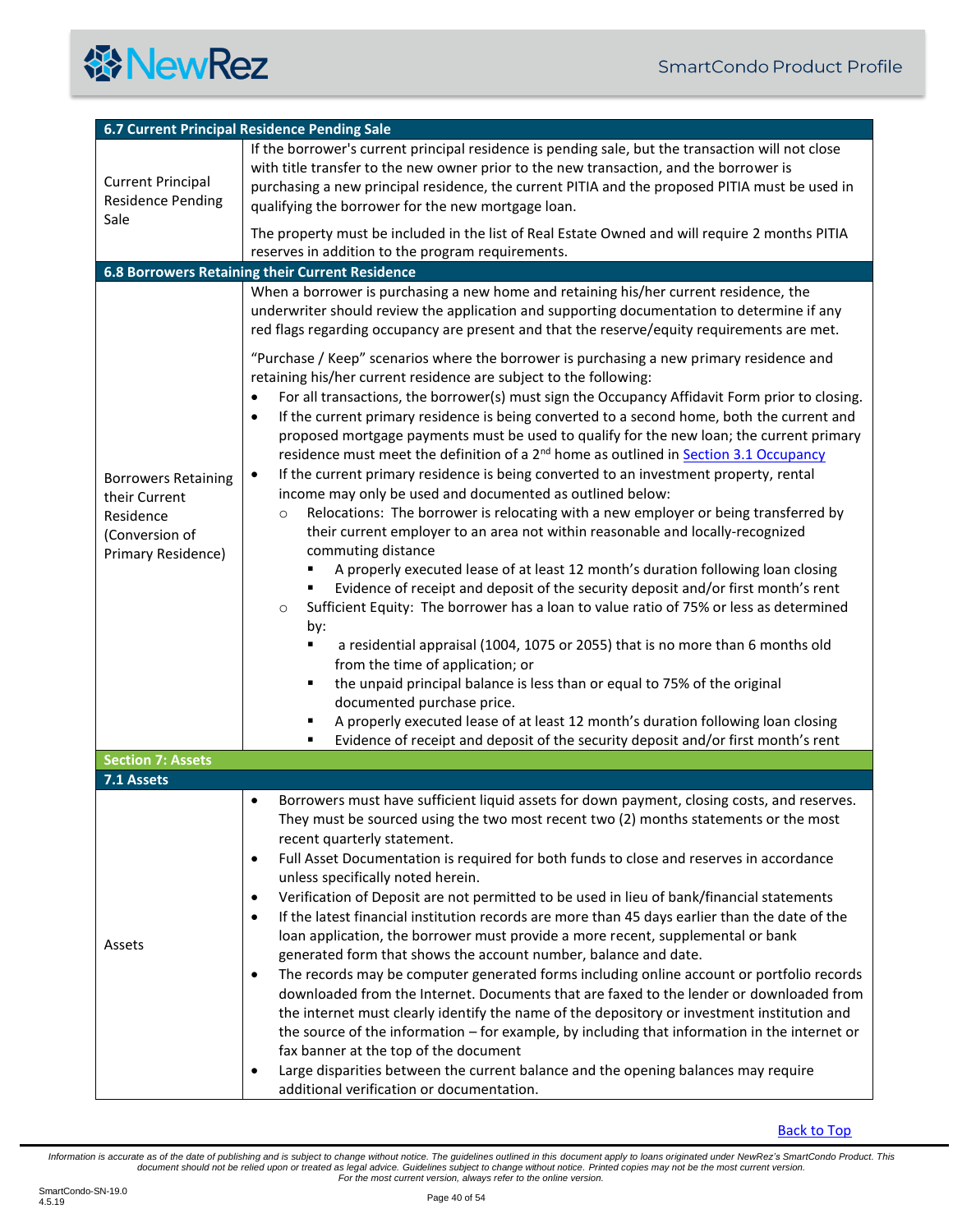

<span id="page-40-3"></span><span id="page-40-2"></span><span id="page-40-1"></span><span id="page-40-0"></span>

|                                              | Large or irregular deposits must be explained and documented. Large deposits are deposits                                                                                                                                                                                                                                                                                                                                                                                                                                                                                                                                                                                                                                                                                                                                                                                                                                                                                                                                                                                                                                                                                                                                                                                                                                                                                                                                                                                                                                                                                                                                                                                                     |  |  |  |  |
|----------------------------------------------|-----------------------------------------------------------------------------------------------------------------------------------------------------------------------------------------------------------------------------------------------------------------------------------------------------------------------------------------------------------------------------------------------------------------------------------------------------------------------------------------------------------------------------------------------------------------------------------------------------------------------------------------------------------------------------------------------------------------------------------------------------------------------------------------------------------------------------------------------------------------------------------------------------------------------------------------------------------------------------------------------------------------------------------------------------------------------------------------------------------------------------------------------------------------------------------------------------------------------------------------------------------------------------------------------------------------------------------------------------------------------------------------------------------------------------------------------------------------------------------------------------------------------------------------------------------------------------------------------------------------------------------------------------------------------------------------------|--|--|--|--|
|                                              | greater than 50% of the loans qualifying income.                                                                                                                                                                                                                                                                                                                                                                                                                                                                                                                                                                                                                                                                                                                                                                                                                                                                                                                                                                                                                                                                                                                                                                                                                                                                                                                                                                                                                                                                                                                                                                                                                                              |  |  |  |  |
|                                              | Large deposits should be evaluated to ensure they are not a result of any new<br>$\circ$<br>undisclosed debt(s)                                                                                                                                                                                                                                                                                                                                                                                                                                                                                                                                                                                                                                                                                                                                                                                                                                                                                                                                                                                                                                                                                                                                                                                                                                                                                                                                                                                                                                                                                                                                                                               |  |  |  |  |
|                                              | For refinance transactions documentation or explanation for large deposits is not<br>$\circ$                                                                                                                                                                                                                                                                                                                                                                                                                                                                                                                                                                                                                                                                                                                                                                                                                                                                                                                                                                                                                                                                                                                                                                                                                                                                                                                                                                                                                                                                                                                                                                                                  |  |  |  |  |
|                                              | required                                                                                                                                                                                                                                                                                                                                                                                                                                                                                                                                                                                                                                                                                                                                                                                                                                                                                                                                                                                                                                                                                                                                                                                                                                                                                                                                                                                                                                                                                                                                                                                                                                                                                      |  |  |  |  |
|                                              | 7.2 Down payment, Closing Costs & Reserves                                                                                                                                                                                                                                                                                                                                                                                                                                                                                                                                                                                                                                                                                                                                                                                                                                                                                                                                                                                                                                                                                                                                                                                                                                                                                                                                                                                                                                                                                                                                                                                                                                                    |  |  |  |  |
|                                              |                                                                                                                                                                                                                                                                                                                                                                                                                                                                                                                                                                                                                                                                                                                                                                                                                                                                                                                                                                                                                                                                                                                                                                                                                                                                                                                                                                                                                                                                                                                                                                                                                                                                                               |  |  |  |  |
| Down payment,<br>Closing Costs &<br>Reserves | Down payment<br>On purchase transactions, the Borrower must make a minimum down payment with funds<br>$\bullet$<br>from his/her own resources. The amount of the minimum required down payment depends<br>upon the occupancy of the subject property, documentation type and loan program.<br>Primary Residence: a minimum of 5% of the lesser of the purchase price or the<br>$\circ$<br>appraised value must be from the Borrower's own funds<br>Second Home/Investment: all funds for down-payment must be the Borrower's own<br>$\circ$<br>funds<br>Reserves: Refer to Section 7.5 Cash Reserves for additional requirements<br>Reserves are based on the monthly housing expense for a property. The required number of<br>months of reserves is dependent on factors such as but not limited to the occupancy, loan<br>purpose, type of property, and loan amount. The monthly housing expense for purposes of<br>determining reserves includes the following:<br>Principal and interest (P&I);<br>$\bullet$<br>Hazard, flood, and mortgage insurance premiums (as applicable);<br>$\bullet$<br>Real estate taxes;<br>$\bullet$<br>Ground rent;<br>$\bullet$<br>Special assessments;<br>$\bullet$<br>Any owners' association dues (including utility charges that are attributable to the common<br>$\bullet$<br>areas, but excluding any utility charges that apply to the individual unit);<br>Any monthly co-op corporation fee (less the pro rate share of the master utility charges for<br>$\bullet$<br>servicing individual units that is attributable to the borrower's unit);<br>Any subordinate financing payments on mortgages secured by the subject property.<br>$\bullet$ |  |  |  |  |
|                                              | NOTE: Certain assets are discounted when used for reserves. Refer to the applicable asset type<br>for additional information.                                                                                                                                                                                                                                                                                                                                                                                                                                                                                                                                                                                                                                                                                                                                                                                                                                                                                                                                                                                                                                                                                                                                                                                                                                                                                                                                                                                                                                                                                                                                                                 |  |  |  |  |
| <b>7.3 Acceptable Assets</b>                 |                                                                                                                                                                                                                                                                                                                                                                                                                                                                                                                                                                                                                                                                                                                                                                                                                                                                                                                                                                                                                                                                                                                                                                                                                                                                                                                                                                                                                                                                                                                                                                                                                                                                                               |  |  |  |  |
| <b>Checking &amp; Savings</b>                |                                                                                                                                                                                                                                                                                                                                                                                                                                                                                                                                                                                                                                                                                                                                                                                                                                                                                                                                                                                                                                                                                                                                                                                                                                                                                                                                                                                                                                                                                                                                                                                                                                                                                               |  |  |  |  |
| Checking & Savings                           | 100% of the funds held in a checking or savings account may be used for the down<br>$\bullet$<br>payment, closing costs, and financial reserves.<br>Any indications of borrowed funds must be investigated. They include recently opened<br>$\bullet$<br>accounts, recent large deposits, or account balances that are considerably greater than the<br>average balance over the previous few months.<br>A written explanation of the source of funds from the borrower must be obtained and the<br>$\bullet$<br>funds must be verified.<br>Funds held jointly with a non-borrowing spouse are considered the Borrower's funds.                                                                                                                                                                                                                                                                                                                                                                                                                                                                                                                                                                                                                                                                                                                                                                                                                                                                                                                                                                                                                                                               |  |  |  |  |
| <b>Business Assets</b>                       |                                                                                                                                                                                                                                                                                                                                                                                                                                                                                                                                                                                                                                                                                                                                                                                                                                                                                                                                                                                                                                                                                                                                                                                                                                                                                                                                                                                                                                                                                                                                                                                                                                                                                               |  |  |  |  |
|                                              | If business funds are used for down payment, closing costs and/or reserves the following                                                                                                                                                                                                                                                                                                                                                                                                                                                                                                                                                                                                                                                                                                                                                                                                                                                                                                                                                                                                                                                                                                                                                                                                                                                                                                                                                                                                                                                                                                                                                                                                      |  |  |  |  |
| <b>Business Assets</b>                       | requirements must be met:                                                                                                                                                                                                                                                                                                                                                                                                                                                                                                                                                                                                                                                                                                                                                                                                                                                                                                                                                                                                                                                                                                                                                                                                                                                                                                                                                                                                                                                                                                                                                                                                                                                                     |  |  |  |  |
|                                              | The borrower must be the sole proprietor or 100% owner of the business.                                                                                                                                                                                                                                                                                                                                                                                                                                                                                                                                                                                                                                                                                                                                                                                                                                                                                                                                                                                                                                                                                                                                                                                                                                                                                                                                                                                                                                                                                                                                                                                                                       |  |  |  |  |
|                                              | A maximum of 50% of the account balance may be used towards down payment, closing<br>costs and reserves.                                                                                                                                                                                                                                                                                                                                                                                                                                                                                                                                                                                                                                                                                                                                                                                                                                                                                                                                                                                                                                                                                                                                                                                                                                                                                                                                                                                                                                                                                                                                                                                      |  |  |  |  |
|                                              | Large or irregular deposits must be explained and documented. Large deposits are deposits<br>$\bullet$<br>greater than 50% of the loans qualifying income.                                                                                                                                                                                                                                                                                                                                                                                                                                                                                                                                                                                                                                                                                                                                                                                                                                                                                                                                                                                                                                                                                                                                                                                                                                                                                                                                                                                                                                                                                                                                    |  |  |  |  |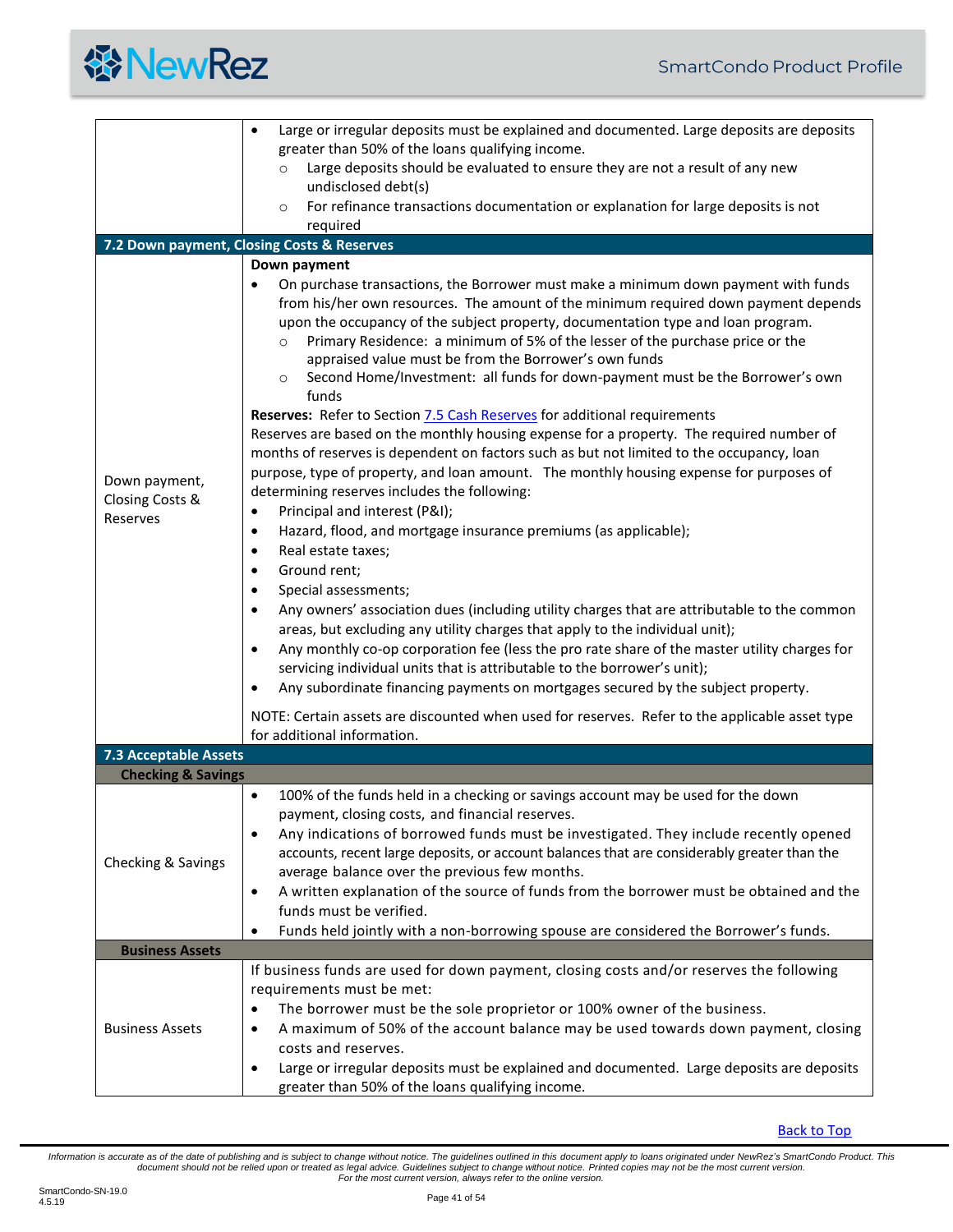

<span id="page-41-1"></span><span id="page-41-0"></span>

|                                                                                      | The UW will review the tax returns of the business to determine any withdrawal of the<br>$\bullet$<br>funds will not have a negative impact on the business. Any significant withdrawal<br>should be considered in relation to the overall strength of the borrower's company.<br>Funds deposited from the business into the borrower's personal account prior to loan<br>$\bullet$<br>application are considered personal funds. Funds should be sourced                                                                                                                                                                                                                                                                                                                                                                                                                                                                                                                                                                                                                                                                                                                                                                                                                                                                                                                                                                                                                                                                                                                                                                                                                                                                                                                                                                                                                                                                                                                                                                                                                                                                                                                                                                                                                                                                                                                                                                                                                                                                                                                                                       |
|--------------------------------------------------------------------------------------|-----------------------------------------------------------------------------------------------------------------------------------------------------------------------------------------------------------------------------------------------------------------------------------------------------------------------------------------------------------------------------------------------------------------------------------------------------------------------------------------------------------------------------------------------------------------------------------------------------------------------------------------------------------------------------------------------------------------------------------------------------------------------------------------------------------------------------------------------------------------------------------------------------------------------------------------------------------------------------------------------------------------------------------------------------------------------------------------------------------------------------------------------------------------------------------------------------------------------------------------------------------------------------------------------------------------------------------------------------------------------------------------------------------------------------------------------------------------------------------------------------------------------------------------------------------------------------------------------------------------------------------------------------------------------------------------------------------------------------------------------------------------------------------------------------------------------------------------------------------------------------------------------------------------------------------------------------------------------------------------------------------------------------------------------------------------------------------------------------------------------------------------------------------------------------------------------------------------------------------------------------------------------------------------------------------------------------------------------------------------------------------------------------------------------------------------------------------------------------------------------------------------------------------------------------------------------------------------------------------------|
|                                                                                      | <b>Stocks, Stock Options, Bonds, and Mutual Funds</b>                                                                                                                                                                                                                                                                                                                                                                                                                                                                                                                                                                                                                                                                                                                                                                                                                                                                                                                                                                                                                                                                                                                                                                                                                                                                                                                                                                                                                                                                                                                                                                                                                                                                                                                                                                                                                                                                                                                                                                                                                                                                                                                                                                                                                                                                                                                                                                                                                                                                                                                                                           |
| Stocks, Stock<br>Options, Bonds, and<br><b>Mutual Funds</b><br><b>Trust Accounts</b> | Stocks, government bonds, and mutual funds are acceptable sources of funds for the down<br>payment, closing costs and reserves provided their value can be verified. Stock options may be<br>an acceptable source of funds, but only for down payment and closing costs.<br>Verify<br>The borrower ownership of the account or asset<br>$\bullet$<br>The value of the asset at the time of sale or liquidation and<br>$\bullet$<br>The borrower's actual receipt of funds realized from the sale or liquidation of the assets if<br>$\bullet$<br>the stocks, stock options, bonds and mutual funds will be used for the down payment or<br>closing costs.<br><b>Stocks and mutual funds</b><br>When used for down payment or closing costs, NewRez must determine the value of the asset at<br>the time of sale or liquidation (net of any margin accounts) by obtaining either:<br>The most recent two months or most recent quarterly statement from the depository<br>$\bullet$<br>investment firm or<br>A copy of the stock certificate accompanied by documentation to evidence the stock price<br>$\bullet$<br>as of the application date<br>Receipt of funds must be verified to evidence the sale or liquidation with the following<br>$\bullet$<br>exception:<br>If the value of the asset is at least 20% more than the funds needed for the borrower's<br>$\circ$<br>down-payment and closing costs, no documentation of liquidation is required<br>When used for reserves the current documented value of stocks and mutual funds may be<br>$\bullet$<br>used<br>Non vested restricted stock is ineligible.<br>$\bullet$<br><b>Stock Options</b><br>Vested stock options are an acceptable source of funds for down payment and closing costs<br>$\bullet$<br>if they are immediately available to the borrower.<br>The value of the vested stock options can be documented by<br>Referencing a statement that lists the number of options and the option price AND<br>$\circ$<br>Using the current stock price to determine the gain that would be realized from<br>$\circ$<br>exercise of an option and the sale of the optioned stock<br>Vested stock options are not an acceptable source for reserves.<br>٠<br>Non-vested stock options are not an acceptable source of funds for the down payment,<br>$\bullet$<br>closing costs or reserves.<br><b>Government Bonds</b><br>The value of government bonds must be based on their purchase price unless the<br>$\bullet$<br>redemption value can be documented.<br>When used for reserves, the current value of bonds may be used<br>$\bullet$ |
| <b>Trust Accounts</b>                                                                | Funds disbursed from a borrower's trust account are an acceptable source for the down<br>payment, closing costs and reserves provided the borrower has immediate access to the funds.                                                                                                                                                                                                                                                                                                                                                                                                                                                                                                                                                                                                                                                                                                                                                                                                                                                                                                                                                                                                                                                                                                                                                                                                                                                                                                                                                                                                                                                                                                                                                                                                                                                                                                                                                                                                                                                                                                                                                                                                                                                                                                                                                                                                                                                                                                                                                                                                                           |
|                                                                                      | To document the trust funds:<br>Obtain written documentation of the value of the trust account from either the trust                                                                                                                                                                                                                                                                                                                                                                                                                                                                                                                                                                                                                                                                                                                                                                                                                                                                                                                                                                                                                                                                                                                                                                                                                                                                                                                                                                                                                                                                                                                                                                                                                                                                                                                                                                                                                                                                                                                                                                                                                                                                                                                                                                                                                                                                                                                                                                                                                                                                                            |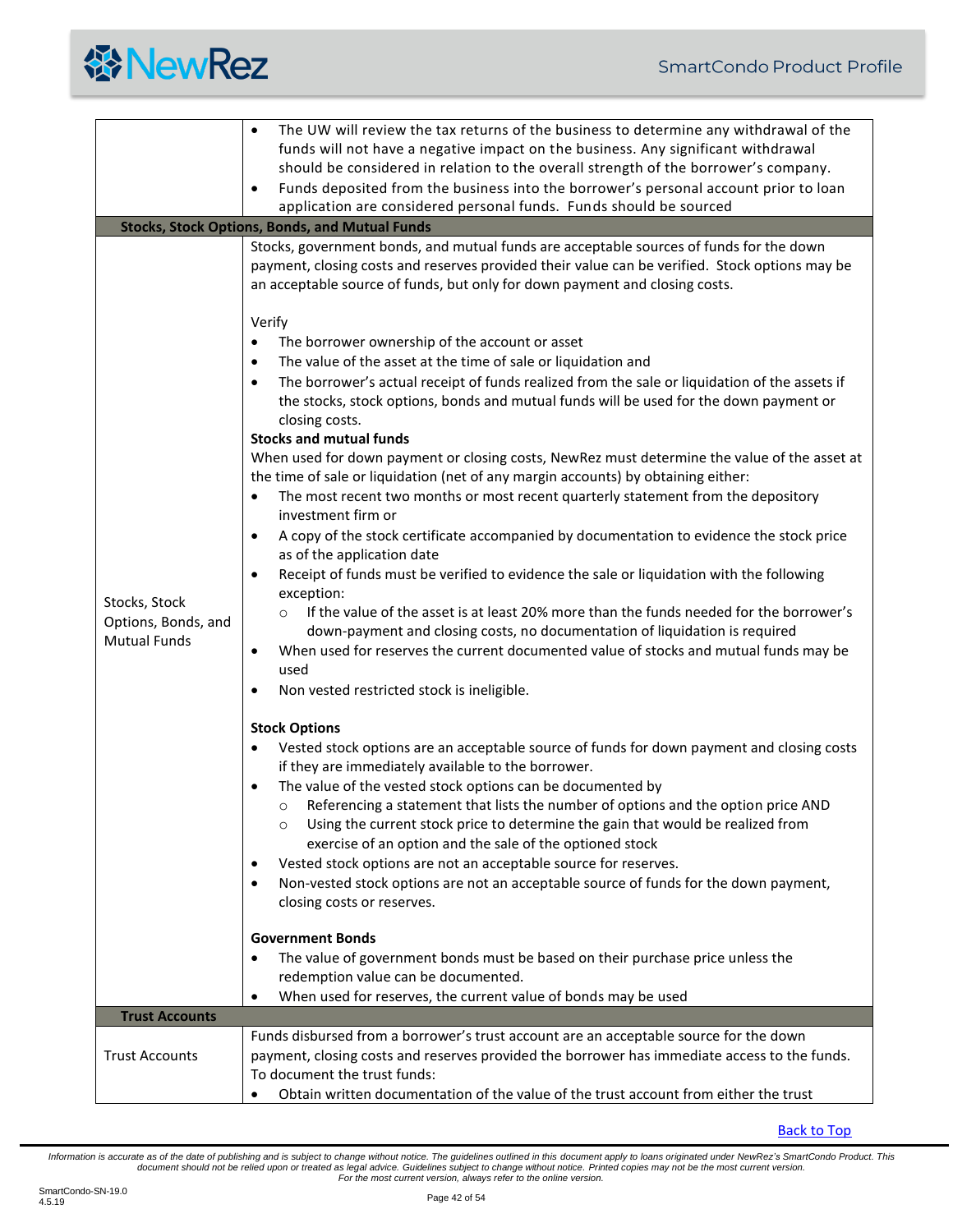

<span id="page-42-2"></span><span id="page-42-1"></span><span id="page-42-0"></span>

|                                   | manager or the trustee; AND                                                                                                                                                                                                                                                                                                                                                                                                                                                                                                                                                                                                                                                                                                                                                                                                                                                                                                                                                                                                                                                                                                                                                                                                                                                                                                                                                                                                                                                                                                                                                                                                                                                                                                                                                                                                     |  |  |  |  |
|-----------------------------------|---------------------------------------------------------------------------------------------------------------------------------------------------------------------------------------------------------------------------------------------------------------------------------------------------------------------------------------------------------------------------------------------------------------------------------------------------------------------------------------------------------------------------------------------------------------------------------------------------------------------------------------------------------------------------------------------------------------------------------------------------------------------------------------------------------------------------------------------------------------------------------------------------------------------------------------------------------------------------------------------------------------------------------------------------------------------------------------------------------------------------------------------------------------------------------------------------------------------------------------------------------------------------------------------------------------------------------------------------------------------------------------------------------------------------------------------------------------------------------------------------------------------------------------------------------------------------------------------------------------------------------------------------------------------------------------------------------------------------------------------------------------------------------------------------------------------------------|--|--|--|--|
|                                   | Document the conditions under which the borrower has access to the funds and the effect,<br>$\bullet$                                                                                                                                                                                                                                                                                                                                                                                                                                                                                                                                                                                                                                                                                                                                                                                                                                                                                                                                                                                                                                                                                                                                                                                                                                                                                                                                                                                                                                                                                                                                                                                                                                                                                                                           |  |  |  |  |
|                                   | if any, that the withdrawal of funds will have on the trust income used in qualifying the                                                                                                                                                                                                                                                                                                                                                                                                                                                                                                                                                                                                                                                                                                                                                                                                                                                                                                                                                                                                                                                                                                                                                                                                                                                                                                                                                                                                                                                                                                                                                                                                                                                                                                                                       |  |  |  |  |
|                                   | borrower for the mortgage                                                                                                                                                                                                                                                                                                                                                                                                                                                                                                                                                                                                                                                                                                                                                                                                                                                                                                                                                                                                                                                                                                                                                                                                                                                                                                                                                                                                                                                                                                                                                                                                                                                                                                                                                                                                       |  |  |  |  |
| <b>Retirement Accounts</b>        |                                                                                                                                                                                                                                                                                                                                                                                                                                                                                                                                                                                                                                                                                                                                                                                                                                                                                                                                                                                                                                                                                                                                                                                                                                                                                                                                                                                                                                                                                                                                                                                                                                                                                                                                                                                                                                 |  |  |  |  |
| Retirement<br>Accounts            | $\bullet$<br>Vested funds from individual retirement accounts (IRA/Keogh accounts) and tax-favored<br>retirement savings accounts (401(k) accounts) are acceptable sources of funds for down<br>payment, closing costs, and reserves.<br>NewRez must verify the ownership of the accounts and the borrower's actual receipt of the<br>$\bullet$<br>funds realized from the liquidation of the assets if needed to complete the transaction.<br>When funds from retirement accounts are used for reserves, NewRez does not require the<br>$\bullet$<br>funds to be withdrawn from the account(s). However, NewRez must exercise caution<br>when considering retirement accounts as effective reserves because these accounts often<br>feature significant penalties for early withdrawals, allow limited access, or have vesting<br>requirements.<br>If the retirement assets are in the form of stocks, bonds, or mutual funds, 100% of the<br>$\bullet$<br>current value may be considered when using for reserves with the following exception:<br>If the borrower is not at 59 $\frac{1}{2}$ or older the value of the account should be reduced by<br>$\circ$<br>10% to account for an early withdrawal penalty.<br>If the retirement account only allows withdrawals in connection with the borrower's<br>٠<br>employment termination, retirement (unless the borrower is of retirement age), or death,                                                                                                                                                                                                                                                                                                                                                                                                                    |  |  |  |  |
|                                   | NewRez must not consider the vested funds as effective reserves.                                                                                                                                                                                                                                                                                                                                                                                                                                                                                                                                                                                                                                                                                                                                                                                                                                                                                                                                                                                                                                                                                                                                                                                                                                                                                                                                                                                                                                                                                                                                                                                                                                                                                                                                                                |  |  |  |  |
| <b>Earnest Money Deposit</b>      |                                                                                                                                                                                                                                                                                                                                                                                                                                                                                                                                                                                                                                                                                                                                                                                                                                                                                                                                                                                                                                                                                                                                                                                                                                                                                                                                                                                                                                                                                                                                                                                                                                                                                                                                                                                                                                 |  |  |  |  |
| <b>Earnest Money</b><br>Deposit   | The deposit on the sales contract (earnest money) for the purchase of the security property is an<br>acceptable source of funds for both the down payment and the closing costs.<br>Verification of source of funds<br>If the deposit is being used as part of the borrowers minimum contribution requirement, the<br>$\bullet$<br>funds must be verified as being from an acceptable source<br>A request for Verification of Deposit may be used however, VOD's are not acceptable as a<br>$\bullet$<br>standalone documentation source, bank statements are always required<br>Financial institute records must be seasoned according to matrix requirements and must<br>$\bullet$<br>evidence that the average balance for this time was large enough to support the amount of<br>the deposit. If a copy of the cancelled check is used to document the source of funds, the<br>records must cover the period up to and including the date the check cleared the bank.<br>If it cannot be determined that these funds were withdrawn from the borrowers account,<br>$\bullet$<br>additional verification of the source and evidence that the funds have actually changed<br>hands from the borrower to the seller, the realtor, the escrow agent or settlement attorney<br>should be provided.<br>Large earnest money deposits or deposits that exceed the amount customary for the area<br>٠<br>should be closely evaluated.<br>Receipt of the deposit must be verified by:<br>Copy of canceled check from acceptable source;<br>٠<br>Copy of check not canceled with financial institute record(s) to evidence check cleared;<br>$\bullet$<br>Evidence from the real estate broker (not the agent) that the funds were deposited into the<br>٠<br>broker's trust account (i.e., copy of broker's trust account statement); |  |  |  |  |
| <b>Anticipated Sales Proceeds</b> | Escrow agent/attorney's letter acknowledging receipt of funds.                                                                                                                                                                                                                                                                                                                                                                                                                                                                                                                                                                                                                                                                                                                                                                                                                                                                                                                                                                                                                                                                                                                                                                                                                                                                                                                                                                                                                                                                                                                                                                                                                                                                                                                                                                  |  |  |  |  |
| <b>Anticipated Sales</b>          | Sales Proceeds from Real Estate Owned Pending Sale                                                                                                                                                                                                                                                                                                                                                                                                                                                                                                                                                                                                                                                                                                                                                                                                                                                                                                                                                                                                                                                                                                                                                                                                                                                                                                                                                                                                                                                                                                                                                                                                                                                                                                                                                                              |  |  |  |  |
| Proceeds                          | If the proceeds from the sale of a currently owned home are needed for the down payment<br>٠<br>and closing costs on the new house, the source of funds must be verified by obtaining a                                                                                                                                                                                                                                                                                                                                                                                                                                                                                                                                                                                                                                                                                                                                                                                                                                                                                                                                                                                                                                                                                                                                                                                                                                                                                                                                                                                                                                                                                                                                                                                                                                         |  |  |  |  |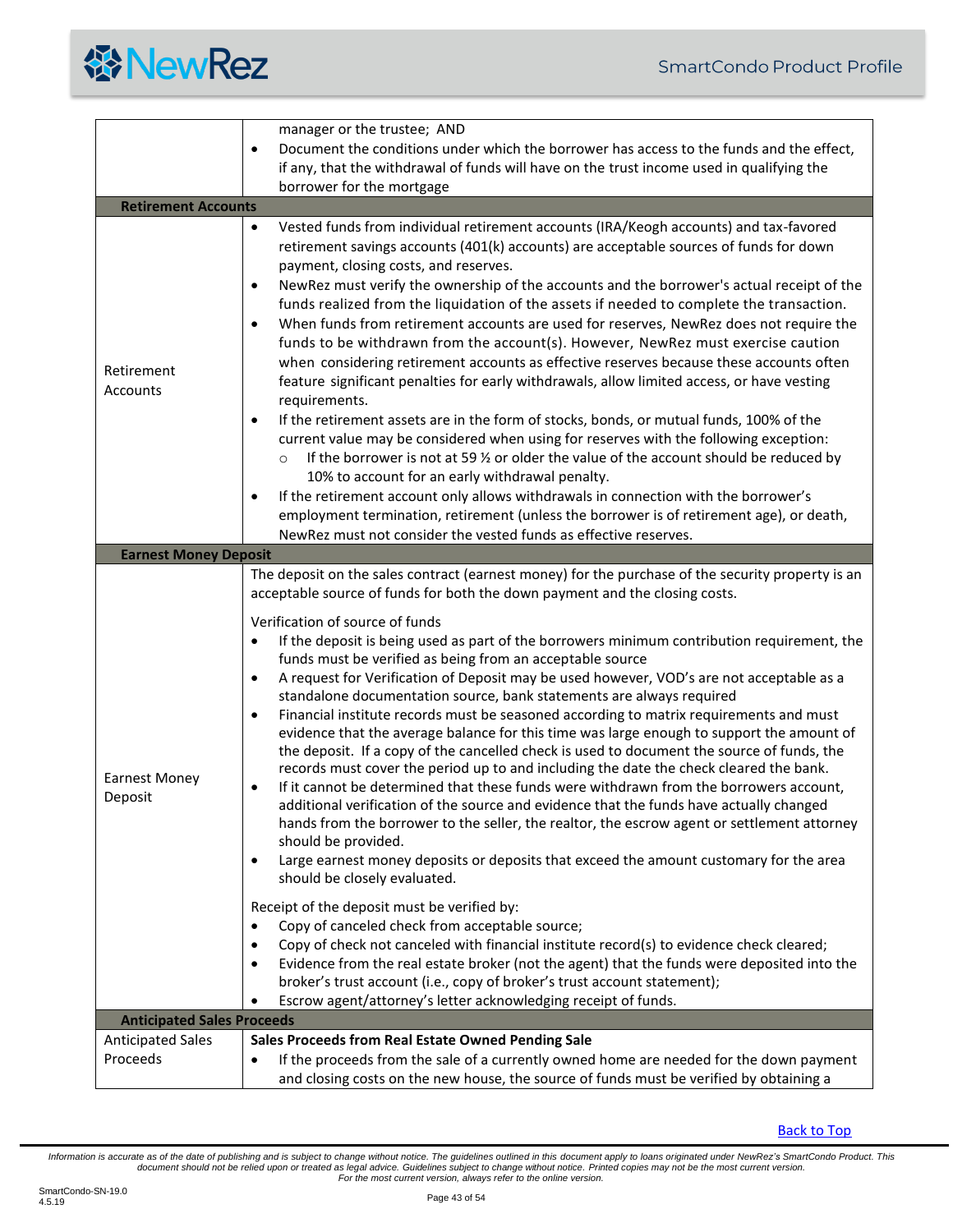|  | <b>餐NewRez</b> |
|--|----------------|
|--|----------------|

<span id="page-43-2"></span><span id="page-43-1"></span><span id="page-43-0"></span>

|                                | copy of the fully executed Closing Disclosure/Settlement Statement on the existing home<br>before or simultaneously with the settlement of the new home, showing sufficient cash<br>proceeds to consummate the purchase of the new home. |  |  |  |  |
|--------------------------------|------------------------------------------------------------------------------------------------------------------------------------------------------------------------------------------------------------------------------------------|--|--|--|--|
|                                | <b>Corporate relocation plans</b>                                                                                                                                                                                                        |  |  |  |  |
|                                |                                                                                                                                                                                                                                          |  |  |  |  |
|                                | When the borrower's employer assumes responsibility for paying off the existing mortgage                                                                                                                                                 |  |  |  |  |
|                                | in connection with a corporate relocation plan, obtain a copy of the executed buyout                                                                                                                                                     |  |  |  |  |
|                                | agreement to document the source of funds. A photocopy of a sales contract or a listing                                                                                                                                                  |  |  |  |  |
|                                | agreement is not considered an acceptable source of verification of proceeds from the sale.                                                                                                                                              |  |  |  |  |
|                                | <b>Borrowed Funds Secured by an Asset</b>                                                                                                                                                                                                |  |  |  |  |
|                                | Borrowed funds secured by an asset are an acceptable source of funds for the down payment                                                                                                                                                |  |  |  |  |
|                                | and closing costs since the borrowed funds represent a return of equity. Assets that may be used                                                                                                                                         |  |  |  |  |
|                                | to secure funds include:                                                                                                                                                                                                                 |  |  |  |  |
|                                | Automobile                                                                                                                                                                                                                               |  |  |  |  |
|                                | Artwork<br>$\bullet$                                                                                                                                                                                                                     |  |  |  |  |
|                                | Collectibles<br>$\bullet$                                                                                                                                                                                                                |  |  |  |  |
|                                | Real estate<br>$\bullet$                                                                                                                                                                                                                 |  |  |  |  |
|                                | Financial assets such as<br>$\bullet$                                                                                                                                                                                                    |  |  |  |  |
|                                | Savings, Checking or CD accounts<br>$\circ$                                                                                                                                                                                              |  |  |  |  |
|                                | <b>Stocks</b><br>$\circ$                                                                                                                                                                                                                 |  |  |  |  |
| <b>Borrowed Funds</b>          | <b>Bonds</b><br>$\circ$                                                                                                                                                                                                                  |  |  |  |  |
| Secured by an Asset            | 401k<br>$\Omega$                                                                                                                                                                                                                         |  |  |  |  |
|                                |                                                                                                                                                                                                                                          |  |  |  |  |
|                                | When qualifying the borrower, the underwriter must consider the monthly payments for                                                                                                                                                     |  |  |  |  |
|                                | secured loans as a debt. If the secured loan doesn't require a monthly payment, calculate an                                                                                                                                             |  |  |  |  |
|                                | equivalent amount and consider it a recurring debt. Loans secured against Retirement / 401(k)                                                                                                                                            |  |  |  |  |
|                                | assets are not considered an obligation and can be excluded from the qualifying ratios.                                                                                                                                                  |  |  |  |  |
|                                | Verification of the value of the asset must be provided                                                                                                                                                                                  |  |  |  |  |
|                                | A copy of the note securing the financing must be provided<br>٠                                                                                                                                                                          |  |  |  |  |
|                                | Evidence of the transfer of funds to the borrower must be provided<br>٠                                                                                                                                                                  |  |  |  |  |
|                                | Evidence that the party providing the secured loan is not a party to the sale<br>٠                                                                                                                                                       |  |  |  |  |
|                                | Reduce the value of the remaining asset by the amount of the secured loan balance<br>$\bullet$                                                                                                                                           |  |  |  |  |
|                                | (financial assets only)                                                                                                                                                                                                                  |  |  |  |  |
| <b>Credit Card Financing</b>   |                                                                                                                                                                                                                                          |  |  |  |  |
|                                | In no case may credit card financing be used for down payment funds. Certain costs that may be                                                                                                                                           |  |  |  |  |
|                                | paid early in the loan process may be paid via credit card. These costs include:                                                                                                                                                         |  |  |  |  |
| <b>Credit Card</b>             | Appraisal                                                                                                                                                                                                                                |  |  |  |  |
| Financing                      | Lock in fee                                                                                                                                                                                                                              |  |  |  |  |
|                                | Commitment fee<br>٠                                                                                                                                                                                                                      |  |  |  |  |
|                                | Credit report fee<br>$\bullet$                                                                                                                                                                                                           |  |  |  |  |
| <b>Sale of Personal Assets</b> |                                                                                                                                                                                                                                          |  |  |  |  |
|                                | Proceeds from the sale of personal assets are an acceptable source of funds for the down                                                                                                                                                 |  |  |  |  |
|                                | payment, closing costs and reserves provided the individual purchasing the asset is not a party to                                                                                                                                       |  |  |  |  |
|                                | the property sale transaction or the mortgage financing transaction                                                                                                                                                                      |  |  |  |  |
|                                | Documentation requirements required are:                                                                                                                                                                                                 |  |  |  |  |
|                                | Evidence the borrower owned the asset prior to sale<br>٠                                                                                                                                                                                 |  |  |  |  |
| Sale of Personal               |                                                                                                                                                                                                                                          |  |  |  |  |
| Assets                         | The value of the asset as determined by an independent and reputable source<br>$\bullet$                                                                                                                                                 |  |  |  |  |
|                                | A bill of sale or statement from the purchaser showing the transfer of ownership of the<br>٠                                                                                                                                             |  |  |  |  |
|                                | asset                                                                                                                                                                                                                                    |  |  |  |  |
|                                | Proof of the borrower's receipt of the sale proceeds from documents such as<br>٠                                                                                                                                                         |  |  |  |  |
|                                | <b>Financial Institution Records</b><br>$\circ$                                                                                                                                                                                          |  |  |  |  |
|                                | Copy of purchaser's cancelled check<br>$\circ$                                                                                                                                                                                           |  |  |  |  |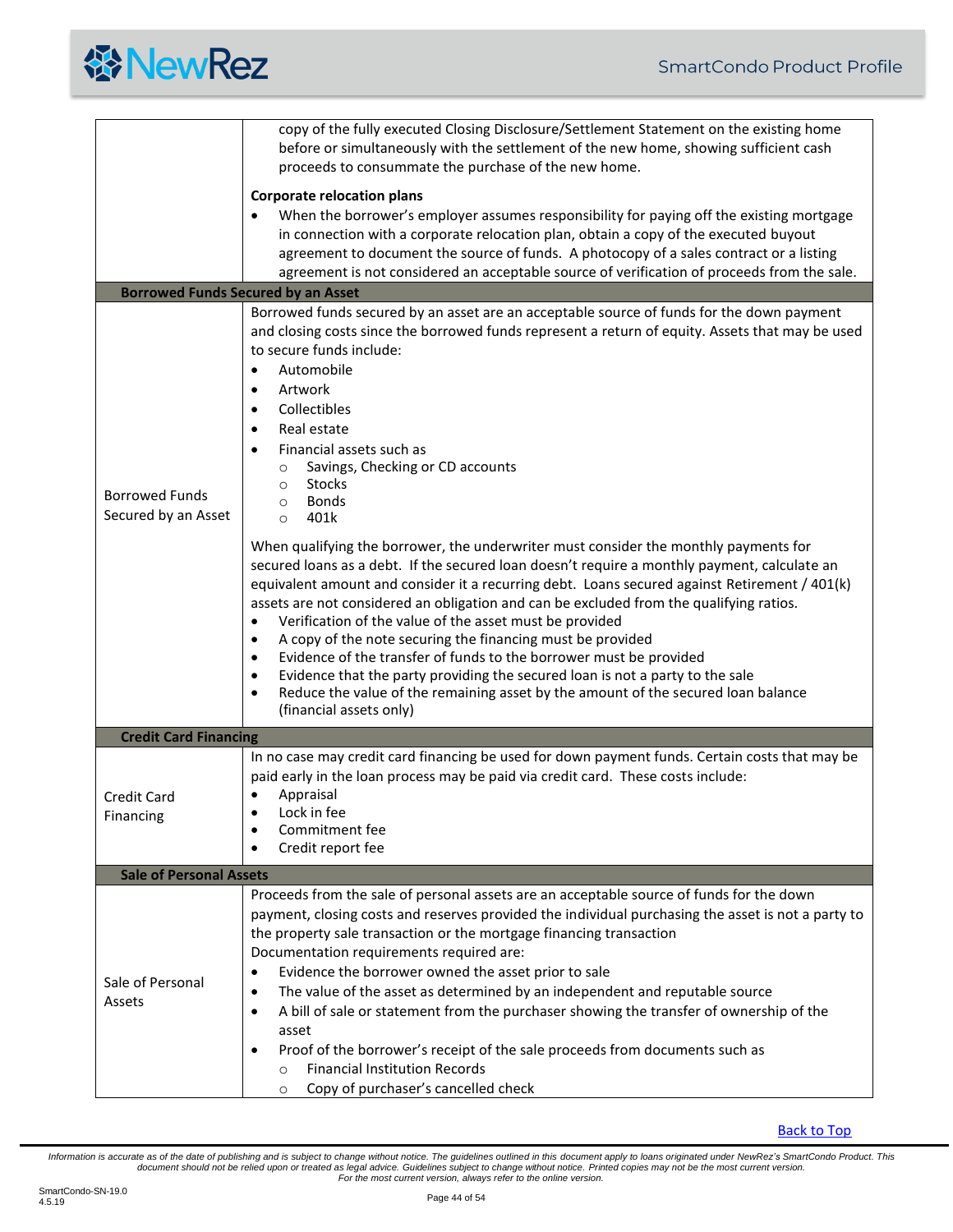

<span id="page-44-1"></span><span id="page-44-0"></span>

| 1031 Exchange     |                                                                                                                                                                                                                                                                                                                                                                                                                                                                                                                                                                                                                                                                                                                                                                                                                                                                                                                                                                                                                                                                                                                                                                                                                                                                                                                                                                                                                                                                                                                                                                                                                                                                                                                                                                                                                                                                                                                                                                                                                                                                                                                                                                                                                                                                                                                                                                                                                                                                                                                                                                                                           |  |  |  |
|-------------------|-----------------------------------------------------------------------------------------------------------------------------------------------------------------------------------------------------------------------------------------------------------------------------------------------------------------------------------------------------------------------------------------------------------------------------------------------------------------------------------------------------------------------------------------------------------------------------------------------------------------------------------------------------------------------------------------------------------------------------------------------------------------------------------------------------------------------------------------------------------------------------------------------------------------------------------------------------------------------------------------------------------------------------------------------------------------------------------------------------------------------------------------------------------------------------------------------------------------------------------------------------------------------------------------------------------------------------------------------------------------------------------------------------------------------------------------------------------------------------------------------------------------------------------------------------------------------------------------------------------------------------------------------------------------------------------------------------------------------------------------------------------------------------------------------------------------------------------------------------------------------------------------------------------------------------------------------------------------------------------------------------------------------------------------------------------------------------------------------------------------------------------------------------------------------------------------------------------------------------------------------------------------------------------------------------------------------------------------------------------------------------------------------------------------------------------------------------------------------------------------------------------------------------------------------------------------------------------------------------------|--|--|--|
| 1031 Exchange     | Assets for the down payment from a "like-kind exchange," also known as a 1031 exchange,<br>are eligible if properly documented and in compliance with Internal Revenue Code Section<br>1031.<br>Must be investment property<br>$\bullet$<br>Copy of settlement statement from property being exchanged is required<br>$\bullet$<br>Reverse 1031 exchanges are not permitted                                                                                                                                                                                                                                                                                                                                                                                                                                                                                                                                                                                                                                                                                                                                                                                                                                                                                                                                                                                                                                                                                                                                                                                                                                                                                                                                                                                                                                                                                                                                                                                                                                                                                                                                                                                                                                                                                                                                                                                                                                                                                                                                                                                                                               |  |  |  |
| <b>Gift Funds</b> |                                                                                                                                                                                                                                                                                                                                                                                                                                                                                                                                                                                                                                                                                                                                                                                                                                                                                                                                                                                                                                                                                                                                                                                                                                                                                                                                                                                                                                                                                                                                                                                                                                                                                                                                                                                                                                                                                                                                                                                                                                                                                                                                                                                                                                                                                                                                                                                                                                                                                                                                                                                                           |  |  |  |
| <b>Gift Funds</b> | Gift Funds and Gifts of Equity are permissible sources of funds to be used towards a borrower's<br>down payment and closing costs.<br>Borrower must have a minimum 5% of their own funds into the transaction unless the<br>LTV/CLTV is 80% or less<br>Maximum LTV/CLTV for Gift of Equity transaction is 75%<br>$\bullet$<br>Primary residence transactions only<br>$\bullet$<br>Subordinate Financing is not permitted<br>$\bullet$<br>Gift funds cannot be used for reserves<br>$\bullet$<br>Must be from an immediate family member as follows:<br>$\bullet$<br>Child, parent, or grandparent<br>$\circ$<br>Child is defined as a son, stepson, daughter, or stepdaughter;<br>A parent or grandparent includes a step-parent/grandparent or foster<br>٠<br>parent/grandparent<br>Spouse or domestic partner (domestic partner must live with borrower)<br>O<br>Legally adopted son or daughter, including a child who is placed with the borrower by<br>$\circ$<br>an authorized agency for legal adoption<br>Foster child<br>$\circ$<br>Brother, stepbrother, sister, stepsister<br>$\circ$<br>Son-in-law, daughter-in-law, father-in-law, mother-in-law, brother-in-law, or sister-in-<br>$\circ$<br>law of the borrower.<br>Cousins and close family friends are not acceptable donors<br>$\circ$<br>The donor may not be, or have any affiliation with, the builder, developer, the real<br>$\circ$<br>estate agent, or any other interested party to the transaction.<br><b>Documentation Requirements</b><br>Gifts must be evidenced by a letter signed by the donor, called a gift letter. The gift letter<br>$\bullet$<br>must<br>Specify the dollar amount of the gift<br>O<br>Specify the source of the gift<br>$\circ$<br>Specify the date the funds were transferred<br>$\circ$<br>Include the donors statement that no repayment is expected AND<br>O<br>Indicate the donor's name, address, telephone number and relationship to the<br>$\circ$<br>borrower<br>The lender must verify that sufficient funds to cover the gift are either in the donor's<br>٠<br>account or have been transferred prior to or at closing. Acceptable documentation includes<br>any of the following:<br>a copy of the donor's check and the borrower's deposit slip,<br>$\circ$<br>a copy of the donor's withdrawal slip and the borrower's deposit slip,<br>$\circ$<br>a copy of the donor's check to the closing agent, or<br>$\circ$<br>proof of wire transfer from the donor's account to the borrower's<br>$\circ$<br>Note: Source of funds for gifts must be consistent in all gift documentation. |  |  |  |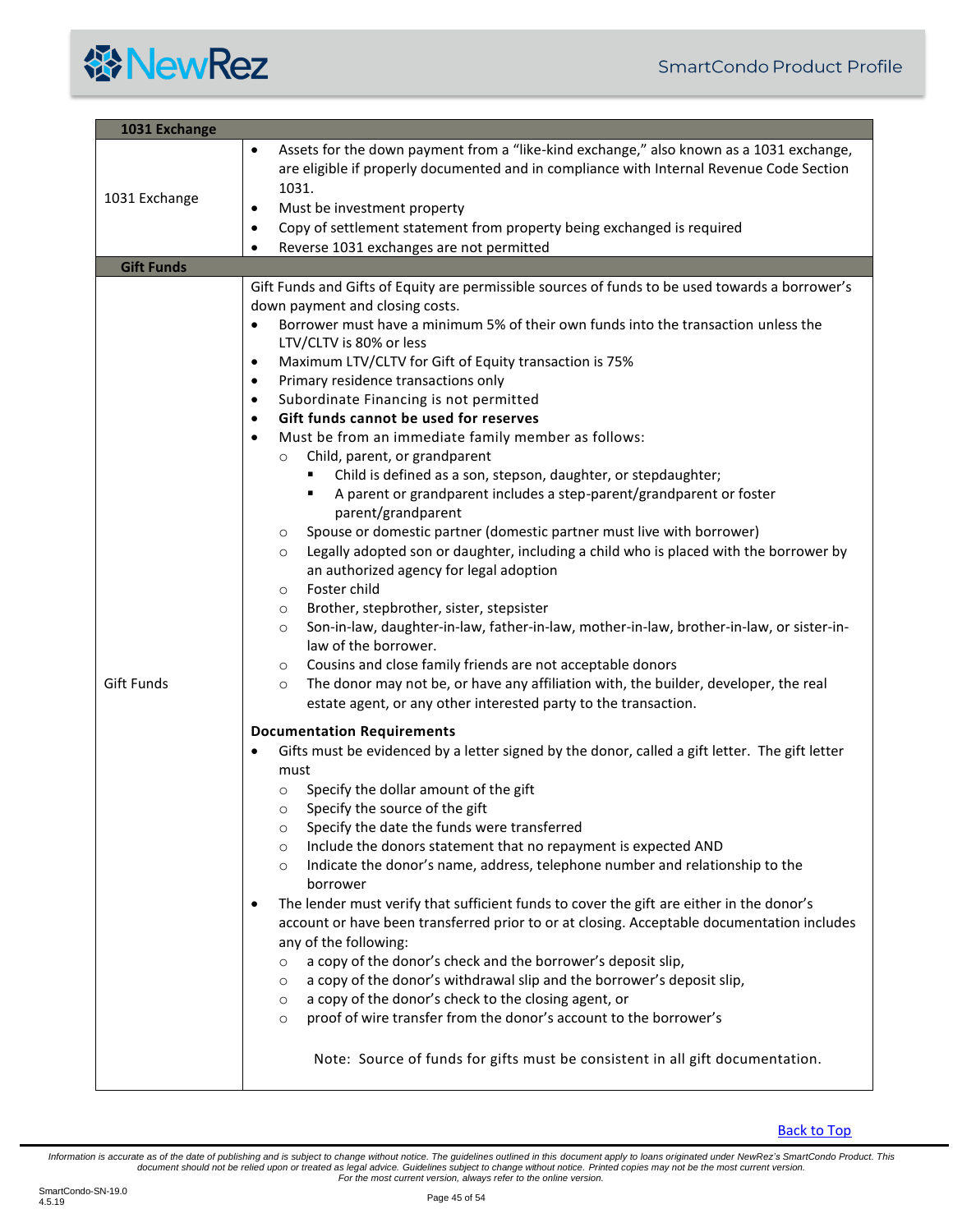<span id="page-45-0"></span>

|                         | <b>Gifts of Equity</b>                                                                                                                                                                                                          |  |  |  |  |
|-------------------------|---------------------------------------------------------------------------------------------------------------------------------------------------------------------------------------------------------------------------------|--|--|--|--|
|                         | A gift of equity refers to a gift provided by the seller of a property to the buyer. The gift<br>represents a portion of the seller's equity in the property and is transferred to the buyer as<br>a credit in the transaction. |  |  |  |  |
|                         | A gift of equity is permitted for primary residences if:<br>$\bullet$                                                                                                                                                           |  |  |  |  |
|                         | The sales price for the property is at market rate                                                                                                                                                                              |  |  |  |  |
|                         | $\circ$                                                                                                                                                                                                                         |  |  |  |  |
|                         | The acceptable donor and minimum borrower contribution requirements for gifts also<br>$\circ$<br>applies to gifts of equity.                                                                                                    |  |  |  |  |
|                         | Gift of Equity-A "gift of equity" refers to a gift provided by the seller of a property to the buyer.                                                                                                                           |  |  |  |  |
|                         | The gift represents a portion of the seller's equity in the property, and is transferred to the buyer                                                                                                                           |  |  |  |  |
|                         | as a credit in the transaction                                                                                                                                                                                                  |  |  |  |  |
|                         | <b>Gift of Equity Requirements</b>                                                                                                                                                                                              |  |  |  |  |
|                         | Maximum LTV/CLTV of 75%<br>$\bullet$                                                                                                                                                                                            |  |  |  |  |
|                         | Borrower must have 5% own funds into transaction<br>$\bullet$                                                                                                                                                                   |  |  |  |  |
|                         | Signed gift letter meeting the same requirements noted above<br>$\bullet$                                                                                                                                                       |  |  |  |  |
|                         | Only permissible from immediate relative as described above<br>$\bullet$                                                                                                                                                        |  |  |  |  |
|                         | Closing Disclosure/settlement statement identifying gift of equity and amount<br>$\bullet$                                                                                                                                      |  |  |  |  |
|                         |                                                                                                                                                                                                                                 |  |  |  |  |
|                         | If the requirements shown here are met, the gift of equity is not subject to the IPC<br>requirements                                                                                                                            |  |  |  |  |
| 7.4 Unacceptable Assets |                                                                                                                                                                                                                                 |  |  |  |  |
|                         | <b>Anticipated Savings</b><br>$\bullet$                                                                                                                                                                                         |  |  |  |  |
|                         | <b>Bridge Loans</b><br>$\bullet$                                                                                                                                                                                                |  |  |  |  |
|                         | Cash-on-hand/Mattress Money<br>$\bullet$                                                                                                                                                                                        |  |  |  |  |
|                         | Digital Currency (ex. Bitcoin)<br>$\bullet$                                                                                                                                                                                     |  |  |  |  |
|                         | Donated funds in any form, such as cash or bonds donated by the seller, builder or selling<br>$\bullet$                                                                                                                         |  |  |  |  |
|                         | agent outside of approved financing contributions in the Seller Concession<br>Donation from Equities<br>$\bullet$                                                                                                               |  |  |  |  |
|                         | <b>Employer Assistance</b><br>$\bullet$                                                                                                                                                                                         |  |  |  |  |
|                         | Funds from a Community Second Mortgage/Down Payment Assistance Program<br>$\bullet$                                                                                                                                             |  |  |  |  |
|                         | Funds in a Custodial or "In Trust For" account<br>$\bullet$                                                                                                                                                                     |  |  |  |  |
| Unacceptable            | Gift funds which must be repaid in full or in part.<br>$\bullet$                                                                                                                                                                |  |  |  |  |
| Assets                  | Gifts from seller-funded programs.<br>$\bullet$                                                                                                                                                                                 |  |  |  |  |
|                         | Individual Development Accounts (IDA's)<br>$\bullet$                                                                                                                                                                            |  |  |  |  |
|                         | Net proceeds from a reverse 1031 exchange.<br>$\bullet$                                                                                                                                                                         |  |  |  |  |
|                         | Personal, unsecured loans                                                                                                                                                                                                       |  |  |  |  |
|                         | Pooled Funds<br>$\bullet$                                                                                                                                                                                                       |  |  |  |  |
|                         | Proceeds from a cash-out refinance cannot be used to meet reserve requirements<br>$\bullet$                                                                                                                                     |  |  |  |  |
|                         | <b>Rent Credits</b><br>$\bullet$                                                                                                                                                                                                |  |  |  |  |
|                         | Stocks held in an unlisted corporation<br>$\bullet$                                                                                                                                                                             |  |  |  |  |
|                         | Sweat Equity (labor performed by the Borrower or goods or materials provided by the<br>$\bullet$                                                                                                                                |  |  |  |  |
|                         | Borrower)                                                                                                                                                                                                                       |  |  |  |  |
|                         | <b>Trade Equity</b><br>$\bullet$                                                                                                                                                                                                |  |  |  |  |
| 7.5 Cash Reserves       |                                                                                                                                                                                                                                 |  |  |  |  |
|                         | Refer to eligibility matrix for base reserve requirements<br>$\bullet$                                                                                                                                                          |  |  |  |  |
| Cash Reserves           | Borrowers who own additional real estate must have:<br>$\bullet$                                                                                                                                                                |  |  |  |  |
|                         | 2 months of reserves for each additional financed property owned including properties<br>O                                                                                                                                      |  |  |  |  |
|                         | that are pending sale and will not be sold prior to the subject transaction closing.                                                                                                                                            |  |  |  |  |
|                         | The PITIA is based on each individual properties respective PITIA.<br>$\circ$                                                                                                                                                   |  |  |  |  |
|                         | Cash in hand from a cash-out refinance is not eligible to satisfy reserve requirements<br>$\bullet$                                                                                                                             |  |  |  |  |

<span id="page-45-1"></span>[Back to Top](#page-1-0)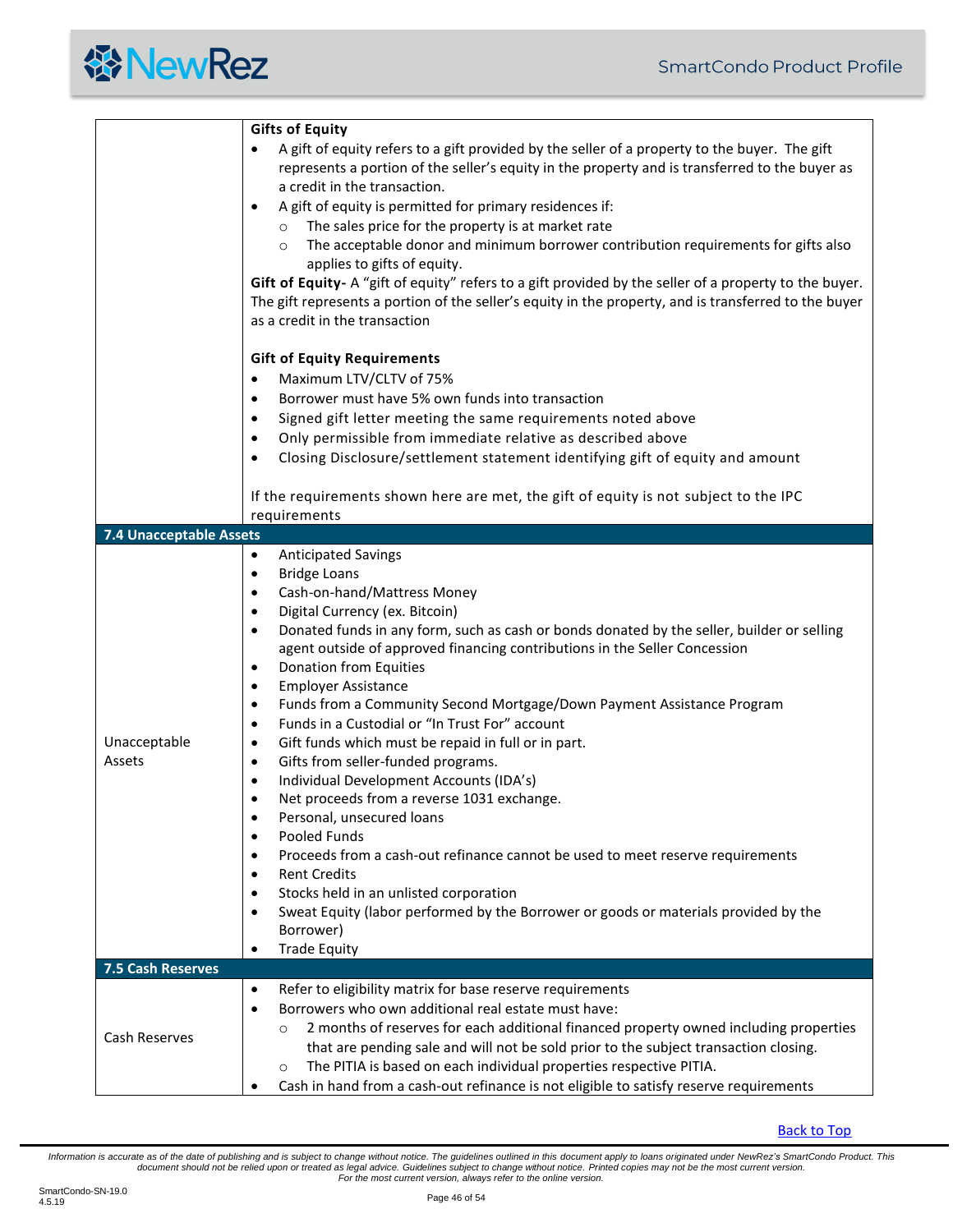

<span id="page-46-0"></span>

| 7.6 Sales & Financing Concessions |                                                                                                                                                                                                                                                                                                                                                                                                                                                                                                                                                                                                                                                                                                                                                                                                                                                                                                                                                                                                                                                                                                                                                                                                                                                                                            |  |  |  |
|-----------------------------------|--------------------------------------------------------------------------------------------------------------------------------------------------------------------------------------------------------------------------------------------------------------------------------------------------------------------------------------------------------------------------------------------------------------------------------------------------------------------------------------------------------------------------------------------------------------------------------------------------------------------------------------------------------------------------------------------------------------------------------------------------------------------------------------------------------------------------------------------------------------------------------------------------------------------------------------------------------------------------------------------------------------------------------------------------------------------------------------------------------------------------------------------------------------------------------------------------------------------------------------------------------------------------------------------|--|--|--|
|                                   | For purposes of determining the impact of costs paid by the seller of the subject property, or an<br>interested third party, distinctions are made between financing concessions and sales<br>concessions.                                                                                                                                                                                                                                                                                                                                                                                                                                                                                                                                                                                                                                                                                                                                                                                                                                                                                                                                                                                                                                                                                 |  |  |  |
| Sales & Financing<br>Concessions  | <b>Financing Concessions (Seller or Other Interested Party Paid Closing Costs)</b><br>Financing concessions are considered to be funds originating from an interested party to pay<br>closing costs on a purchase transaction. Allowable financing concessions include any of the<br>following:<br>Permanent reductions in the interest rate on the mortgage loan;<br>$\bullet$<br>Contributions related to the mortgage loan financing charges that traditionally would be<br>$\bullet$<br>paid by the Borrower, including but not limited to the payment of discount points, loan fees,<br>commitment fees and/or origination fees, property taxes, and insurance escrows; or<br>Payment of the cost of other items traditionally paid by the Borrower, such as application<br>٠<br>fees, appraisal fees, transfer taxes, tax stamps, attorney fees, surveys, non-recurring closing<br>costs and title insurance.<br><b>Sales Concessions or Property Inducements</b><br>Sales Concessions are IPCs that take the form of non-realty items. They include:<br>Cash<br>$\circ$<br>Furniture<br>$\circ$<br>Automobiles<br>$\circ$<br>Decorator allowances<br>$\circ$<br>Moving costs<br>$\circ$<br>Other giveaways<br>$\circ$<br>Financing concessions that exceed NewRez limits<br>$\circ$ |  |  |  |
|                                   | The value of any sales concession must be deducted from the sales price or appraised value<br>when calculating the LTV and CLTV ratios for underwriting and eligibility purposes.                                                                                                                                                                                                                                                                                                                                                                                                                                                                                                                                                                                                                                                                                                                                                                                                                                                                                                                                                                                                                                                                                                          |  |  |  |
|                                   | <b>Reviewing Concessions</b><br>Interested Party Contributions (IPC's) are not permitted to be used to make the<br>$\bullet$<br>borrowers down payment, meet financial reserve requirements, or meet minimum<br>borrower contribution requirements<br>Ensure that any and all IPC's are identified and taken into consideration<br>٠<br>Provide the appraiser with all appropriate financing data and IPCs for the subject<br>٠<br>property granted by anyone associated with the transaction<br>Ensure that the property value is adequately supported<br>٠<br>Ensure that the LTV/CLTV after any IPC's are taken into consideration remain within<br>stated eligibility limits<br>Scrutinize all loan and sales contract documents (the sales contract, the GFE, the 1003,<br>٠<br>the appraisal report, the Settlement Statement/Closing Disclosure etc.)<br>Ensure that all elements of the Settlement Statement/Closing Disclosure were taken into<br>٠<br>consideration during the underwriting process<br>Ensure that fees and expenses are consistent between all documents. Analyze and<br>$\bullet$<br>resolve any discrepancies.                                                                                                                                                |  |  |  |
|                                   | <b>Ineligible Concessions</b><br><b>Undisclosed IPCs</b><br>Examples of these types of contributions include but are not limited to:<br>$\circ$<br>Moving expenses<br>Payment of various fees on the borrowers behalf<br>Silent second mortgages held by the property seller<br>Other contributions that are given to the borrower outside of closing and are not<br>٠                                                                                                                                                                                                                                                                                                                                                                                                                                                                                                                                                                                                                                                                                                                                                                                                                                                                                                                     |  |  |  |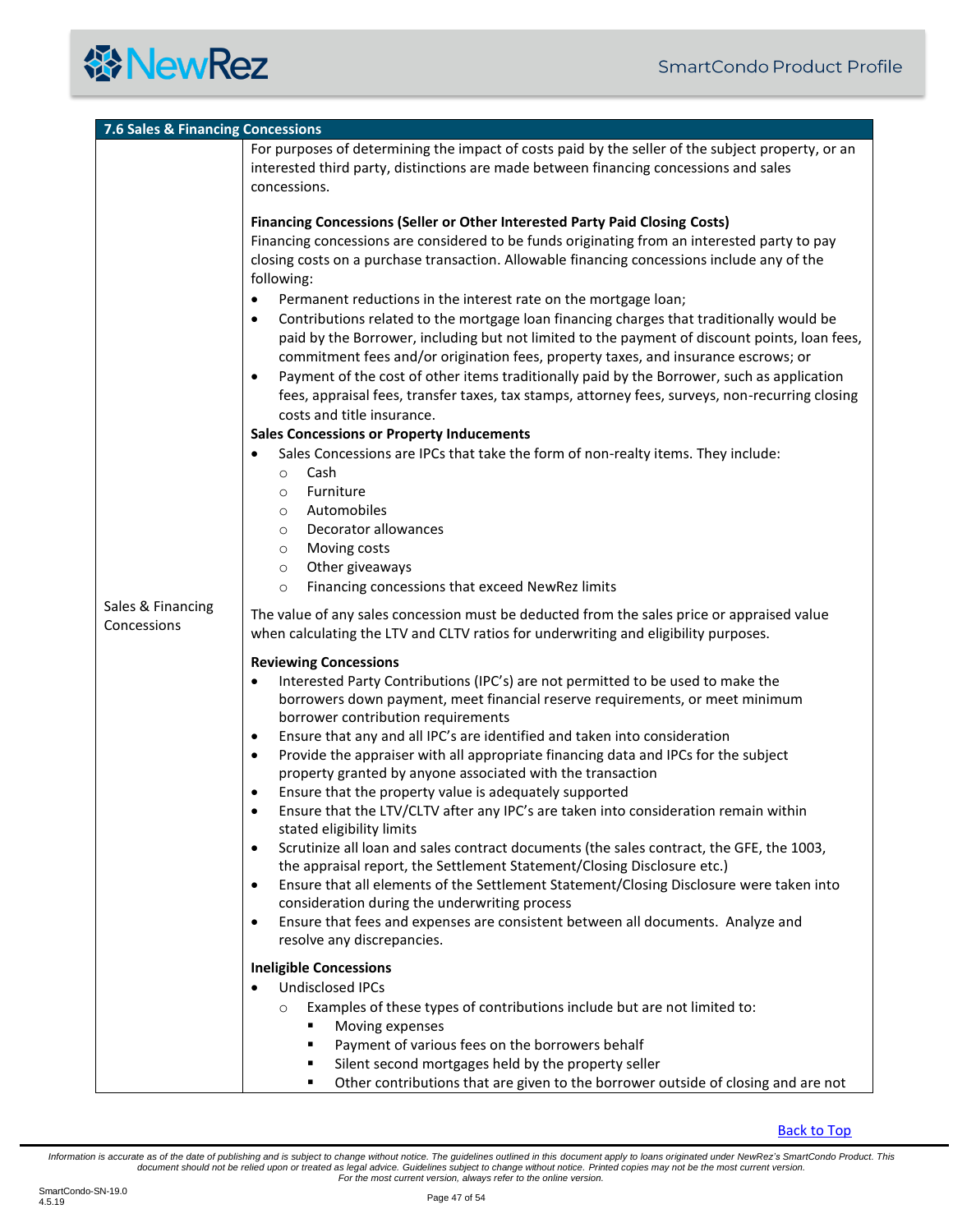

<span id="page-47-4"></span><span id="page-47-3"></span><span id="page-47-2"></span><span id="page-47-1"></span><span id="page-47-0"></span>

|                                                                                                                                                                                                                                                                                                                                                                                                                                                                                                                                                                                                                                                                                                                                                                | disclosed on the Settlement Statement/Closing Disclosure                                                                                                                                                                                                                                                                                                            |                                                                                                    |                                                                       |                                                                                                     |  |
|----------------------------------------------------------------------------------------------------------------------------------------------------------------------------------------------------------------------------------------------------------------------------------------------------------------------------------------------------------------------------------------------------------------------------------------------------------------------------------------------------------------------------------------------------------------------------------------------------------------------------------------------------------------------------------------------------------------------------------------------------------------|---------------------------------------------------------------------------------------------------------------------------------------------------------------------------------------------------------------------------------------------------------------------------------------------------------------------------------------------------------------------|----------------------------------------------------------------------------------------------------|-----------------------------------------------------------------------|-----------------------------------------------------------------------------------------------------|--|
|                                                                                                                                                                                                                                                                                                                                                                                                                                                                                                                                                                                                                                                                                                                                                                | $\bullet$                                                                                                                                                                                                                                                                                                                                                           | Temporary Interest Rate Buy-down                                                                   |                                                                       |                                                                                                     |  |
|                                                                                                                                                                                                                                                                                                                                                                                                                                                                                                                                                                                                                                                                                                                                                                | <b>Payment Abatements</b><br>$\bullet$                                                                                                                                                                                                                                                                                                                              |                                                                                                    |                                                                       |                                                                                                     |  |
|                                                                                                                                                                                                                                                                                                                                                                                                                                                                                                                                                                                                                                                                                                                                                                |                                                                                                                                                                                                                                                                                                                                                                     | The payment of HOA fees is not considered abatement unless the payments extend                     |                                                                       |                                                                                                     |  |
|                                                                                                                                                                                                                                                                                                                                                                                                                                                                                                                                                                                                                                                                                                                                                                |                                                                                                                                                                                                                                                                                                                                                                     | for more than 12 months. The payment of HOA fees for 12 months or less is                          |                                                                       |                                                                                                     |  |
|                                                                                                                                                                                                                                                                                                                                                                                                                                                                                                                                                                                                                                                                                                                                                                |                                                                                                                                                                                                                                                                                                                                                                     | considered an interested party contribution.                                                       |                                                                       |                                                                                                     |  |
| 7.7 Interested Party Contribution Limits                                                                                                                                                                                                                                                                                                                                                                                                                                                                                                                                                                                                                                                                                                                       |                                                                                                                                                                                                                                                                                                                                                                     |                                                                                                    |                                                                       |                                                                                                     |  |
|                                                                                                                                                                                                                                                                                                                                                                                                                                                                                                                                                                                                                                                                                                                                                                |                                                                                                                                                                                                                                                                                                                                                                     | Interested party contributions (IPCs) are costs that are normally the responsibility of the        |                                                                       |                                                                                                     |  |
|                                                                                                                                                                                                                                                                                                                                                                                                                                                                                                                                                                                                                                                                                                                                                                |                                                                                                                                                                                                                                                                                                                                                                     | property purchaser that are paid directly or indirectly by someone else who has a financial        |                                                                       |                                                                                                     |  |
|                                                                                                                                                                                                                                                                                                                                                                                                                                                                                                                                                                                                                                                                                                                                                                |                                                                                                                                                                                                                                                                                                                                                                     | interest in or can influence the terms and the sale or transfer of, the subject property.          |                                                                       |                                                                                                     |  |
|                                                                                                                                                                                                                                                                                                                                                                                                                                                                                                                                                                                                                                                                                                                                                                |                                                                                                                                                                                                                                                                                                                                                                     |                                                                                                    |                                                                       | Interested parties include, but are not limited to, the property seller, the builder/developer, the |  |
|                                                                                                                                                                                                                                                                                                                                                                                                                                                                                                                                                                                                                                                                                                                                                                |                                                                                                                                                                                                                                                                                                                                                                     |                                                                                                    |                                                                       | real estate agent or broker, or an affiliate who may benefit from the sale of the property and/or   |  |
|                                                                                                                                                                                                                                                                                                                                                                                                                                                                                                                                                                                                                                                                                                                                                                |                                                                                                                                                                                                                                                                                                                                                                     |                                                                                                    |                                                                       | the sale of the property at the highest price possible. A lender or employer is not considered an   |  |
| <b>IPC Limits</b>                                                                                                                                                                                                                                                                                                                                                                                                                                                                                                                                                                                                                                                                                                                                              |                                                                                                                                                                                                                                                                                                                                                                     | interested party to a sales transaction unless it is the property seller or is affiliated with the |                                                                       |                                                                                                     |  |
|                                                                                                                                                                                                                                                                                                                                                                                                                                                                                                                                                                                                                                                                                                                                                                |                                                                                                                                                                                                                                                                                                                                                                     | property seller or another interested party to the transaction.                                    |                                                                       |                                                                                                     |  |
|                                                                                                                                                                                                                                                                                                                                                                                                                                                                                                                                                                                                                                                                                                                                                                | <b>IPC Limits</b>                                                                                                                                                                                                                                                                                                                                                   |                                                                                                    |                                                                       |                                                                                                     |  |
|                                                                                                                                                                                                                                                                                                                                                                                                                                                                                                                                                                                                                                                                                                                                                                |                                                                                                                                                                                                                                                                                                                                                                     | <b>Occupancy</b>                                                                                   | LTV/CLTV/HCLTV                                                        | <b>Maximum IPC</b>                                                                                  |  |
|                                                                                                                                                                                                                                                                                                                                                                                                                                                                                                                                                                                                                                                                                                                                                                |                                                                                                                                                                                                                                                                                                                                                                     | Primary residence or Second                                                                        | 75.0% - 90%                                                           | 6%                                                                                                  |  |
|                                                                                                                                                                                                                                                                                                                                                                                                                                                                                                                                                                                                                                                                                                                                                                |                                                                                                                                                                                                                                                                                                                                                                     | Home                                                                                               | 75% or less                                                           | 9%                                                                                                  |  |
|                                                                                                                                                                                                                                                                                                                                                                                                                                                                                                                                                                                                                                                                                                                                                                |                                                                                                                                                                                                                                                                                                                                                                     | <b>Investment Property</b>                                                                         | All LTV/CLTVs                                                         | 2%                                                                                                  |  |
|                                                                                                                                                                                                                                                                                                                                                                                                                                                                                                                                                                                                                                                                                                                                                                |                                                                                                                                                                                                                                                                                                                                                                     |                                                                                                    |                                                                       |                                                                                                     |  |
| <b>Section 8: Program Details</b>                                                                                                                                                                                                                                                                                                                                                                                                                                                                                                                                                                                                                                                                                                                              |                                                                                                                                                                                                                                                                                                                                                                     |                                                                                                    |                                                                       |                                                                                                     |  |
| 8.1 Age of Documentation                                                                                                                                                                                                                                                                                                                                                                                                                                                                                                                                                                                                                                                                                                                                       |                                                                                                                                                                                                                                                                                                                                                                     |                                                                                                    |                                                                       |                                                                                                     |  |
| Age of<br>Documentation                                                                                                                                                                                                                                                                                                                                                                                                                                                                                                                                                                                                                                                                                                                                        | Credit Report - Not to exceed 90 days old on the date the Note is signed<br>Income - Oldest document not to exceed 90 days old on the date the Note is signed<br>Assets - Oldest document not to exceed 90 days old on the date the Note is signed<br>Appraisals: Not to exceed 120 days old on the date the Note is signed; appraisal updates are not<br>permitted |                                                                                                    |                                                                       |                                                                                                     |  |
| <b>8.2 Electronic Signatures</b>                                                                                                                                                                                                                                                                                                                                                                                                                                                                                                                                                                                                                                                                                                                               |                                                                                                                                                                                                                                                                                                                                                                     |                                                                                                    |                                                                       |                                                                                                     |  |
| When signatures are required on initial disclosures and/or closing documents,<br>NewRez allows the use of electronic signatures in most cases. However, NewRez always requires<br>wet signatures on the following documents:<br><b>Note</b><br>$\bullet$<br>Note Riders (if applicable)<br>$\bullet$<br>Deed of Trust/Mortgage<br>٠<br>Electronic<br>Deed of Trust/Mortgage Riders (if applicable)<br>Signatures<br>Notice of Right to Cancel<br>٠<br>Any other transaction related documents that require a Notary acknowledgement or will be<br>$\bullet$<br>recorded; e.g. Patriot Act, Power of Attorney, State Specific Documents such as Texas<br>50(a)(6) loans<br>When electronic signatures are used the appropriate, e-Consent documentation must be |                                                                                                                                                                                                                                                                                                                                                                     |                                                                                                    |                                                                       |                                                                                                     |  |
|                                                                                                                                                                                                                                                                                                                                                                                                                                                                                                                                                                                                                                                                                                                                                                | provided.                                                                                                                                                                                                                                                                                                                                                           |                                                                                                    |                                                                       |                                                                                                     |  |
| 8.3 Escrow Holdbacks and Repair Requirements                                                                                                                                                                                                                                                                                                                                                                                                                                                                                                                                                                                                                                                                                                                   |                                                                                                                                                                                                                                                                                                                                                                     |                                                                                                    |                                                                       |                                                                                                     |  |
|                                                                                                                                                                                                                                                                                                                                                                                                                                                                                                                                                                                                                                                                                                                                                                |                                                                                                                                                                                                                                                                                                                                                                     | Escrow holdbacks are allowed for weather related repairs on purchase transactions only.            |                                                                       |                                                                                                     |  |
|                                                                                                                                                                                                                                                                                                                                                                                                                                                                                                                                                                                                                                                                                                                                                                | Renovations are limited to cosmetic only; it cannot affect the safety, soundness, or structural<br>integrity of the property                                                                                                                                                                                                                                        |                                                                                                    |                                                                       |                                                                                                     |  |
| <b>Escrow Holdbacks</b>                                                                                                                                                                                                                                                                                                                                                                                                                                                                                                                                                                                                                                                                                                                                        |                                                                                                                                                                                                                                                                                                                                                                     |                                                                                                    |                                                                       |                                                                                                     |  |
|                                                                                                                                                                                                                                                                                                                                                                                                                                                                                                                                                                                                                                                                                                                                                                | Maximum \$5,000 repair limit<br>٠                                                                                                                                                                                                                                                                                                                                   |                                                                                                    |                                                                       |                                                                                                     |  |
|                                                                                                                                                                                                                                                                                                                                                                                                                                                                                                                                                                                                                                                                                                                                                                |                                                                                                                                                                                                                                                                                                                                                                     |                                                                                                    | Escrow withhold amount must be at least 1.5 times the cost of repairs |                                                                                                     |  |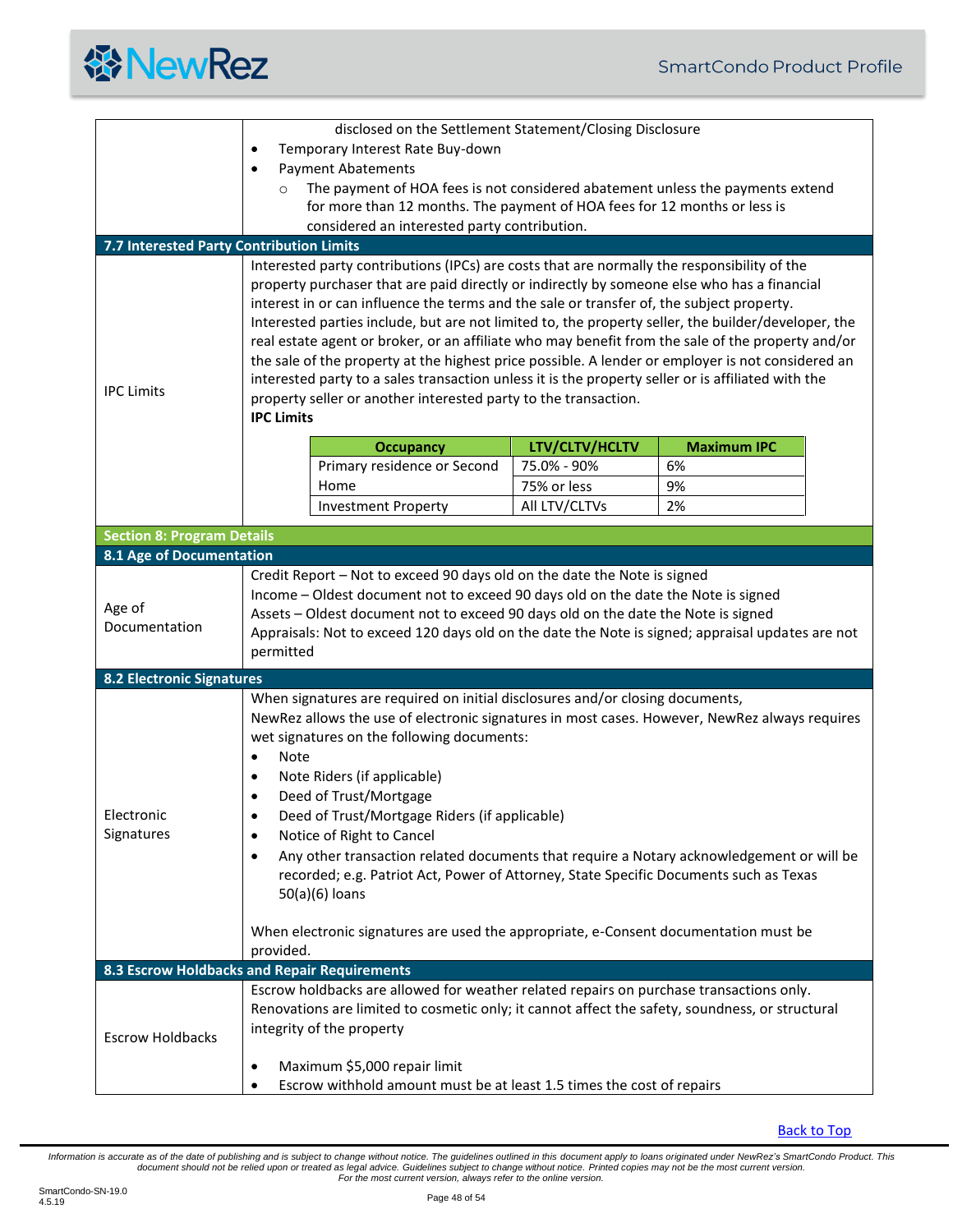

<span id="page-48-3"></span><span id="page-48-2"></span><span id="page-48-1"></span><span id="page-48-0"></span>

|                                   | Example: \$5,000 repairs $x 1.5 = $7,500$ total escrow withhold amount<br>$\circ$                                                                      |  |  |  |
|-----------------------------------|--------------------------------------------------------------------------------------------------------------------------------------------------------|--|--|--|
|                                   | Repairs must be completed within 60 days of the closing date<br>٠                                                                                      |  |  |  |
|                                   | The subject property may be appraised 'as is' or 'subject to repairs'; but the property<br>٠                                                           |  |  |  |
|                                   | condition must be in average condition or better.                                                                                                      |  |  |  |
| <b>8.4 Escrow Waivers</b>         |                                                                                                                                                        |  |  |  |
|                                   | Escrow waivers are permitted when the LTV is less than or equal to 80% or applicable state<br>$\bullet$                                                |  |  |  |
|                                   | law permits.                                                                                                                                           |  |  |  |
| <b>Escrow Waivers</b>             | Escrow waivers are not permitted if the transaction is a higher priced mortgage loan (HPML)<br>٠                                                       |  |  |  |
|                                   | and requires a minimum 5 year escrow period per Federal Regulations                                                                                    |  |  |  |
|                                   | Flood insurance escrow waiver is not permitted if the property is subject to flood insurance<br>$\bullet$<br>requirements. Exceptions will not be made |  |  |  |
| <b>8.5 Exception Process</b>      |                                                                                                                                                        |  |  |  |
|                                   | Loans that do not fully comply with documented guidelines, policies, or procedures are known as                                                        |  |  |  |
|                                   | "exceptions".                                                                                                                                          |  |  |  |
|                                   | Exceptions may be granted with the presence of strong compensating factors to mitigate                                                                 |  |  |  |
| <b>Exception Process</b>          | any additional performance risks.                                                                                                                      |  |  |  |
|                                   | Exceptions must be submitted through the loan file's underwriter to be reviewed and<br>$\bullet$                                                       |  |  |  |
|                                   | approved by an eligible designated member of the NewRez leadership team. Exceptions                                                                    |  |  |  |
|                                   | may require special pricing, as determined on a case-by-case basis.                                                                                    |  |  |  |
| <b>8.6 Excluded Parties Lists</b> |                                                                                                                                                        |  |  |  |
|                                   | All parties involved in each transaction are screened for inclusion on various lists, including                                                        |  |  |  |
|                                   | without limitation:                                                                                                                                    |  |  |  |
|                                   | Freddie Mac's Exclusionary List;<br>٠                                                                                                                  |  |  |  |
|                                   | <b>GSA List of Excluded Parties</b><br>$\bullet$                                                                                                       |  |  |  |
|                                   | Office of Foreign Asset Control (OFAC);<br>٠                                                                                                           |  |  |  |
|                                   | Any prior-approved buyer's internal exclusionary list                                                                                                  |  |  |  |
|                                   | If a match is determined, the loan may be ineligible.                                                                                                  |  |  |  |
|                                   | All name variations found throughout the loan file must be run when performing the searches.                                                           |  |  |  |
|                                   | This requirement includes:                                                                                                                             |  |  |  |
| <b>Excluded Parties</b>           |                                                                                                                                                        |  |  |  |
| Lists                             | <b>Borrowers</b><br>$\bullet$<br>Seller<br>$\bullet$                                                                                                   |  |  |  |
|                                   | <b>Builder</b><br>$\bullet$                                                                                                                            |  |  |  |
|                                   | Third Party Originator (Broker/Correspondent)<br>$\bullet$                                                                                             |  |  |  |
|                                   | Third Party Originator's Loan Officer<br>٠                                                                                                             |  |  |  |
|                                   | Listing Agent & Listing Company                                                                                                                        |  |  |  |
|                                   | Selling Agent & Selling Company                                                                                                                        |  |  |  |
|                                   | <b>Title Agent</b>                                                                                                                                     |  |  |  |
|                                   | <b>Title Company</b><br><b>Closing Attorney</b>                                                                                                        |  |  |  |
|                                   | Appraiser and Appraisal Company                                                                                                                        |  |  |  |
| 8.7 Flood Insurance               |                                                                                                                                                        |  |  |  |
|                                   | Flood insurance is required for any property located within any area designated by the Federal                                                         |  |  |  |
|                                   | Emergency Management Agency (FEMA) as an Area of Special Flood Hazard. Such area is                                                                    |  |  |  |
| Flood Insurance                   | typically denoted as Flood Zone A or Zone V (coastal areas). Properties in Flood Zone A or V must                                                      |  |  |  |
|                                   | be located in a community which participates in the FEMA program to be eligible for financing.                                                         |  |  |  |
|                                   | Life of the loan coverage monitoring is required.                                                                                                      |  |  |  |
|                                   | <b>Flood Certificate</b>                                                                                                                               |  |  |  |
|                                   | Determination whether a subject property is in a flood zone must be established by a Flood                                                             |  |  |  |
|                                   | Certificate provided by the Federal Emergency Management Agency (FEMA). In addition, the                                                               |  |  |  |
|                                   | appraisal report should accurately reflect the flood zone.                                                                                             |  |  |  |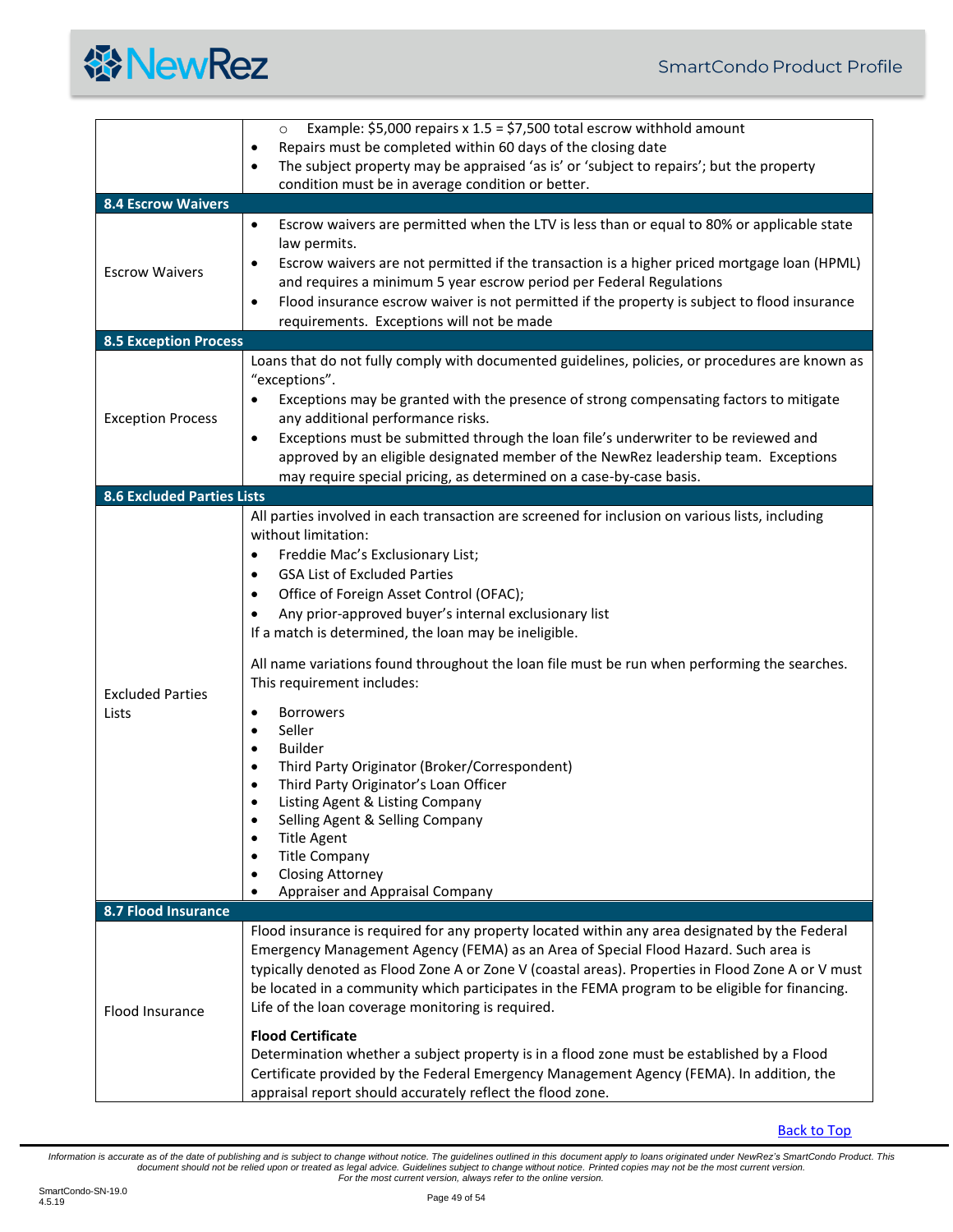<span id="page-49-0"></span>

|                      | <b>Coverage and Deductibles</b><br>If the subject property is located in a Special Flood Hazard Area, flood insurance is required. The<br>amount of flood insurance must meet Fannie Mae requirements. The homeowner's association<br>should provide a project blanket policy with coverage for the building in which the unit is<br>located. Individual borrower flood insurance is not permitted to satisfy flood insurance<br>requirements.                                                                                                                                                                                                                                                                                                                                                                                                                                                                                                                                                                                                                                                                                                                                                                                                                                                                                                                                                                                                                                                                                                                                                                                                                                                                                                                                                                                                                                                                                                                                                                                                                                                                                                                                                                                                                   |  |  |  |  |
|----------------------|------------------------------------------------------------------------------------------------------------------------------------------------------------------------------------------------------------------------------------------------------------------------------------------------------------------------------------------------------------------------------------------------------------------------------------------------------------------------------------------------------------------------------------------------------------------------------------------------------------------------------------------------------------------------------------------------------------------------------------------------------------------------------------------------------------------------------------------------------------------------------------------------------------------------------------------------------------------------------------------------------------------------------------------------------------------------------------------------------------------------------------------------------------------------------------------------------------------------------------------------------------------------------------------------------------------------------------------------------------------------------------------------------------------------------------------------------------------------------------------------------------------------------------------------------------------------------------------------------------------------------------------------------------------------------------------------------------------------------------------------------------------------------------------------------------------------------------------------------------------------------------------------------------------------------------------------------------------------------------------------------------------------------------------------------------------------------------------------------------------------------------------------------------------------------------------------------------------------------------------------------------------|--|--|--|--|
|                      | Other requirements:<br>The flood insurance policy must contain NewRez's Mortgagee Clause<br>$\bullet$<br>Deductibles permitted up to the maximum deductible available under the National Flood<br>٠<br>Insurance Program (NFIP);<br>The Borrower name and the subject property must be on the flood insurance application or<br>٠<br>binder;<br>Evidence of coverage must be provided at closing; and<br>$\bullet$<br>The insurance must be maintained throughout the duration of the loan. The flood insurance<br>$\bullet$<br>requirement may be waived if:<br>The subject property improvements are not in the area of Special Flood Hazard, even<br>$\circ$<br>though part of the land is in Flood Zone A or V; or<br>The Borrower obtains a letter from FEMA stating that its maps have been amended<br>$\circ$<br>such that the subject property is no longer in an area of Special Flood Hazard. The<br>appraisal report should accurately reflect the flood zone.<br>Flood insurance must be escrowed. Exceptions are not permitted.                                                                                                                                                                                                                                                                                                                                                                                                                                                                                                                                                                                                                                                                                                                                                                                                                                                                                                                                                                                                                                                                                                                                                                                                                     |  |  |  |  |
| 8.8 Hazard Insurance |                                                                                                                                                                                                                                                                                                                                                                                                                                                                                                                                                                                                                                                                                                                                                                                                                                                                                                                                                                                                                                                                                                                                                                                                                                                                                                                                                                                                                                                                                                                                                                                                                                                                                                                                                                                                                                                                                                                                                                                                                                                                                                                                                                                                                                                                  |  |  |  |  |
| Hazard Insurance     | The subject property must be protected (including when vacant) against loss or damage from<br>fire and other perils within the standard extended coverage. The coverage amount should not be<br>less than the insurable value of the improvements. If such insurable value cannot easily be<br>determined, then the coverage amount should be at least equal to the actual unpaid balance of<br>the loan(s) secured by the property, or the insurer must indicate guaranteed replacement cost<br>coverage. However, the terms of the coverage amount must fully compensate for any damage or<br>loss on a replacement cost basis. In addition, homeowners insurance must meet the following<br>requirements:<br>Deductibles may not exceed 5% of the face amount of the insurance policy.<br>$\bullet$<br>The policy must contain the Borrower's name and the full address of the subject property<br>$\bullet$<br>The policy must be in effect at closing.<br>٠<br>The loan file must evidence the existence of homeowners insurance for the subject<br>$\bullet$<br>property. Acceptable proof would be front and back copy of canceled check, the Settlement<br>Statement/Closing Disclosure showing payment and receipt for payment of the premium,<br>the insurance binder or the insurance policy.<br>In those states that require lenders to accept an insurance binder, the original policy must<br>٠<br>be received within 30 days after the date of the application.<br>Hazard insurance policies may include optional coverage(s) which are acceptable, but are not<br>required. For example, a "homeowners" or "package" policy is acceptable as long as the<br>Borrower is not obligated to renew any part of the coverage that exceeds the required coverage.<br><b>Required Coverage:</b><br>Most condominium projects have master or blanket policies that address the insurance<br>requirements for each unit. Coverage requirements must meet Fannie Mae requirements. Each<br>loan file must contain a copy of the blanket policy as well as a copy of the Evidence of Insurance<br>that specifies the individual unit. Blanket policies may not permit:<br>A blanket policy covering multiple unaffiliated condo associations or projects OR |  |  |  |  |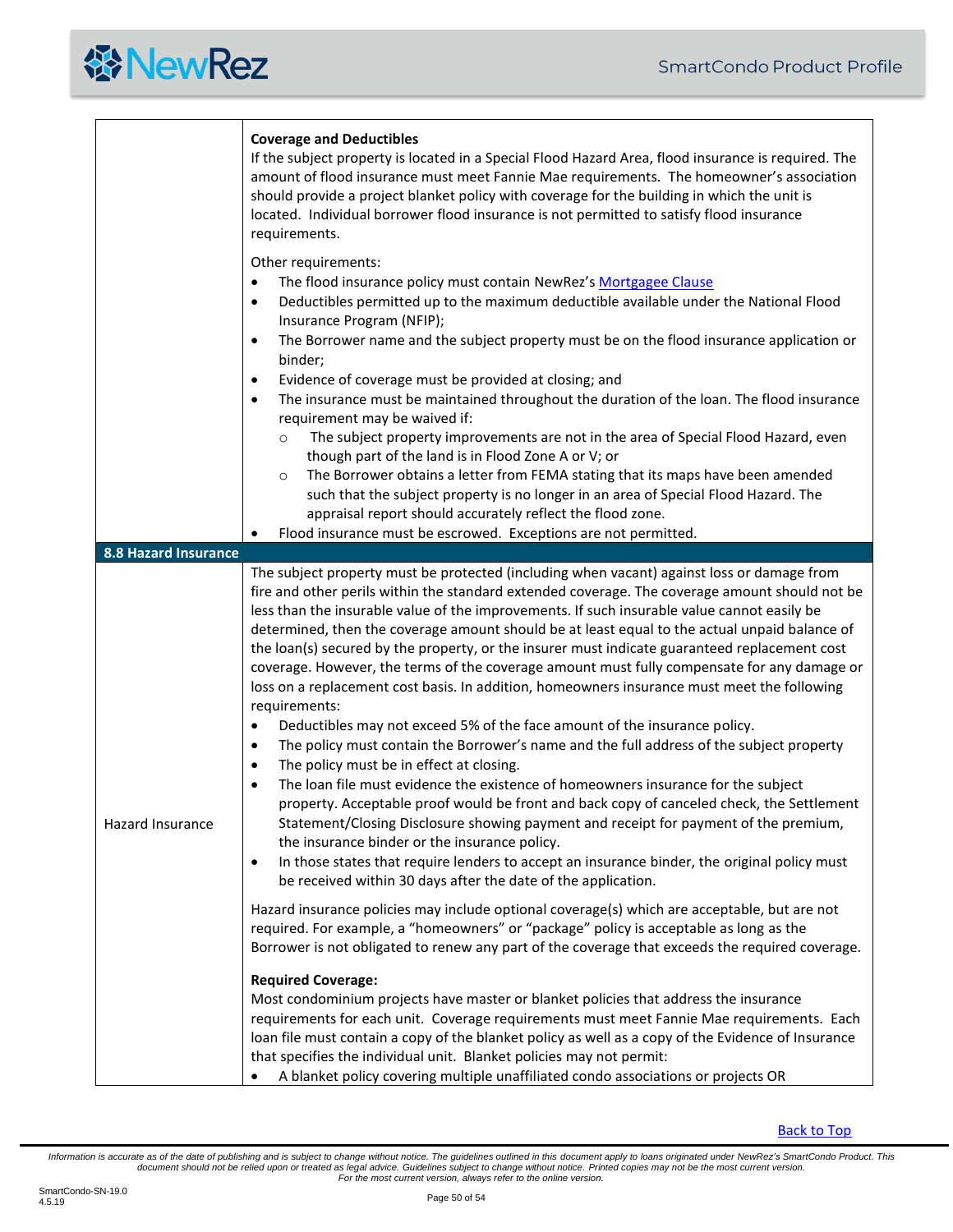<span id="page-50-1"></span><span id="page-50-0"></span>

|                                              | Self-insurance arrangements in which the HOA is self-insured or has banded together with<br>٠                                                                                                                                                                                                                                                                                                                                                                                                                                                                                                                                                                                                                                                                                                                                                                                                                                                                                                                                                                                                                                                                                                                                                                                                                                                                                                                         |                                                                                                                                                                                                                                                                                                                                                                                                                                                        |  |  |  |  |
|----------------------------------------------|-----------------------------------------------------------------------------------------------------------------------------------------------------------------------------------------------------------------------------------------------------------------------------------------------------------------------------------------------------------------------------------------------------------------------------------------------------------------------------------------------------------------------------------------------------------------------------------------------------------------------------------------------------------------------------------------------------------------------------------------------------------------------------------------------------------------------------------------------------------------------------------------------------------------------------------------------------------------------------------------------------------------------------------------------------------------------------------------------------------------------------------------------------------------------------------------------------------------------------------------------------------------------------------------------------------------------------------------------------------------------------------------------------------------------|--------------------------------------------------------------------------------------------------------------------------------------------------------------------------------------------------------------------------------------------------------------------------------------------------------------------------------------------------------------------------------------------------------------------------------------------------------|--|--|--|--|
|                                              | unaffiliated associations to self-insure the general and limited common elements of various                                                                                                                                                                                                                                                                                                                                                                                                                                                                                                                                                                                                                                                                                                                                                                                                                                                                                                                                                                                                                                                                                                                                                                                                                                                                                                                           |                                                                                                                                                                                                                                                                                                                                                                                                                                                        |  |  |  |  |
|                                              | associations.                                                                                                                                                                                                                                                                                                                                                                                                                                                                                                                                                                                                                                                                                                                                                                                                                                                                                                                                                                                                                                                                                                                                                                                                                                                                                                                                                                                                         |                                                                                                                                                                                                                                                                                                                                                                                                                                                        |  |  |  |  |
|                                              | <b>Special Endorsements</b><br>The requirements for endorsements are as follows:<br>Inflation Guard Endorsement, when it can be obtained,<br>$\bullet$<br>Building Ordinance or Law Endorsement, if the enforcement of any building, zoning, or land-<br>use law results in loss or damage, increased cost of repairs or reconstruction, or additional<br>demolition and removal costs. (The endorsement must provide for contingent liability from<br>the operation of building laws, demolition costs, and increased costs of reconstruction.), and<br>Steam Boiler and Machinery Coverage Endorsement, if the project has central heating or<br>٠<br>cooling. (This endorsement should provide for the insurer's minimum liability per accident<br>to at least equal the lesser of \$2 million or the insurable value of the building(s) housing the<br>boiler or machinery.) In lieu of obtaining this as an endorsement to the commercial package<br>policy, the project may purchase separate stand-alone boiler and machinery coverage.<br>A Special Condo Endorsement is required if the policy doesn't provide that:<br>Any Insurance Trust Agreement is recognized and the right of subrogation against unit<br>$\bullet$<br>owners is waived.<br>The insurance is not prejudiced by any acts or omissions of individual unit owners that are<br>٠<br>not under the control of the homeowners' association. |                                                                                                                                                                                                                                                                                                                                                                                                                                                        |  |  |  |  |
|                                              | The policy must be primary, even if a unit owner has other insurance that covers the same<br>$\bullet$                                                                                                                                                                                                                                                                                                                                                                                                                                                                                                                                                                                                                                                                                                                                                                                                                                                                                                                                                                                                                                                                                                                                                                                                                                                                                                                |                                                                                                                                                                                                                                                                                                                                                                                                                                                        |  |  |  |  |
|                                              | loss.                                                                                                                                                                                                                                                                                                                                                                                                                                                                                                                                                                                                                                                                                                                                                                                                                                                                                                                                                                                                                                                                                                                                                                                                                                                                                                                                                                                                                 |                                                                                                                                                                                                                                                                                                                                                                                                                                                        |  |  |  |  |
|                                              | <b>Loss Payee</b>                                                                                                                                                                                                                                                                                                                                                                                                                                                                                                                                                                                                                                                                                                                                                                                                                                                                                                                                                                                                                                                                                                                                                                                                                                                                                                                                                                                                     |                                                                                                                                                                                                                                                                                                                                                                                                                                                        |  |  |  |  |
|                                              | <b>COVERAGE TYPE</b>                                                                                                                                                                                                                                                                                                                                                                                                                                                                                                                                                                                                                                                                                                                                                                                                                                                                                                                                                                                                                                                                                                                                                                                                                                                                                                                                                                                                  | REQUIRED FOR NAME INSURED                                                                                                                                                                                                                                                                                                                                                                                                                              |  |  |  |  |
|                                              | Condo Projects                                                                                                                                                                                                                                                                                                                                                                                                                                                                                                                                                                                                                                                                                                                                                                                                                                                                                                                                                                                                                                                                                                                                                                                                                                                                                                                                                                                                        | The policy must show the homeowners' association as the named<br>insured. If the condo's legal documents permit it, the policy can<br>specify an authorized representative of the homeowners'<br>association, including its insurance trustee, as the named insured.<br>The "loss payable" clause should show the homeowners' association<br>or the insurance trustee as a trustee for each unit owner and the<br>holder of each unit's mortgage loan. |  |  |  |  |
|                                              | PUD common areas                                                                                                                                                                                                                                                                                                                                                                                                                                                                                                                                                                                                                                                                                                                                                                                                                                                                                                                                                                                                                                                                                                                                                                                                                                                                                                                                                                                                      | The policy must show the homeowners' association as the named<br>insured.                                                                                                                                                                                                                                                                                                                                                                              |  |  |  |  |
|                                              |                                                                                                                                                                                                                                                                                                                                                                                                                                                                                                                                                                                                                                                                                                                                                                                                                                                                                                                                                                                                                                                                                                                                                                                                                                                                                                                                                                                                                       |                                                                                                                                                                                                                                                                                                                                                                                                                                                        |  |  |  |  |
| 8.9 Interest Credit                          |                                                                                                                                                                                                                                                                                                                                                                                                                                                                                                                                                                                                                                                                                                                                                                                                                                                                                                                                                                                                                                                                                                                                                                                                                                                                                                                                                                                                                       |                                                                                                                                                                                                                                                                                                                                                                                                                                                        |  |  |  |  |
| <b>Interest Credit</b>                       |                                                                                                                                                                                                                                                                                                                                                                                                                                                                                                                                                                                                                                                                                                                                                                                                                                                                                                                                                                                                                                                                                                                                                                                                                                                                                                                                                                                                                       | Permitted up to 5 calendar days into the month                                                                                                                                                                                                                                                                                                                                                                                                         |  |  |  |  |
| 8.10 Mortgagee Clause                        |                                                                                                                                                                                                                                                                                                                                                                                                                                                                                                                                                                                                                                                                                                                                                                                                                                                                                                                                                                                                                                                                                                                                                                                                                                                                                                                                                                                                                       |                                                                                                                                                                                                                                                                                                                                                                                                                                                        |  |  |  |  |
| Mortgagee Clause                             | <b>Shellpoint Mortgage Servicing</b><br><b>ISAOA ATIMA</b><br>PO Box 7050<br>Troy, MI 48007-7050                                                                                                                                                                                                                                                                                                                                                                                                                                                                                                                                                                                                                                                                                                                                                                                                                                                                                                                                                                                                                                                                                                                                                                                                                                                                                                                      |                                                                                                                                                                                                                                                                                                                                                                                                                                                        |  |  |  |  |
| 8.11 Mortgage Insurance                      |                                                                                                                                                                                                                                                                                                                                                                                                                                                                                                                                                                                                                                                                                                                                                                                                                                                                                                                                                                                                                                                                                                                                                                                                                                                                                                                                                                                                                       |                                                                                                                                                                                                                                                                                                                                                                                                                                                        |  |  |  |  |
| Mortgage Insurance                           | Not Required                                                                                                                                                                                                                                                                                                                                                                                                                                                                                                                                                                                                                                                                                                                                                                                                                                                                                                                                                                                                                                                                                                                                                                                                                                                                                                                                                                                                          |                                                                                                                                                                                                                                                                                                                                                                                                                                                        |  |  |  |  |
| <b>8.12 Prepayment Penalty</b>               |                                                                                                                                                                                                                                                                                                                                                                                                                                                                                                                                                                                                                                                                                                                                                                                                                                                                                                                                                                                                                                                                                                                                                                                                                                                                                                                                                                                                                       |                                                                                                                                                                                                                                                                                                                                                                                                                                                        |  |  |  |  |
| <b>Prepayment Penalty</b>                    | Not permitted                                                                                                                                                                                                                                                                                                                                                                                                                                                                                                                                                                                                                                                                                                                                                                                                                                                                                                                                                                                                                                                                                                                                                                                                                                                                                                                                                                                                         |                                                                                                                                                                                                                                                                                                                                                                                                                                                        |  |  |  |  |
| 8.13 Process to Add or Remove Borrowers      |                                                                                                                                                                                                                                                                                                                                                                                                                                                                                                                                                                                                                                                                                                                                                                                                                                                                                                                                                                                                                                                                                                                                                                                                                                                                                                                                                                                                                       |                                                                                                                                                                                                                                                                                                                                                                                                                                                        |  |  |  |  |
|                                              | <b>Adding Borrowers</b>                                                                                                                                                                                                                                                                                                                                                                                                                                                                                                                                                                                                                                                                                                                                                                                                                                                                                                                                                                                                                                                                                                                                                                                                                                                                                                                                                                                               |                                                                                                                                                                                                                                                                                                                                                                                                                                                        |  |  |  |  |
| Process to Add or<br><b>Remove Borrowers</b> | Adding a borrower to a loan at any time during the loan process, unless the loan has                                                                                                                                                                                                                                                                                                                                                                                                                                                                                                                                                                                                                                                                                                                                                                                                                                                                                                                                                                                                                                                                                                                                                                                                                                                                                                                                  |                                                                                                                                                                                                                                                                                                                                                                                                                                                        |  |  |  |  |
|                                              | received an adverse credit decision, is acceptable. When this occurs a new RESPA package                                                                                                                                                                                                                                                                                                                                                                                                                                                                                                                                                                                                                                                                                                                                                                                                                                                                                                                                                                                                                                                                                                                                                                                                                                                                                                                              |                                                                                                                                                                                                                                                                                                                                                                                                                                                        |  |  |  |  |

<span id="page-50-4"></span><span id="page-50-3"></span><span id="page-50-2"></span>[Back to Top](#page-1-0)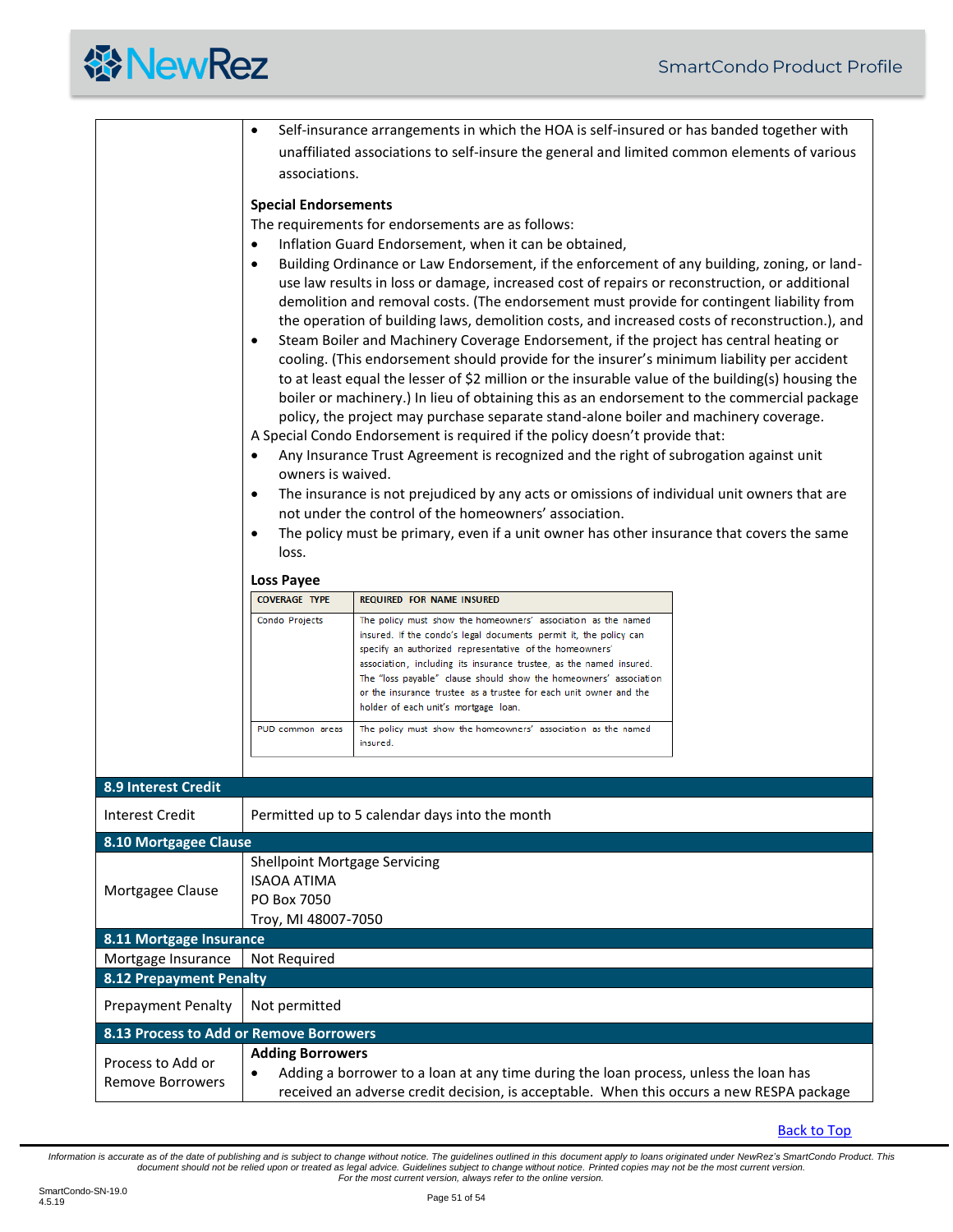

<span id="page-51-0"></span>

|                      | will be sent out and cool off period will be 7 days. File should be submitted back to UW for<br>review of additional borrower's information.                                                                                                                                                                                                                                                                                                                                                                                                                                                                                                                                                                                                                                                                                                                                                                                                                                                                                                                                                                                                                                                    |
|----------------------|-------------------------------------------------------------------------------------------------------------------------------------------------------------------------------------------------------------------------------------------------------------------------------------------------------------------------------------------------------------------------------------------------------------------------------------------------------------------------------------------------------------------------------------------------------------------------------------------------------------------------------------------------------------------------------------------------------------------------------------------------------------------------------------------------------------------------------------------------------------------------------------------------------------------------------------------------------------------------------------------------------------------------------------------------------------------------------------------------------------------------------------------------------------------------------------------------|
|                      | <b>Removing Borrowers</b>                                                                                                                                                                                                                                                                                                                                                                                                                                                                                                                                                                                                                                                                                                                                                                                                                                                                                                                                                                                                                                                                                                                                                                       |
|                      | Removing a borrower from a loan is allowed only in the following scenarios<br>No credit decision has been made on the loan and borrower expresses desire to<br>$\circ$<br>withdraw their name from the application<br>Loan has been approved with both borrowers as submitted and one borrower<br>$\circ$<br>expresses desire to withdraw their name from the application.<br>In both of the above scenarios - Request in writing from borrower should be placed<br>in in the file supporting their desire to withdraw their name from the application.<br>Detailed notes should also be placed in the loan file to eliminate any possible<br>٠<br>confusion with the file.<br>Removing a borrower from a loan is NOT allowed in the following scenarios<br>$\bullet$<br>Loan is declined by underwriting<br>$\circ$<br>In this scenario the loan would need to be adversed and a new application would<br>need to be taken with only the 1 borrower.<br>Underwriting should not be issuing loan approvals with any type of condition that states<br>$\circ$<br>1 borrower needs to be removed. The loan should be declined and have a new<br>application submitted with only the one borrower. |
|                      | <b>Exceptions</b><br>Any exceptions to the above rules or scenarios not explained above should be submitted to<br>$\bullet$<br>NewRez Compliance for review                                                                                                                                                                                                                                                                                                                                                                                                                                                                                                                                                                                                                                                                                                                                                                                                                                                                                                                                                                                                                                     |
| 8.15 Title Insurance |                                                                                                                                                                                                                                                                                                                                                                                                                                                                                                                                                                                                                                                                                                                                                                                                                                                                                                                                                                                                                                                                                                                                                                                                 |
|                      | Loans must be covered by an American Land Title Association mortgagee title insurance policy or<br>other generally acceptable form of policy or insurance acceptable under the Fannie Mae Selling<br>and Servicing Guides or Freddie Mac Sellers' and Servicers' Guide, issued by a title insurer<br>generally acceptable under the Fannie Mae Selling and Servicing Guides or Freddie Mac Sellers'<br>and Servicers' Guide insuring the Originator, its successors and assigns. The final policy must be<br>paid in full, and valid, binding and in full force and effect with language evidencing the policy is<br>transferable to the lender and its successors or assignees.<br>An opinion of counsel will be accepted in lieu of title insurance in jurisdictions where this<br>practice is considered to be usual and customary.                                                                                                                                                                                                                                                                                                                                                          |
| Title Insurance      | In all instances the following criteria must be met:<br>Preliminary title report must be dated no more than 45 days prior to funding. Gap coverage<br>or an updated title must be provided after such time. Gap coverage provided in written<br>form will be good for an additional 60 days.<br>Preliminary title must indicate that the final title policy will be issued after funding.<br>$\bullet$<br>Coverage to equal loan amount<br>$\bullet$<br>The chain of title will be reviewed for flips as part of the underwriting process<br>$\bullet$<br>Borrower name must be indicated on the title commitment<br>$\bullet$<br>If borrower's marital status appears to be different than on Form 1003, the discrepancy<br>$\bullet$<br>must be addressed<br>Cross reference seller name to purchase agreement<br>$\bullet$<br>Proposed insured must reflect lender's name<br>$\bullet$<br><b>Title History Review</b>                                                                                                                                                                                                                                                                        |
|                      | The following information outlines required documentation and/or acceptable sources to<br>satisfactorily verify property ownership for at least 12 months. All files are to contain a 12-month                                                                                                                                                                                                                                                                                                                                                                                                                                                                                                                                                                                                                                                                                                                                                                                                                                                                                                                                                                                                  |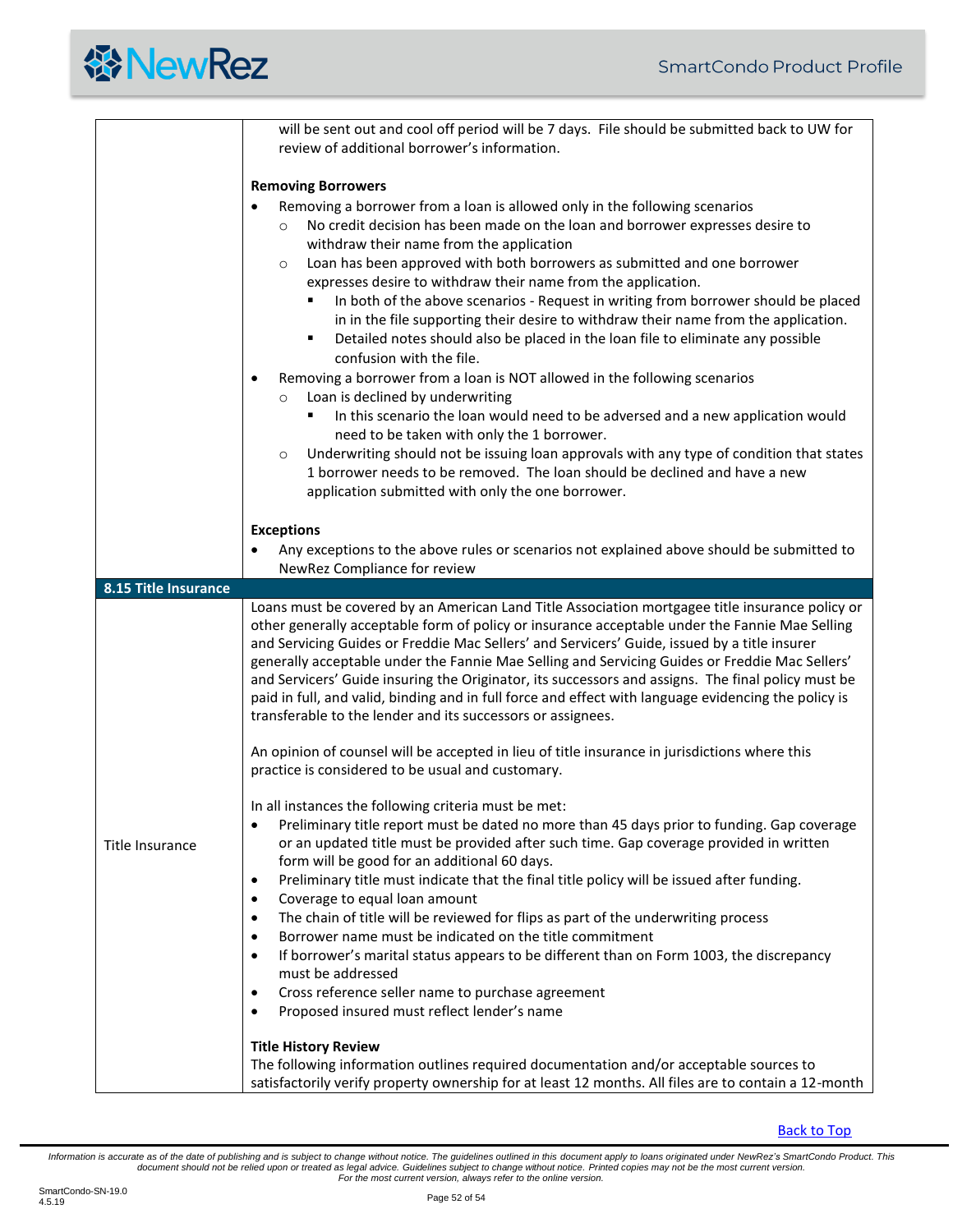| title history from an acceptable source.                                                                                                                                                                                                                                                                                                                                                                                                                                        |
|---------------------------------------------------------------------------------------------------------------------------------------------------------------------------------------------------------------------------------------------------------------------------------------------------------------------------------------------------------------------------------------------------------------------------------------------------------------------------------|
| Transfer date, price, and buyer and seller names on any title transfers that occurred within the<br>previous 12 months.                                                                                                                                                                                                                                                                                                                                                         |
| <b>Acceptable Sources for Title Transfer Verification</b>                                                                                                                                                                                                                                                                                                                                                                                                                       |
| Title commitments, preliminary title, full attorney's title opinion, short form title policy<br>$\bullet$<br>Copies of recorded title transfer deed.<br>$\bullet$                                                                                                                                                                                                                                                                                                               |
| Third-party database sources such as Data Quick, SiteX TM, Appintell, History Pro.<br>$\bullet$                                                                                                                                                                                                                                                                                                                                                                                 |
| NOTE: The appraisal is not an acceptable source to support transfer information. Any<br>requirements to obtain clear title and a clean title policy, such as Statements of Information or<br>copies of Trust Agreements, must be cleared prior to closing. The preliminary policy or title<br>commitment must indicate that the final title policy is to be issued after closing.                                                                                               |
| Acceptable Title Exceptions (typically must not have an impact on the customary use,<br>enjoyment, or appraised value or marketability of the subject property)                                                                                                                                                                                                                                                                                                                 |
| Customary public utility subsurface easements, the location of which is fixed and can be<br>$\bullet$<br>verified. The exercise of rights of easement must not have an impact on the customary use,<br>enjoyment, or appraised value or marketability of the subject property.<br>Above-surface public utility easements that extend along one or more property lines for<br>$\bullet$                                                                                          |
| distribution purposes or along the rear property line for drainage, provided that they do not<br>extend more than 12 feet from the subject property lines and do not interfere with any of<br>the buildings or improvements or with the use of the subject property; restrictions,<br>provided that their violation will not result in the forfeiture or reversion of title or a lien of<br>any kind for damages, or have an adverse effect on the customary use, enjoyment, or |
| appraised value or marketability of the subject property.<br>Mutual easement agreements that establish joint driveways or party walls constructed on<br>$\bullet$<br>the subject property and on an adjoining property, provided all future owners have<br>unlimited and unrestricted use of them.                                                                                                                                                                              |
| Encroachments of one (1) foot or less on adjoining property by eaves or other overhanging<br>$\bullet$<br>projections or by driveways provided there is at least a ten (10) foot clearance between the<br>buildings on the subject property and the property line affected by the encroachments.                                                                                                                                                                                |
| Encroachments on the subject property by improvements on adjoining property, provided<br>$\bullet$<br>that these encroachments extend one (1) foot or less over the property line of the subject<br>property, have a total area of 50 square feet or less, do not touch any buildings, and do not<br>interfere with the use of any improvements on the subject property or the use of the<br>subject property not occupied by improvements.                                     |
| Encroachments on adjoining properties by hedges or removable fences.<br>٠<br>Liens for real estate or ad valorem taxes and assessments not yet due and payable.<br>$\bullet$                                                                                                                                                                                                                                                                                                    |
| <b>Survey Requirements</b><br>If not insured against loss by title insurance, each loan file must contain a survey. Surveys must<br>be certified, dated, and signed by the licensed civil engineer or registered surveyor performing<br>the survey. The survey must conform to the Fannie Mae Selling and Servicing Guides or Freddie                                                                                                                                           |
| Mac Sellers' and Servicers' Guide.<br>Surveys are always required on new constructions homes and are reviewed for:                                                                                                                                                                                                                                                                                                                                                              |
| Easements, encroachments and possible boundary violations<br>$\bullet$                                                                                                                                                                                                                                                                                                                                                                                                          |
| Dwelling location reflected on the survey<br>$\bullet$<br>Unimproved land surveys are not acceptable<br>$\bullet$                                                                                                                                                                                                                                                                                                                                                               |
| An elevation survey to confirm if the property is in a Flood Zone<br>$\bullet$                                                                                                                                                                                                                                                                                                                                                                                                  |

<span id="page-52-0"></span>**Section 9: References**

[Back to Top](#page-1-0)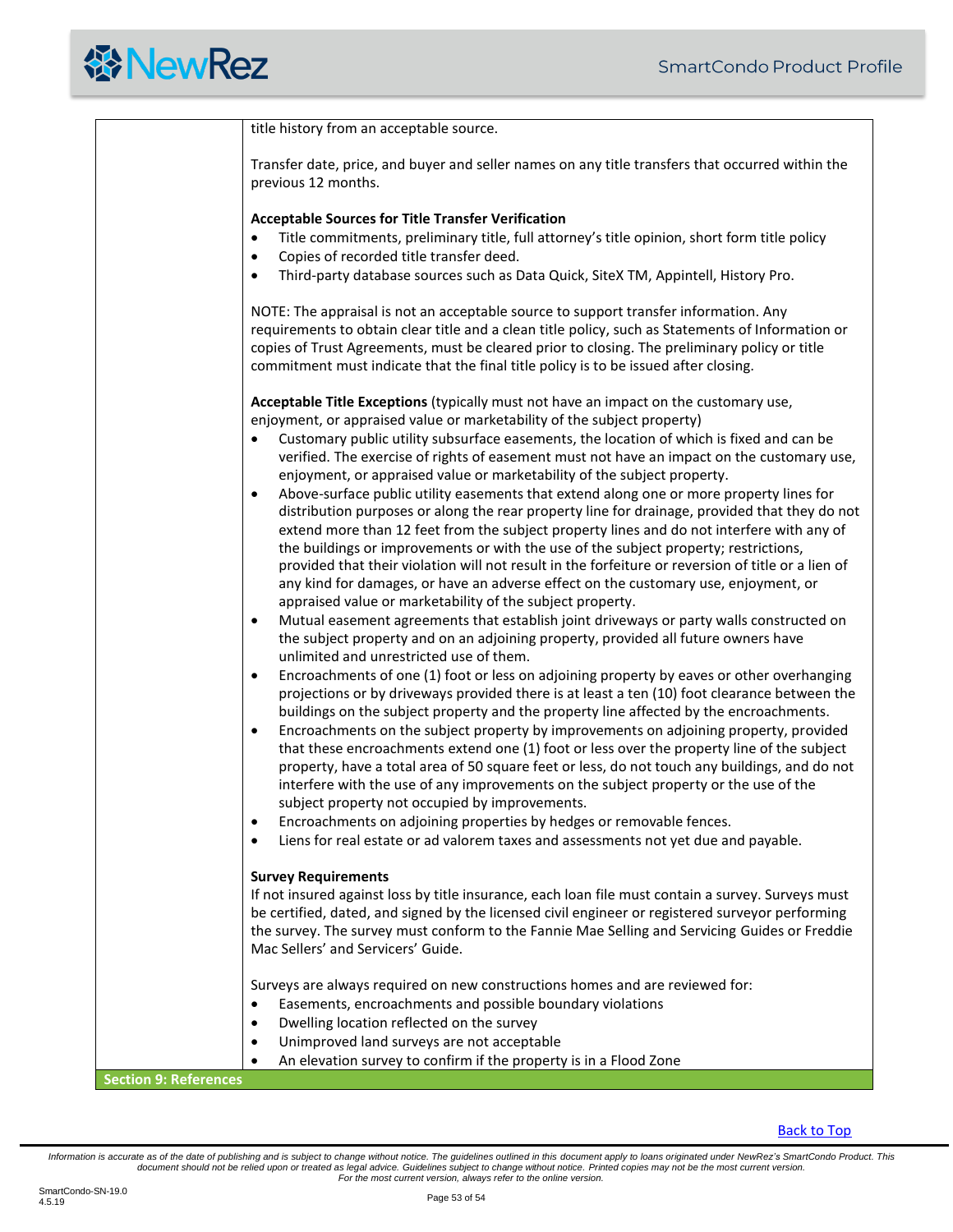<span id="page-53-1"></span><span id="page-53-0"></span>

| 9.1 Disclosures                                         |                                                                                                                                                                                                                                                                                                                                                                                                                                                                                                                                                                                                                                                                                                                                                                                                                                                                                                                                                                                                                                                                                                                                    |               |  |  |
|---------------------------------------------------------|------------------------------------------------------------------------------------------------------------------------------------------------------------------------------------------------------------------------------------------------------------------------------------------------------------------------------------------------------------------------------------------------------------------------------------------------------------------------------------------------------------------------------------------------------------------------------------------------------------------------------------------------------------------------------------------------------------------------------------------------------------------------------------------------------------------------------------------------------------------------------------------------------------------------------------------------------------------------------------------------------------------------------------------------------------------------------------------------------------------------------------|---------------|--|--|
|                                                         | <b>Fair Lending Statement</b>                                                                                                                                                                                                                                                                                                                                                                                                                                                                                                                                                                                                                                                                                                                                                                                                                                                                                                                                                                                                                                                                                                      |               |  |  |
| <b>Disclosures</b>                                      | NewRez operates in strict compliance with the provisions of the Fair Housing Act and the Equal<br>Credit Opportunity Act. The Fair Housing Act makes it unlawful to discriminate in housing related<br>activities against any person because of race, color, religion, national origin, sex, handicap, or<br>familial status. The Equal Credit Opportunity Act prohibits discrimination with respect to any<br>aspect of a credit transaction on the basis of sex, race, color, religion, national origin, marital<br>status, age (provided that the borrower has legal capacity to enter into a binding contract),<br>receipt of public assistance, or because the borrower has in good faith exercised any right under<br>the Consumer Credit Protection Act. NewRez fully supports the letter and spirit of both of these<br>laws and will not condone discrimination when it determines whether to purchase any particular<br>loan. It should be noted, however, that all credit decisions with respect to all mortgage loans are<br>made solely by the related originator, and NewRez does not participate in such decisions. |               |  |  |
|                                                         | <b>Responsible Lending Statement</b><br>NewRez will not originate or purchase loans that are: (a) Mortgage Loans subject to 12 CFR Part<br>226.32 of Regulation Z, the regulation implementing the Home Ownership and Equity Protection<br>Act of 1994, as amended, or (b) classified and/or defined, as a "high cost," "threshold,"<br>"predatory high risk home loan" or "covered" loan (or a similarly-classified loan using different<br>terminology under a law imposing additional legal liability for mortgage loans having high<br>interest rates, points and/or fees) under any other applicable federal, state or local law.                                                                                                                                                                                                                                                                                                                                                                                                                                                                                             |               |  |  |
| <b>Section 10: Version Control</b>                      |                                                                                                                                                                                                                                                                                                                                                                                                                                                                                                                                                                                                                                                                                                                                                                                                                                                                                                                                                                                                                                                                                                                                    |               |  |  |
| <b>Eligibility Matrix</b>                               | Updated minimum loan amount for condotels to \$150,000 to align with<br>condos. Added footnote for 40-year fixed IO for minimum 680 FICO                                                                                                                                                                                                                                                                                                                                                                                                                                                                                                                                                                                                                                                                                                                                                                                                                                                                                                                                                                                           | April 5, 2019 |  |  |
| 2.1 Minimum Loan                                        | Removed requirement for properties located in Connecticut to be \$1                                                                                                                                                                                                                                                                                                                                                                                                                                                                                                                                                                                                                                                                                                                                                                                                                                                                                                                                                                                                                                                                | April 5, 2019 |  |  |
| Amount                                                  | above conforming or high balance limit                                                                                                                                                                                                                                                                                                                                                                                                                                                                                                                                                                                                                                                                                                                                                                                                                                                                                                                                                                                                                                                                                             |               |  |  |
| 2.2 Eligible Terms                                      | Added 40 Year Fixed Rate IO                                                                                                                                                                                                                                                                                                                                                                                                                                                                                                                                                                                                                                                                                                                                                                                                                                                                                                                                                                                                                                                                                                        | April 5, 2019 |  |  |
| 2.7 Interest Only                                       | Added 40 Year Fixed Rate IO                                                                                                                                                                                                                                                                                                                                                                                                                                                                                                                                                                                                                                                                                                                                                                                                                                                                                                                                                                                                                                                                                                        | April 5, 2019 |  |  |
| 2.21 Multiple<br><b>Mortgages to Same</b><br>Individual | Updated to reflect maximum exposure is \$3M in aggregate                                                                                                                                                                                                                                                                                                                                                                                                                                                                                                                                                                                                                                                                                                                                                                                                                                                                                                                                                                                                                                                                           | April 5, 2019 |  |  |
| 2.23 Ineligible<br><b>Transactions</b>                  | Added ARM loans for FTHB in Massachusetts as ineligible                                                                                                                                                                                                                                                                                                                                                                                                                                                                                                                                                                                                                                                                                                                                                                                                                                                                                                                                                                                                                                                                            | April 5, 2019 |  |  |
| 4.1 Eligible<br>Properties                              | Added properties with oil and gas leases as eligible with requirements                                                                                                                                                                                                                                                                                                                                                                                                                                                                                                                                                                                                                                                                                                                                                                                                                                                                                                                                                                                                                                                             | April 5, 2019 |  |  |
| 4.3 Condotels                                           | Removed \$200,000 minimum loan amount                                                                                                                                                                                                                                                                                                                                                                                                                                                                                                                                                                                                                                                                                                                                                                                                                                                                                                                                                                                                                                                                                              | April 5, 2019 |  |  |
| 4.5 Ineligible                                          | Removed properties with oil/gas leases                                                                                                                                                                                                                                                                                                                                                                                                                                                                                                                                                                                                                                                                                                                                                                                                                                                                                                                                                                                                                                                                                             | April 5, 2019 |  |  |
| <b>Property Types</b>                                   |                                                                                                                                                                                                                                                                                                                                                                                                                                                                                                                                                                                                                                                                                                                                                                                                                                                                                                                                                                                                                                                                                                                                    |               |  |  |
| 4.6 Appraisals                                          | Added language indicating 1007 rent schedule is only needed for<br>investment properties when rental income is used                                                                                                                                                                                                                                                                                                                                                                                                                                                                                                                                                                                                                                                                                                                                                                                                                                                                                                                                                                                                                | April 5, 2019 |  |  |
| 4.10 Disaster Area                                      | Updated to refer to NewRez Disaster Policy                                                                                                                                                                                                                                                                                                                                                                                                                                                                                                                                                                                                                                                                                                                                                                                                                                                                                                                                                                                                                                                                                         | April 5, 2019 |  |  |
| 4.21 Geographic                                         | Added ARM loans for FTHB in Massachusetts as ineligible<br>$\bullet$                                                                                                                                                                                                                                                                                                                                                                                                                                                                                                                                                                                                                                                                                                                                                                                                                                                                                                                                                                                                                                                               | April 5, 2019 |  |  |
| <b>Restrictions</b>                                     | Removed requirement for properties located in Connecticut to be \$1<br>$\bullet$<br>above conforming or high balance limit                                                                                                                                                                                                                                                                                                                                                                                                                                                                                                                                                                                                                                                                                                                                                                                                                                                                                                                                                                                                         |               |  |  |
| 5.3 Income                                              | Update to clarify that transcripts for personal returns do not satisfy                                                                                                                                                                                                                                                                                                                                                                                                                                                                                                                                                                                                                                                                                                                                                                                                                                                                                                                                                                                                                                                             | April 5, 2019 |  |  |
|                                                         | signature requirements for business returns if applicable".                                                                                                                                                                                                                                                                                                                                                                                                                                                                                                                                                                                                                                                                                                                                                                                                                                                                                                                                                                                                                                                                        |               |  |  |
| 5.7 Eligible Income                                     | Removed requirement for tax returns for borrowers with<br>$\bullet$                                                                                                                                                                                                                                                                                                                                                                                                                                                                                                                                                                                                                                                                                                                                                                                                                                                                                                                                                                                                                                                                | April 5, 2019 |  |  |
| <b>Sources</b>                                          | commission income based upon change in tax law<br>Updated requirements for asset-based income<br>$\bullet$                                                                                                                                                                                                                                                                                                                                                                                                                                                                                                                                                                                                                                                                                                                                                                                                                                                                                                                                                                                                                         |               |  |  |
| 6.3. Derogatory                                         | Added that open tax obligations subject to re-payment plans are                                                                                                                                                                                                                                                                                                                                                                                                                                                                                                                                                                                                                                                                                                                                                                                                                                                                                                                                                                                                                                                                    | April 5, 2019 |  |  |
| Credit                                                  | permitted with certain requirements                                                                                                                                                                                                                                                                                                                                                                                                                                                                                                                                                                                                                                                                                                                                                                                                                                                                                                                                                                                                                                                                                                |               |  |  |
| <b>6.6 Liabilities</b>                                  | Updated requirements for HELOC payments for qualification                                                                                                                                                                                                                                                                                                                                                                                                                                                                                                                                                                                                                                                                                                                                                                                                                                                                                                                                                                                                                                                                          | April 5, 2019 |  |  |